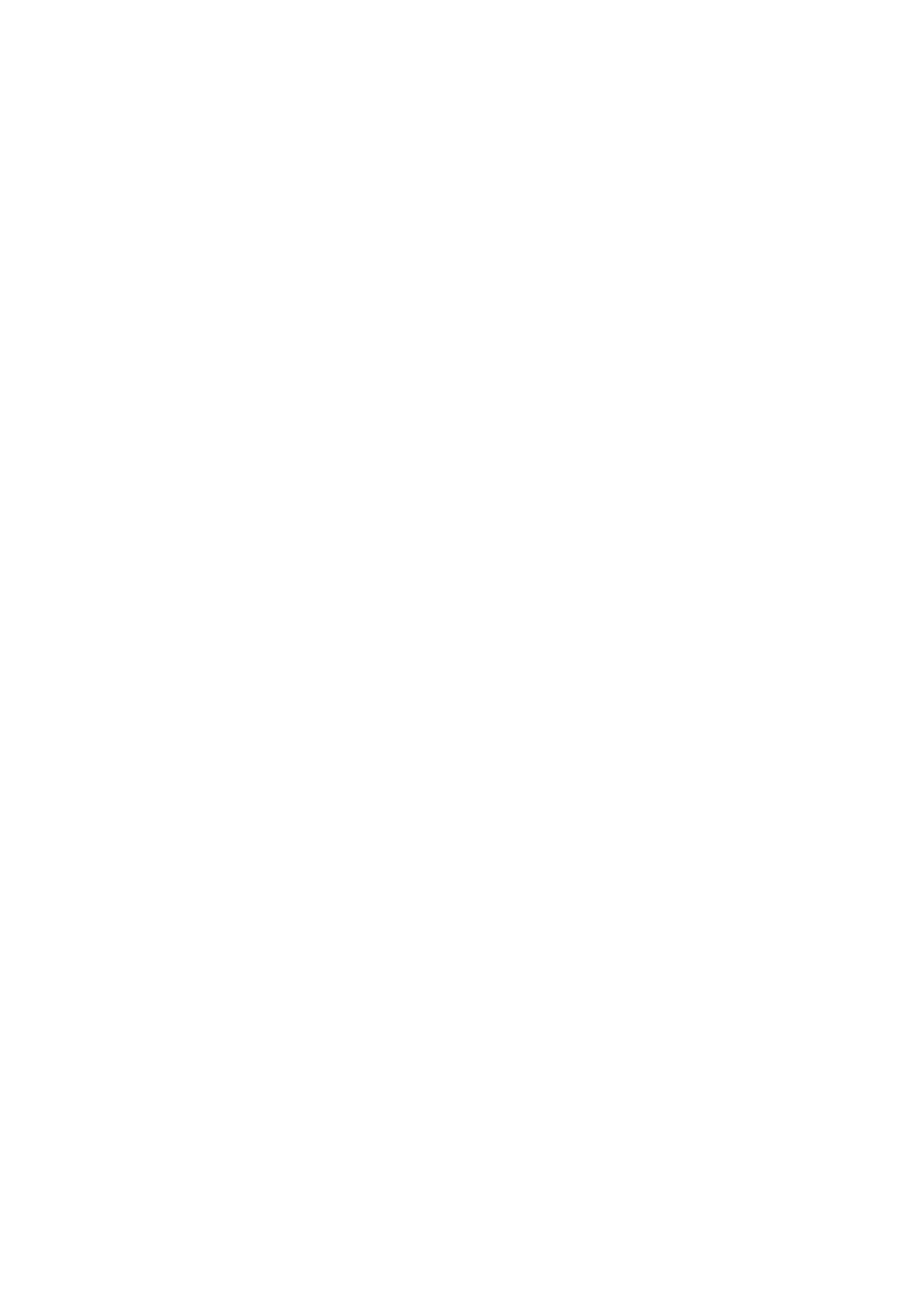# Between Fact And Fantasy: Turkey's Ergenekon Investigation

Gareth H. Jenkins

© Central Asia-Caucasus Institute & Silk Road Studies Program – A Joint Transatlantic Research and Policy Center Johns Hopkins University-SAIS, 1619 Massachusetts Ave. NW, Washington, D.C. 20036

Institute for Security and Development Policy, V. Finnbodav. 2, Stockholm-Nacka 13130, Sweden www.silkroadstudies.org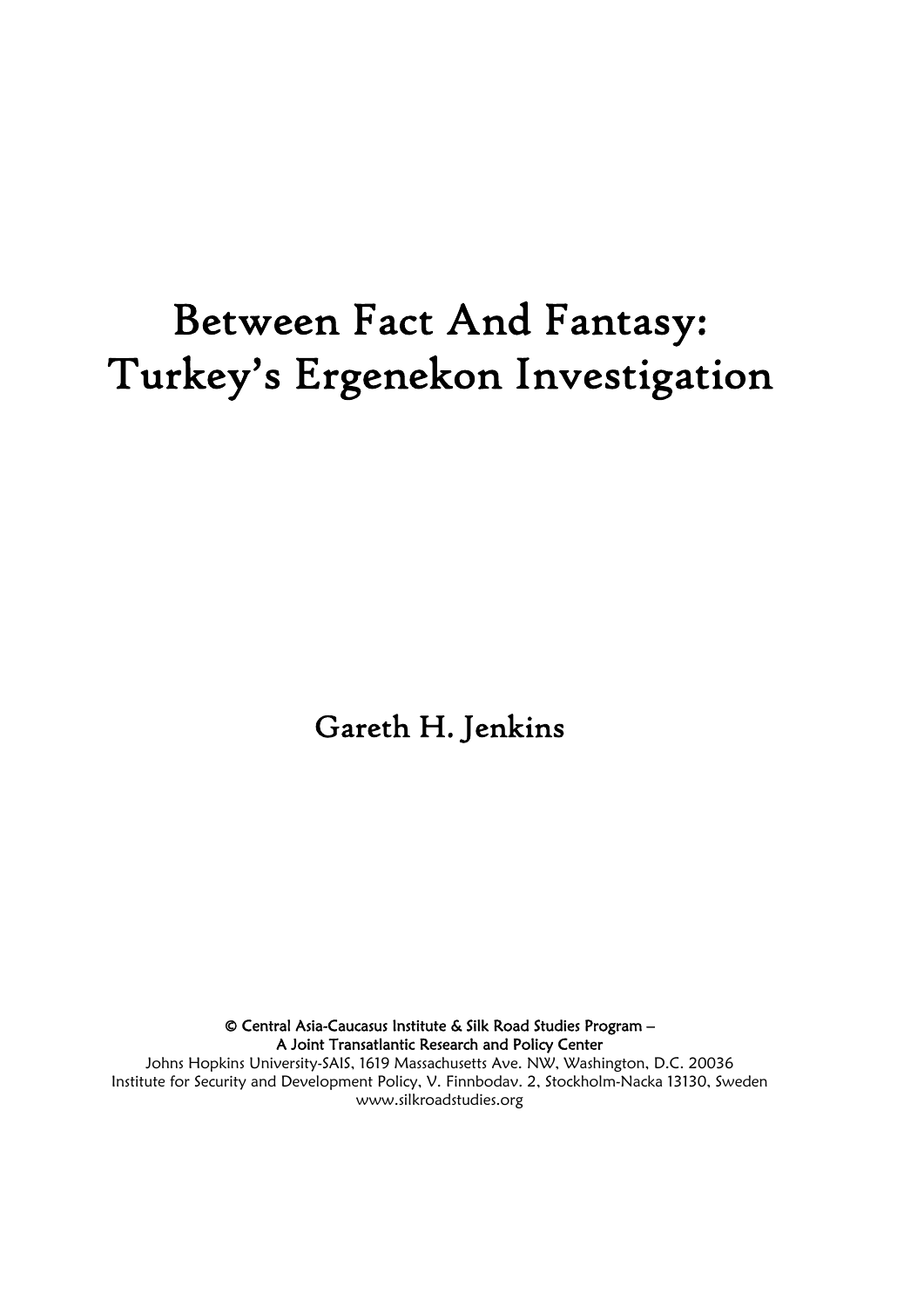"Between Fact And Fantasy: Turkey's Ergenekon Investigation" is a Silk Road Paper published by the Central Asia-Caucasus Institute and the Silk Road Studies Program. The Silk Road Papers Series is the Occasional Paper series of the Joint Center, and addresses topical and timely subjects. The Joint Center is a transatlantic independent and non-profit research and policy center. It has offices in Washington and Stockholm and is affiliated with the Paul H. Nitze School of Advanced International Studies of Johns Hopkins University and the Stockholm-based Institute for Security and Development Policy. It is the first institution of its kind in Europe and North America, and is firmly established as a leading research and policy center, serving a large and diverse community of analysts, scholars, policy-watchers, business leaders, and journalists. The Joint Center is at the forefront of research on issues of conflict, security, and development in the region. Through its applied research, publications, research cooperation, public lectures, and seminars, it functions as a focal point for academic, policy, and public discussion regarding the region.

The opinions and conclusions expressed in this study are those of the authors only, and do not necessarily reflect those of the Joint Center or its sponsors.

© Central Asia-Caucasus Institute & Silk Road Studies Program, July 2009

ISBN: 978-91-85937-61-5

Printed in Singapore

Distributed in North America by:

The Central Asia-Caucasus Institute Paul H. Nitze School of Advanced International Studies 1619 Massachusetts Ave. NW, Washington, D.C. 20036 Tel. +1-202-663-7723; Fax. +1-202-663-7785 E-mail: caci2@jhu.edu

Distributed in Europe by:

The Silk Road Studies Program Institute for Security and Development Policy V. Finnbodavägen 2, SE-13130 Stockholm-Nacka E-mail: info@silkroadstudies.org

Editorial correspondence should be addressed to Svante E. Cornell, Research and Publications Director, at either of the addresses above (preferably by e-mail.)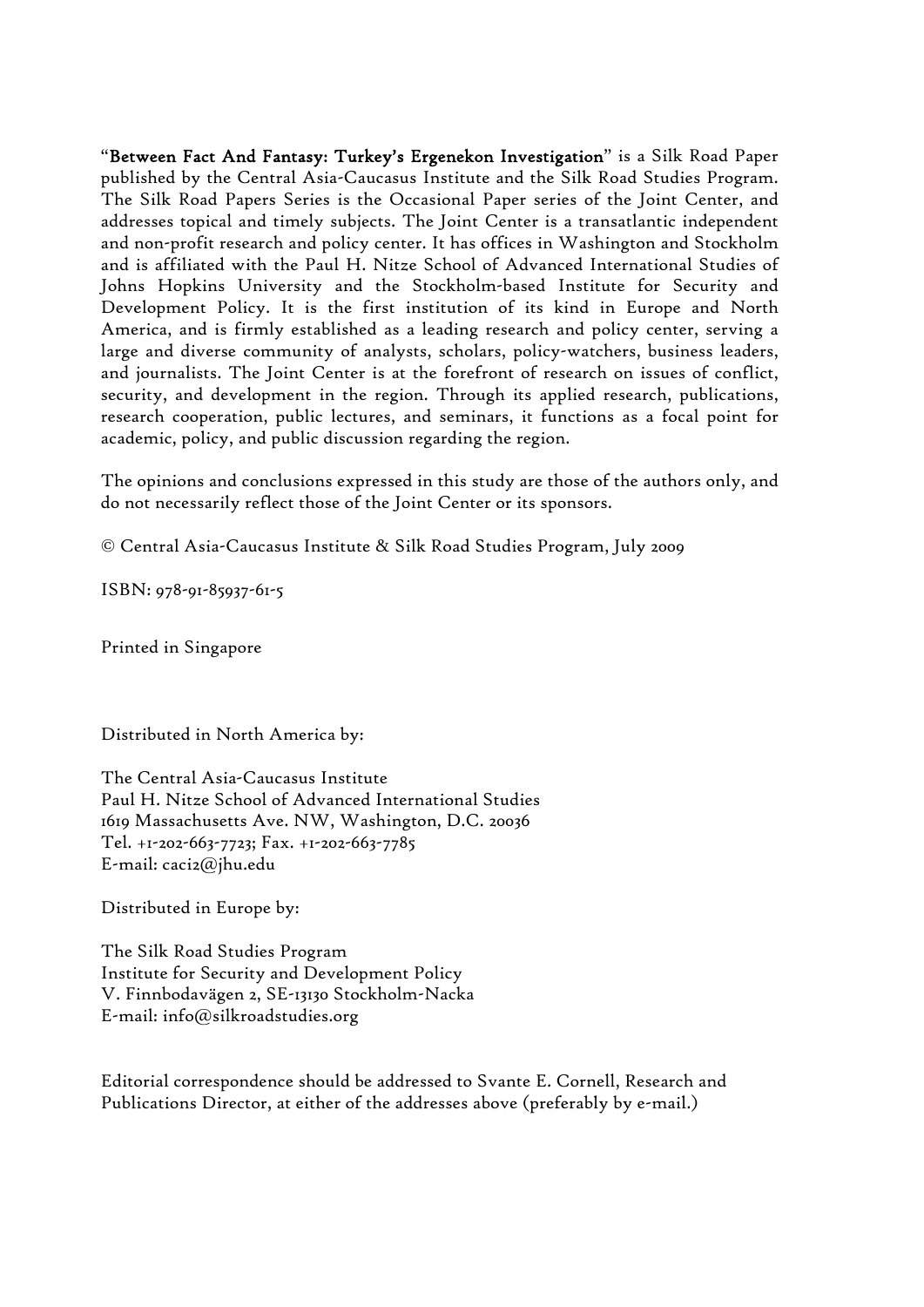# Table of Contents

| Between Revenge and Panic: The Impact of the AKP Closure Case45     |
|---------------------------------------------------------------------|
| From Muslim Office Boy to Exiled Rabbi: the Strange Story of Tuncay |
|                                                                     |
|                                                                     |
|                                                                     |
|                                                                     |
|                                                                     |
|                                                                     |
|                                                                     |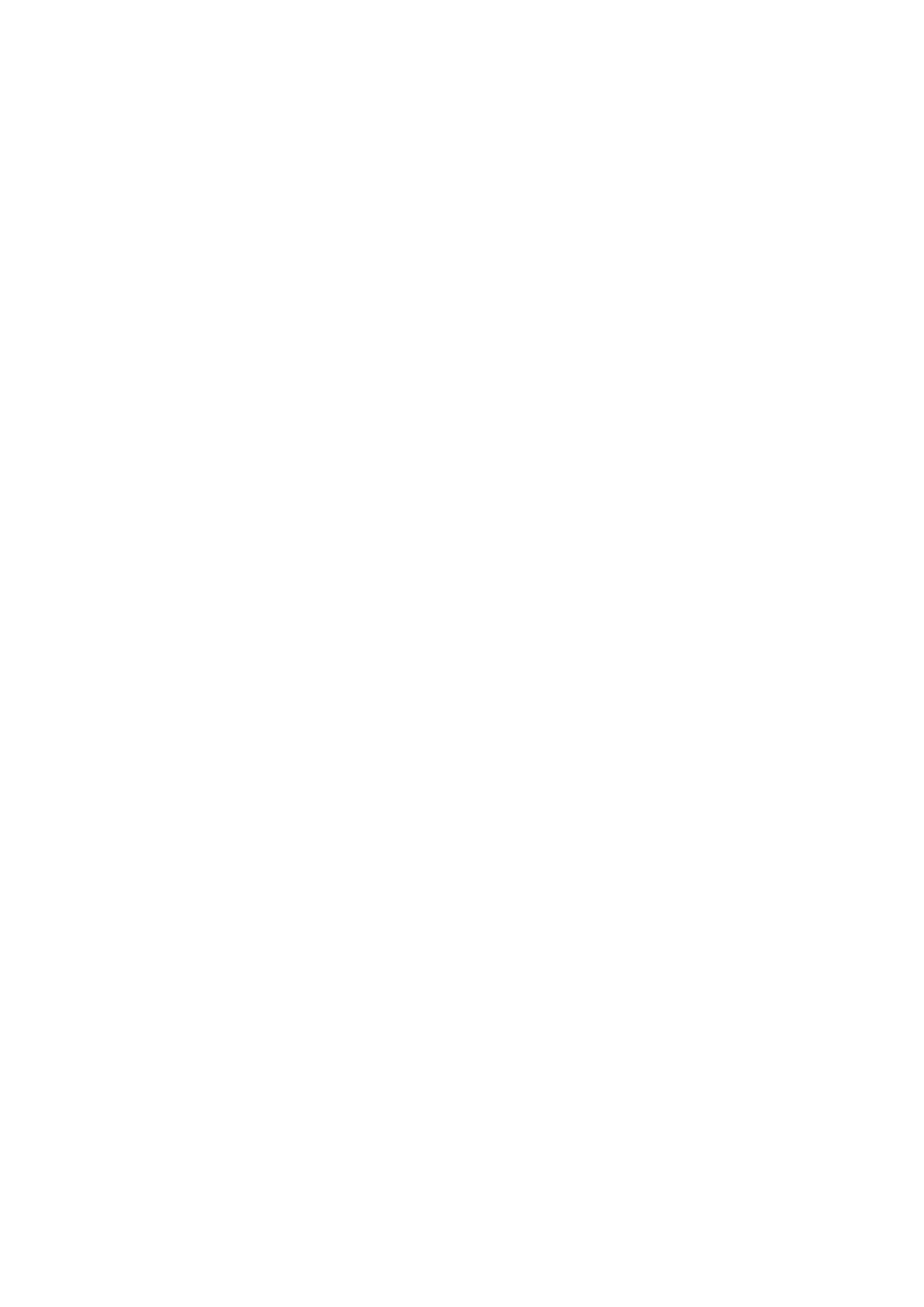## Preface

Contemporary Turkish politics is striking for many reasons, not least the fundamentally opposing and mutually exclusive narratives by which domestic as well as foreign observers describe its major fault lines. Hence the irreconcilable descriptions of the ruling Justice and Development Party (AKP) government, in power since 2002: its supporters describe it as a the Muslim world's equivalent of Christian Democracy, the political force that is ridding Turkey of its authoritarian past and making it a European democracy. Its detractors, however, accuse it of seeking to Islamicize the country's state and society, muzzling independent media and criticism, moving it in the direction of authoritarianism, and in the process driving Turkey away from Europe. Descriptions of the mainly nationalist opposition to the AKP are equally divided, ranging from seeing these forces as wellintentioned supporters of Turkey's secular republic to being authoritarianminded, fascistoid groups that clamor for a return to military rule.

One issue that most observers of Turkish politics can agree on, however, is the murky nature of aspects of its recent history. For decades, the existence of shadowy networks with connections to state institutions has been common knowledge. These networks, known as the "deep state," have been known to do the state's "dirty work," such as targeting terrorist sympathizers with extra-judicial killings; but they have also been known to collude with organized crime and to undermine Turkish democracy. This cabal was epitomized by a massive scandal that erupted following a 1996 car crash outside the hamlet of Susurluk in Western Turkey, in which a high-level politician, a wanted criminal and a police chief were found to have been traveling together.

Such shady connections do not make Turkey unique. Indeed, among countries that come to mind is Italy, where the deep connections between the political elite and the mafia were gradually unearthed by the 1990s, not least by a meticulous official investigation process known as "clean hands" or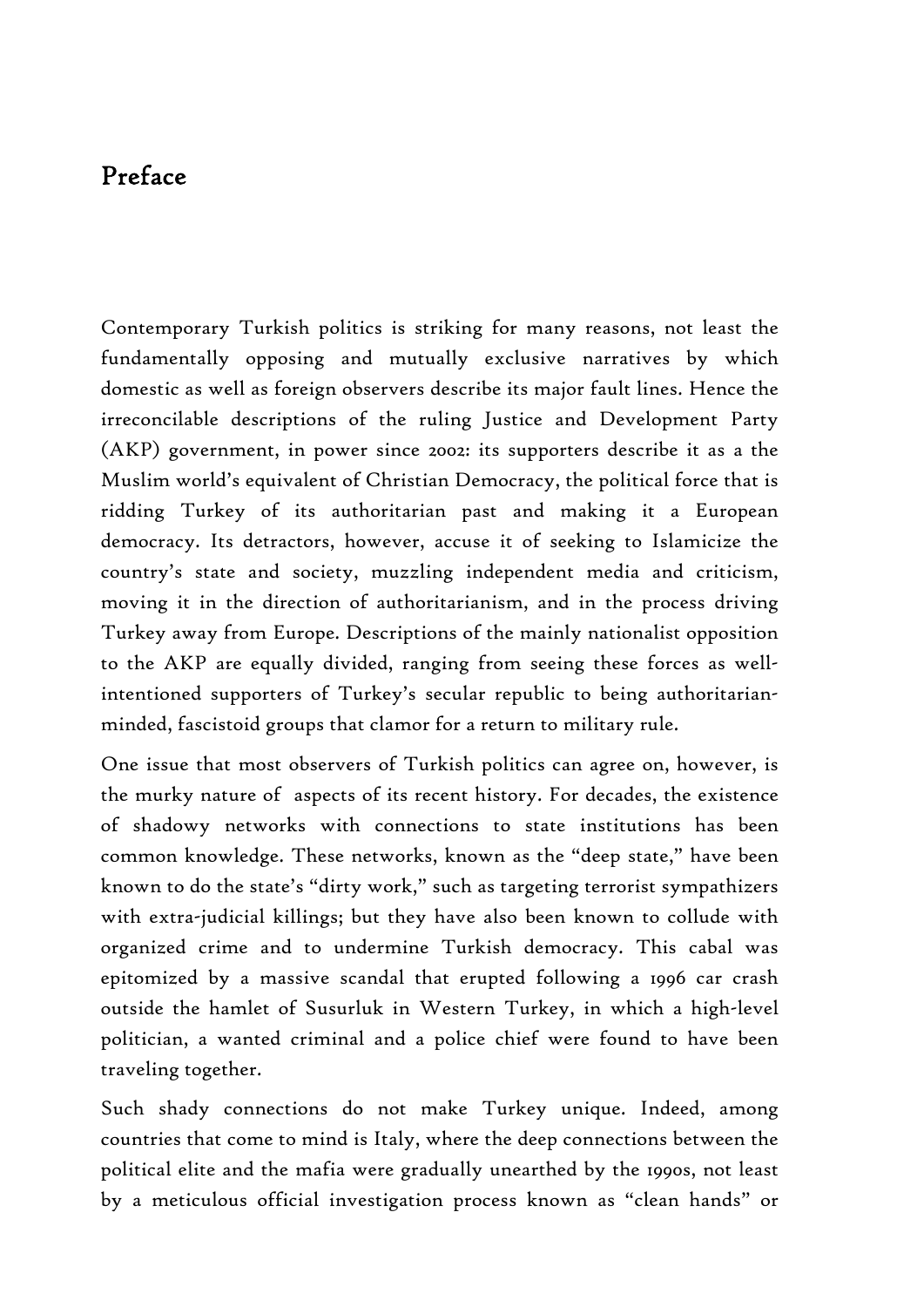*Mani Pulite*. The launching by Turkish prosecutors of a far-reaching investigation into the "deep state" activities in 2007, therefore, seemed to present a historic opportunity to unearth the truth about the less flattering aspects of the country's recent past. The investigation, soon dubbed "Ergenekon" after the alleged name of the network being investigated, appeared to provide a major chance for Turkey to take a major leap forward in its democratization process. The deep wounds of the past – felt especially by leftists, Kurds and pious Muslims, all of which had suffered at the hands of the state and its cronies – could now perhaps begin to be healed. As such, the Ergenekon investigation was widely welcomed both within Turkey and among its Western well-wishers.

The lack of trust in the judiciary's independence and Turkey's polarized political climate, however, made the investigation's task delicate. From the outset, views of the investigation seemed to divide roughly into the categories described above: AKP supporters viewed it as the "cleaning of the century," and urged prosecutors to leave no stone unturned; while the government's detractors feared a politically motivated witch hunt of opponents of the AKP and, more broadly, the Islamic conservative camp. Much therefore rested on the prosecutors' conduct – their following of due process, their respect for the rule of law, and their efforts to provide an evidence-based investigation.

Two years since its inception, the Ergenekon case has mushroomed beyond all expectations. In over a dozen predominantly pre-dawn raids, hundreds of suspects have been detained and/or questioned, and almost two hundred have been charged. Prosecutors have so far produced two indictments running a total of several thousand pages, and both a third and a fourth indictment are rumored to follow in coming months. But far from convincing its critics, the Ergenekon investigation has become ever more controversial. On the one hand, it has clearly uncovered information on wrongdoing on the part of some of the accused, and certainly on the prevalence of democratically questionable views among a section of the Turkish elite. But that said, the prosecution appears to have failed to live up to the high judicial standards that Turkey's population were entitled to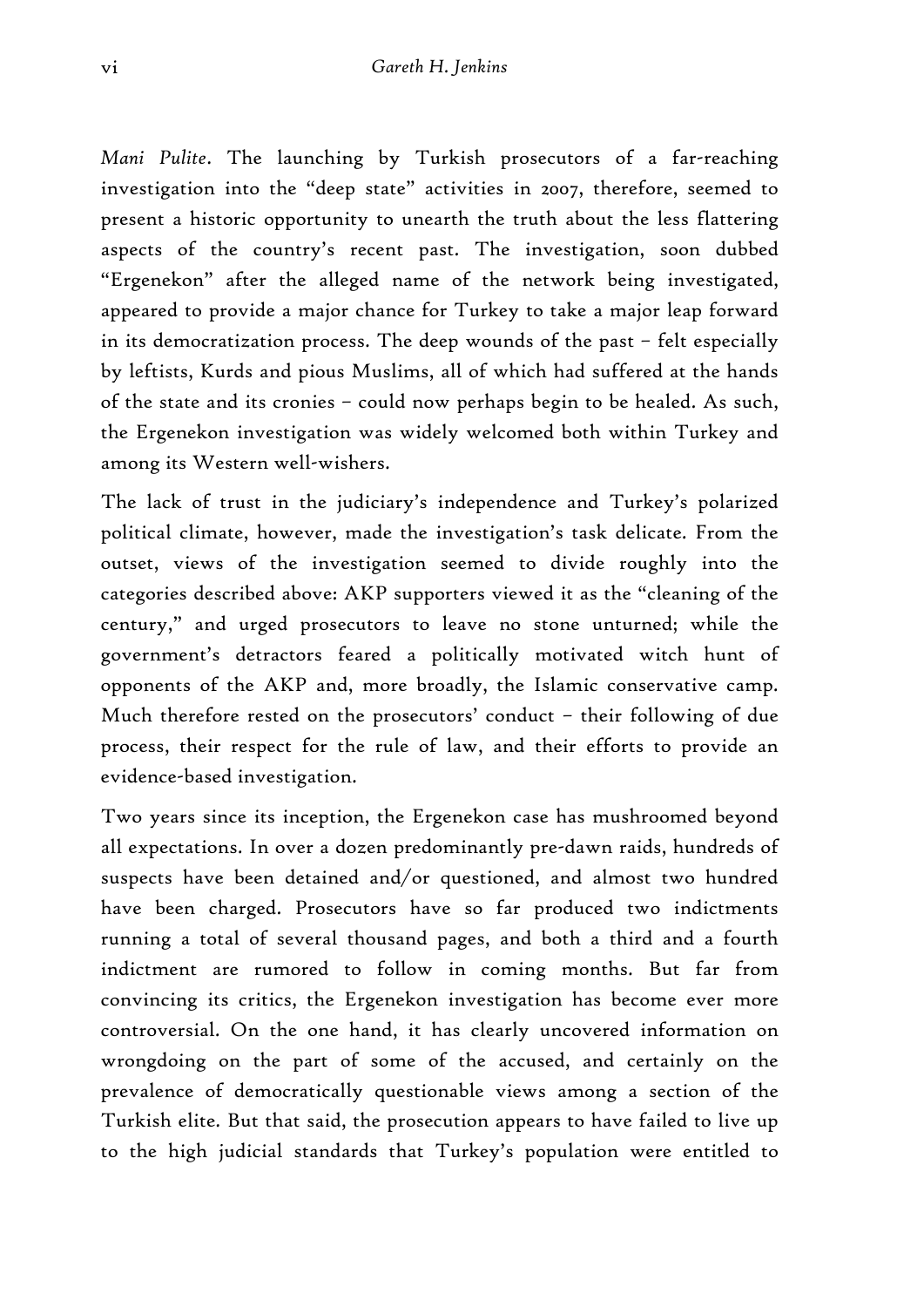expect, leading to serious doubts concerning the investigation's conduct, and ultimately, its motives.

Several factors have fed these concerns. Firstly, every pre-dawn raid appeared to net an increasingly unlikely batch of suspects. Gradually, a pattern emerged whereby prosecutors could show little or no evidence of any wrongdoing on the part of a substantial proportion of the suspects, many of whom appeared to have nothing in common except their political opposition to the AKP in particular and to Islamic conservatism in general. Secondly, as the investigation dragged on, concerns mounted regarding the length of time suspects spent in detention without being formally charged with any crime. Third, it gradually became clear that the case not only made claims that defied reason – such as implicating the supposed Ergenekon organization in every act of political violence in Turkey's modern history – but also that the investigation included deep inconsistencies and internal contradictions. Fourth, the systematic leaking of evidence from the investigation to the pro-AKP press, which appeared to serve the purpose of intimidating the opposition, had by mid-2008 become a serious concern that compromised the integrity of the investigation. In sum, at the time of writing, the Ergenekon investigation has led to a climate of fear spreading in the ranks of the substantial section of the Turkish population that is opposed to the AKP government and to Islamic conservatism.

In turn, the growing controversies surrounding the Ergenekon case are making it increasingly likely that it will form a missed opportunity for Turkey to effectuate the cleansing and healing process that is so necessary for the country to move forward in its democratization process. Indeed, if this opportunity is squandered, that would make the likelihood of any future reckoning with the crimes of the past ever more remote.

In view of the Ergenekon investigation's massive impact on, and far-reaching implications for Turkey's society and politics, it is all the more surprising that it has been subjected to so little analytical treatment. Indeed, studies of the case seldom go beyond newspaper-length articles that can at best highlight only limited aspects of the issue. This is in all likelihood a factor of the sensitive and infected nature of the case, as well as a result of the prohibitive size of the indictments, which has deterred even those scholars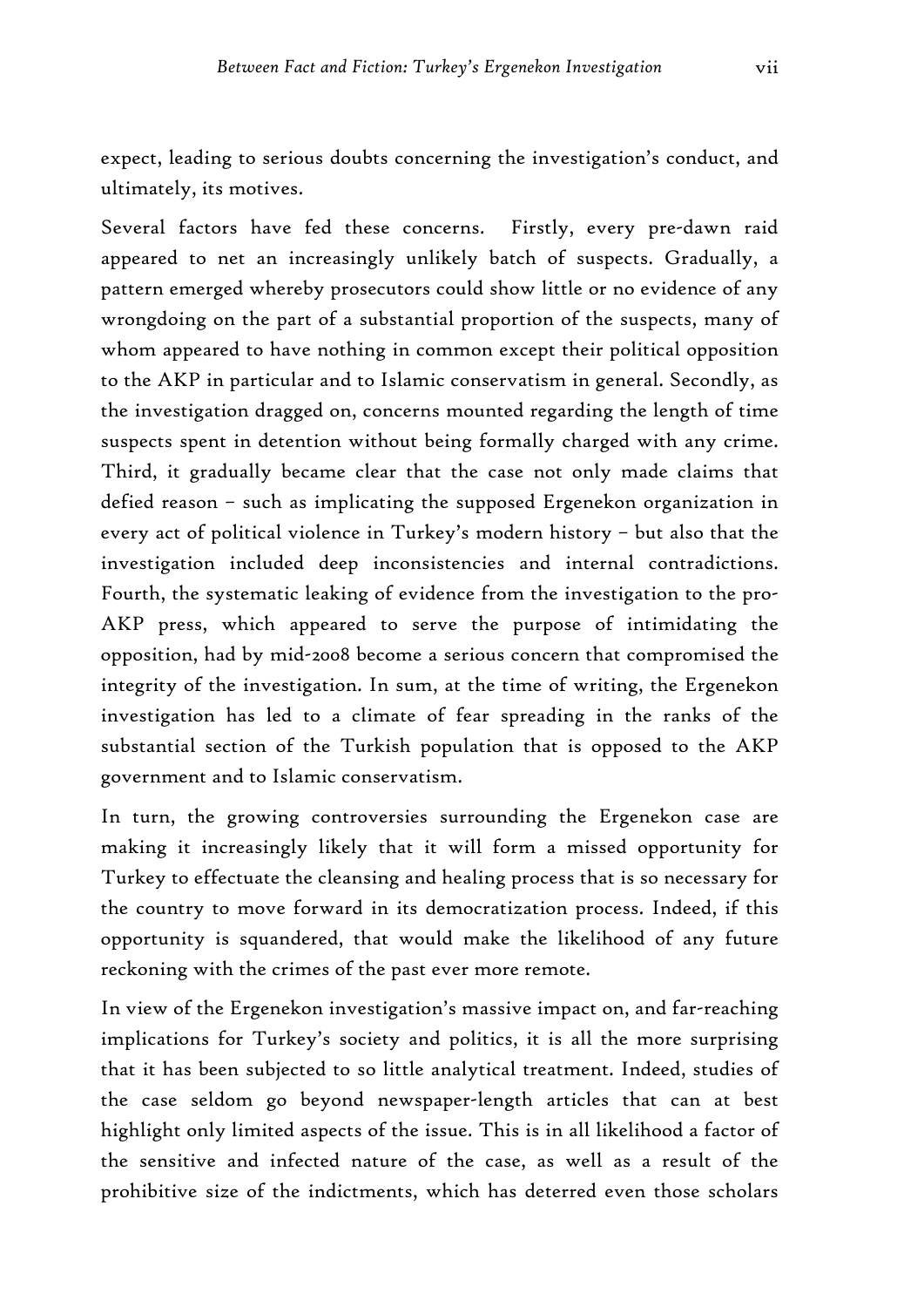that do have a command of the Turkish language from acquiring a serious enough knowledge of the case to speak authoritatively on the subject.

Yet that is exactly what Gareth Jenkins has done. A long-time and respected observer of Turkish politics and society, Jenkins is ideally placed to understand, as well as explain, the intricacies of the Ergenekon investigation. His published works to date include monographs both on the Turkish military and on Turkish political Islam, both key ingredients in the maze of relationships that make up the context of the Ergenekon investigation. Not standing at that, Jenkins is among the few to have studied both indictments in the case in detail. It was therefore natural for the Central Asia-Caucasus Institute & Silk Road Studies Program to commission Jenkins to conduct an in-depth analysis of the case. The result is the present paper, whose conclusions concerning the Ergenekon case should form essential reading for anyone seeking to understand contemporary Turkish politics. Those conclusions, however, are not encouraging. They suggest, in fact, that the prevailing Western view of the Ergenekon investigation as a step forward in Turkey's democratization process is misplaced. Indeed, they also imply that the Western tacit encouragement of the investigation – though diminishing in emphasis as concerns have mounted even there – should be tempered with a much more acute concern for the investigation's breaches of the rule of law and due process. Coupled with other developments of concern in Turkish affairs, not least the growing intimidation of independent media, the Ergenekon investigation is certainly worthy of much closer monitoring and analysis.

This study may constitute the first serious analysis of the Ergenekon case. However, that should not imply that this study aspires to be termed definitive. Indeed, given the substantial implications of the issue, it is to be hoped that the study will be followed by additional analyses from both legal and political perspectives, which are direly needed to help shed light on this very important aspect of modern Turkish life.

Svante E. Cornell Research Director Central Asia-Caucasus Institute & Silk Road Studies Program Joint Center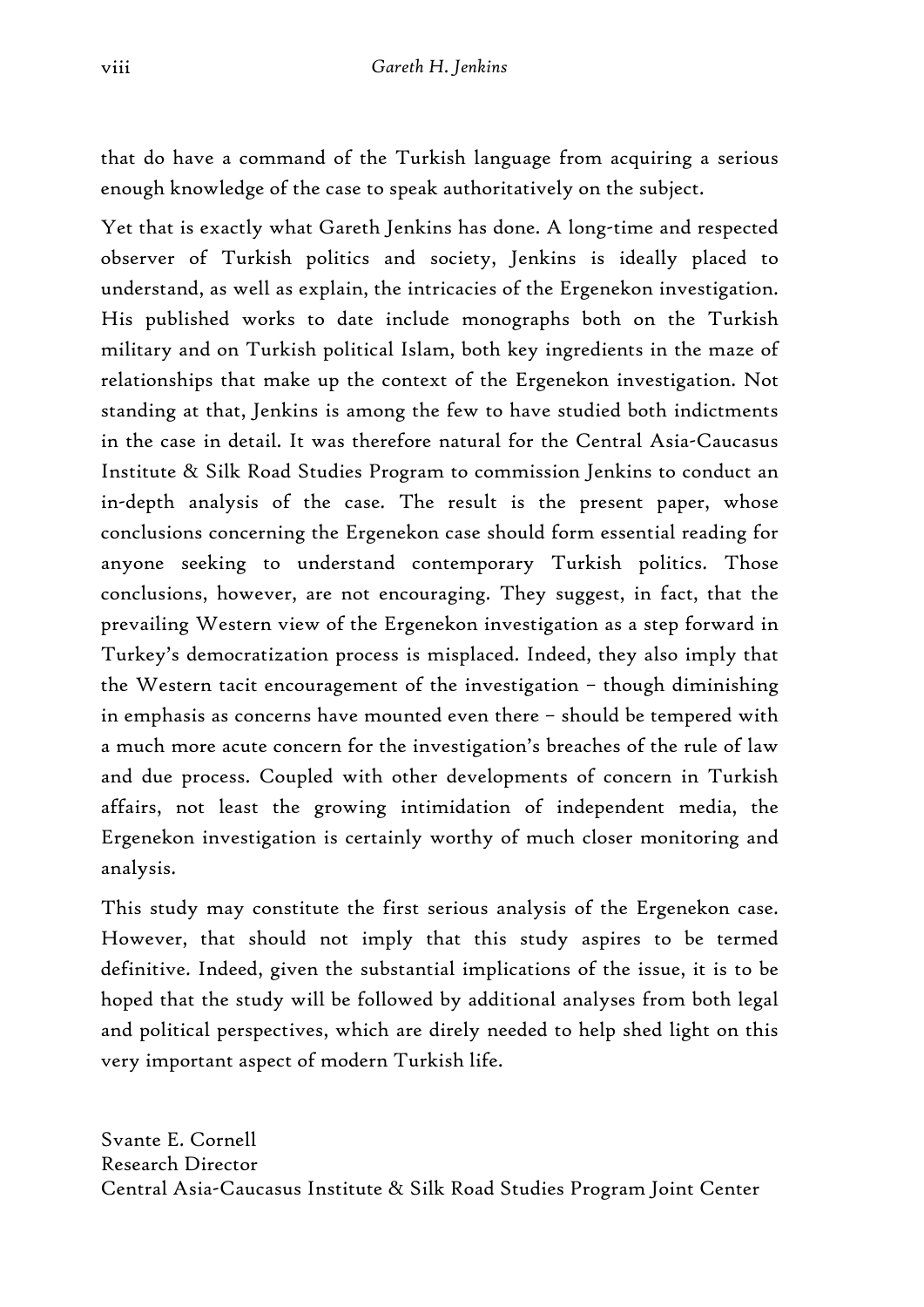### Executive Summary

Since it was first launched in June 2007 following the discovery of a crate of grenades in an Istanbul shantytown, what has become known as the Ergenekon case has become the largest and most controversial judicial investigation in recent Turkish history. Hundreds of suspects have been detained, mostly in multiple simultaneous dawn raids by members of the Counterterrorism Department of the Turkish National Police (TNP). By May 2009, 142 people had been formally charged with membership of the "Ergenekon armed terrorist organization" in two massive indictments totaling 2,455 and 1,909 pages respectively. In mid-June 2009, a third indictment containing charges against yet more alleged members of Ergenekon was expected to be announced later in the year. The trial currently appears likely to continue for several years.

The claims contained in the indictments are as ambitious as the scale of the investigation. According to the public prosecutors handling the case, Ergenekon is a vast organization which has penetrated virtually every aspect of Turkish life and is committed to destabilizing and eventually overthrowing the government of the Islamic conservative Justice and Development Party (AKP). They maintain that, in addition to carrying out terrorist attacks in its own right, Ergenekon is involved in extortion and narcotics trafficking and effectively controls not only the Turkish underworld but virtually every militant group that has committed an act of violence in Turkey over the last 20 years – from the Kurdish separatist Kurdistan Workers' Party (PKK) through the Marxist Revolutionary People's Liberation Party – Front (DHKP-C) to numerous violent Islamist groups and organizations.

The case has divided the Turkish population. To some – particularly Kurdish nationalists, supporters of the AKP and some leftists – the Ergenekon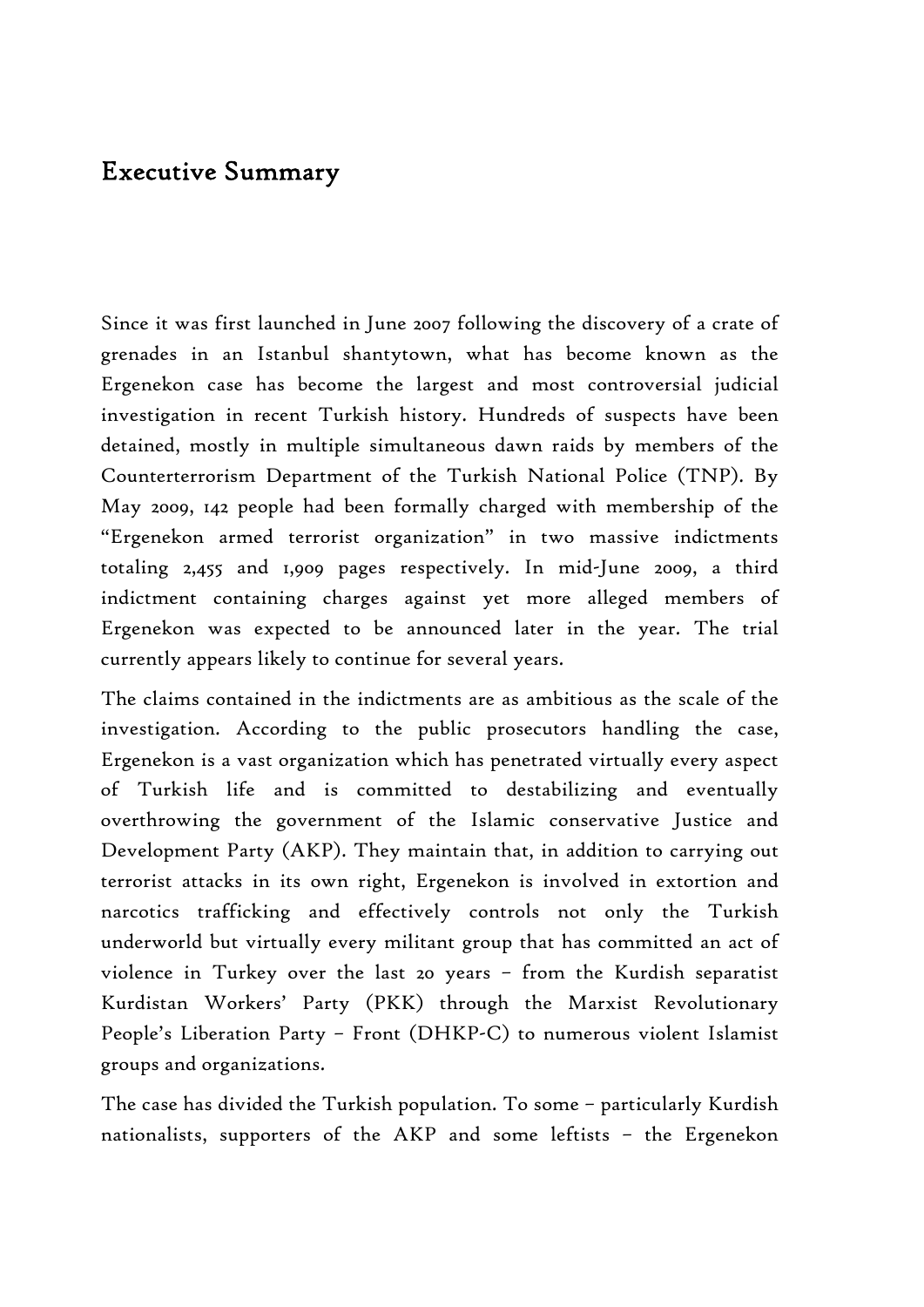investigation represents the "cleansing of the century"; an opportunity for the country finally to eradicate what Turks refer to as the *derin devlet*, or "deep state", a shadowy network with its roots in the Turkish military which has long been alleged to have been manipulating the political process and conducting covert operations – including "false flag" terrorist attacks – against perceived enemies of the Turkish state.

To its detractors – who are mostly opponents of the AKP – the Ergenekon investigation is politically motivated; the alleged organization itself a deliberate fabrication by government sympathizers in an attempt to try to discredit and disable secularist opposition to the AKP and clear the way for what they have long suspected are its long-term goals of establishing first a more Islamic society and eventually an Islamic state.

In reality, both characterizations are misleading, albeit to differing degrees. There is evidence to suggest that some – but only some – of the defendants named in the indictments have been engaged in illegal activity and that others – again far from all – hold eccentric or distasteful political opinions and worldviews. There is also evidence to suggest that, particularly in the years immediately after the AKP first came to power in November 2002, some members of the Turkish military high command were frustrated by the failure of the then Chief of the Turkish General Staff (TGS), General Hilmi Özkök, to be more assertive in his dealings with the government. A few are known to have contemplated forcing both Özkök and the AKP from office, although they were prevented from attempting to do either by their failure to enlist the support of their colleagues; the majority of whom argued that the circumstances merited neither the removal of Özkök nor what would effectively have been a coup against an elected government. Similarly, even though it is generally poorly understood and its influence has declined considerably since the late 1990s, the Deep State is a reality of recent Turkish history, and a handful of those who have been indicted are known to be former Deep State operatives.

However, whether among those formally indicted as part of the Ergenekon investigation or those detained in the police raids and subsequently released without charge, many appear to have been guilty of nothing more than

<sup>1</sup> Taraf newspaper, July 26, 2008.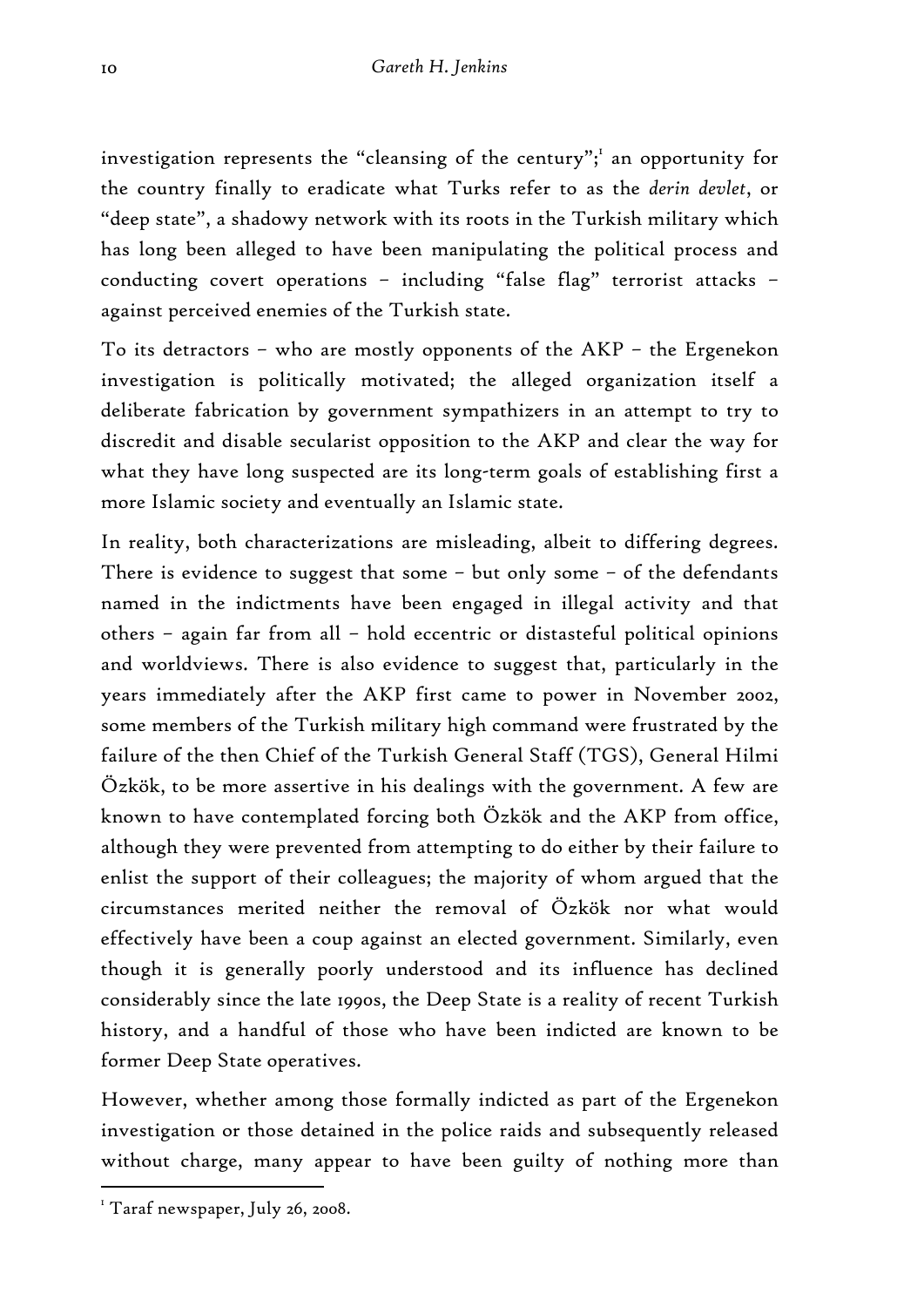opposition to the AKP. In fact, there is no proof that the Ergenekon organization as described in the indictments exists or has ever existed. Indeed, the indictments are so full of contradictions, rumors, speculation, misinformation, illogicalities, absurdities and untruths that they are not even internally consistent or coherent.<sup>2</sup>

This is not to say that the Ergenekon investigation is simply a politically motivated fabrication. There is no reason to doubt that most of those involved in prosecuting the case sincerely believe in the organization's existence and are unable or unwilling to see the contradictions and irrationalities that are endemic in the indictments.<sup>3</sup> The indictments themselves appear to be the products of "projective" rather than deductive reasoning, working backwards from the premise that the organization exists to weave unrelated individuals, statements and acts into a single massive conspiracy. The more elusive the concrete evidence for Ergenekon's existence is, the more desperate the attempts to discover it become. Rather than convincing the investigators that what they are looking for does not exist, this elusiveness appears merely to make the organization more fearsome and powerful in their minds; and further fuel their desperation to uncover and eradicate it.4

A predilection for conspiracy theories is nothing new in Turkey and can be found across the political spectrum. Both a large proportion of AKP supporters and many of those in law enforcement genuinely believe that a malicious conspiratorial cabal – which most associate with the Deep State – has been not only manipulating the political process but supporting or guiding a large proportion of the political violence in the country. Amongst AKP supporters, attention tends to focus particularly on violence carried out in the name of Islam; where their sincere horror at the carnage that is sometimes perpetrated in the name of their religion has created a culture of denial, and a refusal to believe that their fellow Muslims could be responsible.

 $2$  Examples of these contradictions and absurdities are given later in this paper.

 $^3$  Author's interviews with members of the Turkish National Police, April-May 2009. 4 Some appear convinced that, unless they destroy it soon, they will be added to its list of victims. Author's interviews with sources close to the investigation.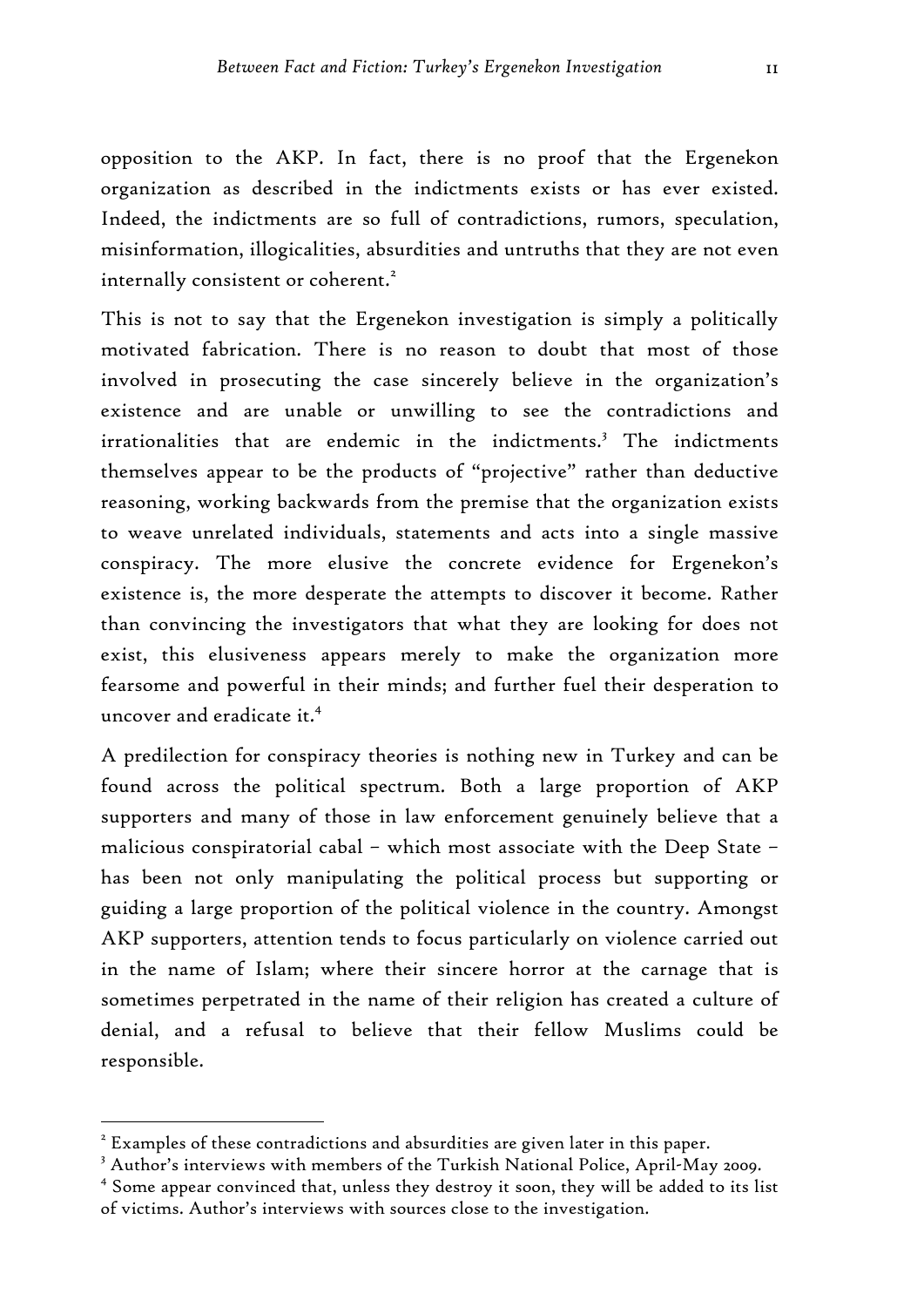However, some of the inconsistencies in the evidence presented to the court have led to accusations that the investigators have amended material to try to reinforce the charges against the defendants. Such accusations have been dismissed as unfounded by those involved in the investigation. But it is difficult to be as dismissive about the frequency with which material – particularly the transcripts of what appear to be recordings of telephone calls involving either the defendants or critics of the investigation – has appeared in pro-AKP media outlets and websites. In most cases, the victims of the apparent wiretaps have claimed that, although substantially accurate, the recordings and transcripts have been doctored to try to incriminate or discredit them. Government officials have dismissed suggestions that the transcripts are based on wiretaps by AKP sympathizers in the TNP, claiming that the equipment required to tap telephone calls is freely available on the black market.<sup>5</sup> While that may be the case, it does not explain why it is only critics and opponents of the AKP who have had their telephones tapped and purported transcripts of their conversations published in the media. Nor does it explain the failure of the law enforcement authorities to investigate the apparent wiretaps. Under Turkish law, tapping a telephone without judicial approval is a crime, as is publishing the transcript of a wiretap.

The law enforcement authorities have also displayed a marked reluctance to pursue other accusations of wrongdoing against those associated with the AKP. Even after a German court ruled in September 2008 that close associates of leading members of the AKP in Turkey had been involved in the embezzlement of at least  $\epsilon$ 16.9 million in donations to the Deniz Feneri e.V. Islamic charity. When members of the Doğan Group, Turkey's largest media holding, reported details of the German court's findings, Prime Minister Recep Tayyip Erdoğan instructed party supporters not to buy the group's newspapers. On February 19, 2009, the tax authorities abruptly fined the Doğan Group TL 826 million (approximately \$525 million) for alleged tax irregularities; charges which the group has resolutely denied. On April 13, 2009, one of the Doğan Group's executives was detained overnight on suspicion of links to Ergenekon. On April 21, 2009, all of the companies in the

 $^5$  Author's conversations with AKP officials, May 2008, February 2009.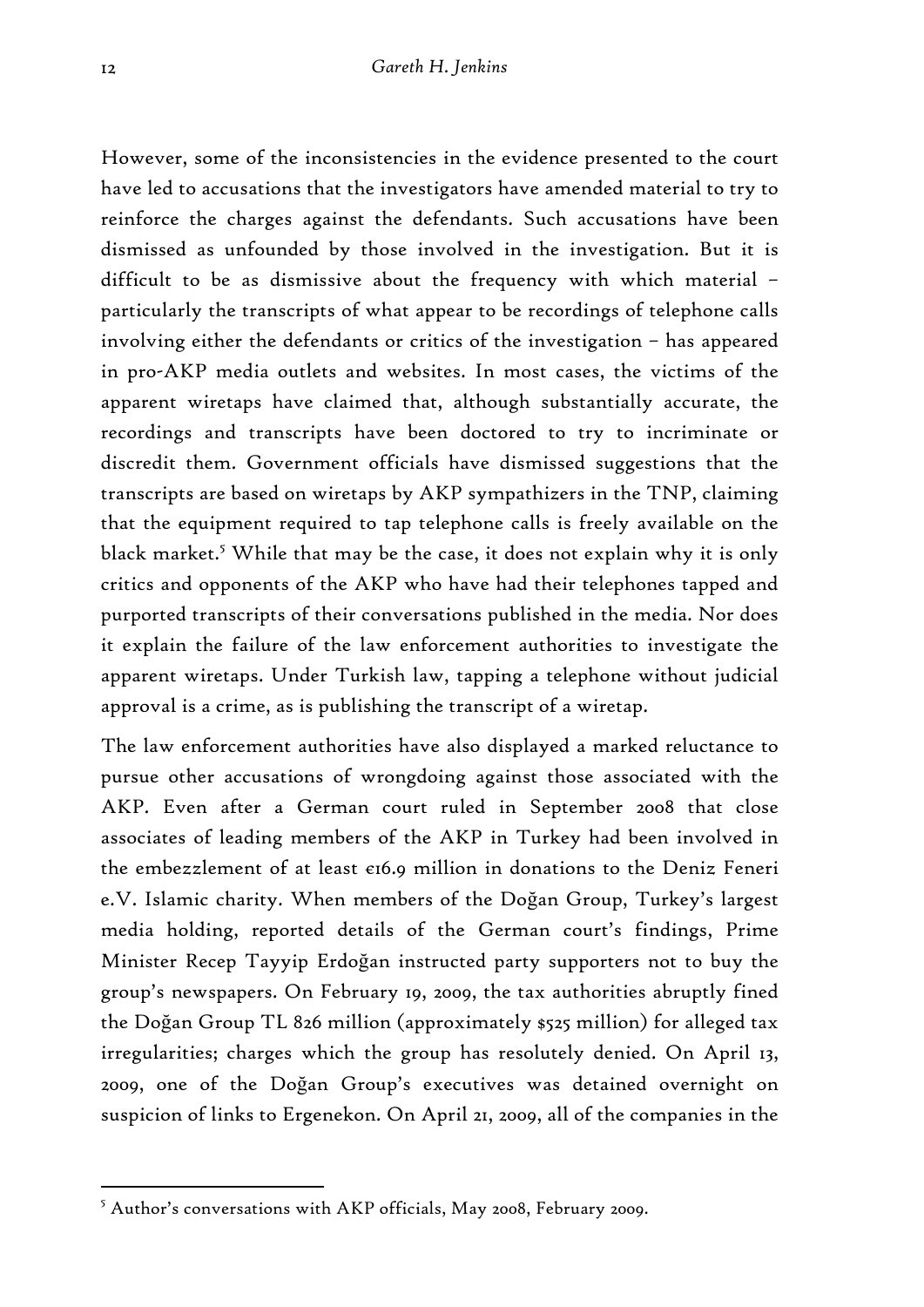Doğan Group were banned from bidding for state tenders for a period of one year.

This context has inevitably reinforced suspicions that the Ergenekon investigation cannot be explained solely by the investigators' penchant for conspiracy theories. Significantly, despite its proponents' claims that it represents a final reckoning with the some of the darker pages in recent Turkish history, the Ergenekon investigation has made little attempt to investigate the numerous well-documented accusations of abuses by Deep State operatives during its heyday in the 1990s. Indeed, the fear is that it represents a major step not – as its proponents maintain – towards the consolidation of pluralistic democracy in Turkey, but towards an authoritarian one-party state.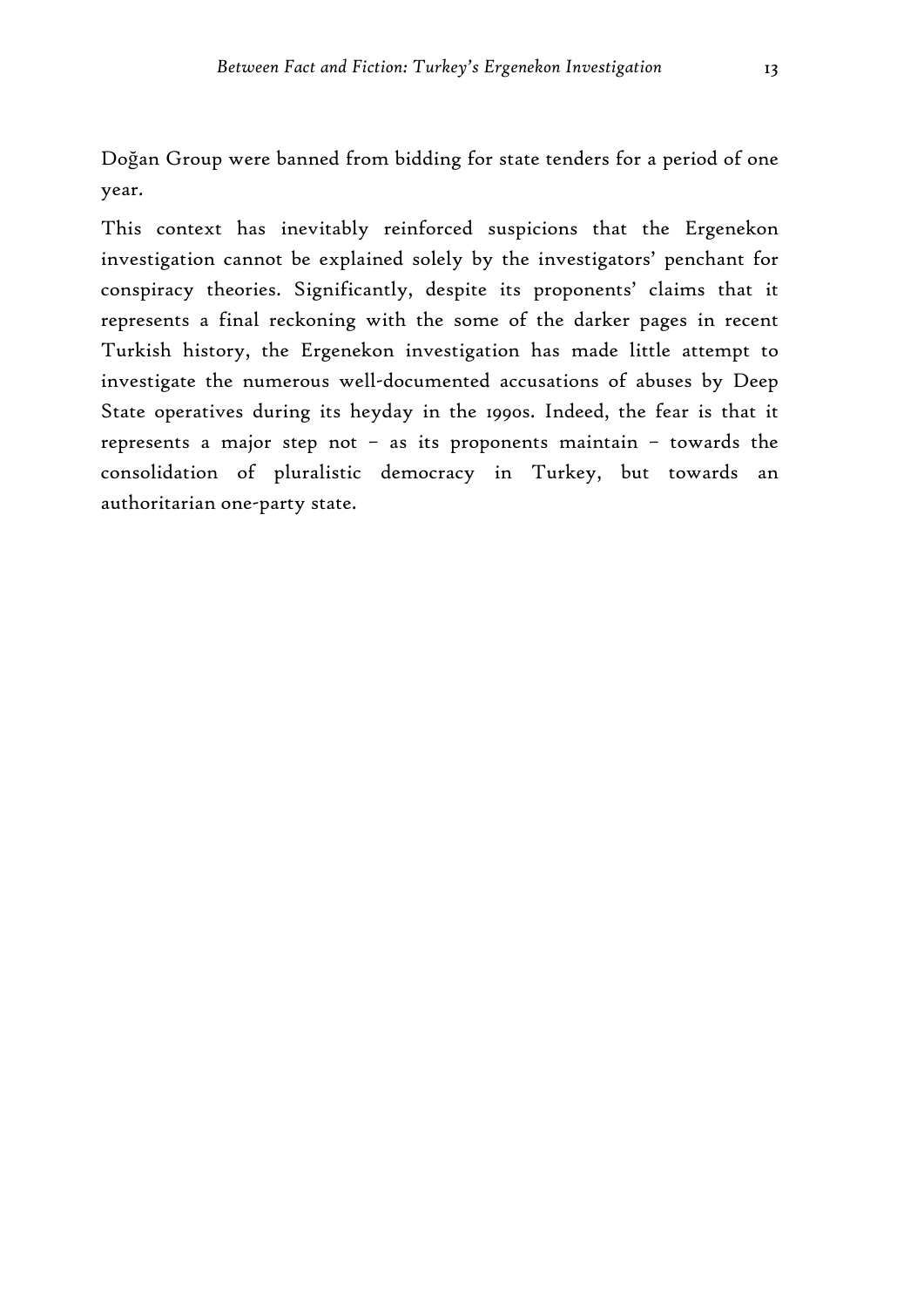### The Turkish Context

#### The Deep State

-

The modern Turkish Deep State has its origins in NATO's attempts during the early years of the Cold War to create clandestine "stay-behind" forces in member states. These forces would then form the foundations for a resistance movement in the event of an invasion and occupation by the forces of the Warsaw Pact. Often referred to as "Gladio" organizations, after the force which was created in Italy and was the first to be publicly acknowledged, most were established in the 1950s and remained one of NATO's most closely guarded secrets through to the end of the Cold War.

Turkey joined NATO on April 4, 1952. The Turkish "stay behind" force was based on what became known as the *Özel Harp Dairesi* (Special Warfare Unit or ÖHD). The ÖHD was formally founded by a September 27, 1952, decision of the *Milli Savunma Yüksek Kurulu* (Supreme Council for National Defense or  $\mathrm{MSYK})^6$  although it did not become operational until 1953.

The ÖHD was originally called the *Seferberlik Tetkik Kurulu* (Mobilization Inspection Board or STK), to give the impression that it was related to civil defense. The STK was based in a rented building in the Kızılay neighborhood of Ankara. A sign outside described the building as belonging to the Turkish Ministry of National Defense (MSB). In reality, the STK came under the umbrella of the Turkish General Staff (TGS). The STK was renamed the Özel Harp Dairesi in the mid-1960s. In the early 1990s, following the collapse of the Soviet Union, its name was changed again to the *Özel Kuvvetler Komutanlığı* (Special Forces Command) and the focus of its training shifted from covert warfare to counter-insurgency operations.

 $^6$  The MSYK was the forerunner of the powerful Milli Güvenlik Kurulu (National Security Council or MGK), which was established after the 1960 military coup in Turkey.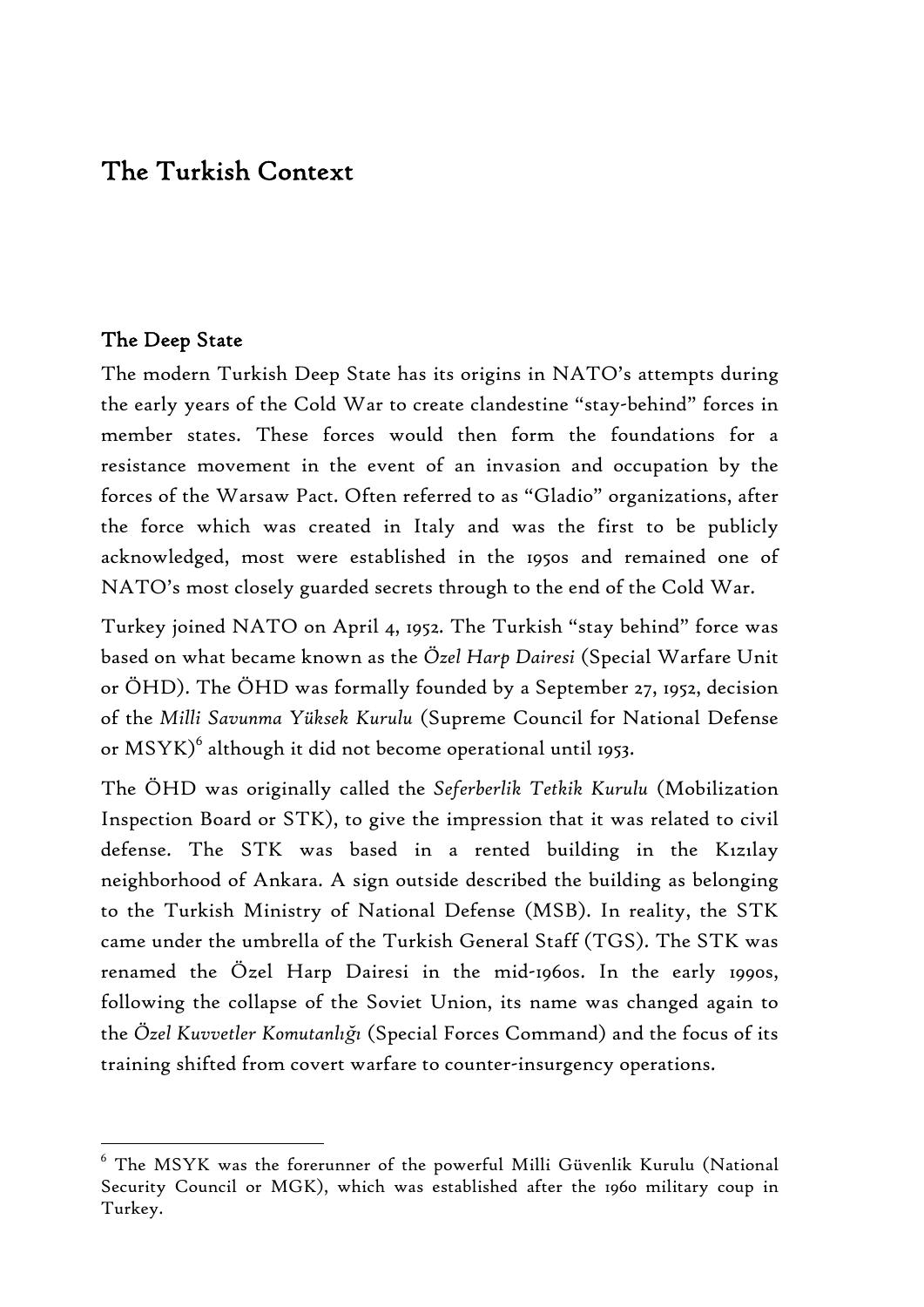The original goal of the ÖHD was to create the nucleus for resistance to Warsaw Pact forces in the event of an invasion or occupation of Turkey. Selected members of the Turkish officer corps were seconded for specialized training in intelligence-gathering, tradecraft, sabotage, assassination, propaganda and other covert activities designed to destabilize a hostile regime. The primary purpose was to equip ÖHD-trained officers with the skills and capabilities to be able to seed resistance to a hostile regime amongst the rest of the population. Although ÖHD officers were trained to cooperate with each other, one of their most important skills was the ability to create and control their own cell networks, which would be recruited from other elements in the population. These networks would be mostly small and apply strict internal security in order to minimize the damage if individual members were captured by the hostile regime; such as only one member of a cell being either in contact with or aware of the identity of any other member of the organization outside his/her own cell. Although ÖHD-trained officers would cooperate and, where possible, coordinate their activities, the aim was to have multiple points of resistance – in the form of groups and networks – rather than a single, centrally-controlled, hierarchical organization.

The principle of secrecy was also applied inside the armed forces. For example, when officers were selected for ÖHD training, their unit commanders were told only that they had been temporarily seconded to other duties.<sup>7</sup> After they had completed their training, the officers returned to their units to resume a standard career path and work their way up through the military hierarchy. In theory at least, they were expected never to reveal to their colleagues either that that had received ÖHD training or that they were now performing a dual function: namely, combining the roles and responsibilities of a conventional member of the Turkish Armed Forces with those of the ÖHD.

 $7$  "Early in my career, one of the officers in my unit came to me and said that he had been seconded to temporary duties elsewhere but he avoided giving any details. I was curious. I had him followed and discovered that he was going every day to the ÖHD. When he eventually returned to the unit, I told him that I knew he had been to the ÖHD. He denied it. Later, I mentioned it to him again several times but each time he very respectfully told me that I must be mistaken." Author's interview with a former commander of the Turkish Land Forces, Istanbul, September 1999.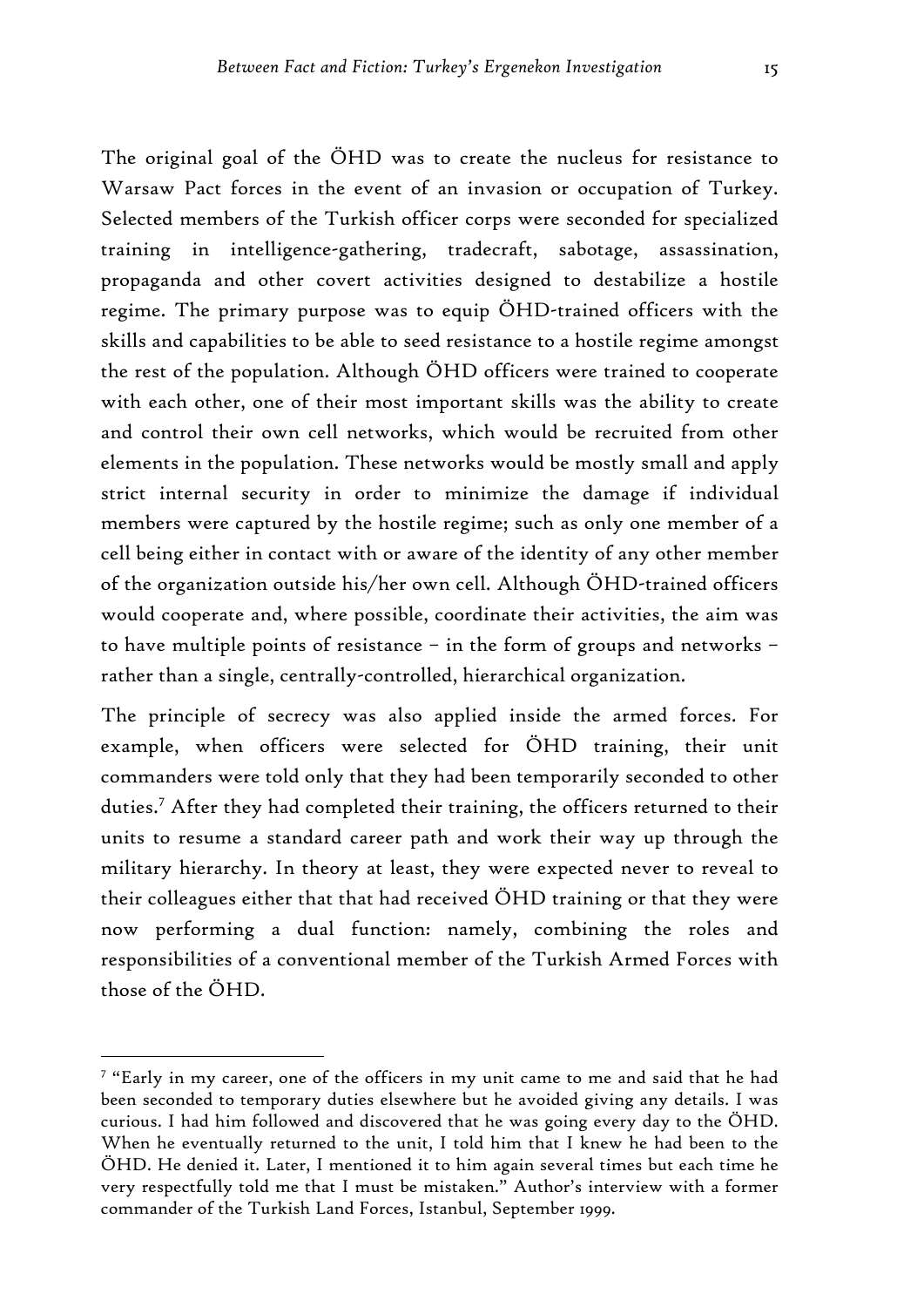The creation of the ÖHD was a NATO initiative. Similar forces were established in most Western European countries. However, in the Turkish Armed Forces, the formation of a clandestine organization was regarded not so much as serving the interests of an international alliance but as a continuation of an indigenous tradition stretching back to the late  $19^{th}$ century.

The modern Turkish Republic was founded in 1923 from the ruins of the Ottoman Empire by Mustafa Kemal Atatürk (1881-1938). Although it was undoubtedly shaped by Atatürk's personality and worldview, the new republic was built on the ideological foundations laid by the regime of the *İttihat ve Terakki Cemiyeti* (Committee for Union and Progress or İTC), which seized power from Sultan Abdülhamit II in 1908. The agitation preceding the İTC's seizure of power was led by clandestine organizations with their roots in the Ottoman military.

By the early  $20^{th}$  century, non-Muslims dominated the Ottoman business community. In 1913, the İTC created what later became known as the *Teşkilât-ı Mahsusa,* or "Special Organization". Initially, the *Teşkilât-ı Mahsusa* was used to terrorize Greek and Armenian businesses, particularly along the Aegean coast, in a largely successful attempt to force them to flee and create the space for the emergence of a new class of Muslim entrepreneurs. Towards the end of World War One, as it became clear that the Ottoman Empire was going to be defeated and probably occupied and dismembered, the *Teşkilât-ı Mahsusa* was ordered to start stockpiling arms and ammunition and begin establishing a network of local guerilla units throughout Anatolia. In November 1918, the İTC also started forming "societies for the defense of rights", which were designed to serve as focal points for resistance to the expected military occupation by the victorious Allies. The İTC had also created another clandestine organization called *Karakol Cemiyeti*, or "Guard Association". Following the Ottoman surrender, the *Karakol Cemiyeti* played a key role in smuggling Ottoman officers out of cities such as Istanbul, which were now occupied by the Allies, to join the nascent resistance movement in Anatolia.

It was these clandestine networks which provided the raw material which was then molded into an effective fighting force by Atatürk; defeating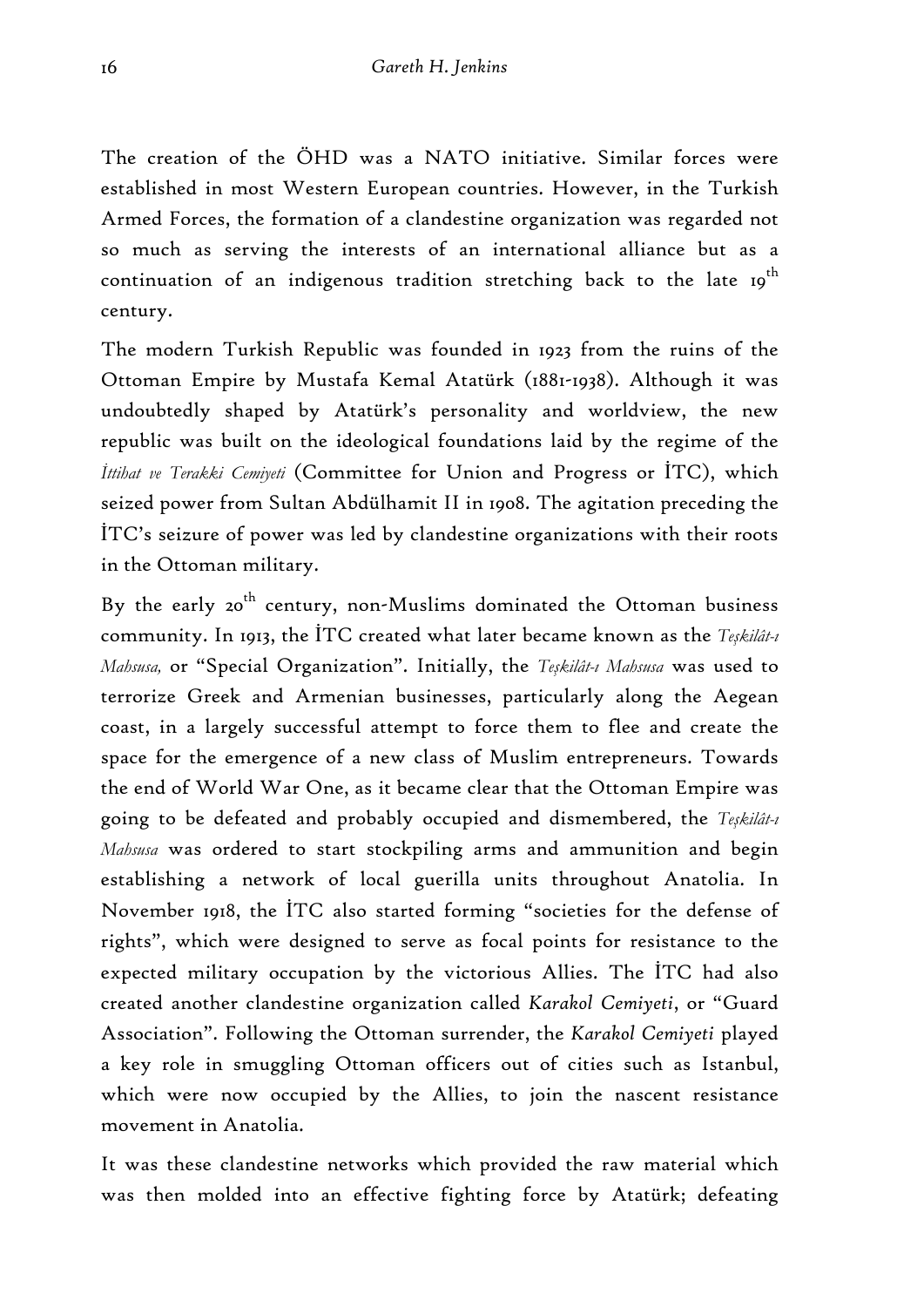Armenian irregulars in the east and an invading Greek army in the west and eventually forcing the Allied occupation forces to evacuate Anatolia in what Turks today refer to as their War of Independence. As a result, the military personnel trained in the ÖHD and those recruited to the networks they established tended to regard themselves as joining not a sinister conspiracy but a noble patriotic tradition.

Through the 1950s and 1960s, ÖHD-trained officers built up networks – including recruiting assets from outside the Turkish military – and secreted arms caches throughout Turkey in preparation for a possible Warsaw Pact invasion. Members of the networks also cultivated other contacts, either for intelligence gathering or because of their influence in the bureaucracy or a local community. Some of these contacts were conscious that they were dealing with a chain of acquaintance with its roots in the military; others were not.

In addition to preparing for a possible Warsaw Pact invasion, ÖHD-trained officers also appear to have played an important role in the foundation in 1957 of the Turkish Cypriot *Türk Mukavemet Teşkilatı* (Turkish Resistance Organization or TMT) in what was then the British colony of Cyprus. TMT was established in response to the violent campaign by the Greek Cypriot militant group EOKA (National Organization of Cypriot Fighters) to drive out the British and unite the island with Greece. Turkey continued to finance, train and supply TMT from when Cyprus declared its independence in 1960 through to the Turkish invasion and occupation of the northern third of the island in 1974. In addition to providing training, Turkish ÖHD officers are believed to have been involved in the clandestine shipment of weapons and equipment from the Turkish mainland to Cyprus in the years preceding the 1974 invasion and to have conducted intelligence-gathering operations on the island. $8$ 

Until the early 1970s, most of the financing for the ÖHD's activities appears to have come from the U.S.; and very few people in Turkey were even aware of the ÖHD's existence. Former Prime Minister Bülent Ecevit (1925-2006) later claimed that the first time he heard of the ÖHD was shortly after he

 8 Author's interviews with former members of TMT, northern Cyprus, 1996-1999.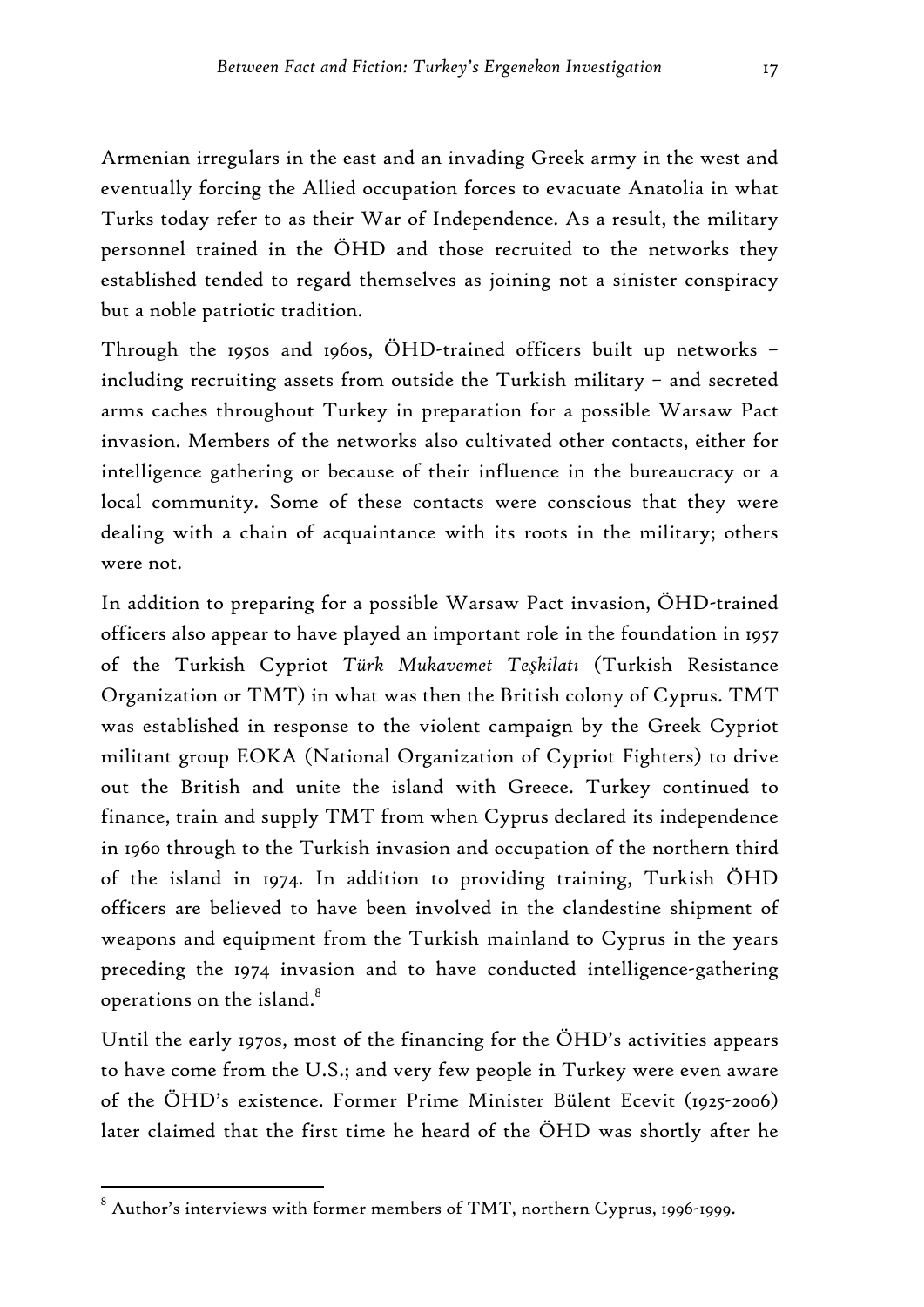became prime minister in January 1974, when he was approached by a member of the TGS and asked to approve a budget allocation for the ÖHD because the U.S. had recently stopped funding it.<sup>9</sup>

It is unclear to what extent ÖHD-trained officers and the networks they had established were involved in the factional violence between leftists and rightists in Turkey during the 1970s, which culminated in the military coup of 1980. There is no doubt that a significant proportion regarded Turkey's indigenous leftist movement as a threat both to Atatürk's ideological legacy of Kemalism and to national sovereignty. In fact, many do not appear to have distinguished between Turkish leftists and the danger posed by the forces of the Warsaw Pact; and to have regarded the former as effectively an advance guard of the latter.

There is certainly evidence to suggest that members of the networks established by the ÖHD cooperated and colluded with Turkish ultranationalist groups and organizations against the leftists; and it is likely that some were actively involved in the violence. However, the claims by some leftists that ÖHD-trained officers and their networks were coordinating or controlling anti-leftist violence are an over-simplification; not least because there were numerous other rightist sympathizers in the state apparatus, including the security forces, who were unconnected with the ÖHD networks.

Nevertheless, even if its precise extent is unclear, the involvement of the ÖHD networks in the factional violence of the 1970s did exhibit what were to remain the defining characteristics of Deep State activity over the following decades; namely, not a highly centralized and tightly controlled campaign directed by a cabal of senior figures but a culture of immunity in which individuals and small groups were able to operate with almost complete autonomy against targets they knew others in the ÖHD-created networks regarded as enemies of the Turkish state – and could be confident that a combination of tradecraft and connections to influential figures in the apparatus of state would ensure that they were never prosecuted.

<sup>9</sup> Ecevit in an interview with *Milliyet* newspaper, November 28, 1990.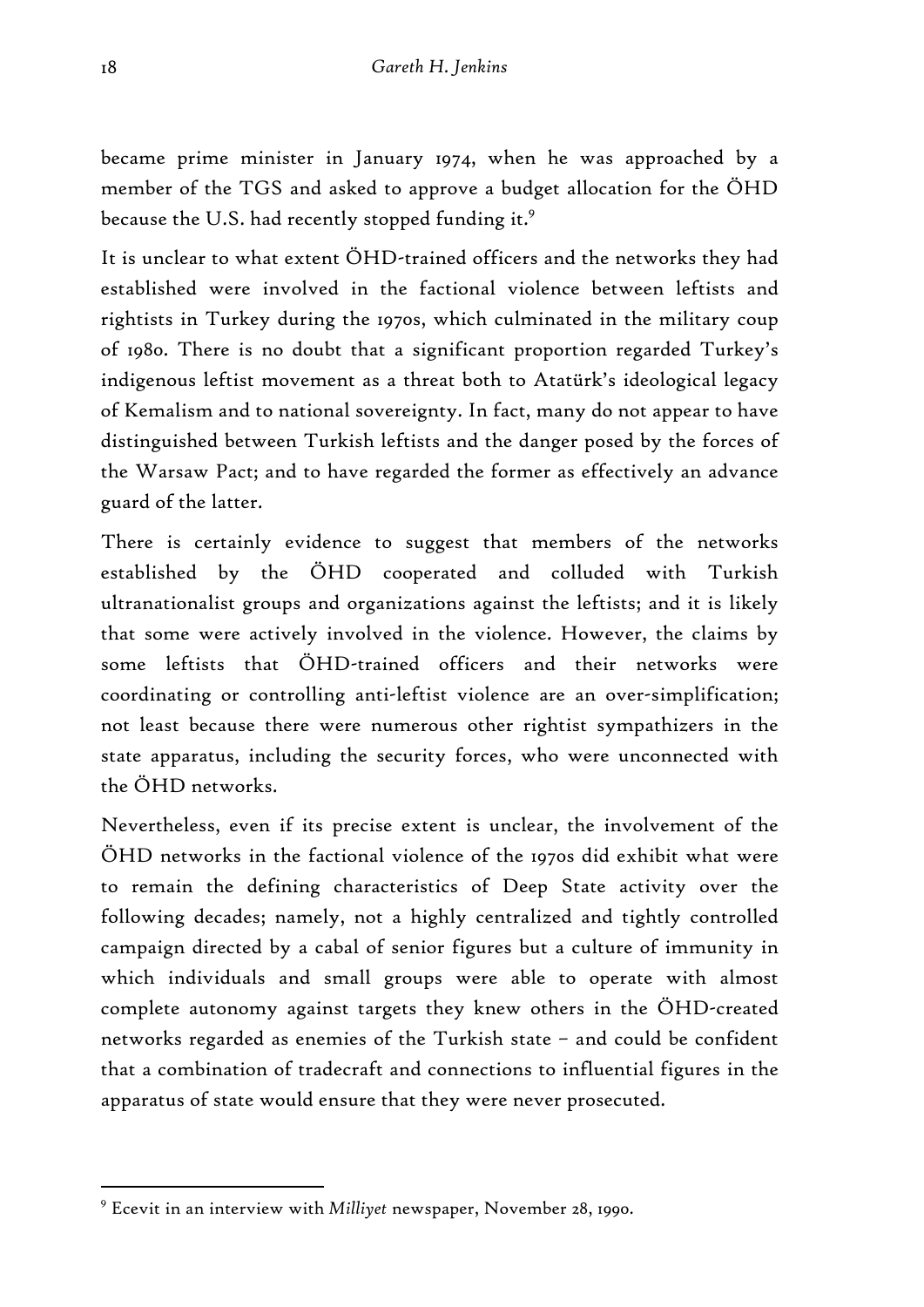The military coup of 1980 suppressed the factional violence and was followed by several years of repressive military rule. However, in 1984, the Partiya Karkaren Kurdistan (Kurdistan Workers' Party or PKK) launched a rural insurgency in the predominantly Kurdish southeast of the country with the aim of eventually creating an independent Kurdish Marxist state.<sup>10</sup> By the late 1980s, the organization effectively controlled large swathes of the countryside in southeastern Turkey after dark and was beginning to strengthen its infrastructure in urban areas, consolidating its support base through NGOs and pro-PKK journalists and publications. In addition to donations from sympathizers inside Turkey and fund-raising activities amongst the Kurdish diaspora in Europe, the PKK also extorted money from businesses in southeast Turkey and levied tithes on criminal activities, such as the trafficking of narcotics, particularly heroin, through Turkey to markets in Europe.

The Turkish state responded by targeting PKK sympathizers. ÖHD-trained officers began expanding their networks to recruit anyone they believed would be useful, including ultranationalist members of the Turkish underworld and former PKK militants known in Turkish as *itirafçılar* or "confessors". The result was a proliferation of gangs and groups, mostly operating in south-east Turkey but including some which were active in western metropolitan areas with large Kurdish populations, such as Istanbul. As had been in the case in the 1970s, what was soon being referred to as the Deep State was characterized by a culture of immunity rather being than a hierarchical, centrally-controlled organization. Some of the ultranationalists and "confessors" were recruited to elements in the security apparatus, particularly Gendarmerie Intelligence (*Jandarma İstihbarat ve Terörle Mücadele* or JİTEM); others formed virtually autonomous gangs which were supplied with funding and weapons by individuals linked to the security forces. Through the late 1980s and early 1990s, hundreds - and maybe thousands" - of suspected PKK members and sympathizers were assassinated; some by

<sup>&</sup>lt;sup>10</sup> The PKK has since downplayed both Marxism and its demands for independence in favor of calls for greater Kurdish cultural and political rights within a unitary state.<br>" PKK sympathizers often quote a figure of 17,000 extrajudicial executions, although

this is almost certainly an exaggeration. Author's interviews with PKK sympathizers, Van, August 2008.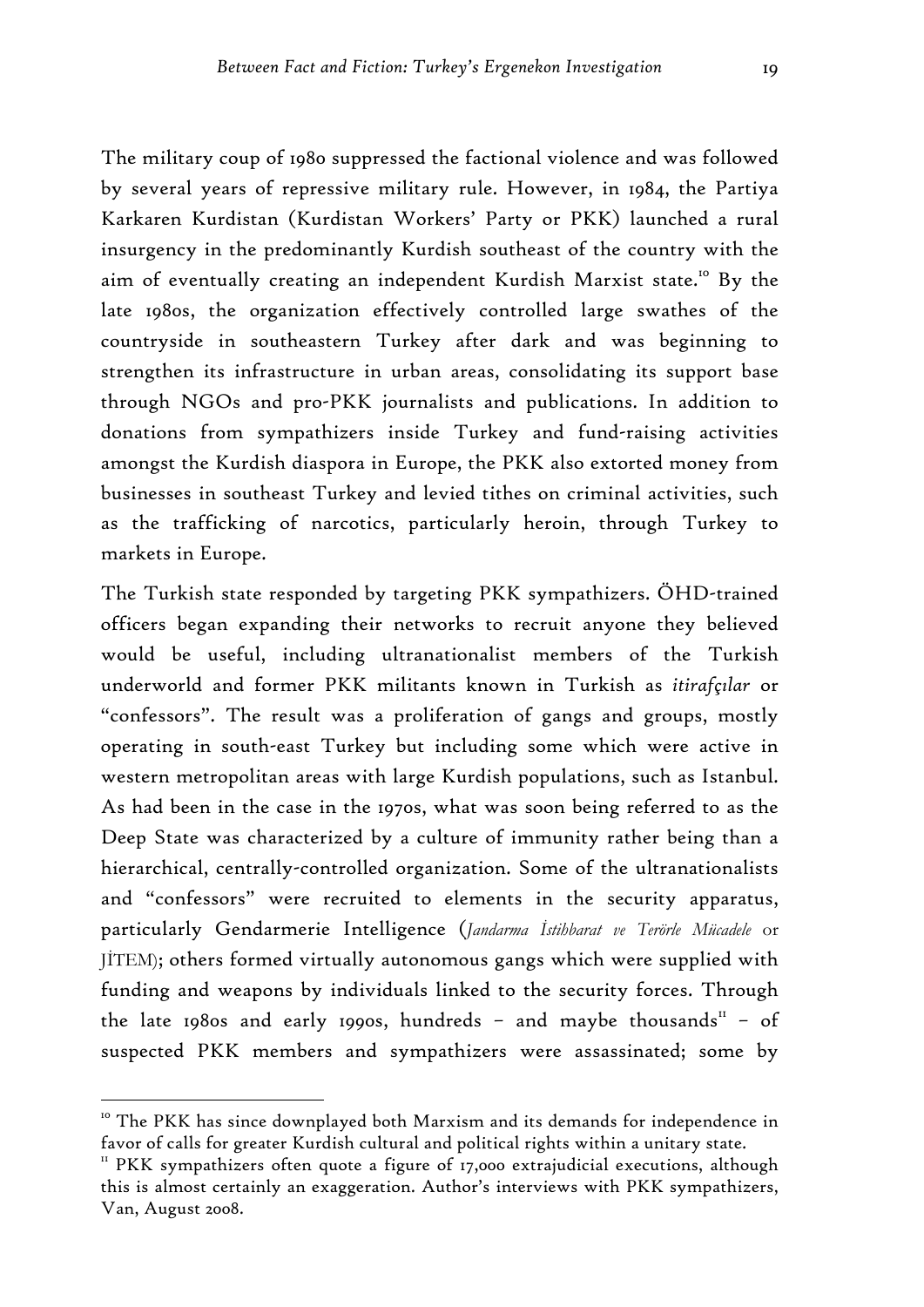elements within the security apparatus, others by gangs with only the most tenuous links to a serving state official. PKK supporters also accused the gangs of conducting "false flag" operations, such as staging attacks in which civilians were killed and then attributing responsibility to the PKK.<sup>12</sup>

Some of the groups and gangs were created and run by ÖHD-trained officers and their networks. Many others were not. However, in virtually every case, they could all could be confident of immunity from prosecution not only for human rights abuses and extrajudicial executions of PKK members and sympathizers but also for any other criminal activity.<sup>13</sup> As a result, some of the gangs became involved in narcotics trafficking, protection rackets and the fixing of state contracts. Others took advantage of the culture of immunity to try to settle old scores. For example, some members of the pro-state militia known as "Village Guards", which were recruited from the rural population in southeastern Turkey, are known to have killed members of rival families and then claimed that the victims were PKK members. There were also examples of criminal gangs with no connection with any branch of the apparatus of state extorting protection money by claiming to be members of the Deep State.

Initially at least, the Turkish authorities also chose to extend judicial immunity to members of other radical organizations which opposed the PKK. The most notorious example involves the militant Islamist İlim group, which is now usually referred to as the "Turkish Hizbullah".<sup>14</sup> Although it had not yet engaged in violence, through the late 1980s and early 1990s, Hizbullah rapidly grew in strength in southeastern Turkey, recruiting mainly from ethnic Kurds. The PKK began to view Hizbullah as a rival; particularly because it was strongest in urban areas, where the PKK was still comparatively weak. Starting in May 1991, the PKK started targeting Hizbullah, culminating in June 1992 in the massacre of 11 of the organization's members in the village of Yolaç, in Diyarbakır province.

 $12$  It is possible that some of the accusations were true, although the PKK also has a proven record of attempting to intimidate the local populace by killing civilians.

 $13$  In some cases the victims of the extrajudicial executions disappeared, in others they were assassinated in public places and the identities of their killers were well known. Author's interviews with relatives of the slain, southeast Turkey, 1992-1996.

 $14$  The group has no connection with the Lebanese organization of the same name.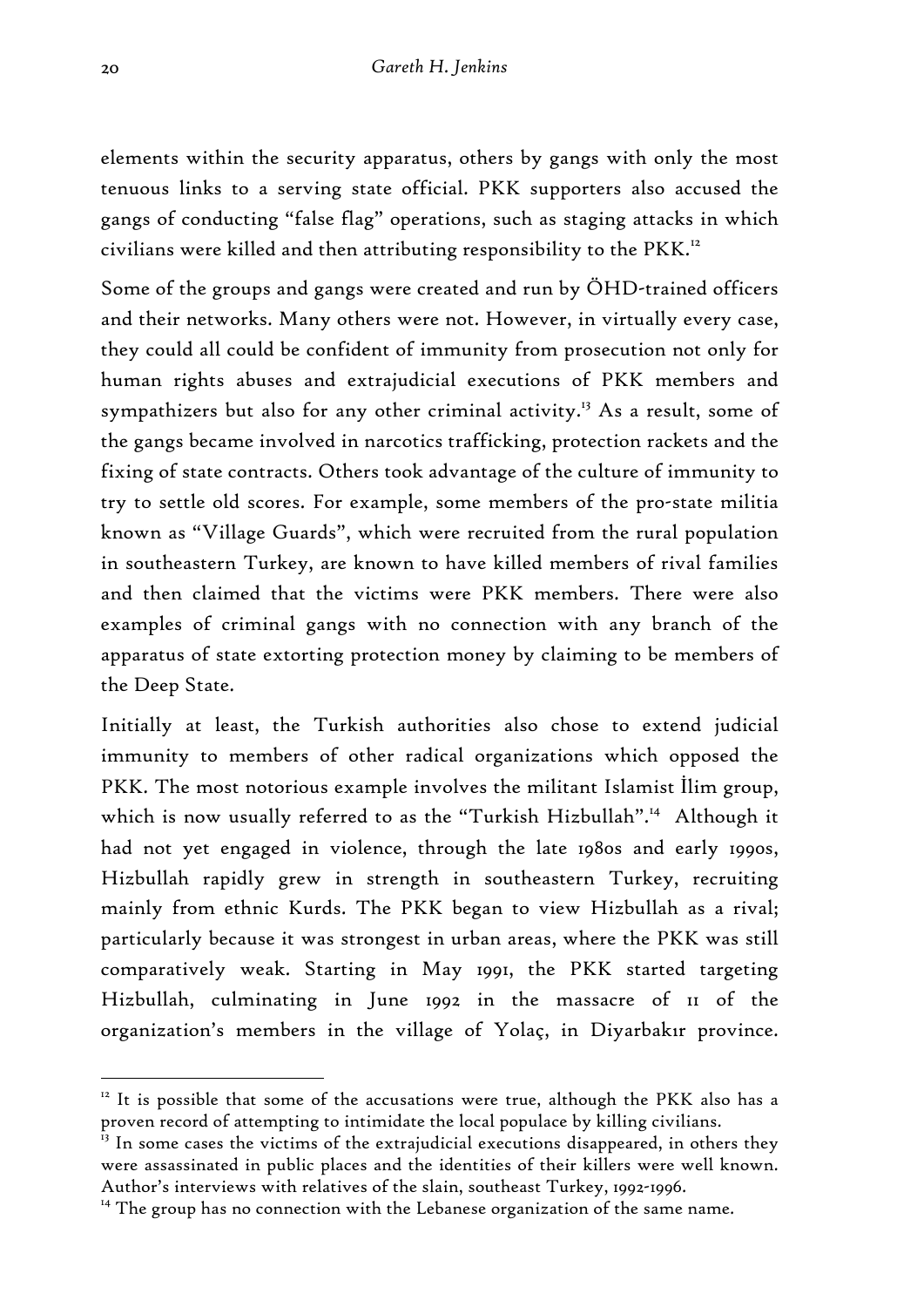Hizbullah retaliated and the two organizations soon became engaged in a war within a war. Eventually, Hizbullah triumphed and the PKK was forced to abandon its plans to establish a strong organizational presence in urban areas.

Both the PKK and many non-violent Turkish Islamists have long claimed that Hizbullah was created and controlled by the Deep State. This is misleading. However, there is evidence to suggest that, in the early 1990s, there was a measure of low-level collusion between some Hizbullah members and state officials; not least because the latter had little inclination to attempt to apprehend anyone believed to be responsible for assassinating PKK sympathizers. But members of the Turkish security forces active in the region at the time insist that, far from creating or controlling Hizbullah, at the time they knew almost nothing about it as an organization; and that it was only in the late 1990s, when they seized its archives in a raid on a safe house in the southeastern town of Mardin, that they first became aware of how large and sophisticated it had become.<sup>15</sup>

By the mid-1990s, many ÖHD-trained officers had begun to shift their attention to the perceived threat to the secular state posed by Turkey's increasingly powerful non-violent Islamist movement. Some even approached former leftists who had been involved in the factional violence of the 1970s and encouraged them to cooperate in combating the perceived new threat of radical Islam. Some accepted, others declined.<sup>16</sup> However, unlike in the war against the PKK, the methods used to try to counter the Islamist movement were non-violent; and mostly involved intelligence-gathering, using networks of contacts to try to pressure elements in the bureaucratic and political apparatus into clamping down on Islamist activity and encouraging the media to manipulate the news agenda in a manner unfavorable to Islamist organizations and political parties.

The perceived increase in the danger from political Islam coincided with a decline in the security threat posed by the PKK. Although it had still not been eradicated, by the mid-1990s the PKK was in military retreat. The

<sup>&</sup>lt;sup>15</sup> Author's interviews. Istanbul, August 1998 and May 1999. The Hizbullah archives also revealed the lengths to which the organization went to try to prevent penetration by the security forces.

<sup>&</sup>lt;sup>16</sup> Author's interviews with former leftists, Istanbul and Ankara, April 1996 and June 1997.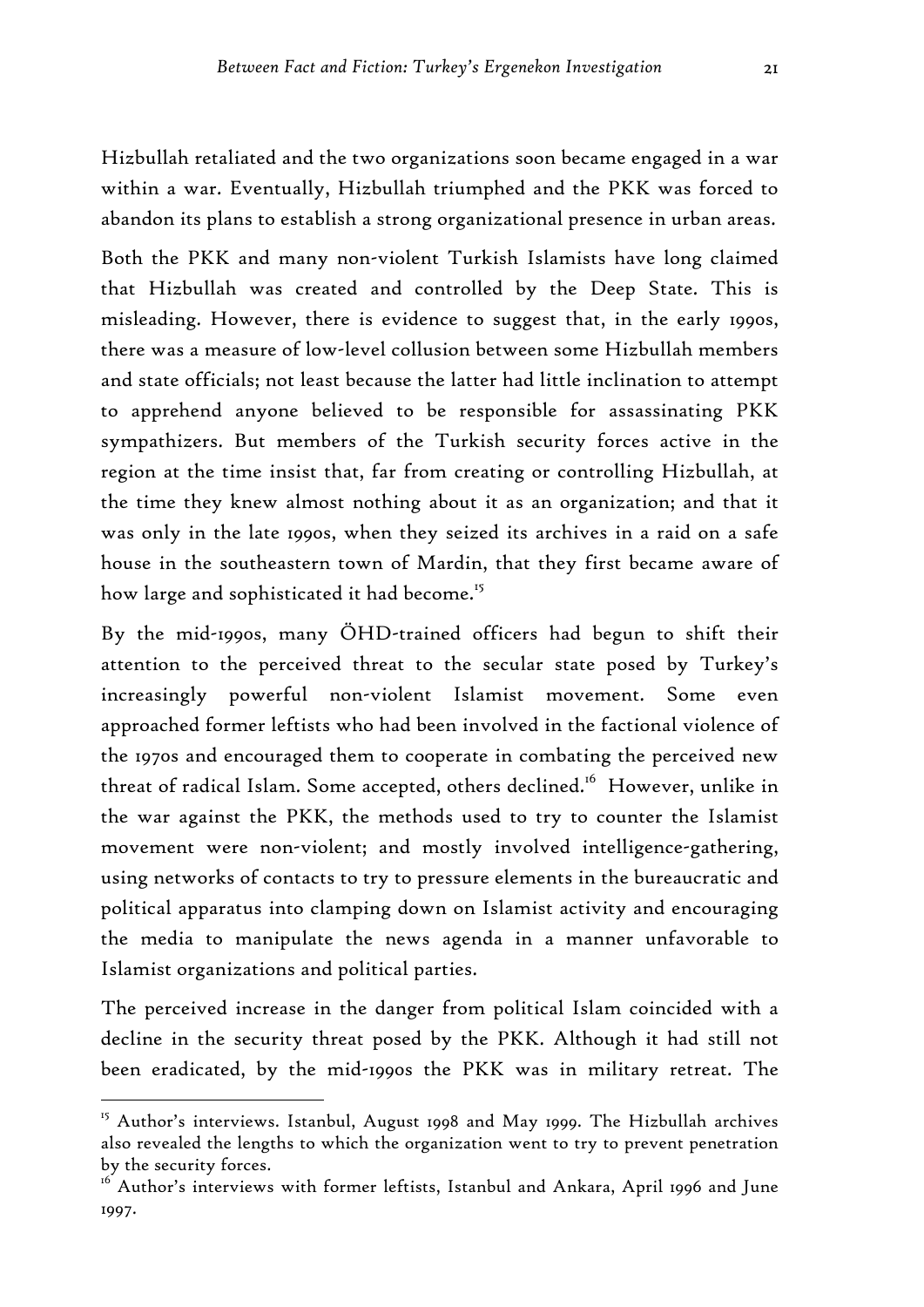security forces had reasserted control over the lowlands in southeastern Turkey and increasingly restricted PKK violence to more isolated mountainous areas.17 The waning power of the PKK resulted in many of the groups and gangs created to combat the organization either breaking up or turning exclusively to criminal activities. There were even turf wars, including killings, as rival groups battled each other over sources of revenue.

The broader environment in which the Deep State operated had also changed. The Cold War was officially over. Although ÖHD-trained officers continued to work their way up through the military hierarchy, the ÖHD itself had been renamed and restructured to train special forces in counterinsurgency warfare. There had also been a shift in public attitudes. Not only was it no longer possible to deny the existence of the Deep State but, in the public perception, it had become irredeemably associated not with preparations for patriotic resistance to an occupying foreign power but the brutality, criminality and murderous self-interest that had come to characterize the worst of the gangs which terrorized southeastern Turkey during the early 1990s.

For most Turks, the turning point occurred on the evening of 3 November 1996, when a truck pulled out of a gas station outside the town of Susurluk in western Turkey into the path of a Mercedes speeding back to Istanbul. Three of the occupants of the Mercedes were killed immediately and the fourth seriously injured. The deceased were: Hüseyin Kocadağ, the former deputy head of the Istanbul police; Abdullah Çatlı, a wanted ultranationalist hitman who was carrying false identity papers issued by state officials; and Gonca Us, a former beauty queen and Çatlı's mistress. The surviving occupant of the Mercedes was Sedat Edip Bucak, a Kurdish clan leader and member of parliament from the ruling True Path Party (DYP). When the police arrived to investigate what they had originally assumed was merely a traffic accident, they found five handguns, two Heckler & Koch MP5 sub-machine guns and a large quantity of ammunition in the trunk of the Mercedes. Bucak later claimed that the weapons were for personal protection. But this did not explain why the trunk also contained a silencer for one of the handguns.

<sup>&</sup>lt;sup>17</sup> PKK leader Abdullah Öcalan was eventually captured in February 1999 and in August 1999 announced a unilateral cessation of all offensive military operations.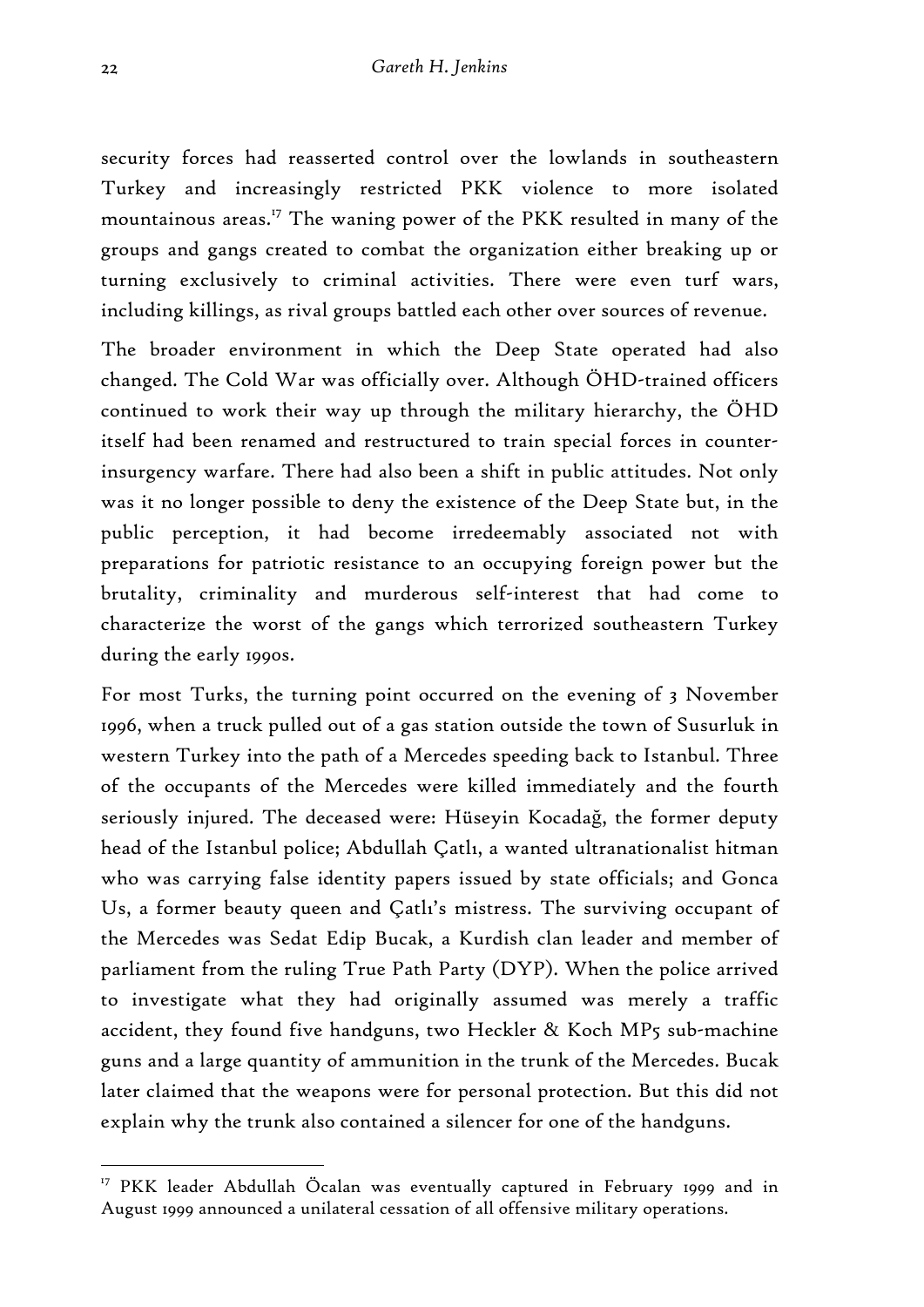More revelations swiftly followed. On November 8, 1996, Interior Minister Mehmet Ağar resigned amid allegations of active involvement in the recruitment and protection of criminal elements to carry out extrajudicial executions. In January 1997, in response to intense public pressure, the government formed a Parliamentary Commission of Inquiry to investigate what swiftly became known simply as "Susurluk". By the time the commission presented its report to parliament on April, 3, 1997, the Istanbul Public Prosecutor had already initiated judicial proceedings. On March 6, 1997, in a 42-page indictment, 11 defendants, most of them serving or former members of the security forces, were formally charged with "forming an armed organization for criminal purposes". The first hearing in the case was held on June 2, 1997.

But both the parliamentary and judicial inquiries faced difficulties. Not only the accused, but also a large proportion of the witnesses called to give evidence – many of them state officials – were uncooperative. For example, Bucak claimed that the accident had obliterated any memory he may once have had of why he had been travelling in the same car as Çatlı.

After he became prime minister in June 1997, Mesut Yılmaz of the Motherland Party (ANAP) ordered a trusted bureaucrat, Kutlu Savaş, to initiate a new investigation into "Susurluk". Savaş made his report public on January 23, 1998. But Savaş's inquiry fared little better than its predecessors. All three reports uncovered material which appeared to suggest the involvement of state-sponsored gangs in torture, extrajudicial executions, kidnappings, heroin trafficking, extortion and money laundering. Yet the lack of cooperation from other elements in the apparatus of state, particularly the security and intelligence services, made it very difficult to prove anything. By the time of the first anniversary of the accident at Susurluk, all of those indicted by the Istanbul Public Prosecutor in March 1997 had been released for lack of evidence. Although a few of those implicated by the inquiries did serve very brief jail terms as the result of subsequent prosecutions, the vast majority were never even charged.

Nevertheless, for most Turks, Susurluk became synonymous with the "Deep State"; and, by forcing the various groups and gangs onto the defensive, the scandal accelerated the decline in their influence. Some of the networks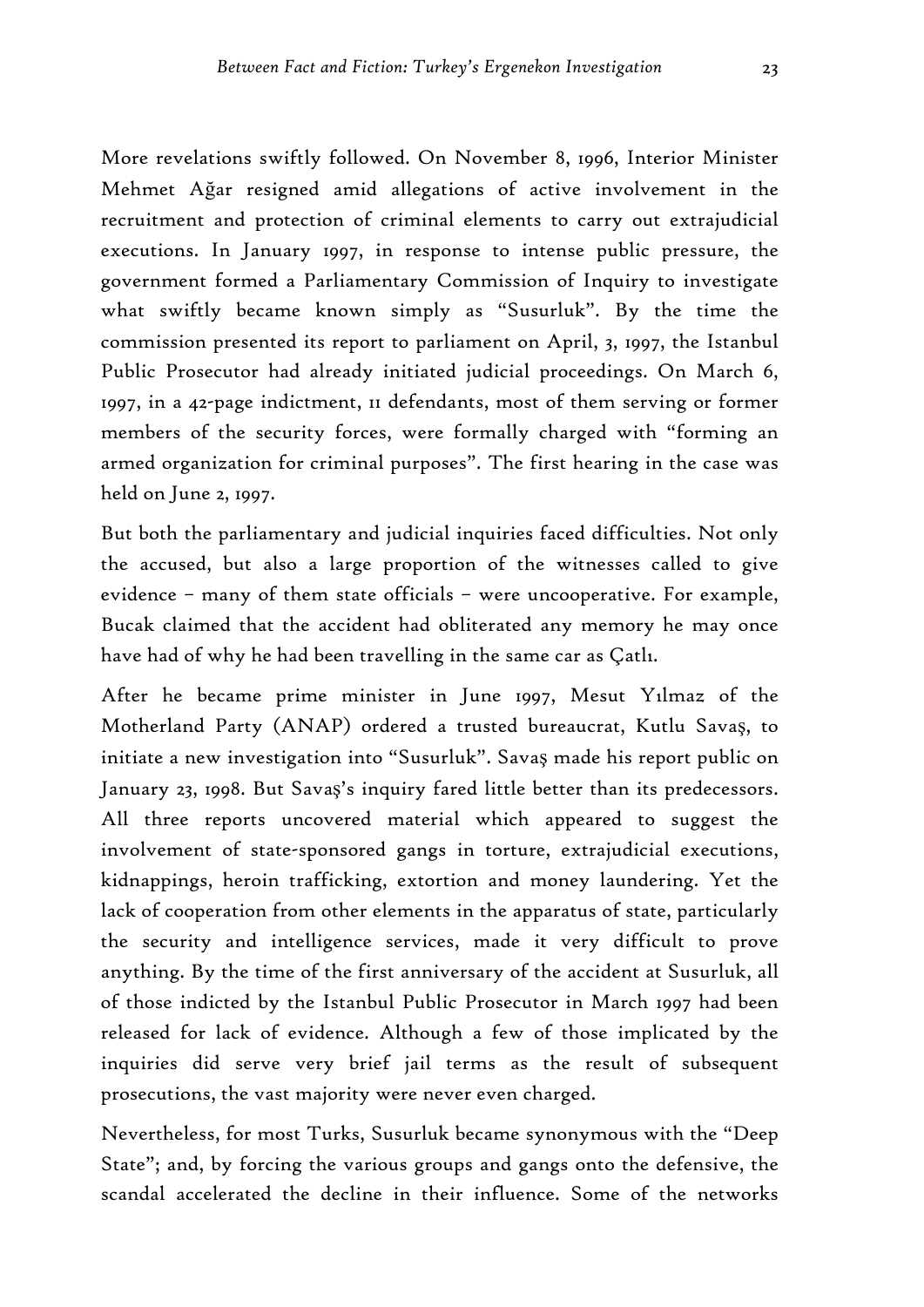disintegrated as their leaders died or retired. Others turned full-time to organized crime. Those that remained active focused primarily on intelligence gathering, particularly against the Turkish Islamist movement.

In addition to showing the Deep State at its most degenerate, Susurluk also demonstrated how disparate and anarchic it had become. There was no central control. Indeed, by the early 1990s, it would probably be more accurate to talk of the Deep State in the plural. The original networks based on ÖHD-trained officers had been supplemented by so many gangs and groups created by individuals and elements in other branches of the apparatus of state that immunity from prosecution was virtually all that they shared.

But, for many Turks, Susurluk also transformed the Deep State from a whispered suspicion to a revealed reality. It was a gift to conspiracy theorists. Even if it had actually demonstrated that reality was more chaotically complex, Susurluk was widely regarded as proof that events really were not what they always seemed but were being cunningly shaped by nefarious clandestine conspiracies.

#### Conspiracies in Search of Conspirators

Turkey has long been awash with conspiracy theories, which range from the hypothetically plausible to those which are as febrile in their complexity as they are absurd in their irrationality. In common with other societies in which such theories are widespread, they appear the product not so much of a careful analysis of known facts but of a psychological need; including a response to feelings of impotence and a search for reassurance through finding meaning in what otherwise appears to be the unpredictable randomness of many historical and current events.

In Turkey, such tendencies have traditionally been reinforced by the disparity between the country's international status and level of development and the supremacist sentiments embedded in the worldviews on both sides of the Islamist/secularist divide: a vigorous nostalgia for a sanitized vision of a glorious Ottoman past amongst Islamists; and the collective selfaggrandizement which underpins Kemalist nationalism. The difference between these self-images and reality is often explained by citing improbably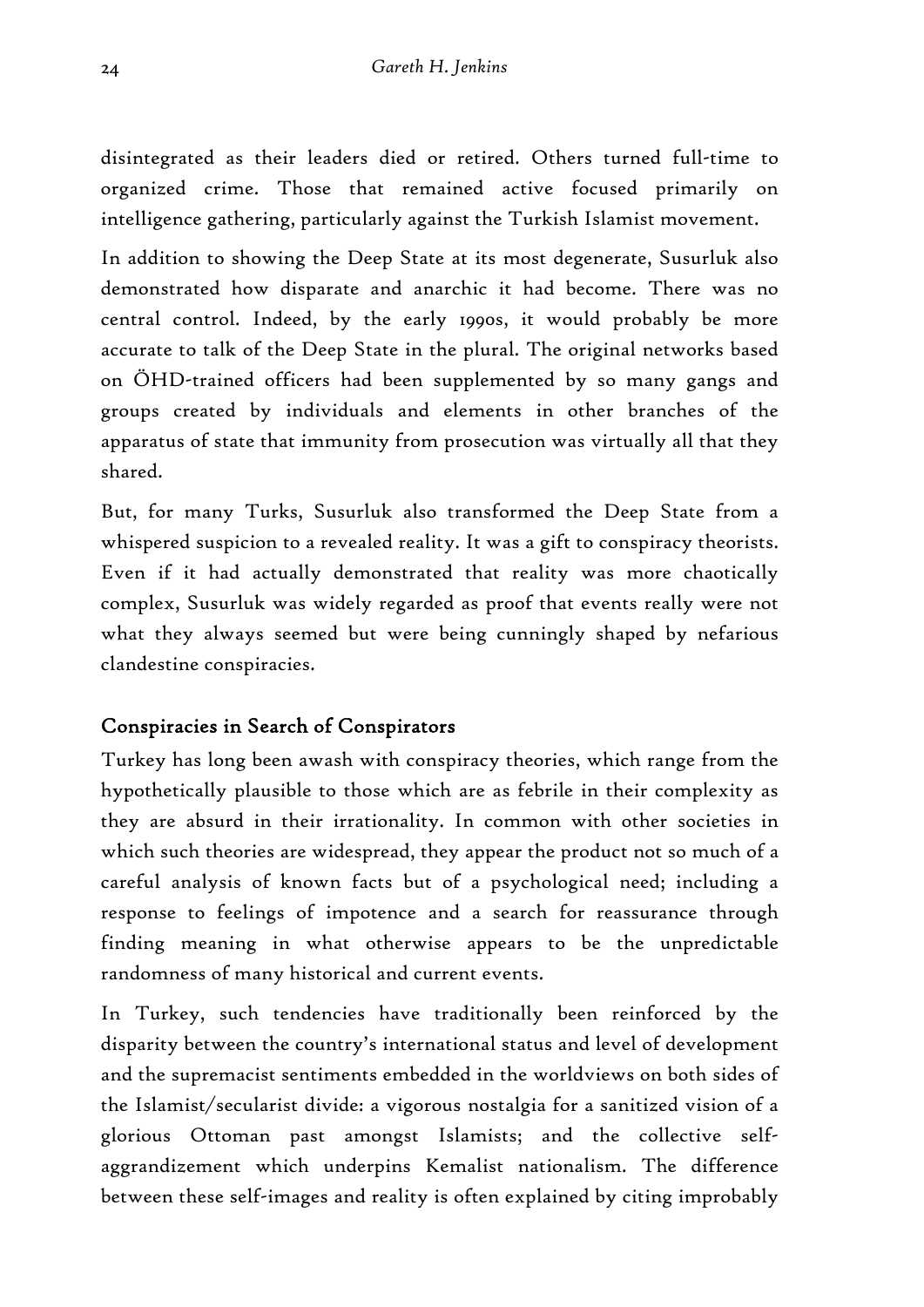vast conspiracies either by non-state actors (such as a fictitious cabal of Jews and Freemasons or real, if poorly understood, secretive international organizations such as the Bilderberg Group), European states or, more recently, the United States. For example, many Turks genuinely believe that the PKK is being supported by the U.S. and/or European countries as part of a strategy of trying to destabilize, weaken and divide Turkey in order to prevent it from assuming its natural role as a regional and/or global superpower. Indeed, Ministry of Education history textbooks effectively inculcate such xenophobic suspicions from an early age by teaching schoolchildren that foreign powers have always sought to divide and destabilize Turkey and that the abortive 1920 Treaty of Sèvres – which did genuinely attempt to dismember the rump of the Ottoman Empire following its defeat in World War One – represents the underlying strategy of the West towards the country even today.

The result has been to create an environment in which much is believed but little is trusted. Conspiracy theories pervade the pages of most of Turkey's notoriously unreliable press, while bookstores invariably contain numerous volumes devoted to detailing the various nefarious plots to divide and control the country or rob it of its wealth. Typical is *Komplo Teorileri: Aynanın Arkası'nda Kalan Gerçekler* (Conspiracy Theories: The Realities That Remain Behind The Mirror), by Erol Mütercimler, a former naval officer turned television host.18 First published in 2004, by June 2009, Mütercimler's 559 page book was in its  $I_I^{th}$  edition. It details 73 different conspiracies, ranging from foreign intelligence agencies using mind control drugs and techniques to force Turks to conduct terrorist attacks against their compatriots to claims that the 2003 U.S.-led invasion of Iraq and its likely forthcoming war against Iran were merely preparations for the seizure of Turkey's boron mines.

For Turkey's Islamists, the search for scapegoats has also sometimes extended to natural disasters. For example, after the southeast Asian tsunami of December 26, 2004, the U.S. Embassy in Ankara was forced to issue a public statement refuting reports in the daily newspaper *Yeni Şafak*, which is very close to the ruling AKP, that the initial earthquake had been caused by a

<sup>&</sup>lt;sup>18</sup> Erol Mütercimler, Komplo Teorileri: Aynanın Arkası'nda Kalan Gerçekler (Istanbul: Alfa Basım Yayın Dağıtım, 2004).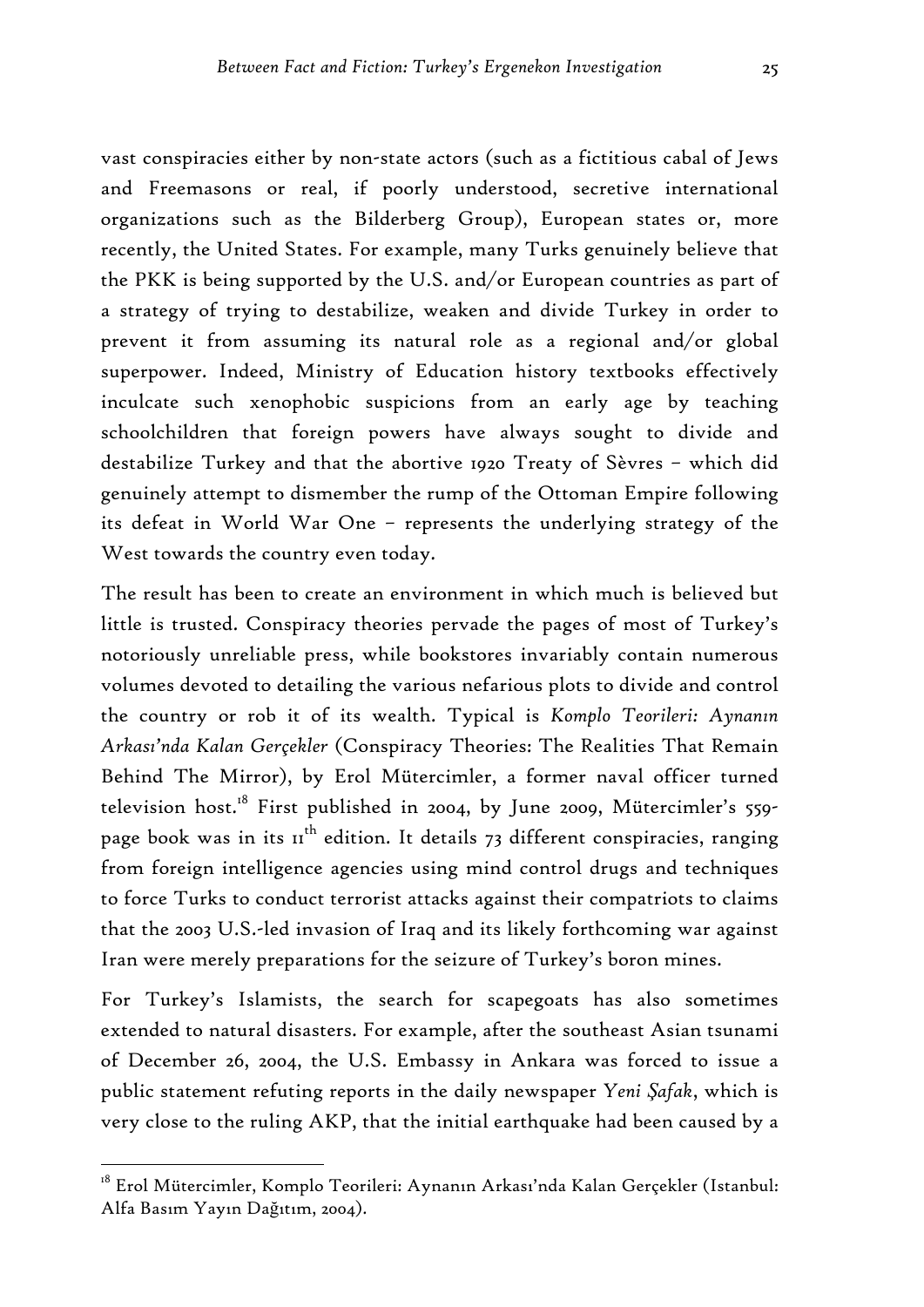U.S. underground explosion in order to generate a tsunami and kill as many Muslims as possible.

The rise in Islamist violence both inside and outside Turkey over the last 20 years has added a new dimension to the conspiracy theories. The vast majority of pious Turks are genuinely appalled by the atrocities that are sometimes committed in the name of their religion and have sought to distance Islam from it by seeking to blame it on "false flag" operations by clandestine forces; whether to discredit Islam, provoke Muslims to violence or create a pretext for operations such as the U.S.-led military interventions in Afghanistan in 2001 and Iraq in 2003. In common with some non-Muslim conspiracy theorists, many Turkish Islamists still refuse to believe that the attacks on the U.S. on September 11, 2001 were carried out by Al Qaeda. For example, on the sixth anniversary of the attacks, Ali Bulaç, one of the Turkish Islamist movement's most prominent ideologues, wrote: "New pieces of information keep surfacing about this act of terrorism. These pieces, each of which is surprising, tell us that the event in question is not ordinary at all and that it was organized and perpetrated as an abstruse and 'deep' operation. It will never be clear who carried out the September 11 attacks. Therefore, it is more beneficial to dwell on the results rather than on the detective side of the incident."<sup>19</sup>

Even more problematic has been Islamist violence inside Turkey, particularly for the followers of the exiled preacher Fethullah Gülen (born 1941), who has been living in exile in the U.S. since 1999. Gülen's teachings combine social conservatism with strong elements of Ottoman nostalgia and Turkish nationalism. He has consistently denounced violence in the name of religion and called for dialogue rather than conflict with members of other faiths. His followers often maintain that "Turkish Islam" is a paradigm of tolerance and social harmony which other Muslims should attempt to emulate; a claim which is difficult to reconcile with indigenous Islamist violence. As a result, Gülen and his followers are particularly prone to conspiracy theories. Gülen's repeated condemnations of violence take place in the context of a culture of denial, where almost every act of Islamist terrorism in Turkey is attributed to the machinations of dark forces seeking

<sup>19</sup> Ali Bulaç, writing in *Today's Zaman*, 11 September 2007.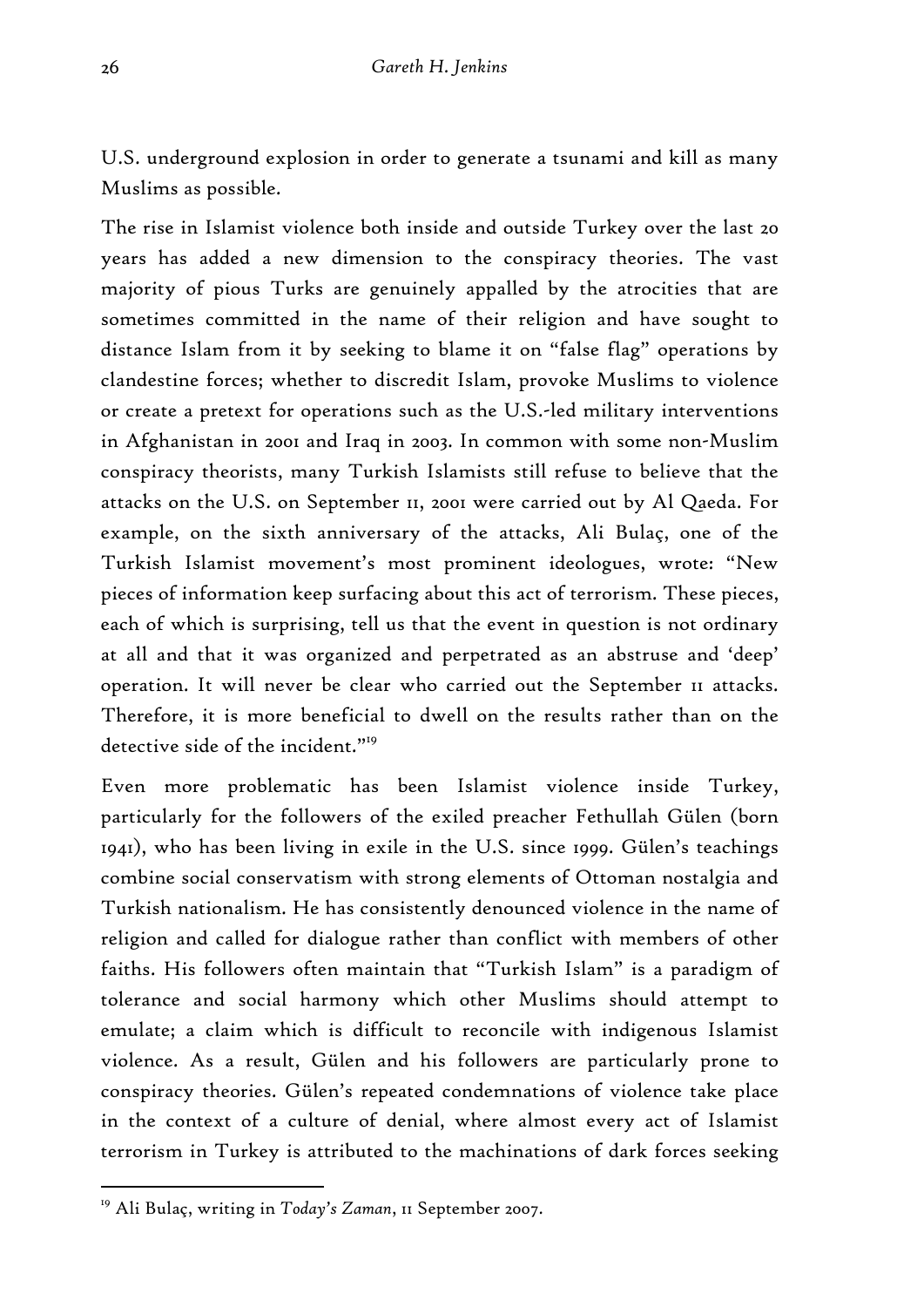either to discredit Islam or destabilize the country. In recent years, these have ranged from claims by *Zaman*, the Gülen movement's flagship daily newspaper, that the Turkish Hizbullah was under the influence of the country's tiny and already much persecuted Yezidi religious minority<sup>20</sup> to the instinctive characterization by Gülen himself of the brutal murder of three Christian missionaries by Islamist youths in the southeastern town of Malatya on April 18, 2007 as a "provocation" by unnamed forces seeking to destabilize  $T$ urkey.<sup>21</sup>

The influence now exerted by the Gülen movement means that such claims can easily take root in a country already highly susceptible to conspiracy theories. Nor are such susceptibilities confined to the general public. Before the Al Qaeda suicide bombings in Istanbul in November 2003, which killed 63 people and injured over 750 more,<sup>22</sup> few members of members of the counterterrorism department in the Turkish police took the threat from Al Qaeda seriously. The main reason was that most believed the conspiracy theories surrounding the September 11, 2001 attacks on the U.S. and would not accept that they were carried out by Al Qaeda. It was only when they were presented with irrefutable evidence of its ability to carry out attacks in Turkey that they finally began to devote resources to monitoring and counteracting Al-Qaeda activity in Turkey.<sup>23</sup>

#### Turkey's Politicized Bureaucracy

The Turkish bureaucracy is highly politicized at both the local and national level. Whenever a new party comes to power it rewards its supporters by giving them jobs or, for those already employed in the bureaucracy, it puts them on a promotional fast-track in a process known in Turkish as

<sup>20</sup> Faruk Arslan and Sadullah Özcan, "Vahşette Yezidi Parmağı," Zaman, February 10, 2000.

<sup>&</sup>lt;sup>21</sup> Zaman, April, 22, 2007.

<sup>&</sup>lt;sup>22</sup> On November 15, 2003, trucks loaded with explosives and driven by Turkish suicide bombers were detonated outside two Istanbul synagogues. On November 20, 2003, there were similar suicide truck bomb attacks on the UK Consulate General in Istanbul and the local headquarters of the HSBC bank. The plot was led by Turks who had been trained in Afghanistan by Al Qaeda, which also provided most of the funding for the attacks.

<sup>&</sup>lt;sup>23</sup> Author's interviews with members of the TNP Counterterrorism Department, Istanbul, April 2008.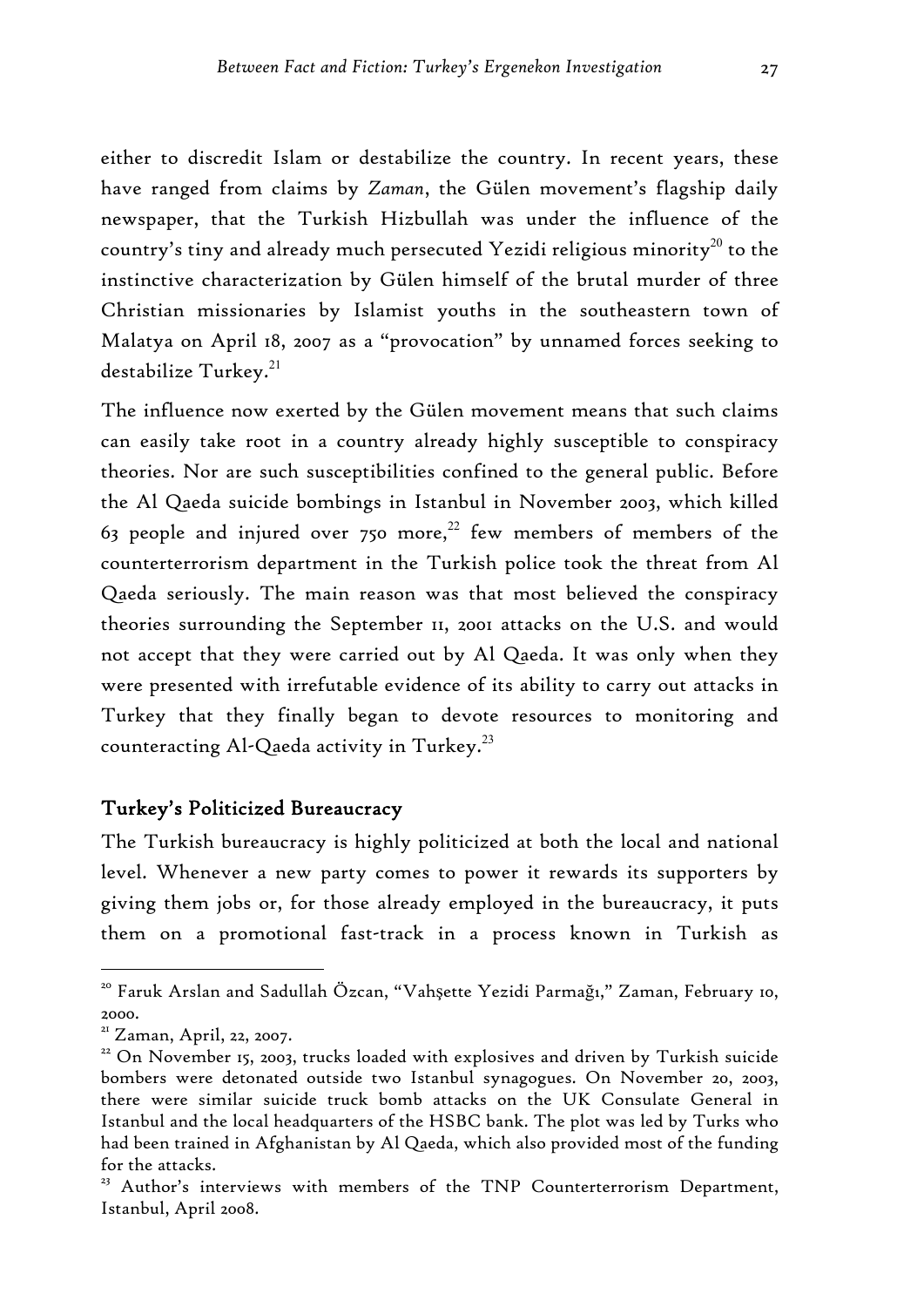*kadrolaşma* or "cadrelization". But, particularly at the national level, it can take several years for a party to be able to assert its complete control over a particular institution, such as a government ministry.

A new government minister can appoint trusted supporters to the higher echelons of the ministry – usually as ministerial advisors – and ensure that the new influx of entry level recruits to the ministry includes a large proportion of party loyalists, relatives and acquaintances. But replacing those already employed in the other tiers of the hierarchy can be problematic and time-consuming. Under Turkish law, it is extremely difficult to dismiss a civil servant; not least because, even when a civil servant is dismissed, s/he can appeal to the courts for reinstatement and be relatively confident of winning. As a result, the main methods of tightening political control over a state institution are duplication – in which the number of people at a particular level is increased but only a chosen few are given any real responsibilities<sup>24</sup> - and transfers, which are also often used as a disciplinary measure. In the case of institutions with offices nationwide, this can mean transfers not just to other posts but to other towns and cities. Faced with the prospect of uprooting their families and relocating to a remote corner of the country, some simply resign from the civil service.

However, such measures take time. Existing posts need to fall vacant or new ones be created. Consequently, particularly in the immediate aftermath of a change of government, civil servants who are haunted by the specter of a transfer will often attempt to ingratiate themselves with those in authority over them. For example, after both the Islamist Welfare Party (RP) came to power in June 1996 and the AKP took office in November 2002, there was a marked increase in the attendance at Friday prayers in mosques close to government offices as civil servants sought to prove their piety to what they regarded as parties with a strong religious identity. In addition to trying to ingratiate themselves with those in authority, civil servants will also often try to avoid antagonizing those whom they regard as having influence with

<sup>&</sup>lt;sup>24</sup> The others often become what are colloquially referred to as "ATM civil servants". Without any work to do, many simply stop going to their offices and virtually their only contact with the ministry is when they withdraw their monthly salary from an ATM.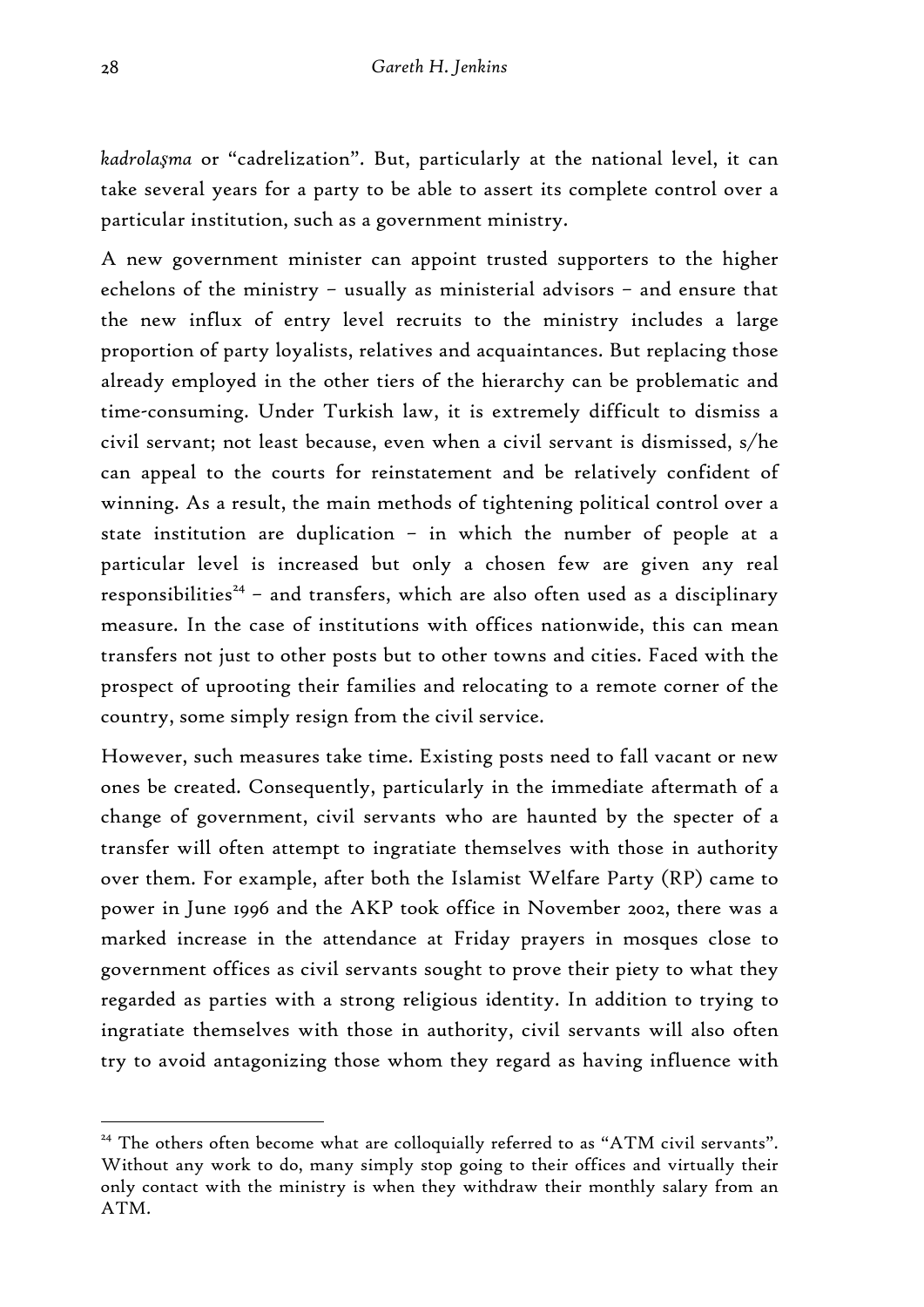their superiors; whether because of personal acquaintance, blood ties, or political affiliation.

Hard-line secularists feared that, following its victory in the November 2002 general election, the AKP would immediately attempt to flood the apparatus of state with Islamists. In fact, although its choice of candidates for bureaucratic posts did suggest that strong religious convictions were a prerequisite, overall the AKP proceeded relatively slowly. One of the main reasons was that, under Turkish law, high level bureaucratic appointments require ratification by the president. During the AKP's first term in power, the president was Ahmet Necdet Sezer, who had only begun his seven-year term in May 2002. Sezer was a staunch secularist and had no hesitation in blocking hundreds of the AKP's bureaucratic appointments. The AKP also knew that, even if General Hilmi Özkök (Chief of the TGS from August 2002 to August 2006) was less concerned by the AKP than many of his colleagues, the Turkish military as a whole remained deeply skeptical of the party's protestations of commitment to secularism. As a result, the AKP proceeded cautiously; quickly shelving any policy initiatives which appeared to incur the wrath of the military and focusing instead on nurturing a recovery from the devastating economic recession of 2001 and pushing through the liberalizing reforms required to enable Turkey to begin official accession negotiations for membership of the EU.

But the situation changed dramatically following the AKP's landslide victory in the general election of July 22, 2007. The election had been triggered by a clumsy attempt by Özkök's successor, General Yaşar Büyükanıt, to prevent the AKP from appointing Foreign Minister Abdullah Gül to succeed Sezer when his term expired in May 2007.<sup>25</sup> The appointment had been highly controversial and had already triggered a series of mass protests by secularists. But the size of the electoral mandate secured by the AKP on July 22, 2007 – when it won 46.6 percent of the total vote, up from 34.3 percent in November 2002 – was not only a personal humiliation for Büyükanıt, who had clearly expected the Turkish people to express their displeasure with the

 $25$  Late in the evening of April 27, 2007, a hastily drafted statement was posted on the TGS website implicitly threatening to stage a coup if the AKP pushed ahead with Gül's appointment.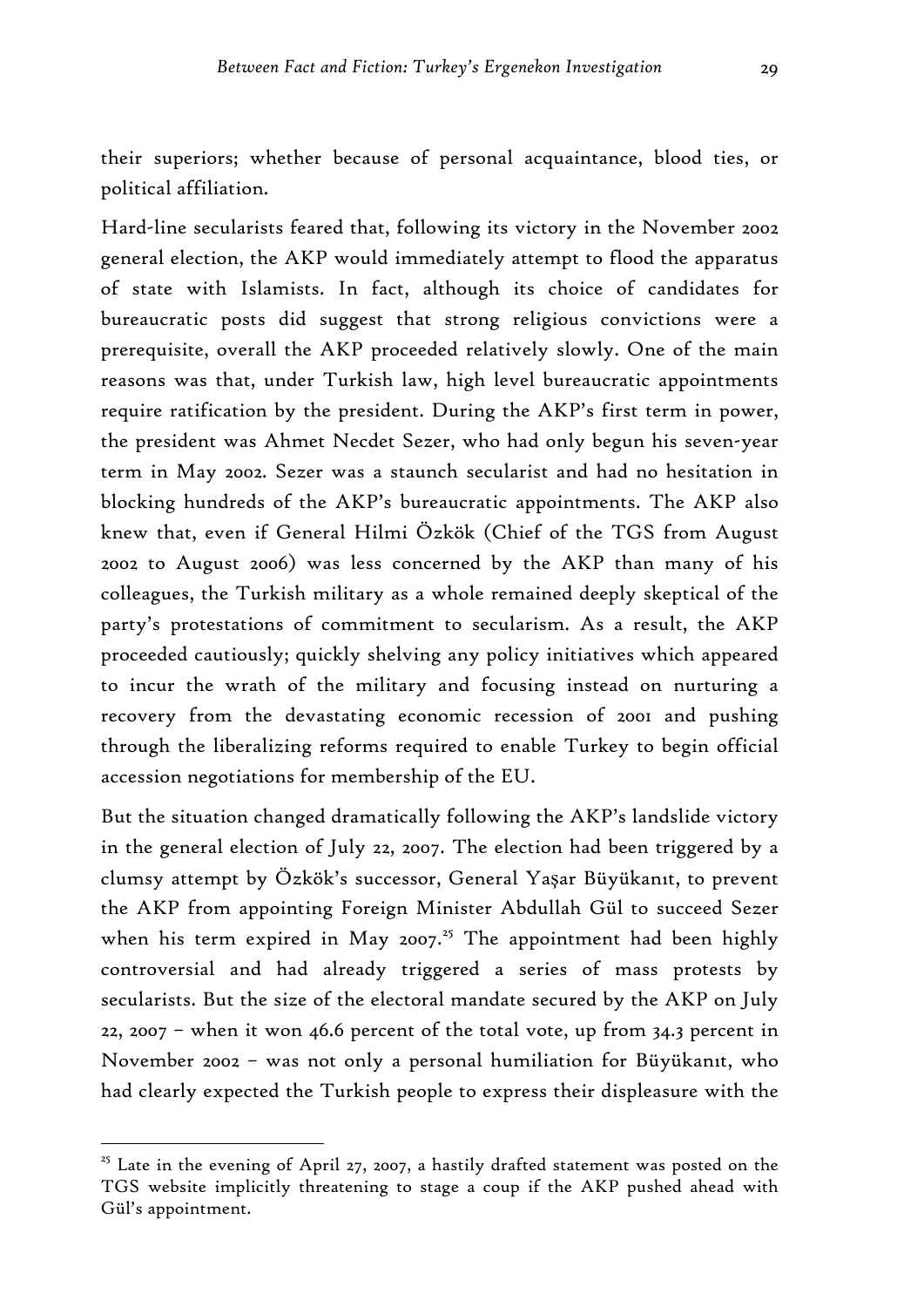AKP at the ballot box, but a devastating blow to the military's public prestige. After so many years when its presence had overshadowed the political arena, the military suddenly seemed marginalized; the limitations of its ability to influence events laid embarrassingly bare.

Gül was duly sworn in as president on August 28, 2007. His appointment undoubtedly made it considerably easier for the AKP to appoint its candidates to bureaucratic positions. But much more important than such practical considerations was the massive boost that the election of July 22, 2007 gave to the confidence of the AKP and its supporters, including both those employed in the apparatus of state and in the media; particularly when it came to confronting the TGS.

Over the previous 15 years, the Gülen movement had actively encouraged its members to pursue careers in the civil service, arguing that it combined secure employment with an opportunity to serve the country. However, the movement's opponents maintained that its real aim was to seize control of the bureaucracy as part of what they alleged was its long-term goal of eventually establishing an Islamic state.<sup>26</sup>

Although the movement had refused to endorse any political party, the vast majority of its members were at least sympathetic to the AKP. Most were also fierce opponents of the TGS. Not only did they resent the military's penchant for interfering in politics in defense of the Kemalist interpretation of secularism<sup>27</sup> but the Gülenist tendency to attribute virtually all Islamist violence in Turkey to a nefarious conspiracy required conspirators; and the known examples of covert activity by networks with links to the ÖHD – such as had emerged during the Susurluk investigations – helped facilitate

<sup>&</sup>lt;sup>26</sup> Their fears were reinforced when, on June 19, 1999, the ATV television channel broadcast two video cassettes of Gülen apparently telling a closed meeting of his supporters to infiltrate the machinery state and bide their time until they were strong enough to implement their agenda. Gülen's supporters claimed that the cassettes were part of a defamation campaign and had been creatively edited to distort his words. The transcripts of the cassettes were published in Hürriyet, June 20, 1999.

 $27$  Such as leading the campaign to force the RP-led coalition government from power in 1997 and the military's regular purges of suspected Gülenist sympathizers from the officer corps. Many also held the TGS responsible for the persecution of Said Nursi (1876-1960), Gülen's spiritual mentor, culminating in the disinterment and reburial in a secret location of Nursi's corpse to prevent his grave from becoming a place of pilgrimage.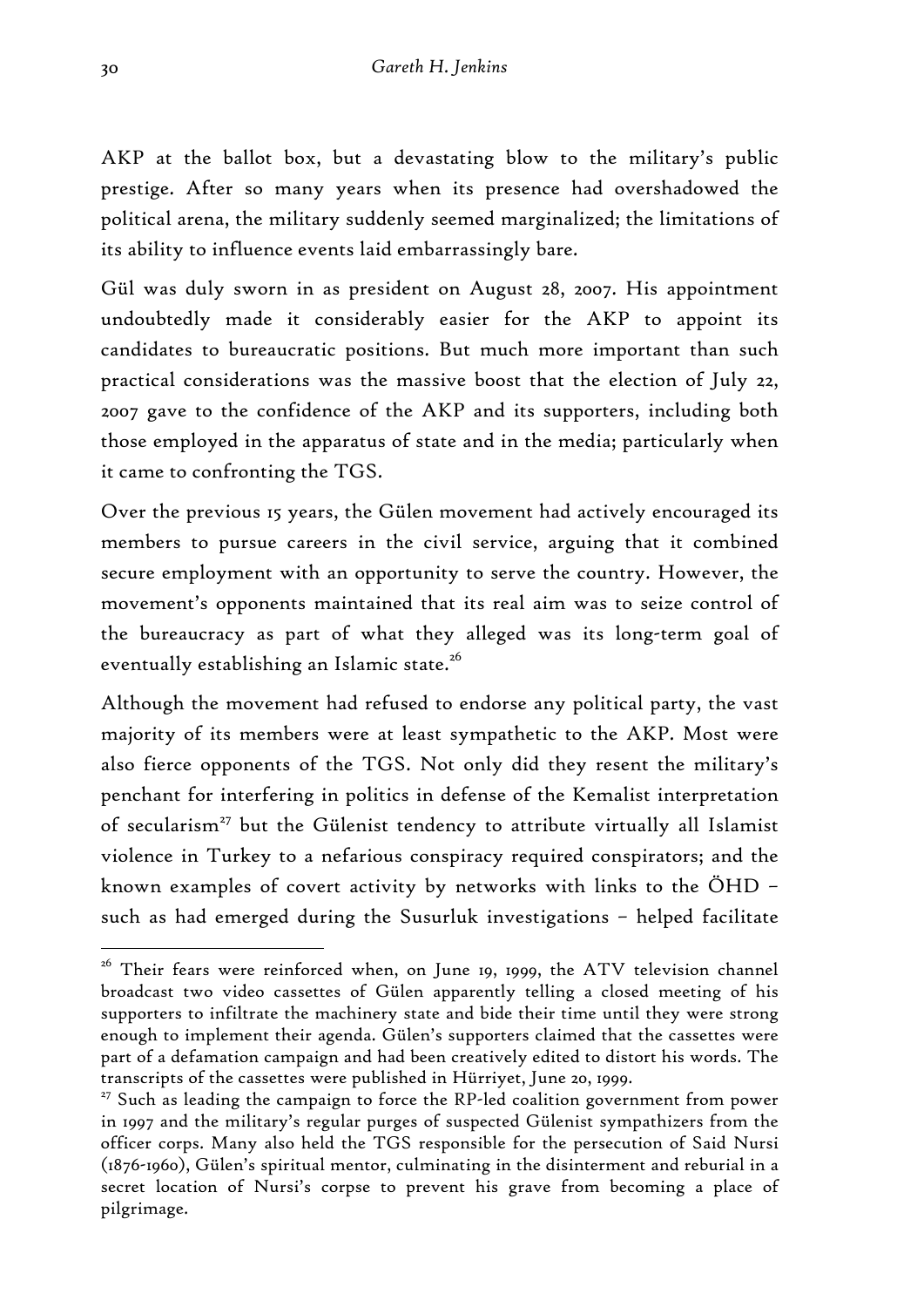the leap of imagination necessary to hold the military directly or indirectly responsible for Islamist violence as well.

By the late 1990s, Gülenist sympathizers – though still very much a minority – had already established a visible presence in branches of the civil service responsible for law enforcement, particularly in the Turkish National Police (TNP). The TNP is linked to the Interior Ministry. Since the AKP first came to power in November 2002, hard-line secularists have frequently accused it of filling the ranks of the TNP with so many Gülenists that they now effectively control the entire institution. This is misleading. Although the number of Gülenists in the TNP has increased since November 2002, they almost certainly still form a numerical minority. Indeed, in June 2009, a majority of the departments in the TNP were still headed by ultranationalists who were fast-tracked through the hierarchy before the AKP took office. However, it is also likely that the Gülenists in the TNP exercise an influence in excess of their numbers; largely as a result of the tendency of civil servants to attempt to ingratiate themselves – or at least avoid antagonizing – those who are believed to have influence with their political masters, namely the AKP Interior Minister and his colleagues in the Cabinet. Ironically, secularists' exaggerated claims about Gülenist influence in the TNP appear to have a tendency to become self-fulfilling. When non-Gülenists in the TNP hear or read about such claims by the Gülen movement's opponents, it makes them even more anxious than before to ingratiate themselves with their known Gülenist colleagues and superiors.<sup>28</sup>

Probably more important than the Gülenists themselves has been the influence of the Gülenist worldview – or, more accurately, the manner in which the Gülenist worldview has nurtured and shaped a pre-existing predilection for conspiracy theories both inside and outside the TNP.

In recent years, there has been a growth in the influence of both Gülenist and non-Gülenist AKP supporters not only in the bureaucracy but also in the media; with the result that their worldviews have been disseminated to an increasingly large proportion of the population. It is difficult to assess precisely what impact this had had on the number of people who now

 $2^8$  Author's interviews with members of the TNP, Istanbul, October 2005 and May 2009.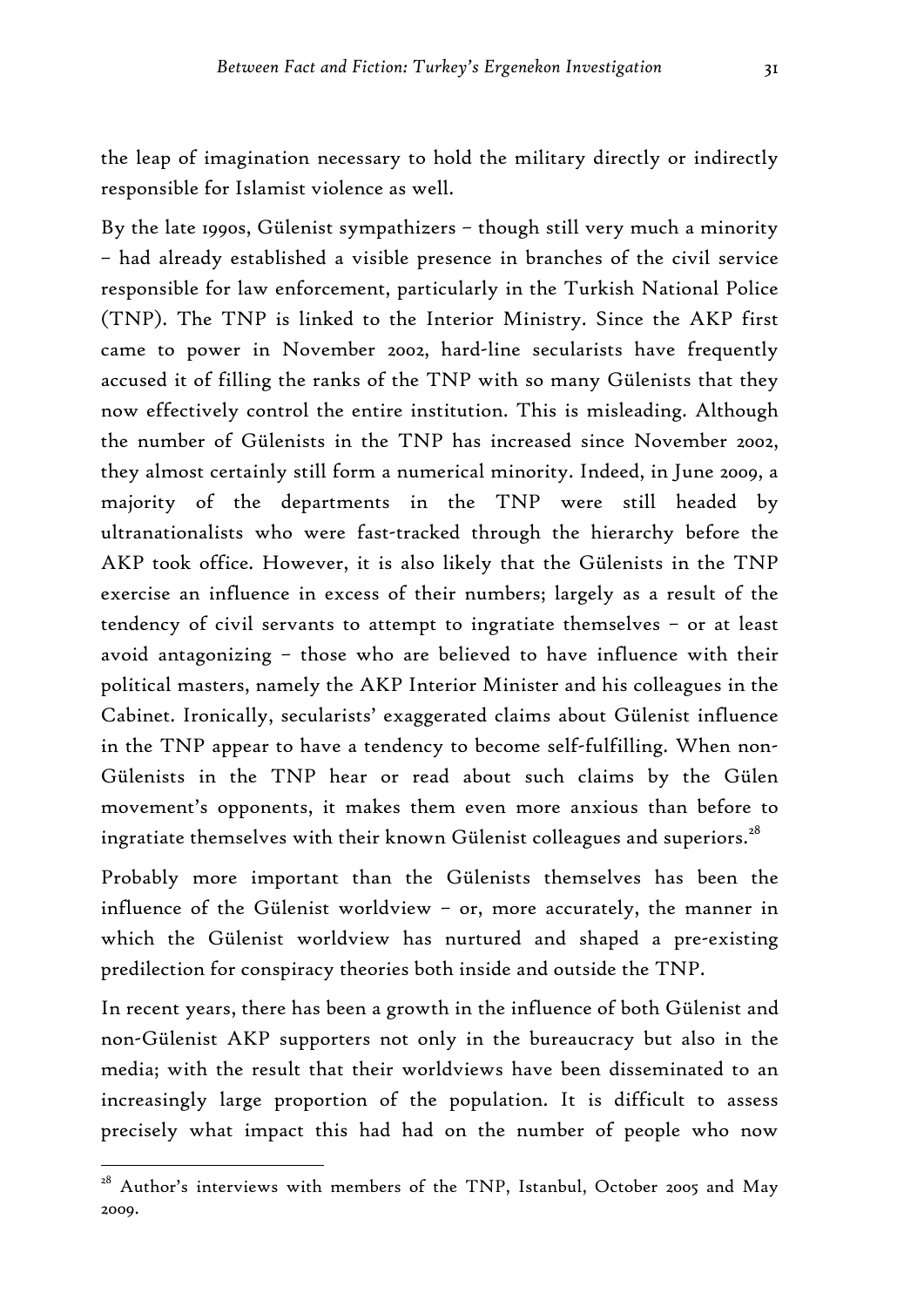believe, for example, that a clandestine organization with links to the military is responsible for acts of violence blamed on Islamist groups. But the figure is unlikely to have declined.

More critically, by mid-2007, not only were an increasingly number of people who held such views now in a position to act on them, but they could rely on the support of a significant proportion of the media; including both pro-AKP journalists and also a handful of highly influential newspaper columnists and television commentators who had been active in the leftist movement of the 1970s and remained fiercely antagonistic towards the TGS.

It was in this context that, through summer and fall 2007 – with AKP supporters still flushed with confidence after the party's landslide election victory and no longer fearful of the Turkish military – what has become known as the Ergenekon investigation began to gather pace.

Many hard-line secularists regard the Ergenekon investigation as a politically motivated attempt to intimidate, discredit and disable the opposition to what they believe are the AKP's long-term plans to establish an Islamic state. However, this is an over-simplification. Most of those actively involved in the Ergenekon investigation appear sincerely convinced that they are engaged in an attempt to eradicate a vast and immensely powerful clandestine organization which has been responsible for countless deaths and acts of violence, that it still poses a major threat to public security and that its destruction would make Turkey a safer and better place.<sup>29</sup> Unfortunately, by suspending their critical faculties and allowing their fears and prejudices to impose a conspiracy theorist's conceptual framework of a single cause on a huge array of disparate individuals and events, they have ended up pursuing an organization which does not exist and has never existed.

#### The **Ş**emdinli Incident

-

The Ergenekon investgation is not the first time that opponents of the Turkish military have attempted to use their influence within the judicial system to try to discredit the TGS.

<sup>&</sup>lt;sup>29</sup> Author's interviews with sources close to the Ergenekon investigation, Istanbul, April-May 2009.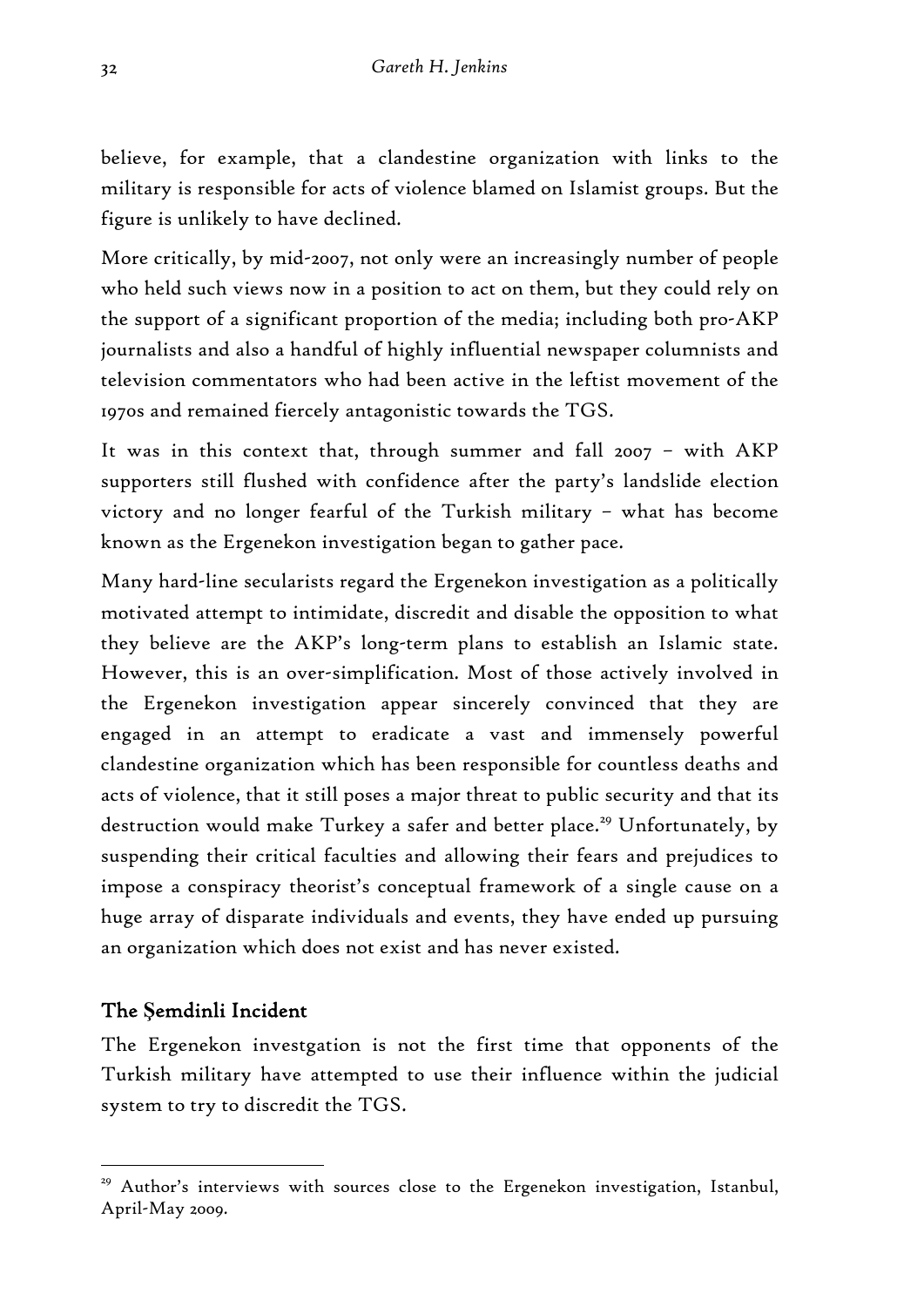During General Özkök's term as chief of the TGS, the AKP and its supporters were aware that his reluctance to apply pressure to the civilian government had made him very unpopular with both serving and retired members of the armed forces. Özkök was due to retire at the end of August 2006 and was expected to be succeeded by General Yaşar Büyükanıt, who had taken over as commander of the Turkish Land Forces in August 2004. Büyükanıt was known both to be a hard-liner when it came to the issue of secularism and to have an emotional, often volatile, temperament. By fall 2005, most members of the TGS were counting down the days until Özkök retired, in the expectation that, when he assumed command, Büyükanıt would finally put the AKP in its place. Although there is no evidence to suggest that Prime Minister Erdoğan or any other member of his government was involved, some AKP supporters were already looking for ways to discredit Büyükanıt in the hope that someone less assertive would be appointed chief of the TGS in his place.

The PKK had returned to violence at the beginning of June 2004. Although it was militarily considerably weaker than it had been in the late 1980s and early 1990s, it was nevertheless still able to inflict casualties. On November 9, 2005, a bomb was thrown into a bookshop owned by a convicted former member of the PKK, Seferi Yılmaz, in the town of Şemdinli in southeast Turkey. One person, Mehmet Zahir Korkmaz, was killed and another injured. Bystanders pursued the person who had thrown the bomb and who tried to escape in a white Renault car with two other men. All three were dragged out and taken to the local police station, where they were taken into custody. In the trunk of the car were weapons and documents, including what appeared to a death list of suspected PKK sympathizers and a diagram of Yılmaz's house and bookshop.

Initially, the Gendarmerie tried to blame the bombing on what was described as an internal feud inside the PKK. However, it soon emerged that the Renault car belonged to the Gendarmerie, that the person pursued by bystanders was a PKK "confessor" called Veysel Ateş and that the two other men in the car were Ali Kaya and Özcan İldeniz, both members of JİTEM.

Even though none of the suspects appeared to have a ÖHD background, the attack carried all the hallmarks of a "Deep State" operation; and was a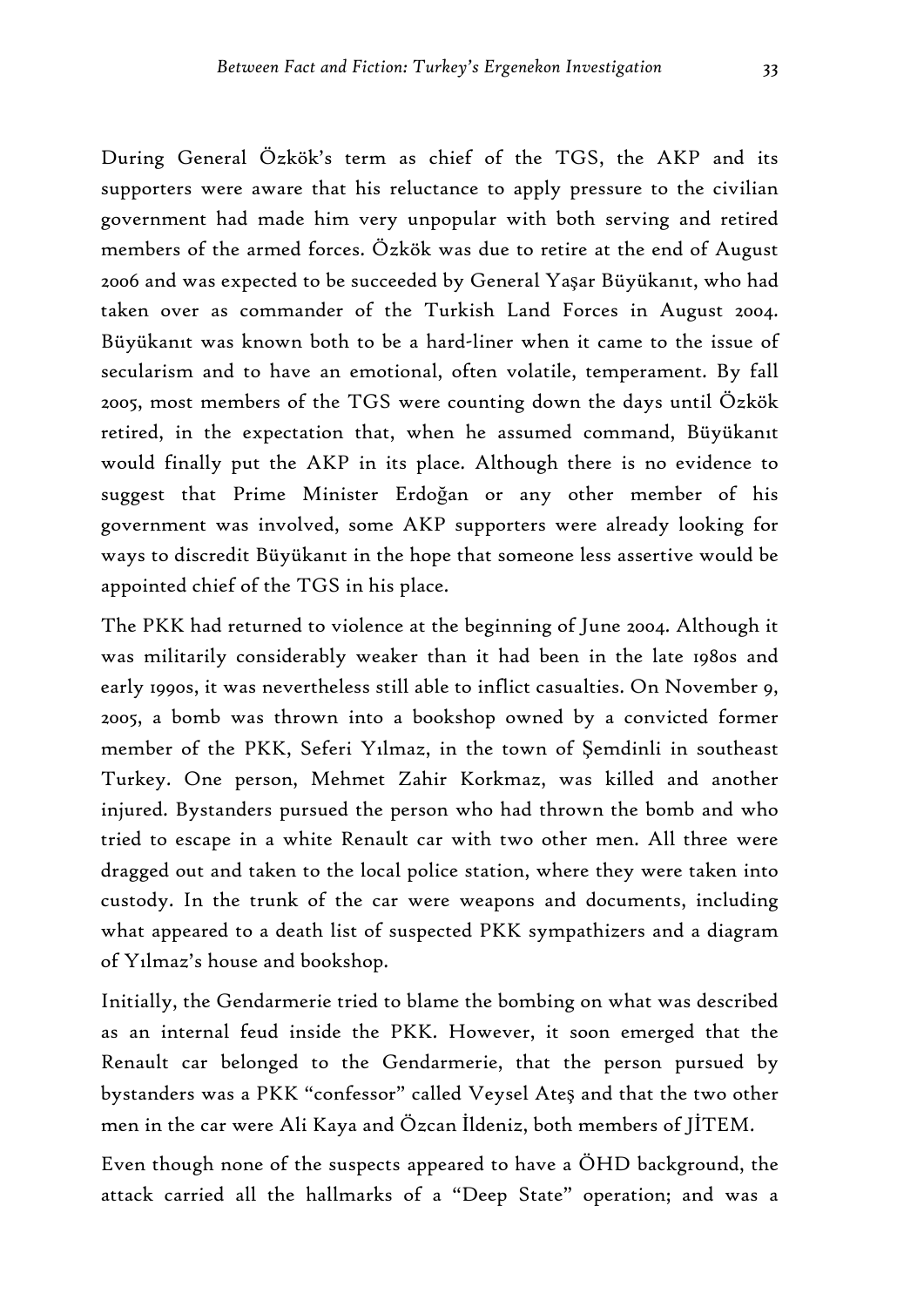disturbing reminder that, even if they were now relatively rare compared with the 1990s, such operations were still taking place. But not only had the political environment in Turkey changed since the early 1990s, but there were simply too many witnesses to ignore. Members of the local media had also taken photographs of some of the contents of the car's trunk. A Parliamentary Commission of Inquiry was established and, on March 3, 2006, the three suspects were formally indicted. The 100 page indictment was prepared by Ferhat Sarıkaya, the public prosecutor in the southeastern city of Van.

Shortly after the attack, a journalist asked Büyükanıt for a comment. With typical directness, Büyükanıt answered that he had worked with Ali Kaya during the 1990s, when Kaya, who spoke good Kurdish, had served as a translator during a Turkish military operation against PKK bases in northern Iraq codenamed *Çevik* or "Steel". Büyükanıt added that he had had no contact with him since and that it was up to the judicial system to decide whether he was guilty of any offence.

The comment was immediately seized on by Büyükanıt opponents, particularly in the pro-AKP media, not only as an attempt to pressure the judge in a forthcoming trial into acquitting Kaya but – through an extraordinary leap of logic – as proof of Büyükanıt's involvement in the Şemdinli bombing itself. In fact, the normal method used by the Deep State to ensure immunity from prosecution was the discreet application of pressure behind the scenes, not a public statement. Similarly, it is difficult to see how the head of the Land Forces would be micromanaging operations in the Gendarmerie, which has a completely separate chain of command.

Nevertheless, when he prepared the indictment, Sarıkaya called for Büyükanıt to be prosecuted for trying to influence the judicial process. For good measure, Sarıkaya also accused Büyükanıt of forming a criminal organization during his term as a corps commander in Diyarbakır earlier in his career. On page 43 of the indictment, when he first mentioned Büyükanıt's comments about Kaya, Sarıkaya accurately quoted him as saying that he "knew him as an NCO, he used to work under my command, he was a good NCO, knew Kurdish, was with me during the *Çevik* operation, as to whether he is guilty or not, we shall have to wait for the judicial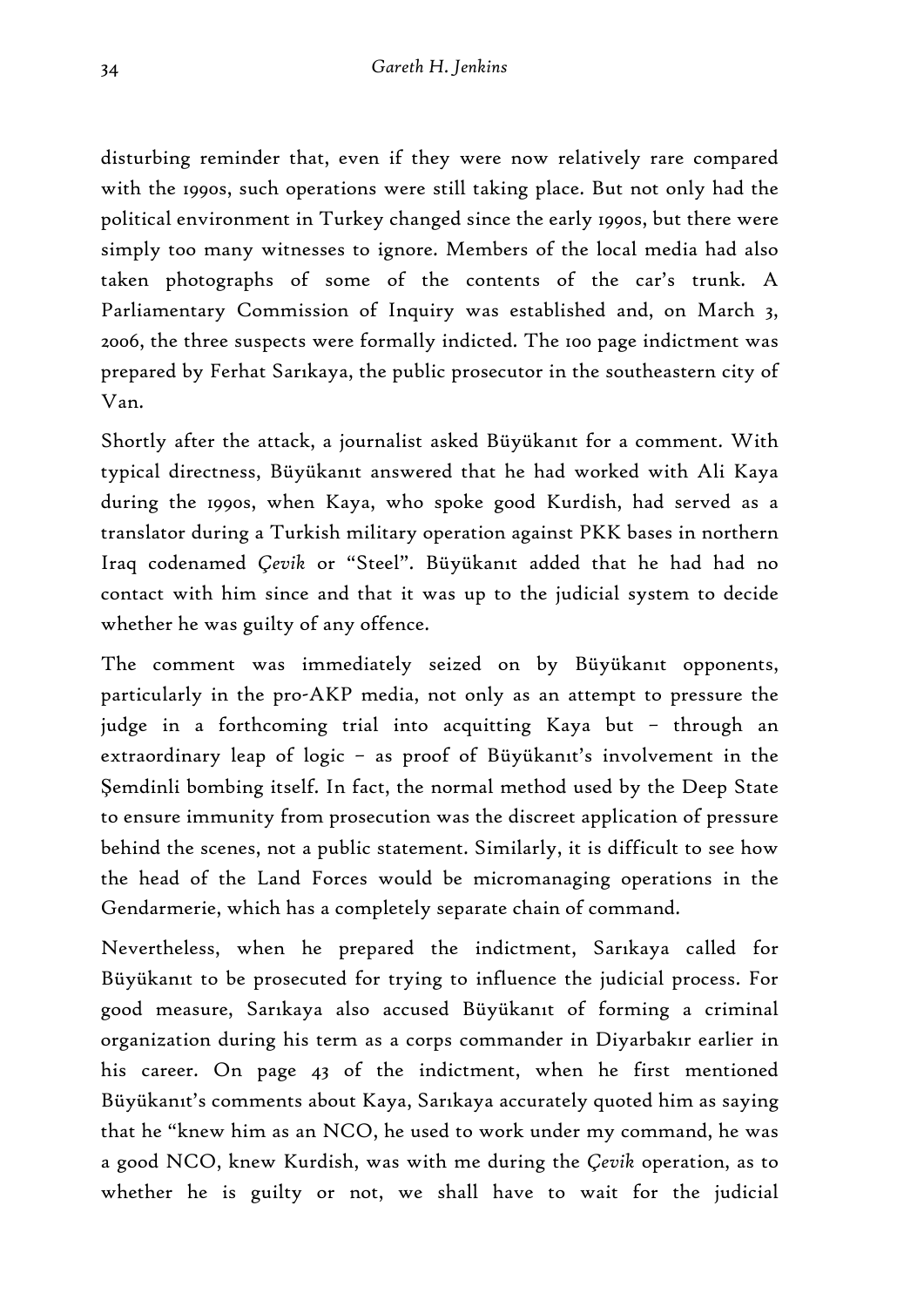investigation."30 By page 84 of the indictment, Sarıkaya was claiming that Büyükanıt had said: "I know Ali Kaya. He was my soldier. He could not have done such a thing."31 Later on page 84 this had become: "I know Ali Kaya. He is very good. This business could not have been done by him."32

Sarıkaya was subsequently removed from the investigation and, on April 20, 2006, dismissed from his post as public prosecutor on the grounds that he had abused his authority. No effort was subsequently made to prosecute Büyükanıt. Amid all the furor about his alleged involvement, no serious attempt was made to discover how far responsibility or prior knowledge of the Şemdinli bombing extended up the chain of command. On June 19, 2006, Kaya and İldeniz were each sentenced to nearly 40 years in prison. On November 10, 2006, Ateş was also sentenced to a 40 year prison term. On May 16, 2007, the verdicts were overturned by the Turkish Supreme Court of Appeal, which argued that, as serving members of the armed forces, the accused should have been tried in a military court. The three remained in custody pending the transfer of the case to a military court. On December 14, 2007, the Gendarmerie Military Court in Van ordered that all three should be released pending the completion of the trial. It was still continuing as of June 2009.

Sarıkaya's dismissal triggered a storm of protest from the AKP supporters in the media, many of whom continued to insist that Büyükanıt was guilty and that Sarıkaya had been forced from his post by the Deep State. But, at the time, none of the conspiracy theorists and AKP supporters in the bureaucracy had the confidence to try again. In August 2006, Büyükanıt was appointed chief of the TGS.<sup>33</sup>

Ironically, Büyükanıt's clumsy intervention of April 27, 2007, probably ultimately did greater damage to the military's ability to exercise political

<sup>&</sup>lt;sup>30</sup> Author's translation. The full text of the indictment is available (in Turkish) at http://www.milliyet.com.tr/sabitimg/06/gazete/siyaset/semdinli\_iddianame.pdf

<sup>&</sup>lt;sup>31</sup> Ibid.<br><sup>32</sup> Ibid.<br><sup>33</sup> In early summer 2006, in an alarming indication of the perceived prevalence of anti-Semitism in Turkey, some AKP supporters did try again to discredit Büyükanıt by forging documents which purported to show that he was of Jewish descent. Documents seen by the author, Istanbul, June 2006.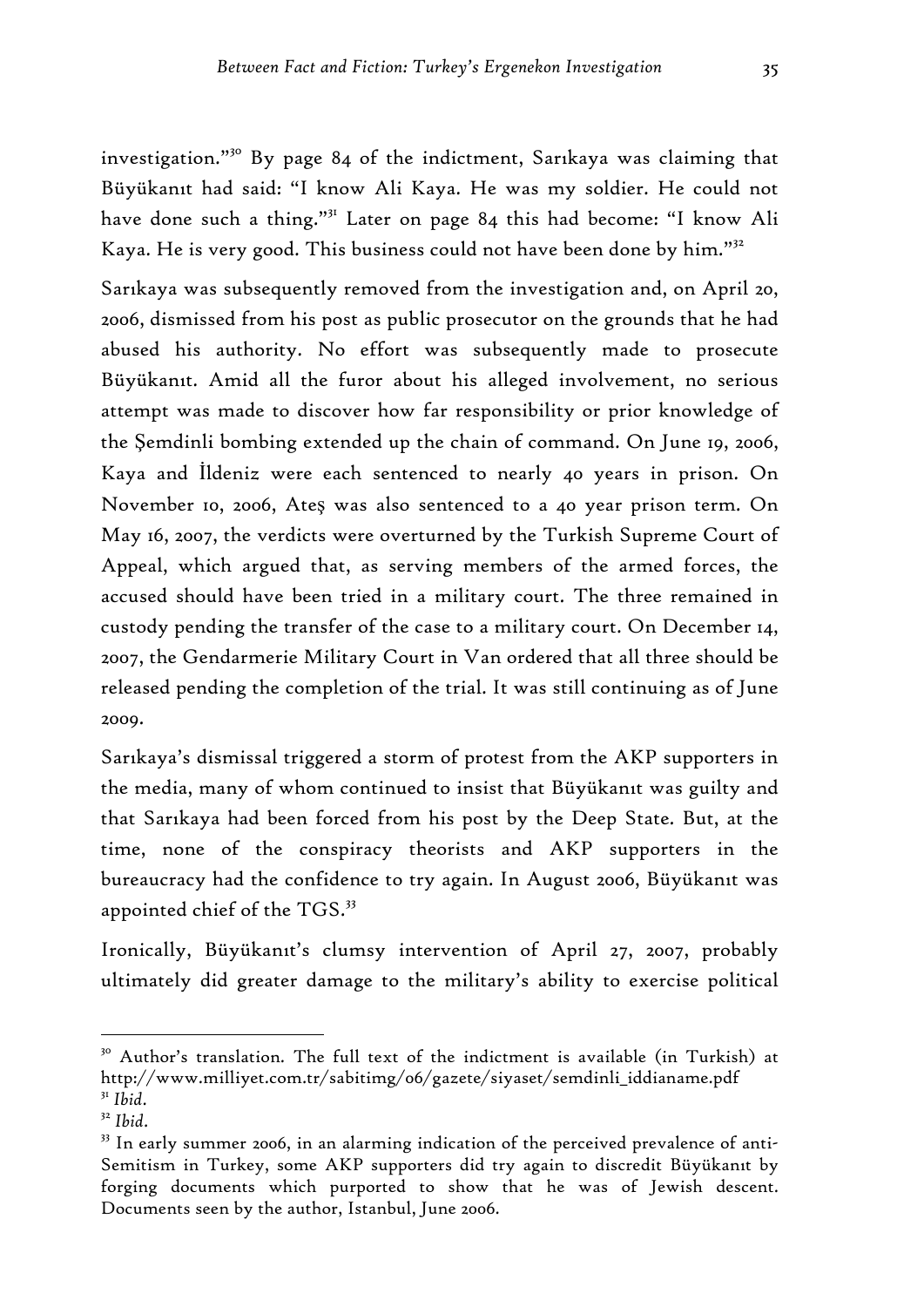leverage than would have been caused by someone less assertive. By late summer 2007, with the TGS still reeling from the humiliation of the July 22 election, the military no longer appeared such a daunting foe.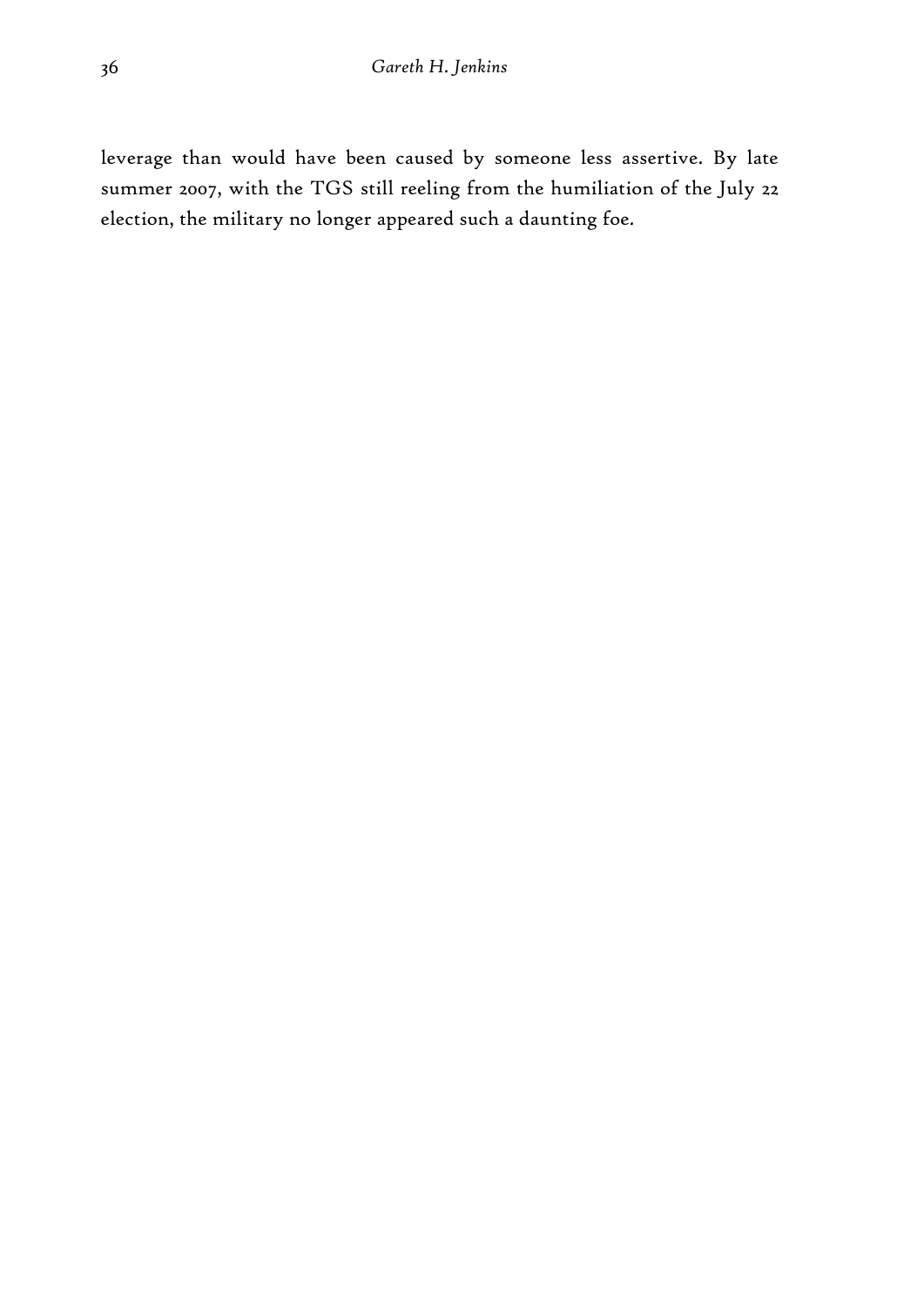# The Ergenekon Investigation

## A Small House in Ümran**i**ye

In early June 2007, the local Gendarmerie Headquarters in the northeastern province of Trabzon received an anonymous telephone call claiming that grenades and C4 explosives had been hidden under the roof of a single-story house opposite the office of the local *muhtar*, the elected head of a village or urban neighborhood, in a shantytown in Ümraniye in Istanbul. Under Turkish law, the Gendarmerie is only responsible for law enforcement in rural areas. The Gendarmerie Headquarters in Trabzon notified the Istanbul branch of the Turkish National Police (TNP). After locating the building and securing a search warrant, the Istanbul police raided the house on June 12, 2007. Hidden under the roof, they found 27 hand grenades and fuses in a wooden crate, TNT molds, but no C4. The owner of the building, Mehmet Demirtaş, and his nephew Ali Yiğit, who had been renting the house from his uncle, were both taken into custody for questioning. Based on their statements, the police subsequently arrested a retired NCO, Oktay Yıldırım, and a retired army major, Muzaffer Tekin. Responsibility for overseeing the investigation of the case, and bringing any charges, was given to Public Prosecutor Zekeriya Öz.

More arrests followed. On June 20, 2007, police arrested Kuddusi Okkır, an ultranationalist businessman. On June 26, 2007, a police raid on a house of a retired major, Fikret Emek, in the western Anatolian city of Eskişehir led to the discovery of a cache of weapons and explosives, including two semiautomatic rifles and II kilos of C3 explosives.

In addition to several being retired military officers, almost all of the more than 20 people who had now been taken in for questioning were Turkish ultranationalists. They included Bekir Öztürk, the head of the ultranationalist *Kuvvai Milliye Derneği* (National Forces Association or KMD), which took its name from the *Kuvva-i Milliye,* the Ottoman Turkish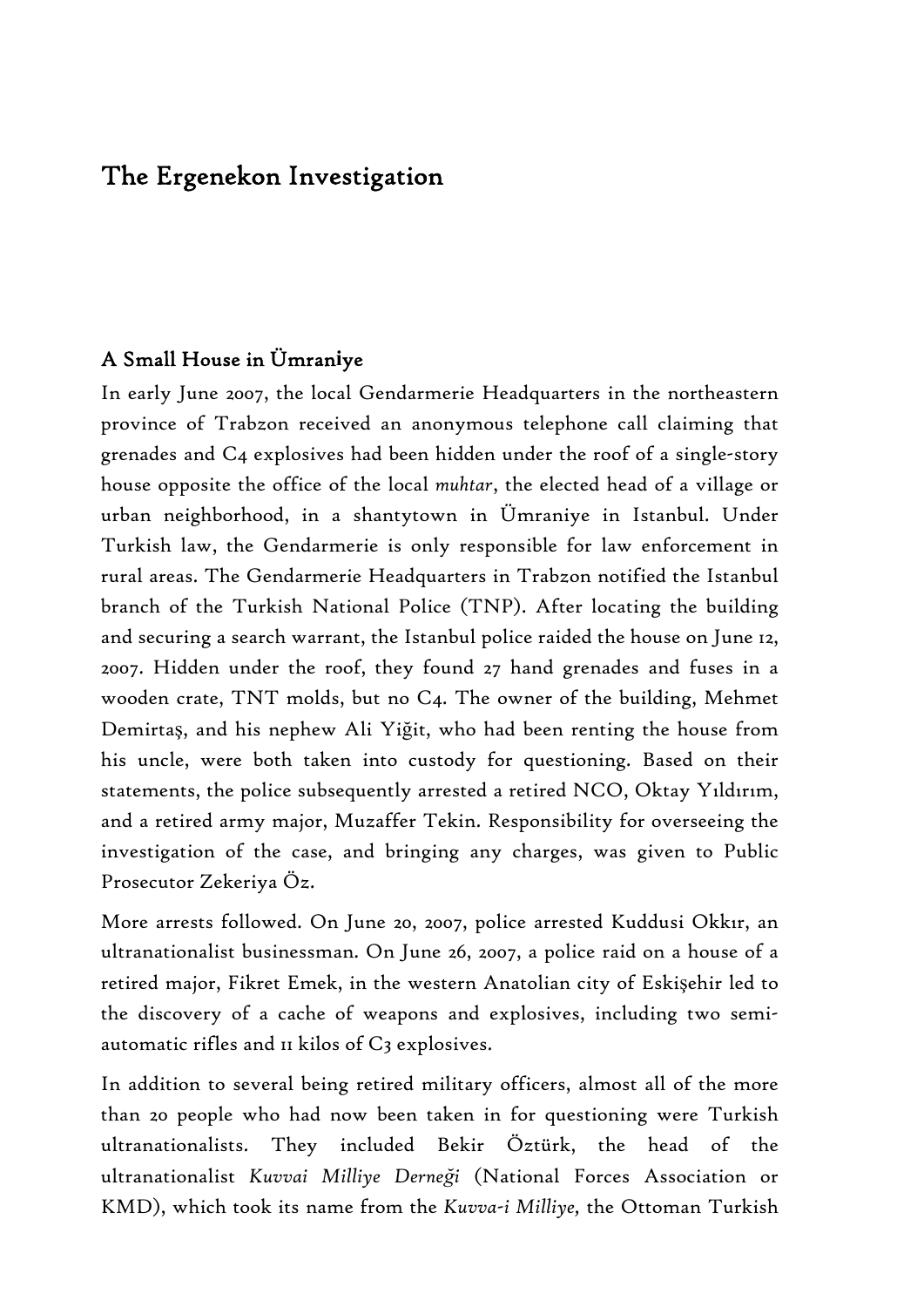name used by Atatürk to describe the forces he led in the Turkish War of Independence.

Gun ownership, whether of licensed or unlicensed weapons, is widespread in Turkey. The country's porous borders and thriving black market mean that it is relatively easy for individuals and groups – including both politicallymotivated terrorist organizations and criminal gangs – to procure a huge array of weapons and explosives. The situation has been exacerbated by poor recordkeeping. Records are kept of the armaments officially issued to the security forces, such as the TNP and the military. However, particularly during the 1990s, a large quantity of weapons and explosives were unofficially procured and distributed for use in covert operations in southeastern Turkey by elements linked both to the military and to the Interior Ministry. Whether by accident or design, many subsequently found their way into the hands of criminal gangs or onto the black market. The situation has long been further complicated by the failure to keep adequate records of the contents of illegal caches seized by the security forces; some of which are destroyed, some registered and some collectively or individually appropriated by the forces which found them.<sup>34</sup>

The election victory of the AKP in November 2002 had caused considerable consternation amongst secularist ultranationalists. There was no doubt that that the vast majority of the heated calls for "something" to be done to protect Ataturk's republic would never move beyond angry talk. However, there was concern that some might band together and resort to violence. Indeed, one of the reasons for Özkök's unpopularity in the TGS during his term as chief of staff was that there was a fear that, if the military was not perceived as fulfilling its self-appointed role as the guardian of secularism, a handful of hotheads could become so frustrated that they would take the task of "saving the republic" into their own hands. There were even rumors that a few disparate groups of acquaintances had moved beyond talking, formed

<sup>&</sup>lt;sup>34</sup> Sometimes for their own use, sometimes to be passed on to others. For example, in the late 1990s, the Turkish military would often donate arms caches seized from the PKK to the Iraqi Kurdish Kurdistan Democratic Party (KDP), which at the time was fighting against the PKK in northern Iraq. Author's interviews with serving military officers, Diyarbakır, June 1997 and Şırnak, February 1998.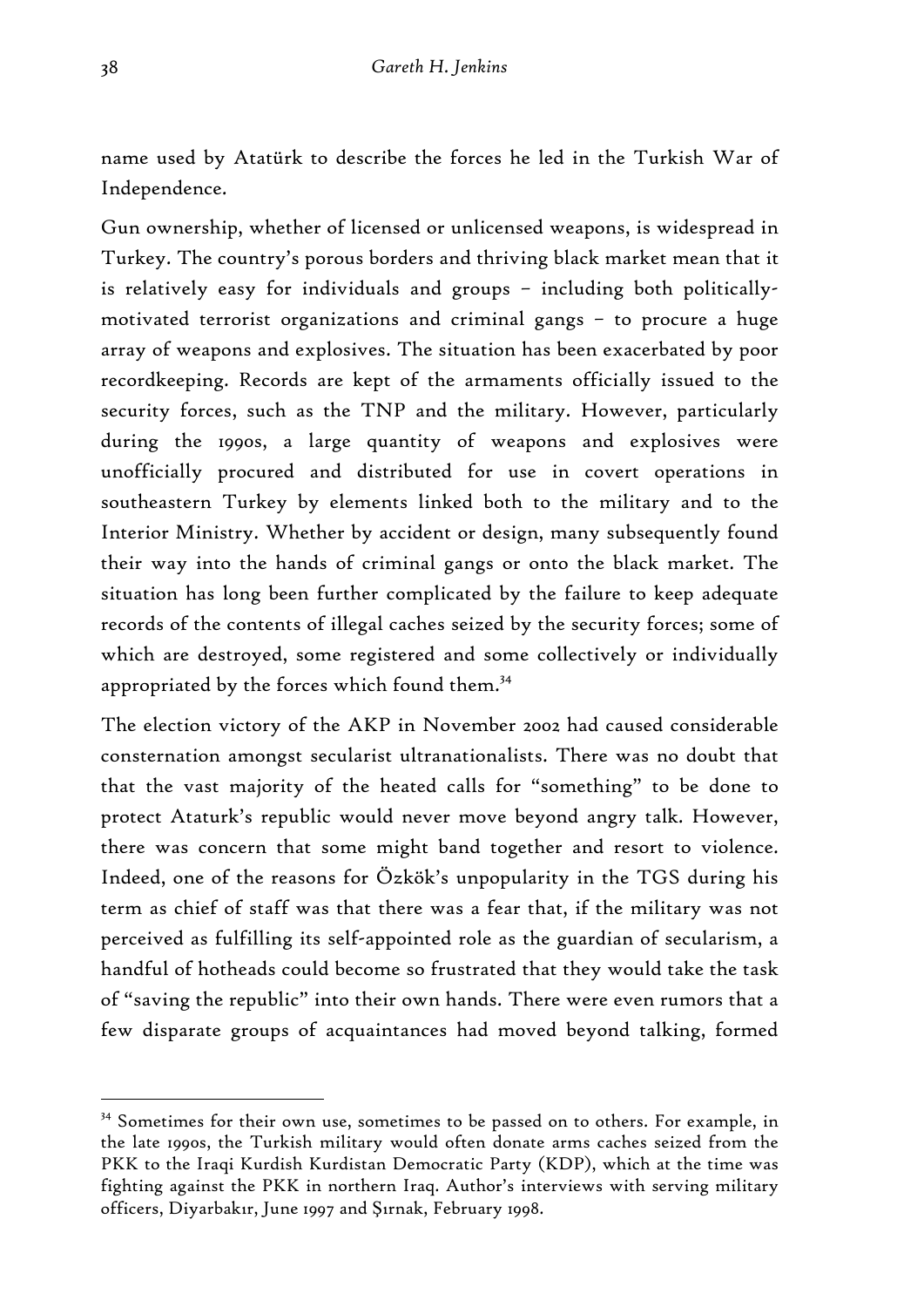small gangs and even drafted rough plans to assassinate a leading member of the AKP and firebomb premises associated with the party.

On May 31, 2006, nine members of what became known in the Turkish media as the Atabeyler Gang – including one serving officer and two NCOs – were arrested in police raids in the Eryaman neighborhood of Ankara. The police claimed to have recovered a small quantity of C4 explosives, TNT molds, hand grenades, a Glock handgun and diagrams which were allegedly to have been used in assassination attempts against Erdoğan and Cüneyd Zapsu, who at the time was one of his closest advisors.<sup>35</sup>

Initially, the June 12, 2007 raid in Ümraniye appeared to have uncovered something similar. Although the armaments recovered in the raids were highly suggestive of some form of criminal intent, the number of people involved appeared to be relatively small. It was not even clear whether they had really formed themselves into a group or, as they claimed, were merely personal acquaintances who shared similar views. Set against the very serious threats to public security posed by the Kurdish, Islamist and leftist terrorist organizations active in Turkey, it all appeared comparatively minor and rather amateurish.

### Thickening the Plot

-

The first sign that the investigation triggered by the raids in Ümraniye was going to turn into something more significant came when articles began appearing in the media – and apparently based on sources close to the investigation – claiming that the 27 grenades discovered on June 12, 2007, were closely linked to those used in three minor attacks on the staunchly secularist *Cumhuriyet* daily newspaper in 2006.

Over the years, *Cumhuriyet* and its staff had received numerous threats as a result of their dogged defense of the official interpretation of secularism – such as the ban on the wearing of the Islamic headscarf in Turkish universities – and their often vituperative attacks on Turkish Islamists. On May 5, 2006, a grenade had been tossed into the yard of the *Cumhuriyet* head office in Istanbul, followed by a second on May 10, and a third on May 11.

<sup>&</sup>lt;sup>35</sup> Those detained in the raid have denied the allegations. In June 2009, they remained in custody pending the completion of their trial.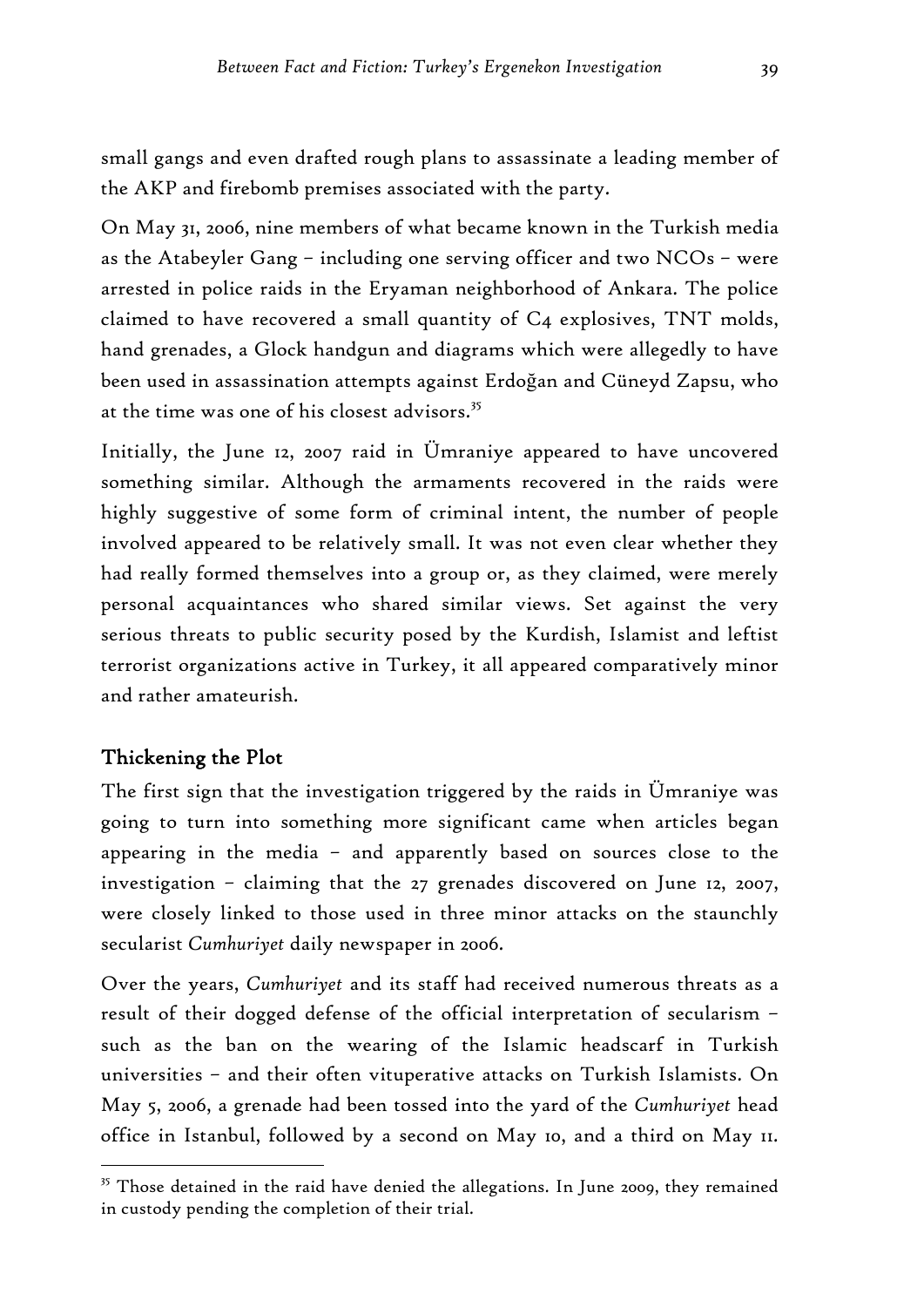CCTV footage suggested the attacks had been carried out by three young males. There were no casualties. In fact, in the first two attacks the pin had not even been removed from the grenade; which reinforced the assumption that the assailants were disgruntled individuals acting on their own initiative rather than trained members of an organization.

However, stories began appearing in the media – particularly pro-AKP newspapers – claiming that the "serial numbers" of the grenades found in Ümraniye were the same as those used in the attacks on *Cumhuriyet*, with the clear implication that the latter were false flag operations by secular ultranationalists in order to discredit Islamists. In fact, the police forensic report on the grenades found in Ümraniye indicated that two were of German manufacture, seven were standard NATO issue and that 18 had been manufactured by the Turkish state-owned *Makina ve Kimya Endüstrisi Kurumu*  (Mechanical and Chemical Industry Corporation or MKEK). MKEKmanufactured grenades had also been used in the attack on *Cumhuriyet* and reports in the Turkish media claimed that the "serial numbers" matched those found in Ümraniye, as if they had all originated in the same crate.

However, this is misleading. The numbers on MKEK grenades and fuses indicate the type and the very approximate date of manufacture. But the numbers are not sequential. Nor is it possible to use them to identify a specific "batch", such as the grenades packed and sold at precisely the same time. The numbers neither proved nor disproved that the owners of the grenades discovered in Ümraniye and of those used in the attacks on *Cumhuriyet* were one and the same.

Over the months that followed, the Turkish press regaled its readers with the "revelations" about how the "same grenades" had been used in numerous terrorist attacks dating back to 1999 and stretching from Istanbul to Antalya, Ankara, Trabzon and the town of Cizre, close to the Iraqi border; as if a vast organization, which by early 2008 was being characterized by the pro-AKP media as being responsible for virtually every act of political violence over the previous 20 years,<sup>36</sup> was working its way through a single crate of grenades. In fact, all that the numbers proved was that the grenades in these

 $36$  See, for one of many examples, "Greatest Hypocrisy in History", Today's Zaman, February 14, 2008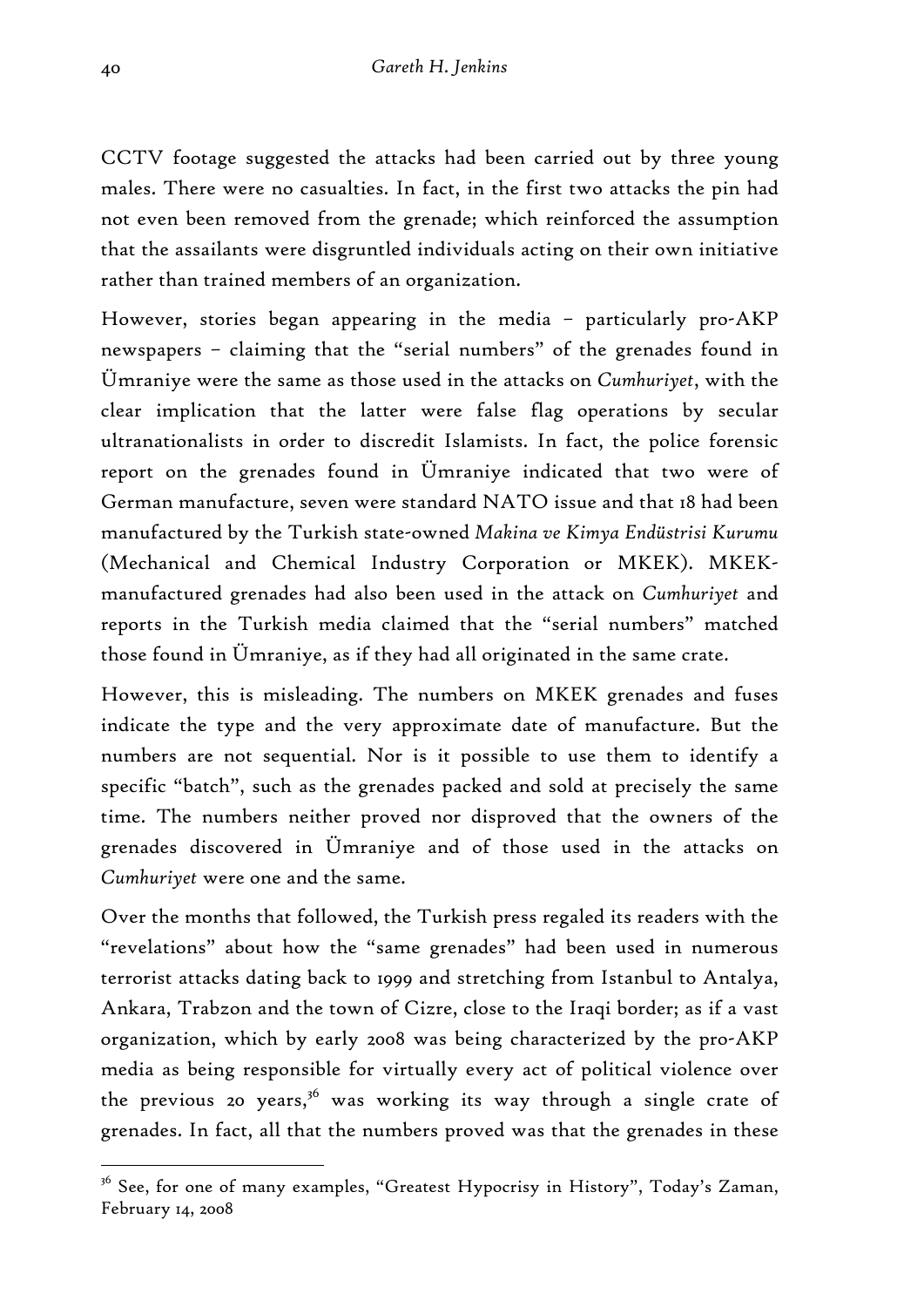attacks had been manufactured by MKEK; which not only supplies the Turkish security forces but is the unwitting source for a large proportion of the grenades sold on the Turkish black market.

But it was not only the pro-AKP media that was beginning to believe that it had finally uncovered the real source of political violence in Turkey. On October 5, 2007, Public Prosecutor Öz sent a formal application to Police Headquarters in Istanbul asking for details of a string of assassinations, racist murders, terrorist attacks and even protest marches going back to 2002; all of which had – despite, in most of the cases, overwhelming evidence to the contrary – been attributed by conspiracy theorists to dark forces seeking to destabilize and divide Turkey. It is clear from the evidence subsequently presented in court that the investigation had not uncovered any proof that those in custody had been involved in the crimes listed by Öz in his application to the Istanbul police. It seems rather that, having been long convinced of the existence of a nefarious conspiracy, he believed that he had finally found some conspirators.

On January 21, 2008, a wave of police raids in Istanbul and Izmir resulted in the formal arrest of 27 people on allegations of membership of the same organization as those already in custody. They ranged from retired military personnel to lawyers, journalists and a known member of the Turkish underworld. Some of those who were arrested were already familiar to the Turkish public. Retired Gendarmerie General Veli Küçük's name had been repeatedly mentioned in connection with the Susurluk Scandal, although he had always protested his innocence and never been convicted of any crime. The journalist Ümit Oğuztan was also the author of a number of erotic novels and a biography of the postoperative transsexual socialite and concert organizer Seyhan Soylu, better known as "Sisi".37 The ultranationalist lawyer Kemal Kerinçsiz had acquired a reputation for prosecuting prominent writers and journalists – including Hrant Dink and the novelists Orhan Pamuk and Elif Şafak – under the notorious Article 301 of the Turkish Penal Code, which made it a criminal offense to denigrate "Turkishness".38 As for journalist

<sup>37</sup> Ümit Oğuztan, Kraliçe Sisi (Istanbul: Yaprak Yayınevi, 1991).

<sup>&</sup>lt;sup>38</sup> Apparently oblivious to the irony that the resultant publicity further disseminated the "insult". Author's telephone interview with Kerinçsiz, September 2006.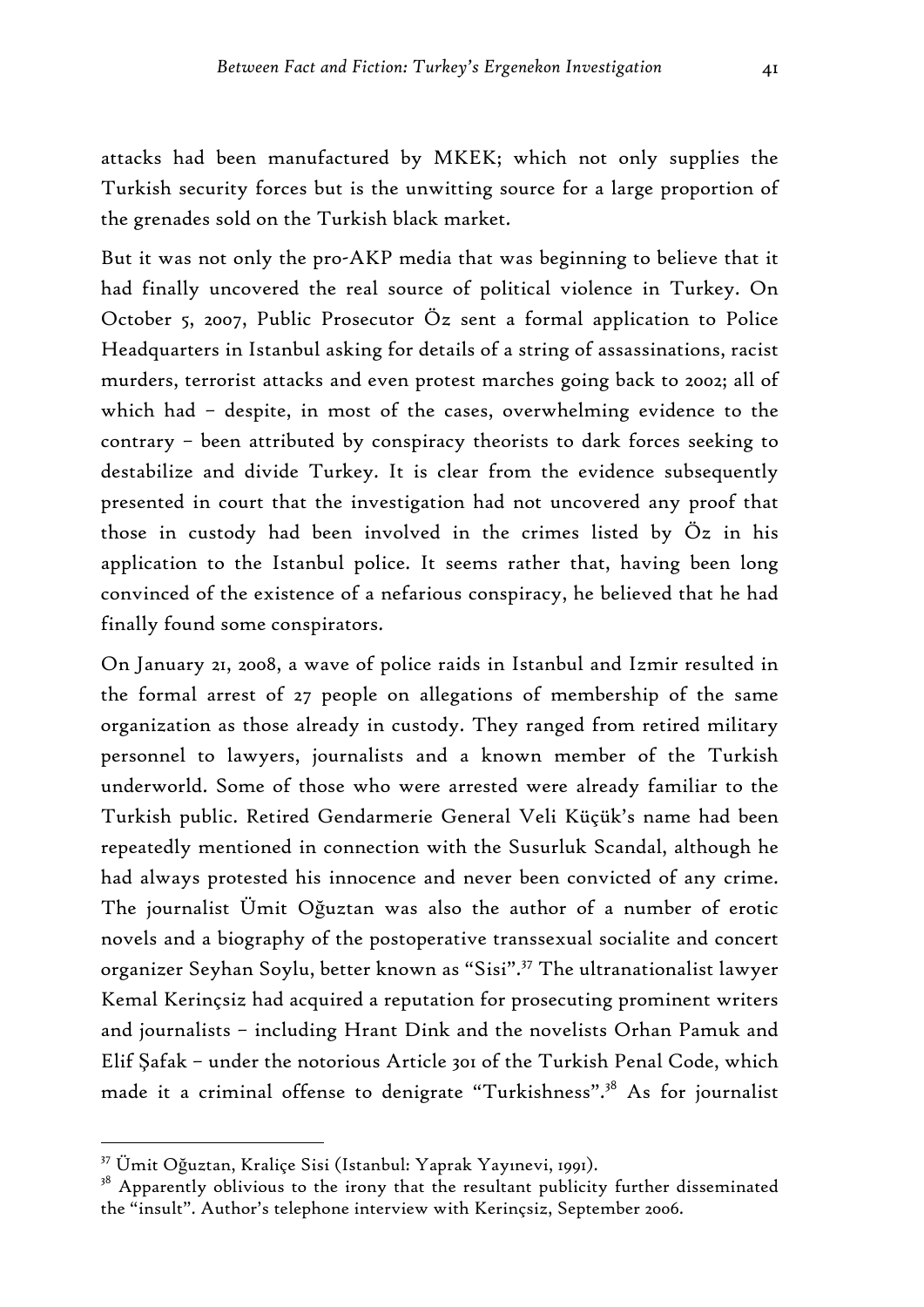Güler Kömürcü and Turkish Orthodox Church<sup>39</sup> Spokesperson Sevgi Erenerol, both were renowned for the vehemence of their ultranationalist rhetoric.

Also arrested was retired Land Forces Colonel Fikri Karadağ, the founder of the *Kuvayı Milliye Derneği* (National Forces Association or KMD),40 which shared not only the ideological orientation but also effectively the same name as the *Kuvvai Milliye Derneği* headed by Bekir Öztürk. The *Kuvayı Milliye Derneği* had been founded in Istanbul on November 11, 2005. By the time of Karadağ's arrest, it had established a presence in 69 of Turkey's 81 provinces. No reliable figures are available, although its active members have probably never numbered more than a few thousand. The *Kuvayı Milliye Derneği* first came to national prominence in February 2007, when the Turkish media showed videos of the oath of allegiance ceremony for new members. After being told that they must be prepared to "kill and be killed" for their nation, the new recruits – most of them already well into middle-age – swore an oath of allegiance on a table covered with a Turkish flag, a copy of the Qur'an and two handguns; in an apparent attempt to replicate the initiation ceremonies for the clandestine organizations active in the late Ottoman Empire. The oath was unequivocally racist, beginning with a pledge that they had all been born of a Turkish mother and a Turkish father, never "turned away" from their "race" and were "a Turkish son of a Turk".41

It is likely that, for most of the members of the *Kuvayı Milliye Derneği*, such oaths were little more than self-aggrandizing posturing. However, there is no

<sup>&</sup>lt;sup>39</sup> After World War One, a handful of members of what was known as the Karamanli community of Orthodox Christians in central Anatolia sided with Atatürk. In 1924, Atatürk allowed one of them, a maverick called Pavlos Karahisarithis (1884–1968) who later adopted the name Zeki Erenerol, to appoint himself Papa Efthimiou, the patriarch of what he called the Turkish Orthodox Church. Atatürk appears to have seen the church as a means of weakening the Greek Orthodox Ecumenical Patriarchate. By January 2008 it appeared to comprise only Erenerol's direct descendants, who had become Turkish ultranationalists; his great-grandson serving as Papa Efthimiou IV and his great-granddaughter, Sevgi Erenerol, as the church's spokesperson.

<sup>40</sup> Often referred to as Kuvayı Milliye Derneği (1919) after the year when Atatürk began to reorganize the previously scattered resistance forces in Anatolia into a cohesive fighting unit.

<sup>41 32.</sup> Gün, Kanal D, February 16, 2007. Clips of the swearing in ceremony can also be found at www.youtube.com. The Kuvayı Milliye Derneği website (in Turkish) is www.kuvayimilliye.net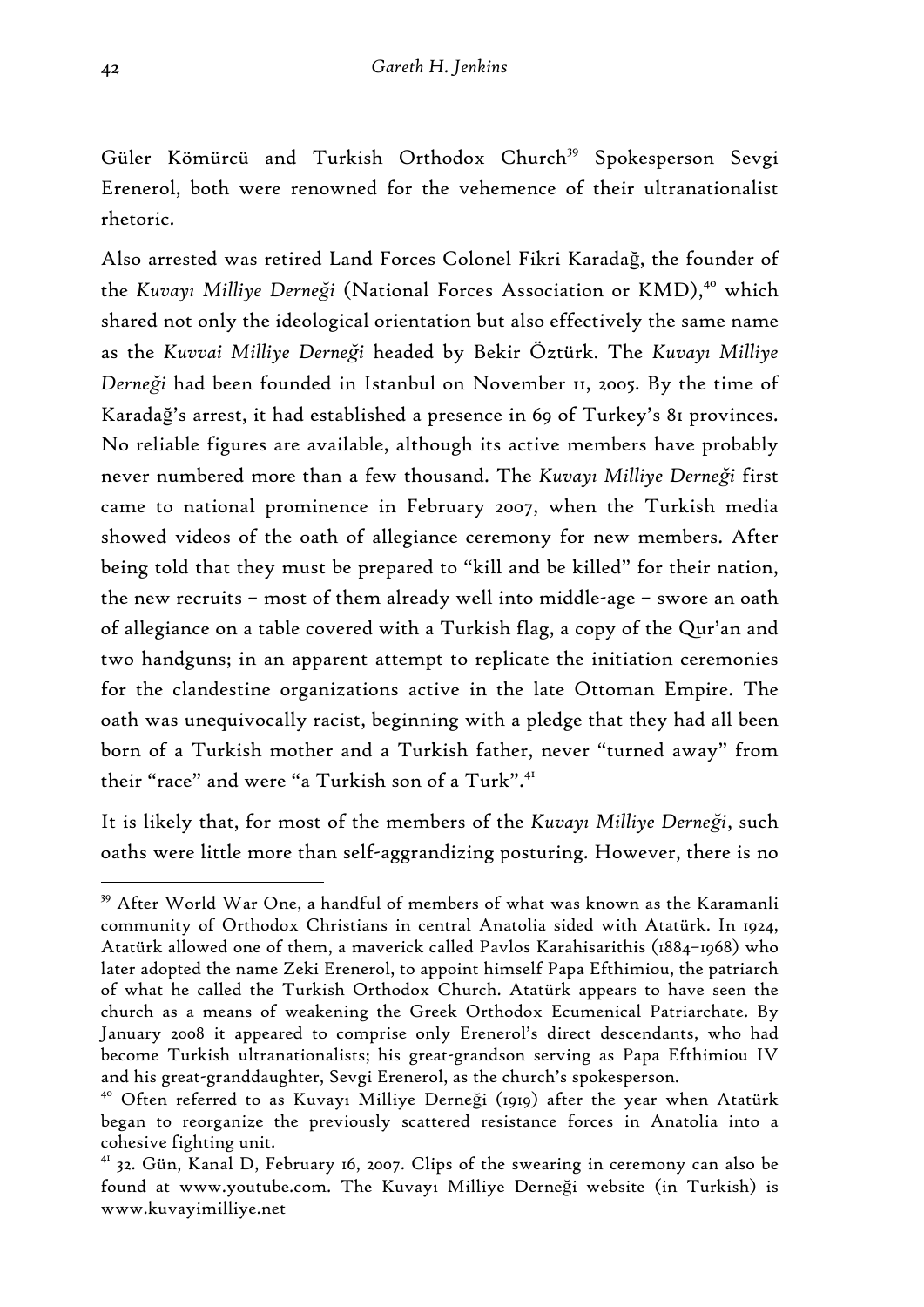lack of evidence for the willingness of some Turkish ultranationalists – along with extremist leftists, Islamists and Kurdish nationalists – to resort to violence. Nor did such organizations have a monopoly of the ultranationalist sentiments. For example, on January 19, 2007, the Turkish Armenian journalist Hrant Dink was murdered in a racist killing by a Turkish ultranationalist youth with no apparent connection to either the *Kuvayı Milliye Derneği* or the *Kuvvai Milliye Derneği.*

Another wave of police raids on February 22, 2008 resulted in six more arrests. Those detained included: Ümit Sayın, a doctor and fervent conspiracy theorist;<sup>42</sup> Vedat Yenerer, a journalist; Hayrettin Ertekin, a society jeweler; and Muammer Karabulut, a former journalist who had established the *Noel Baba Vakfı*, or Santa Claus Foundation, in 1996 in attempt to reverse what he regarded as the cultural appropriation of the legacy of St. Nicholas, the former bishop of Myra, the modern town of Demre on Turkey's Mediterranean coast.<sup>43</sup>

Although the motley collection of eccentrics, conspiracy theorists, criminals, racists, nationalists, former soldiers and journalists and their friends and acquaintances who were now behind bars all appeared to be staunch advocates of Atatürk's brand of secular nationalism, no evidence had yet emerged of any organizational links between them. Nevertheless, investigators were now convinced that they knew the name of the organization to which they believed they belonged.

## The Name Ergenekon

-

In Turkish nationalist mythology, Ergenekon is the name of an inaccessible valley in the Altay Mountains of Central Asia where the remnants of a number of Turkic-speaking tribes regrouped after a series of military defeats by the Chinese and other non-Turkic peoples. Under the leadership of Bumin Khan (died c. 552), they expanded their influence and founded what has come to be known as the Göktürk Empire. According to legend, they were able to leave the Ergenekon Valley as the result of being led through a maze of mountain passes by a grey she-wolf named Asena.

<sup>42</sup> Author's interviews with Sayın, May-June 2003.

 $43$  Author's telephone interviews with Karabulut, December 2004.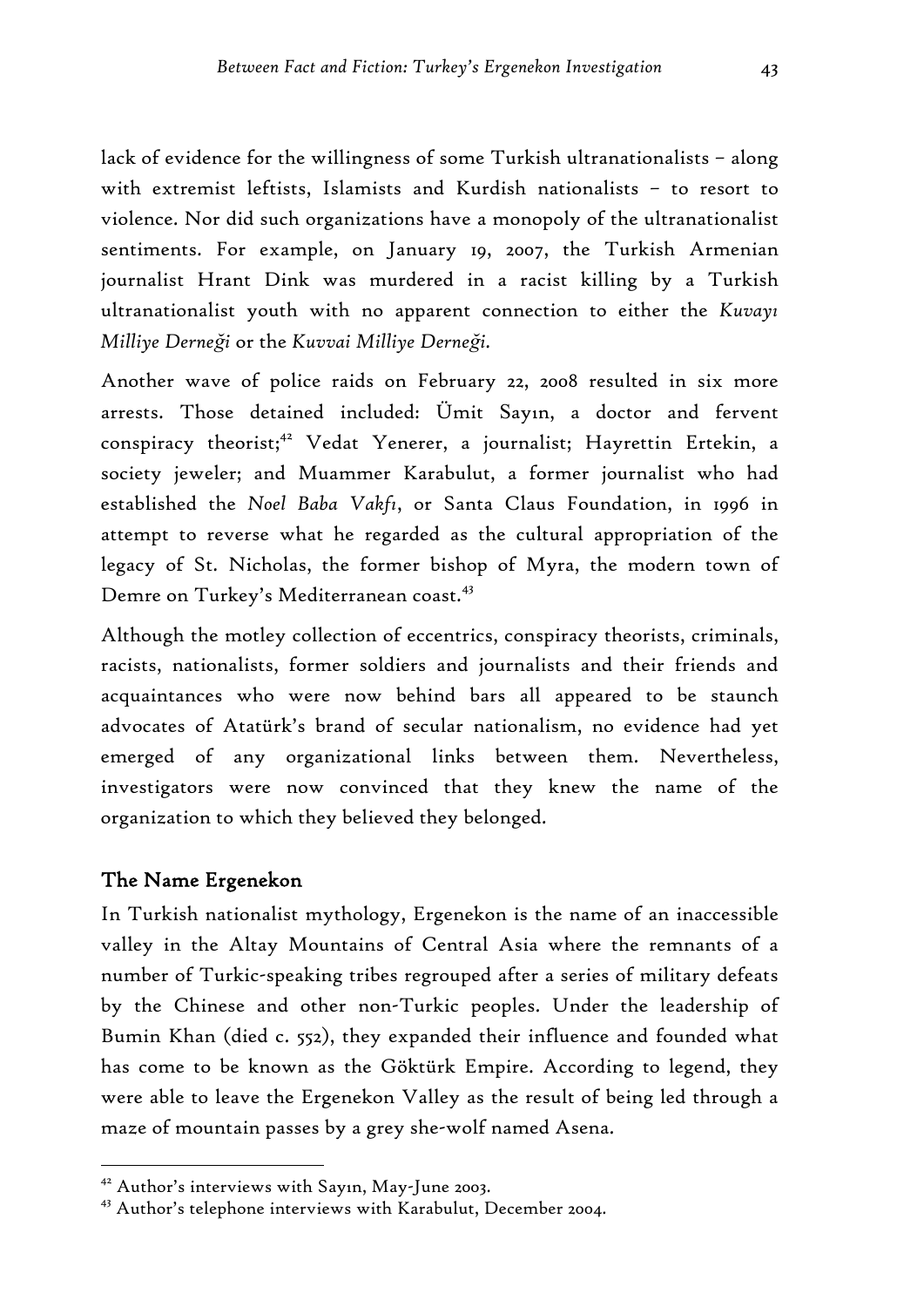The legend was vigorously promulgated during the early years of the Turkish Republic as Atatürk sought to create a nation state in which national consciousness rather than religion served as the primary determinant of identity.44 It is the reason that Turkish ultranationalist activists – particularly those who engaged in the factional fighting of the 1970s – are often referred to as "Grey Wolves" and why the symbol of the ultranationalist Nationalist Action Party (MHP) is a wolf's head.

Today, "Ergenekon" is used as a Turkish surname, the name of streets – including at least seven in Istanbul alone  $-$  and companies<sup>45</sup> and even a brand of wine. The first public reference to the possibility of a clandestine organization called Ergenekon came on January 7, 1997. During the course of a television investigation into the ramifications of the accident at Susurluk two months earlier, the above-mentioned renowned conspiracy theorist Erol Mütercimler<sup>46</sup> claimed that he had been informed by retired General Memduh Ünlütürk that he had been a member of a covert organization called Ergenekon which had actively cooperated with rightist militants in the factional fighting of the 1970s. Mütercimler said that Ünlütürk had told him that Ergenekon had not been established by a Turkish law but by the CIA after the 1960 Turkish military coup. Mütercimler maintained that his research had revealed that Ergenekon consisted of an enormous network that included not only military officers but members of the TNP, the judiciary, academia and right-wing political organizations. He described the gangs that had been terrorizing southeast Turkey over the previous decade as part of Ergenekon.

"What we today call gangs, you know, these small units, these units are each a department, a piece of Ergenekon," said Mütercimler.<sup>47</sup> Mütercimler

<sup>44</sup> In fact, DNA evidence suggests very strongly that the vast majority of the population of modern Turkey are descendants of the indigenous populations of Anatolia and the Balkans rather than Central Asia.

<sup>45</sup> Including a security company in which one of those charged in the first Ergenekon indictment worked. Ergenekon Indictment of July 10, 2008, pp. 645-646 and 649-650.

<sup>&</sup>lt;sup>46</sup> Later to be a television host himself and author of numerous books and articles on conspiracy theories. See note 18 above.

<sup>47</sup> Author's translation. Can Dündar, 40 Dakika, *Show TV*, January 7, 1997. The program can be viewed (in Turkish) at http://www.candundar.com.tr/index.php?Did=5983. Accessed May 20, 2009.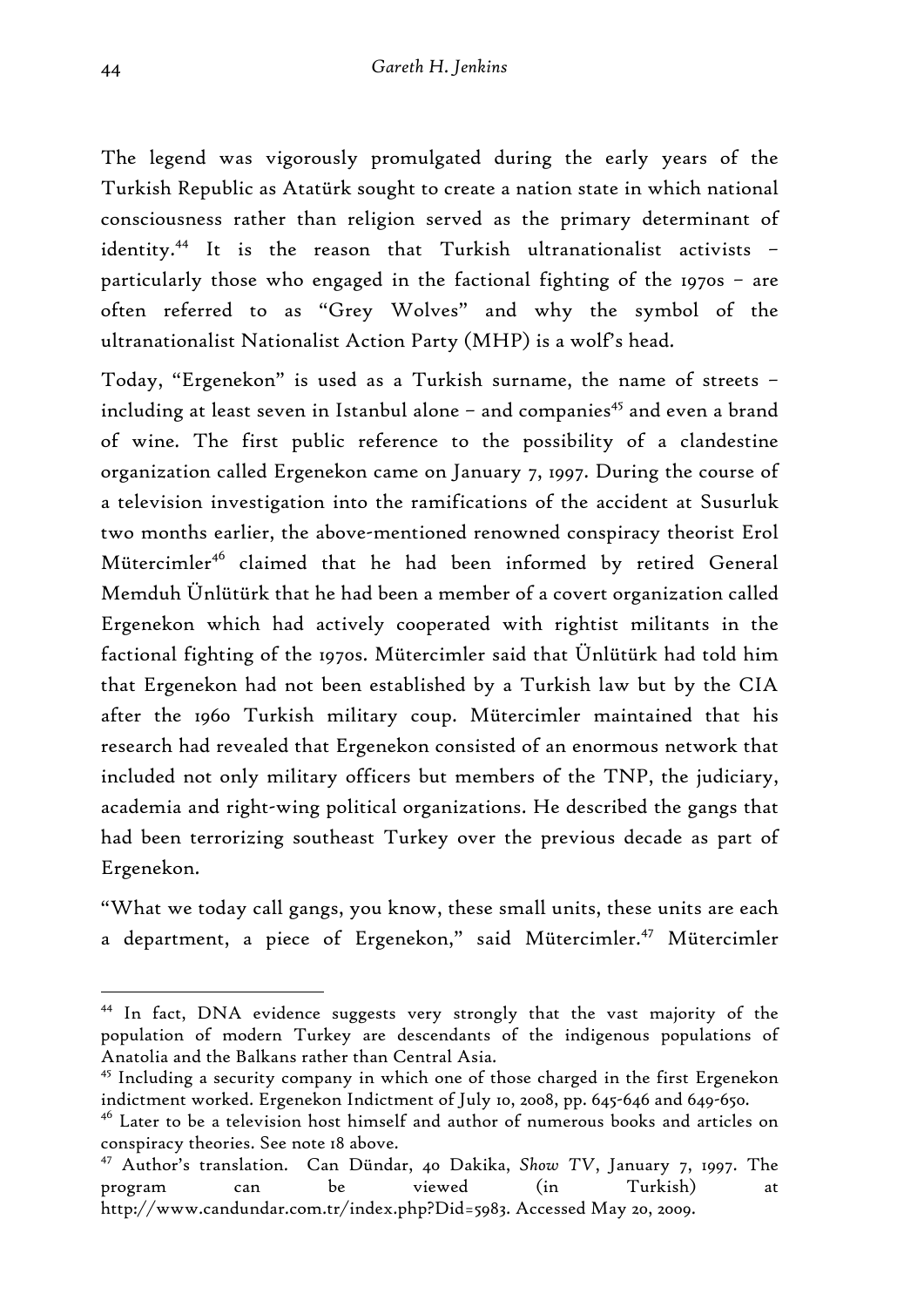concluded by forcefully calling on the Turkish authorities to investigate and eradicate Ergenekon. "We have a debt to the little children of this country, I mean to our children and grandchildren. And that is to deliver a clean country [to them]."48

## Between Revenge and Panic: The Impact of the AKP Closure Case

As the Ergenekon investigation gathered pace, so did the growing controversy over the AKP's plans to abolish the ban which prevents female students who wear the Islamic headscarf from attending Turkish universities. Flushed with its landslide election victory in July 2007, the AKP had first attempted to draft a new liberal constitution which would include guaranteeing headscarfed women access to a tertiary education. However, in January 2008, the MHP offered to support the AKP in lifting the headscarf ban by amending the existing constitution.<sup>49</sup> The AKP's plans for a new constitution, which would also have included guarantees for many other freedoms, were promptly shelved as the government concentrated exclusively on trying to lift the headscarf ban.

On February 9, 2008, backed by the MHP, the AKP pushed a series of constitutional amendments through parliament to lift the headscarf ban. The main opposition Republican People's Party (CHP) immediately applied to the Constitutional Court for the amendments to be annulled. On March 14, 2008, the Chief Public Prosecutor, Abdurrahman Yalçınkaya, applied to the same court for the AKP to be outlawed on the grounds that it was attempting to undermine the principle of secularism enshrined in the Turkish constitution.

Even before Yalçınkaya's application to the Constitutional Court, the AKP's supporters had already been shaken by the strength of the secularist opposition to the constitutional amendments. In an article in the English language *Today's Zaman*, Hüseyin Gülerce, the editor of the Gülen movement's flagship Turkish language daily *Zaman*, warned that the protests were part of a sinister plot inspired by foreign forces. "There have always

<sup>&</sup>lt;sup>48</sup> Ibid.<br><sup>49</sup> Under Turkish law, parliamentary amendments to the constitution require a majority of two thirds of the members of parliament. In July 2007, the AKP had won only 341 of the 550 seats in parliament.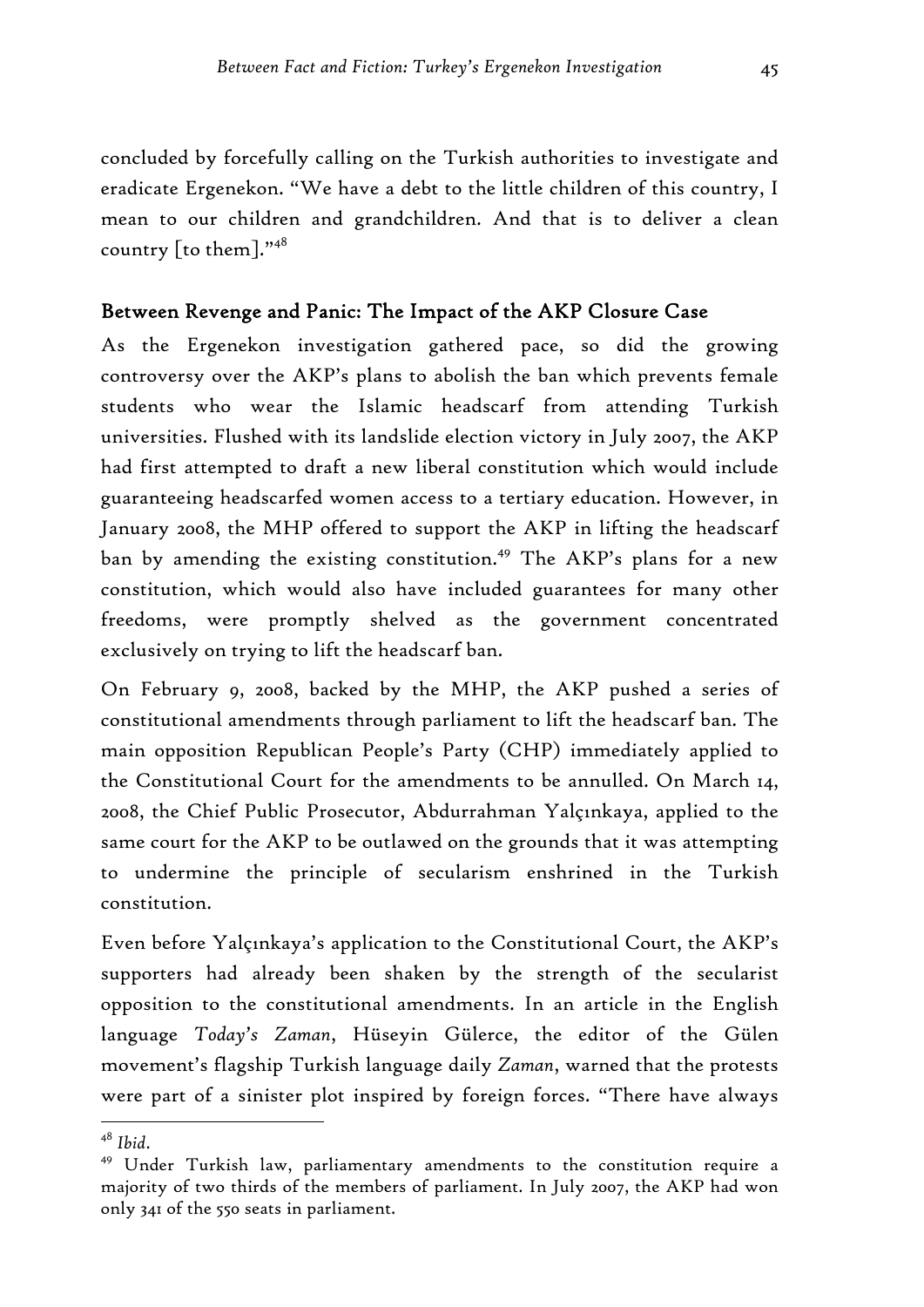been efforts to divide us. Following defeats on many fronts, those countries that have been nurturing animosity toward us for ages gave considerable thought to how to weaken us from inside,"50 Gülerce wrote.

He explained how political murders attributed to Muslims had been false flag operations to create artificial tensions in Turkish society. "The scenario was the same in all the killings. The murdered victims would be presented as secularist groups' heroes while the assailants would be implicated as belonging to religious groups. Turkey now had a secularists/anti-secularists division issue,"51 declared Gülerce.

He blamed the same hidden hands for the growth of the Kurdish nationalist movement. "We had no Turkish-Kurdish division problem," claimed Gülerce. "We had been living hand in glove; we never saw each other as Turkish or Kurdish.52 Then the Kurdistan Workers' Party (PKK) was created. Now, books on gangs are being written and it is clearly stated who established the PKK and who fabricated the Kurdish issue, using torture in Diyarbakır prisons."53 "Why were the Ergenekon gangs not destroyed?" asked Gülerce. "Who protects the architects of this division? Which countries gave financial, logistical or political support to this division and why did the state's most prestigious institutions fail to tackle this problem? Now, we have a Turkish-Kurdish division issue."54

Such febrile fulminations intensified in the aftermath of Yalçınkaya's application for the AKP's closure. Both the AKP and its supporters had assumed that the secular establishment was in retreat and too weak to challenge the government. The AKP closure case not only came as a shock but triggered another round of conspiracy theories. It also appears to have affected the conduct of the Ergenekon investigation. Over the months that followed, investigators began to cast their net increasingly widely, rounding

<sup>&</sup>lt;sup>50</sup> Hüseyin Gülerce, "Greatest hypocrisy in history." Today's Zaman, February 14, 2008.

<sup>&</sup>lt;sup>51</sup> Ibid.<br><sup>52</sup> This would be news to many Kurds. Prior to 1991, it was a crime to use the word "Kurd" and both the writing and speaking of Kurdish were illegal, even when – as was the case in some isolated rural areas – the local populace knew no other language.

<sup>53</sup> Hüseyin Gülerce, "Greatest hypocrisy in history." Today's Zaman, February 14, 2008.

<sup>54</sup> *Ibid*.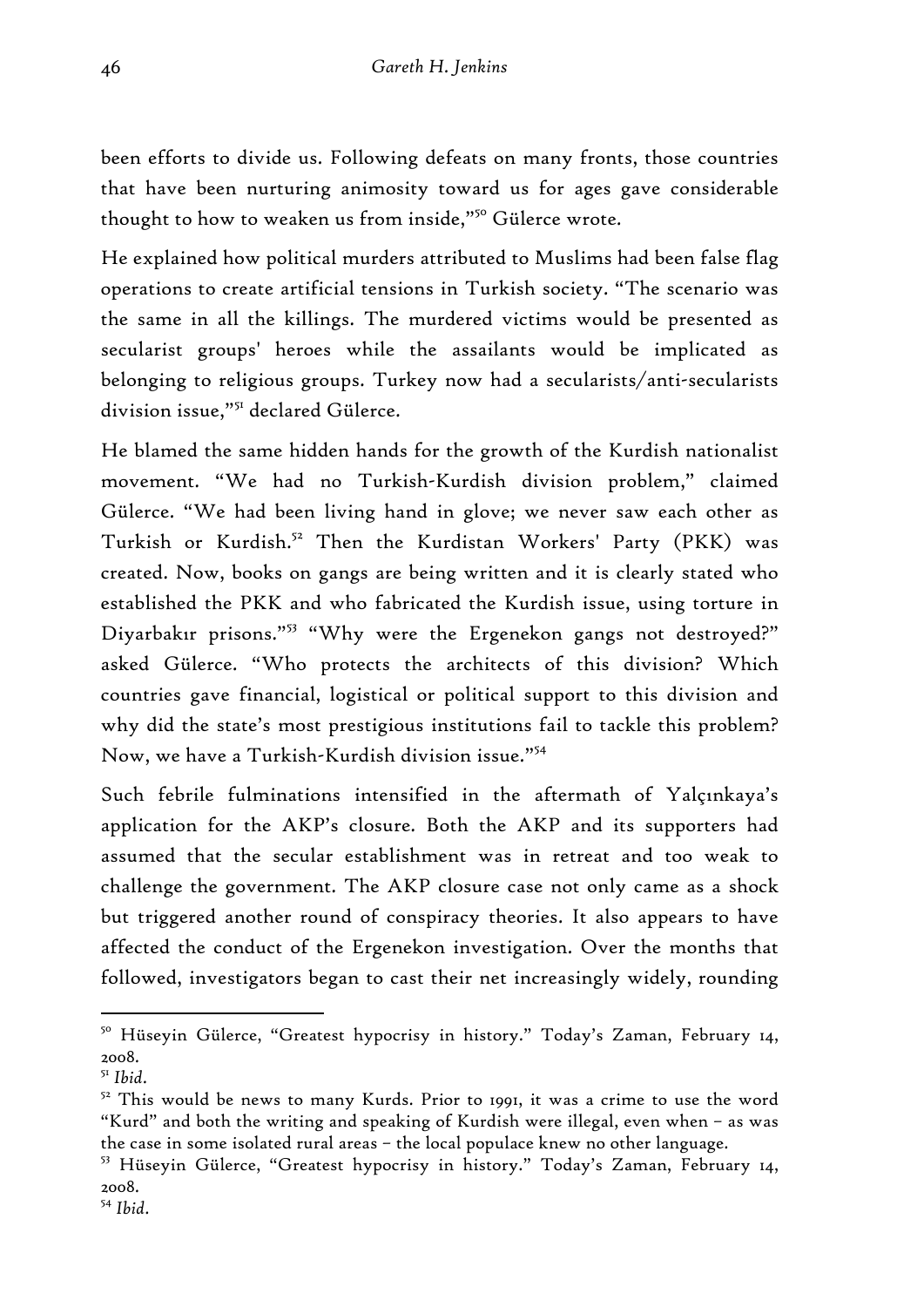up an implausibly large number of suspects who appeared to have nothing in common except their outspoken opposition to the AKP. There were also occasions when the timing of the waves of arrests coincided with the AKP coming under pressure – which led the government's opponents to accuse investigators of using the Ergenekon investigation to exact revenge for the closure case.

The reality is probably more complex. The absurdity of some of the conspiracy theories about Ergenekon has not prevented them from being believed, not least by those handling the investigation. From their perspective, the AKP closure case was reason not so much for revenge as for an intensification of what they believed were their efforts to break the Ergenekon organization; with their inability to produce concrete evidence of the organization's existence merely increasing both their desperation and their belief in its awesome scope and power. Some also regard the relentless pursuit of the Ergenekon investigation as a means of self-preservation. They sincerely believed that unless they maintained the pressure on the organization and ensured that as many as possible of its "members" were safely locked behind bars, they too would become targets for assassination. $^{55}$ 

On March 21, 2008, TNP counterterrorism units staged pre-dawn raids on nearly 20 workplaces and private homes in Istanbul and Ankara, detaining a dozen suspected members of Ergenekon. Those taken into custody included: Professor Kemal Alemdaroğlu, the former rector of Istanbul University and a fierce opponent of any attempt to abolish the headscarf ban in universities; Doğu Perinçek, the chairman of the marginal *İşçi Partisi* (Worker's Party or İP) and one of the most prominent participants in the ideological clashes of the 1970s, whose avowed Maoism had recently become increasingly overshadowed by a strident secular Turkish ultranationalism; and İlhan Selçuk, the editor of the secularist daily *Cumhuriyet*. Together with the other suspects, Selçuk's home was raided at 4.30 am, ostensibly to prevent him from fleeing arrest; an eventuality which would have been complicated by the fact that he was 83 years old and had a police guard stationed

<sup>&</sup>lt;sup>55</sup> Some sincerely believe that they are already on an "Ergenekon death list". Author's interviews with sources close to the investigation, Istanbul, May 2009.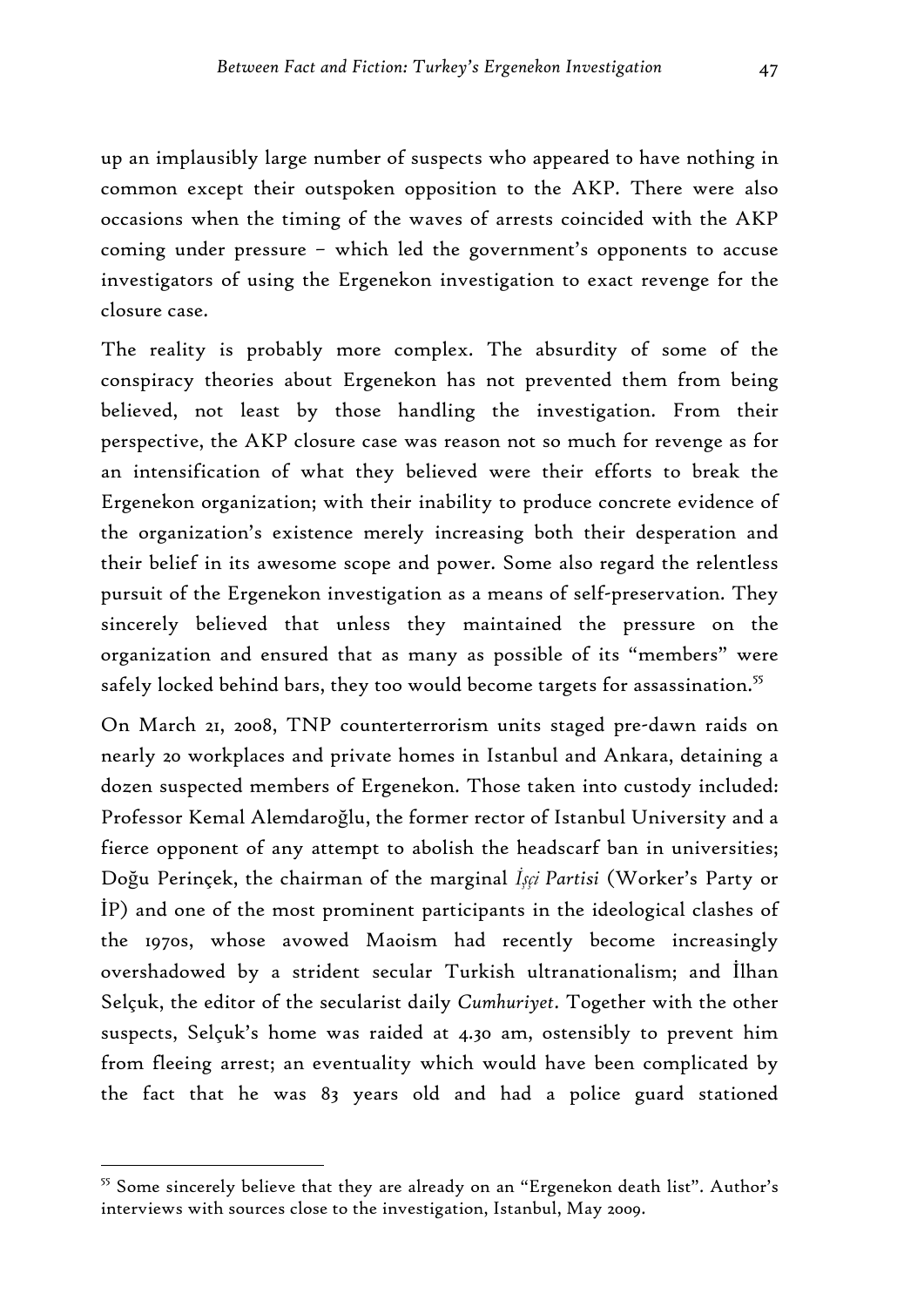permanently outside his home following numerous death threats from violent Islamists.

On July 1, 2008, in the highest profile largest wave of arrests to date, 21 people were detained in police raids in Istanbul, Ankara and the Black Sea city of Trabzon on suspicion of being members of Ergenekon. Twelve were subsequently formally arrested. They included: retired General Şener Eruygur, the former commander of the Turkish Gendarmerie and current head of the *Atatürkçü Düşünce Derneği* (Association for Ataturkist Thought or ADD), the largest NGO in the country with 448 branches nationwide and which had a leading force behind the organization of mass public protests in spring 2007 against the AKP's plans to appoint Gül to the presidency; retired General Hurşit Tolon, who had served as commander first of the Third Army and then the First Army of the Turkish Land Forces; Sinan Aygün, the head of the Ankara Chamber of Commerce; Mustafa Balbay, the Ankara representative of *Cumhuriyet*; and the author and television presenter Erol Mütercimler, who ten years earlier had been the first to refer to an organization called Ergenekon and had called on the authorities to investigate and eradicate it. It was also announced that the TNP had raided the Istanbul home of Turhan Çömez, a former dissident AKP deputy who had left the party in protest at Prime Minister Erdoğan's authoritarian management style and was currently on a language course in the UK.

If the Ergenekon investigators' growing willingness to order police raids and detentions without any solid evidence could be partly attributed to desperation and fear, it was less easy to explain away some of the articles and news reports that began to appear in the pro-AKP media. Starting in spring 2008, there was a marked increase in the regularity with which claims about the alleged aims of the Ergenekon organization – which were apparently based on the police investigation – began to appear in the pro-AKP media; and which often coincided with critical stages in the closure case against the AKP. More disturbing was the frequency with which what appeared to be the transcripts of wiretaps – some of suspects in the Ergenekon case, others of government opponents or critics of the way in which the Ergenekon investigation was being conducted – began to be published in pro-AKP newspapers and on pro-AKP websites. None were particularly incriminating,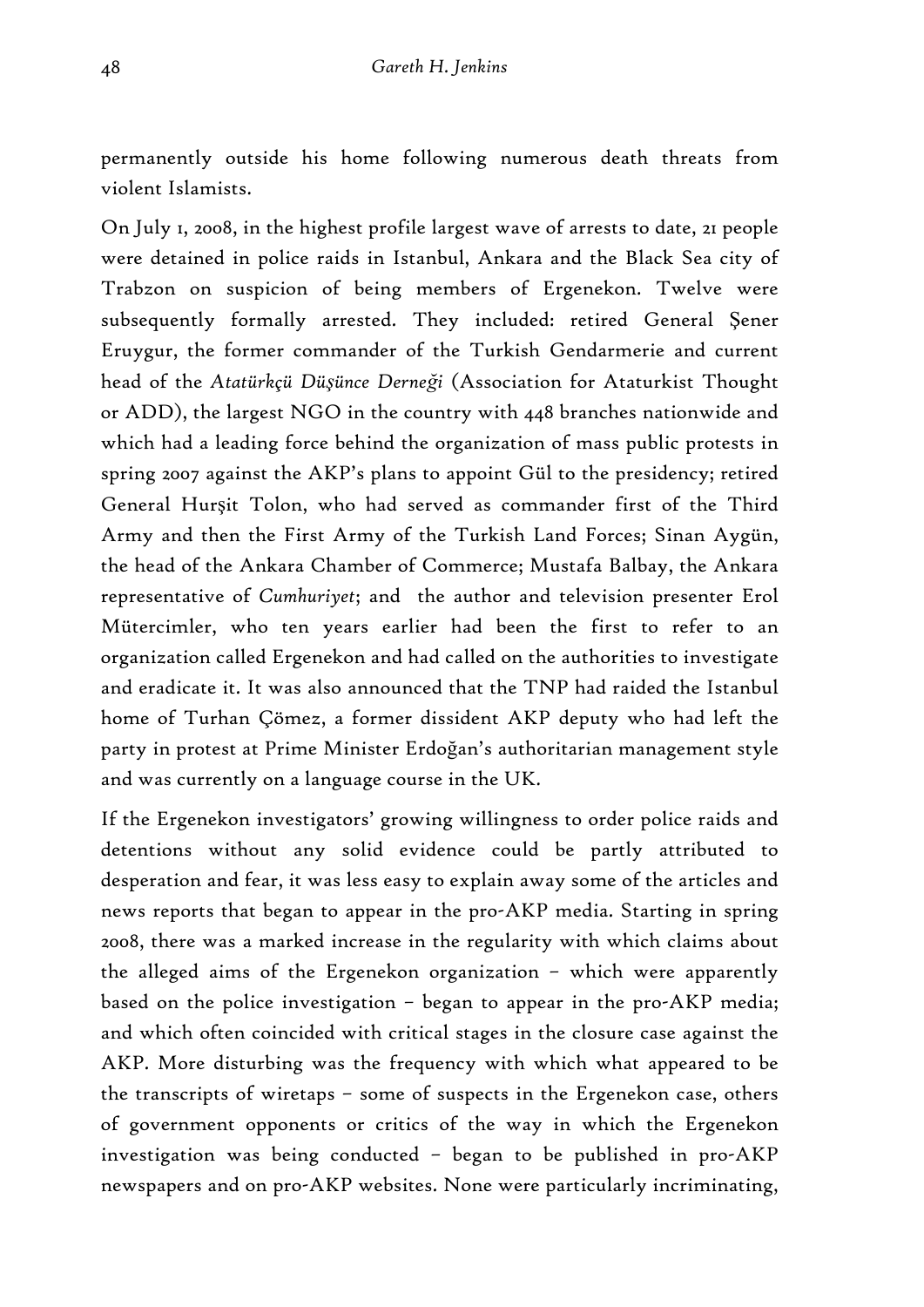although the tone and language were frequently not what the alleged interlocutors would have wished to enter the public domain. Under Turkish law, both the tapping of telephones by private individuals and the publication of the contents of court-approved wiretaps by members of the security forces are crimes. Yet no attempt was made to investigate the sources of the leaks. Government officials dismissed suggestions that members of the TNP were responsible, claiming that the equipment required to tap telephone calls was freely available on the black market. But this did not explain why it was only the AKP's opponents who were being targeted. There was certainly no shortage of anti-AKP media outlets and websites which would had had no hesitation in publishing anything potentially damaging to the government or its supporters.

In addition to doubts about the manner in which the case was being handled, there were growing concerns about the length of time some of the suspects were being held in prison without being formally charged. On July 10, 2008, the public prosecutors finally completed their first indictment. A total of 2,455 pages in length, with an additional 441 files of evidences, the indictment formally charged 86 suspects not only with "membership of an armed terrorist organization" but a range of other offences such as "attempting to overthrow the government of the Turkish Republic by using violence and coercion", "inciting the people to armed rebellion against the government of the Turkish Republic", "encouraging the military to insubordination" and "inciting the people to hatred and enmity".

Yet, despite the seriousness of the charges and its extraordinary length, the indictment contained no convincing evidence that the accused were even all members of a single organization. More alarmingly, most of the "evidence" that the Ergenekon organization even existed all appeared to come from a single, manifestly unreliable, source: a former journalist, forger and fantasist called Tuncay Güney.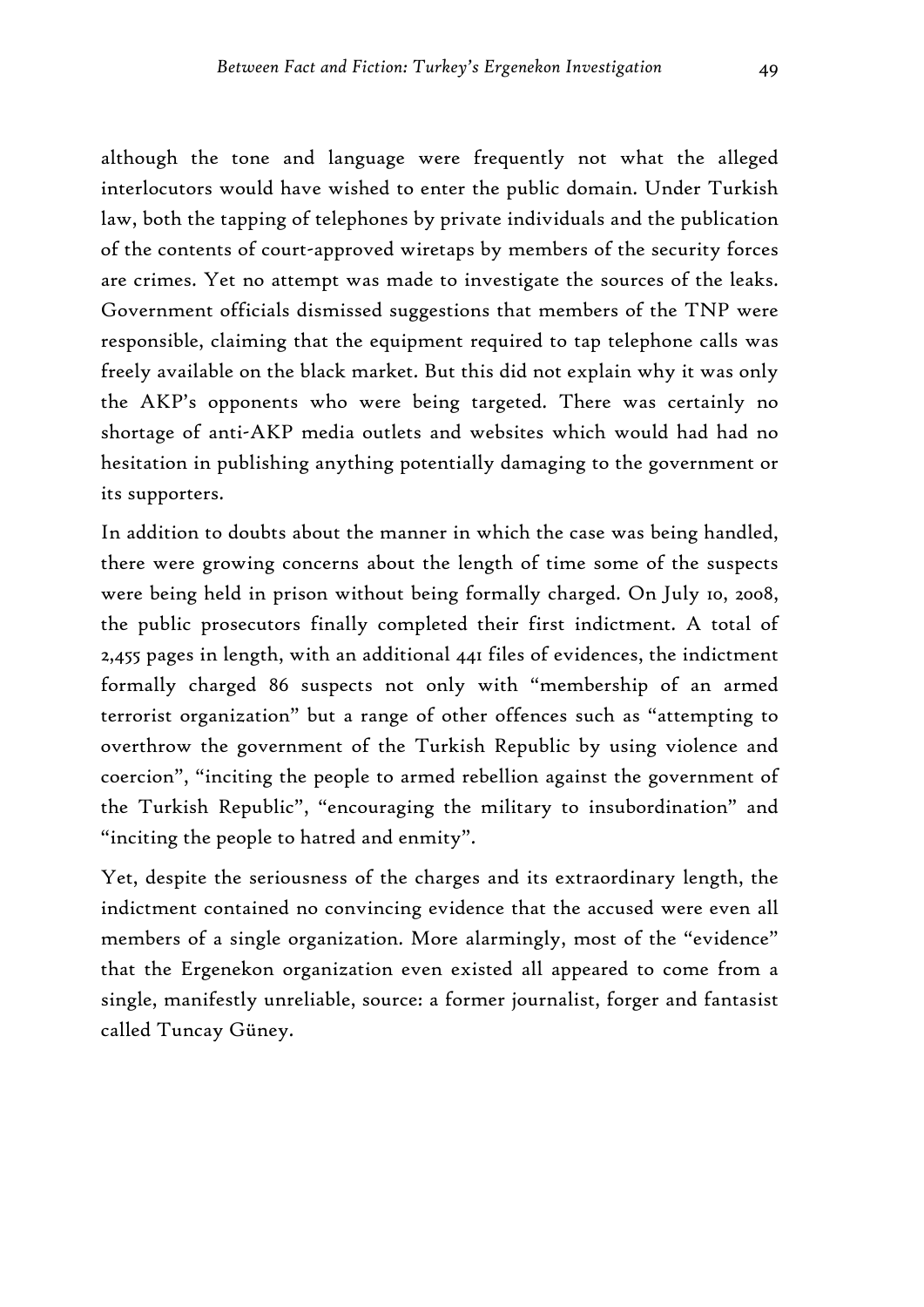## From Muslim Office Boy to Exiled Rabbi: the Strange Story of Tuncay Güney

Tuncay Güney was born in the village of Gölet in the western Black Sea province of Çorum in 1972. He was the youngest of three children. Güney's family moved to the Gültepe neighborhood of Istanbul when he was one year old. His father worked as a technician at the Beşiktaş School of Applied Fine Arts. Güney later maintained that this was cover for his work as member of the Turkish Secret Service, the *Milli İstihbarat Teşkilatı* (National Intelligence Organization or MİT) and that the School of Applied Fine Arts was actually an intelligence training facility. No evidence has emerged to corroborate Güney's claim.

Güney came from a pious but poor Muslim family. When he was 12, he began attending a Qur'an School with boarding facilities run by members of the *Süleymancılar* community<sup>56</sup> in the Ayazağa neighborhood of Istanbul. Güney subsequently claimed that school was run by and for crypto-Jews. This has been denied by everybody else connected with the school.<sup>57</sup>

Güney maintains that he briefly studied at Istanbul's Pertevniyal High School but left during the first year.<sup>58</sup> This has been disputed by Aziz Yeniyol, the school's headmaster, who maintains that Güney never studied there.59 What is clear from Güney's social security records is that he was first registered as being employed in 1988, at the age of 16. Güney eventually found a job as an office boy, apparently first at *Sabah* newspaper and then at the daily *Milliyet*. In 1994 he started working for *Işık Prodüksiyon*, a production company for the *Samanyolu* television channel, which is very close to the Fethullah Gülen movement. Güney even briefly hosted his own talk show on *Samanyolu* and served as a newsreader. But he was dismissed after six

<sup>56</sup> The Süleymancılar are named after their founder, Süleyman Hilmi Tunahan (1888– 1959), a religious scholar and member of the Naqshbandi religious order.

<sup>57</sup> Güney later produced an Ottoman document which he claimed proved his maternal grandmother was Jewish. However, although her religion had been crudely changed from "Muslim" to "Jewish", her name was given as the Muslim Ayşe, after the Prophet Muhammed's favorite wife; a name no Muslim Ottoman official would have allowed a Jewish woman to use. Vural Ergül, Ergenekon'un Hahamı (Istanbul: Güncel Yayıncılık, 2008), pp. 30-31.

<sup>&</sup>lt;sup>58</sup> At the time, Turkish high school was for three years.

<sup>59 &</sup>quot;Tuncay Güney kimdir?", Türkiye Newsweek, November 4, 2008.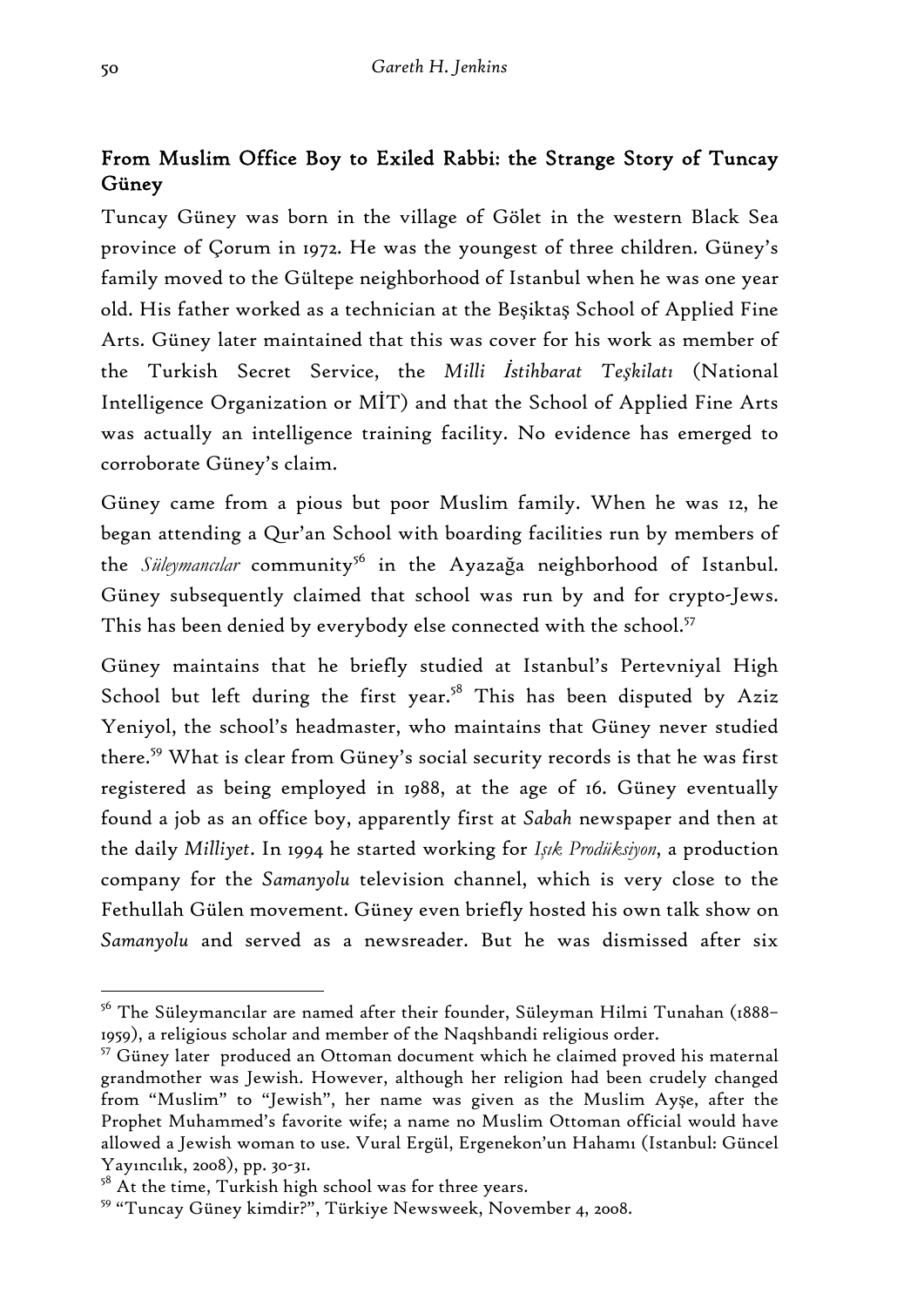months, apparently for theft. Over the next three years, he seems to have worked as a stringer and fixer for a number of media companies, mainly *Akşam* newspaper. Former colleagues describe him as efficient and polite but of limited intellect and having a penchant for trying to boost his self-esteem by cultivating influential acquaintances and embellishing reality. He later claimed that he worked first for MİT and later for JİTEM. Although Güney does not appear ever to have been an active follower of Gülen, there is evidence to suggest that he came to MİT's attention when he was mixing with members of the movement, which at the time was a target for Turkish intelligence. In November 2008, MİT released a statement admitting contact with Güney but denying that he was ever a registered agent or intelligence officer.<sup>60</sup>

Güney's predilection for cultivating influential contacts also meant that he became acquainted with several of those who were later to be arrested as suspected members of Ergenekon, particularly Veli Küçük. It appears that it was through Küçük that Güney met the son of a retired army colonel, who had followed his father into the Armed Forces only to be discharged on mental health grounds in 1989 at the age of 30. The man's name was Volkan Ergenekon.<sup>61</sup>

After his discharge from the military, Volkan Ergenekon had travelled to Iran where he spent from 1991 to 1993 learning Farsi and studying Islamic metaphysics, particularly the illnesses caused by the genies described in the Qur'an as "djinns". Güney appears to have believed that he was suffering from ailments caused by djinns and the two men became friends.<sup>62</sup>

Despite being briefly married in the 1990s, $63$  Güney seems always to have had a preference for homosexual affairs. Homosexuality is forbidden in the

 $^{60}$  MIT Press Statement of November 26, 2008. http://www.mit.gov.tr/basin39.html

<sup>&</sup>lt;sup>61</sup> His father, Necabattin (born 1926), was a fervent Turkish nationalist and had changed the family surname from Baltacı, meaning "axe-man" or "wood-cutter", to Ergenekon in the early 1960s.

 $62$  Volkan Ergenekon's Turkish language website (www.volkanergenekon.net) includes a downloadable guide on protecting oneself against metaphysical illnesses caused by djinns and a helpful course of treatment for those who believe they may have been victim of a spell and been transformed into a djinn. Accessed June 2009.

 $^{63}$  His wife Nuray Güney, who claimed that they never lived together as man and wife, was granted a divorce on December 9, 1994, after less than 15 months of marriage.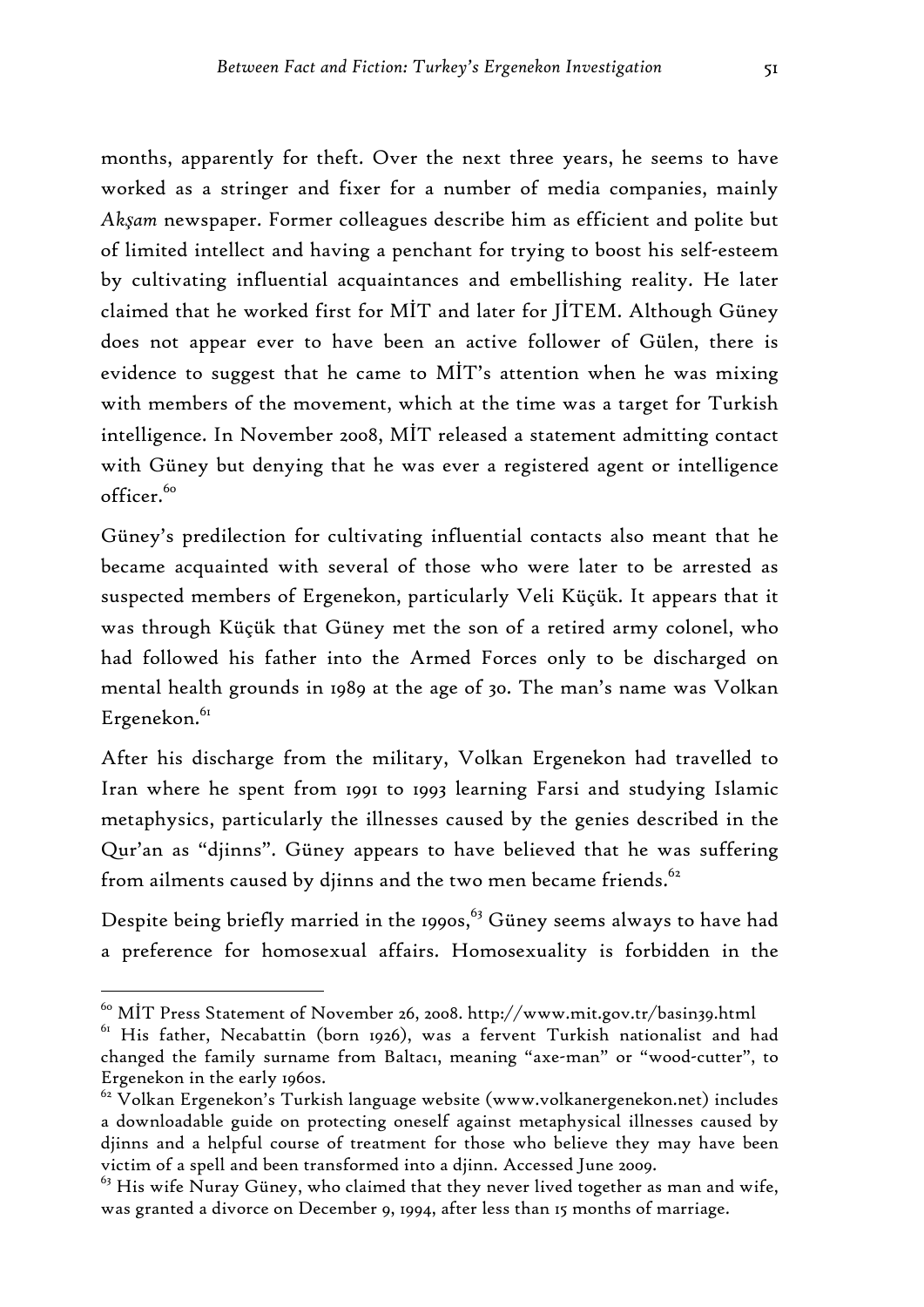Turkish military. Güney began his compulsory military service in May 1997, but was discharged after only four months on mental health grounds. Güney later denied that he had been dismissed for homosexual activity, claiming instead that he had merely helped homosexuals secure a discharge on the grounds of their sexual orientation.<sup>64</sup>

After his discharge from the military, Güney started working as News Coordinator at a new magazine on current affairs called *Strateji*, or "Strategy", which was first published in January 1998. During his time at *Strateji,* Güney continued to develop his network of contacts, although many of the stories he produced for the magazine had a strong conspiratorial flavor and often appeared at variance with known facts. The editor of *Strateji* was Ümit Oğuztan, who was charged in the July 10, 2008, indictment with membership of Ergenekon.

On March 2, 2001, Güney was arrested in Istanbul on charges of fraud and counterfeiting automobile registration documents. He later admitted to a number of other fraud charges involving the sale of real estate which he did not own. Güney was interrogated for six days by police officers from the Istanbul Organized Crime Unit. The officer overseeing the interrogation was called Serdar Saçan. A police raid on Güney's apartment in Istanbul yielded six sacks full of documents, two unlicensed handguns, 36 cartridges, 115 counterfeit high school diplomas and identity cards which Güney said he had stolen from men with whom he had had sex.

Some of the documents seized from Güney's apartment referred to an organization called Ergenekon and – together with his statements to the interrogating officers – were later to form the basis of the indictment of July 10, 2008. The documents included: *Ergenekon, Analiz Yeni Yapılanma Yönetim ve Geliştirme Projesi*, or "Ergenekon, Analysis Restructuring Management and Development Project", which was dated October 29, 1999, and discussed proposals for the restructuring of the organization; *Lobi*, or "Lobby", which was dated December 1999 and contained an outline of the proposed different departments of Ergenekon; and *Devletin Yeniden Yapılanması Üzerine*, or "On

<sup>64 &</sup>quot;Tuncay Güney kimdir?", Türkiye Newsweek, November 4, 2008. In order to obtain exemption from military service, homosexuals usually need to provide either a psychiatric report or "proof" of their sexual orientation.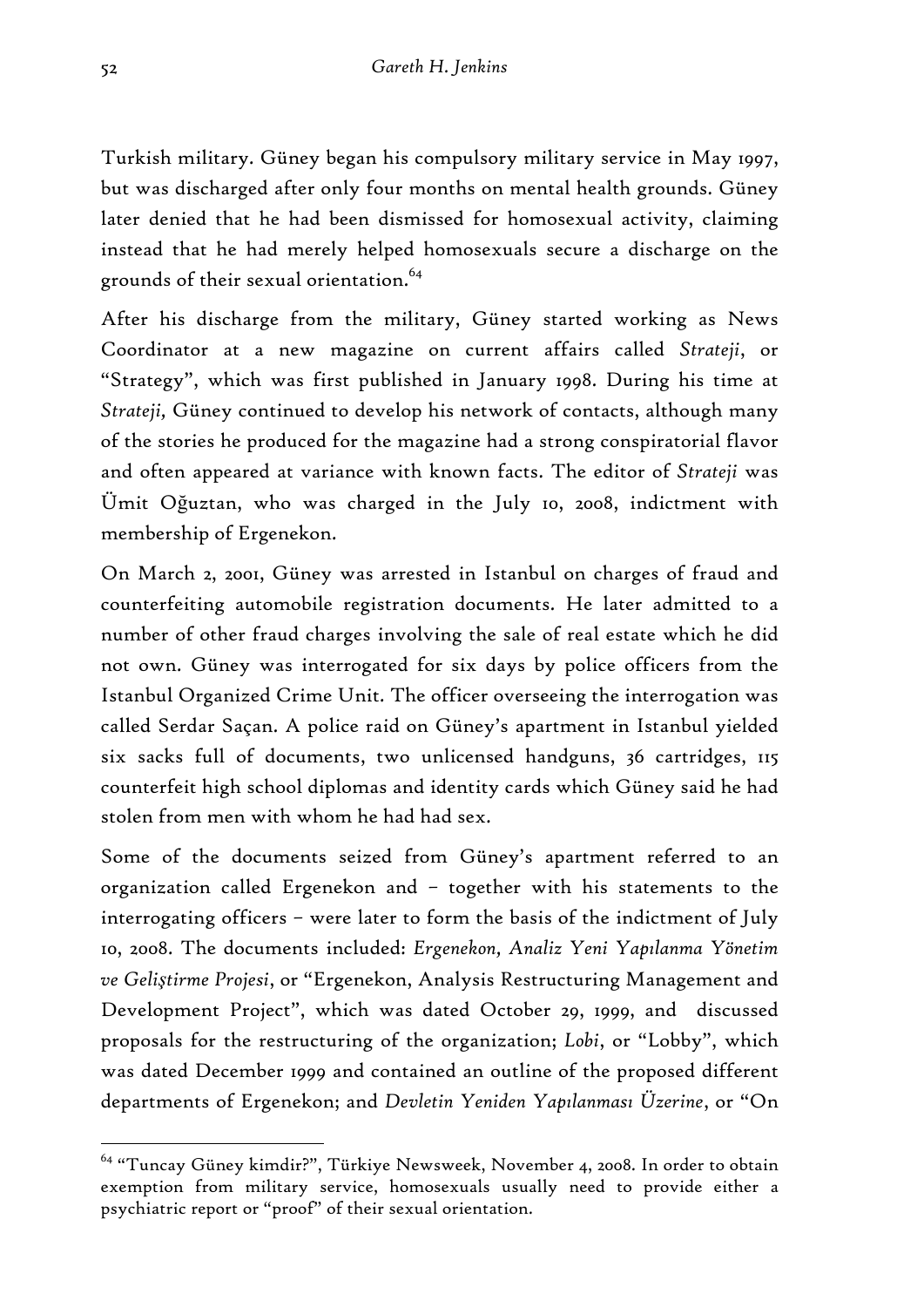the Restructuring of the State", which was dated November 25, 1999 and included a blueprint for the restructuring of the state itself. The police also found a chart in Güney's handwriting which appeared to name Veli Küçük as the leader of Ergenekon and suggest that other members included former Prime Minister Tansu Çiller, several prominent Jewish businessmen, leading journalists and various serving and retired the members of the Turkish military. The chart also contained a list of leading members of the Turkish underworld – including some who had already been assassinated – and what appeared to be a reference to the involvement of the Iraqi Kurdish leaders Jalal Talabani, Massoud Barzani, the PKK, France, the Netherlands, JİTEM and Iran in narcotics trafficking.<sup>65</sup>

Since the Ergenekon investigation broke, most of the transcripts and some of the recordings of Güney's interrogation have leaked into the public domain. The transcripts, which appear to have been made by the interrogating officers, suggest that Güney spoke freely and willingly, as if he was reveling in the attention.<sup>66</sup> However, in early April 2009, a number of Turkish websites published recordings of parts of the interrogation in which a meek and tearful Güney appeared to be being assaulted and intimidated by his interrogators.<sup>67</sup>

Although there are some inconsistencies between the transcripts and the recordings – which may be merely attributable to the incompetence of the transcribers – the general tone and subject matter are the same. Both are also characterized by Güney's poor command of Turkish and his tendency to speak in a staccato of unconnected phrases rather than coherent, fully-formed sentences. More problematic is Güney's apparent inability to think in a straight line or digest information. His statements jump from one halfexplained claim to another, without any indication that he is aware of their vagueness or inconsistency; or even that they sometimes contradict each

 $^{65}$  A photocopy of the original is reproduced in Vural Ergül, Ergenekon'un Hahamı, pp. 387-388.

 $66$  Extensive extracts from the transcripts can be found in Vural Ergül, Ergenekon'un Hahamı. pp 192-314

 $67$  For example, milliyet.com.tr on April 8, 2009. A court order subsequently forced most of the mainstream media to remove links to the recordings although they can still be found (in Turkish) on other websites, such as http://www.biryudum.net/tuncayguneye-iskence-ses-kayitlari-dinle.html Accessed June 2009.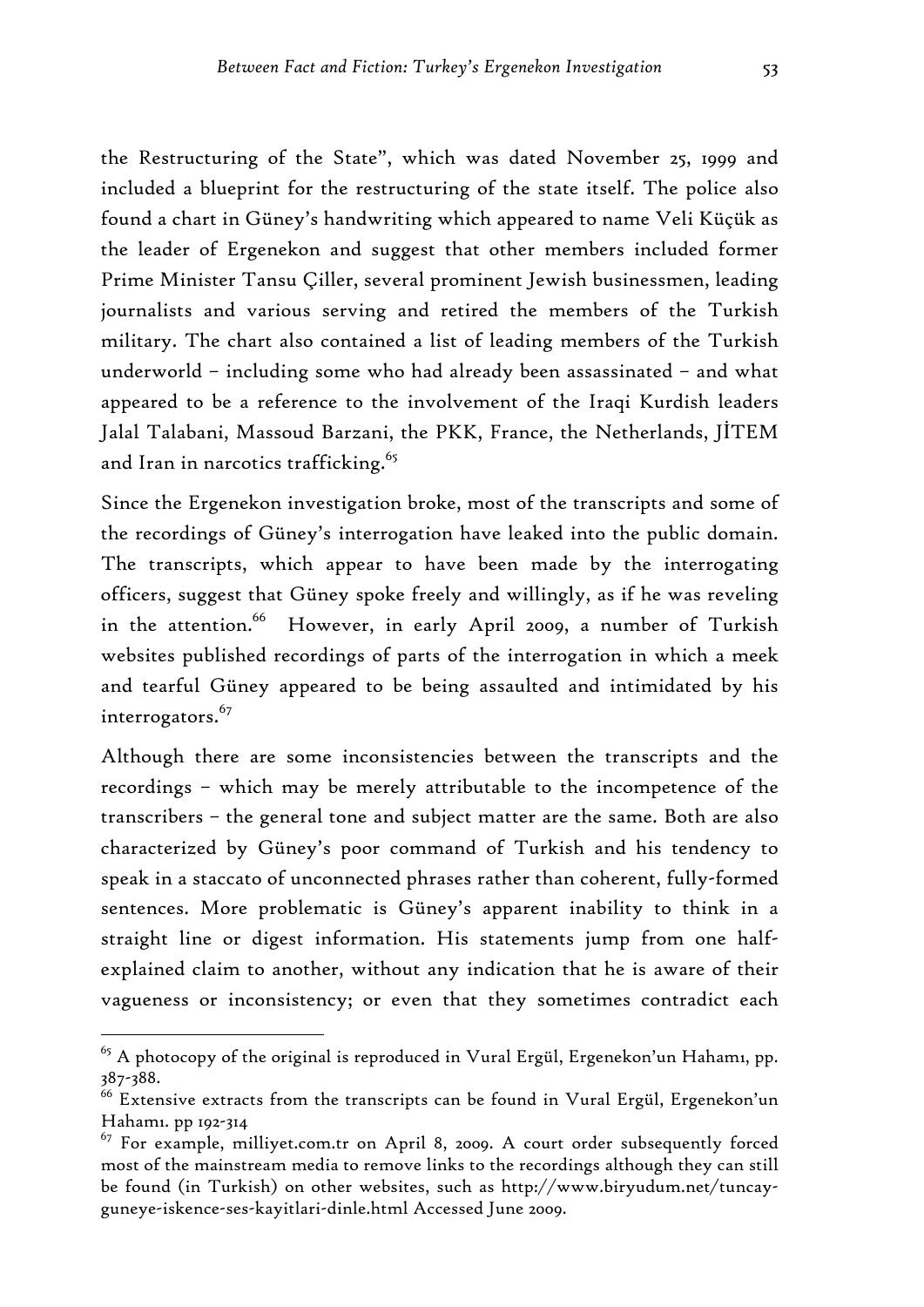other.68 Even Güney's lawyer, Yusuf Aydın, eventually gave up trying to defend him, later commenting that "90 percent of his claims relate to a world he has created himself."69

For example, Güney told his interrogators that he had met with officials from "OJD, French Intelligence" who had told him about Küçük's role in heroin smuggling. In fact, OJD is short for the *Office de Justification de la Diffusion*, a professional association responsible for certifying the circulation, distribution and print run of newspapers and periodicals. It is not related to intelligence work.<sup>70</sup>

Critics of the Ergenekon investigation have claimed that Güney probably wrote the documents discovered in his apartment. However, Güney's manifest intellectual limitations would appear to indicate otherwise. Despite their often delusional content (e.g. they appear to view both current events and world history through a conspiracist prism), the documents are wellstructured and written in clear, cohesive Turkish; qualities which are manifestly absent from Güney's oral and written statements. Although the authorship of the documents seized from Güney's apartment remains unclear, a more likely explanation would appear to be that Güney came into possession of them rather than wrote them; and that they were then used as the basis for his own conspiracy theories.

Significantly, all the documents discovered in Güney's apartment – which later formed the basis of the first Ergenekon indictment of July 10, 2008 – describe future scenarios rather than the present or the past. It is possible that the authors regarded them as blueprints for concrete action. However, there are also numerous similar documents circulating on the Internet. Almost all are little more than secular ultranationalist daydreams and wishlists, as ambitious in their scope as they are unrealizable.

Although some of Güney's claims were forwarded to MİT for evaluation, there were so many inconsistencies in them that the general consensus was

<sup>&</sup>lt;sup>68</sup> Such as claims that some of the people he names are both controlling and being targeted by the PKK.

<sup>69</sup> Author's translation of interview with Aydın, *Türkiye Newsweek*, November 4, 2008 <sup>70</sup> This has not prevented Güney's claims being included in the Ergenekon Indictment of July 10, 2008, p. 242.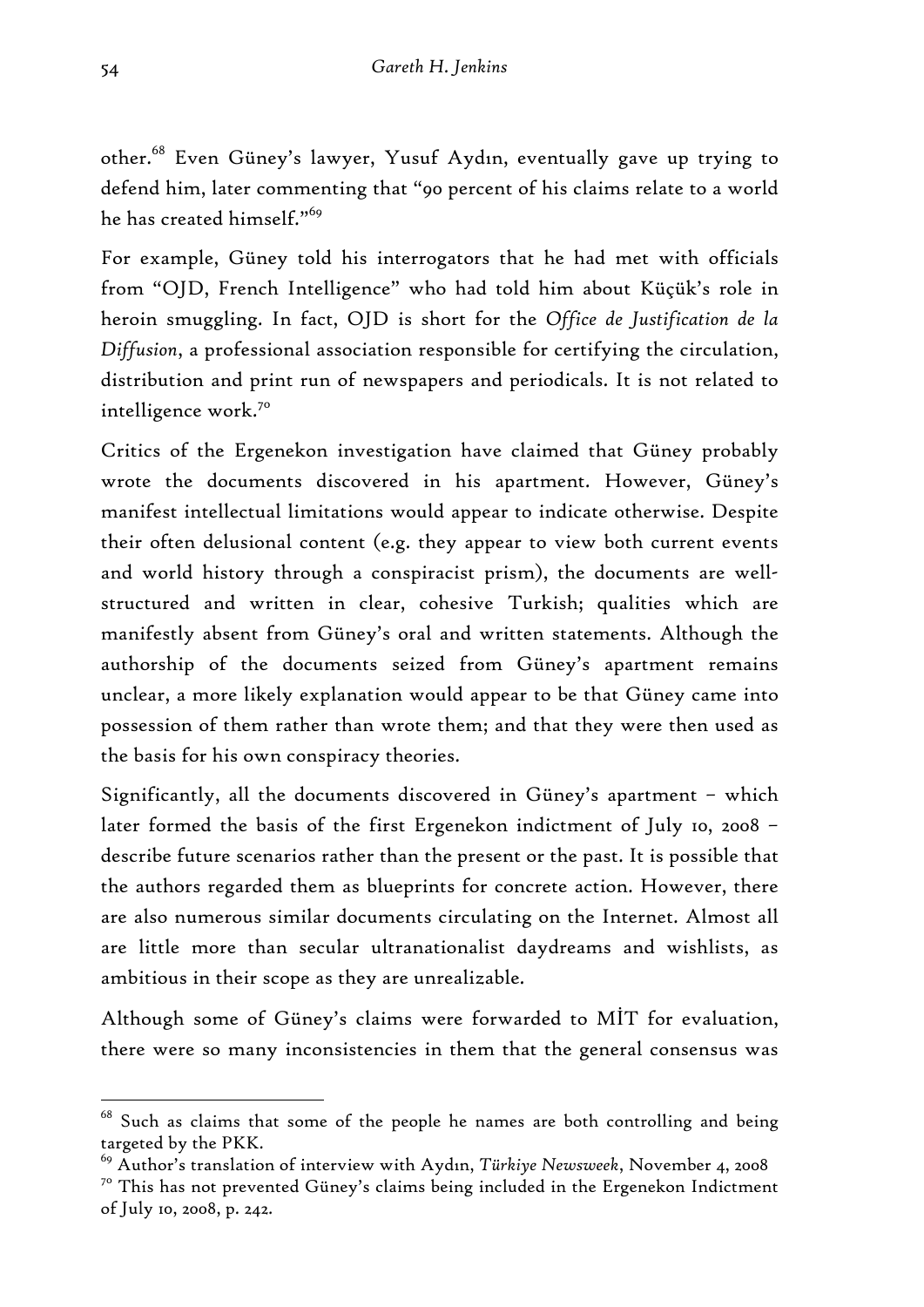that they were the ramblings of a self-important but intellectually challenged fantasist. No serious attempt was made to investigate them and Güney was released pending his trial for fraud. Güney fled Turkey in July 2001 before his case came to court, and the transcripts and tapes of his interrogation were eventually sent to storage.

Güney appears to have travelled first to New York, where he reportedly converted first to Christianity and then to Judaism. He later moved to Toronto, where he appears to have applied for asylum, citing first his fears of persecution in Turkey on account of his sexual orientation and then as a member of the Jewish faith. He currently calls himself Daniel Güney and purports to be the rabbi at a Jewish community center called the Jacob House Congregation.<sup>71</sup> Güney's rabbinical status is not recognized by any mainstream Orthodox community or organization.

## The First Indictment

When the first indictment in the Ergenekon investigation was made public, it was hailed by the fiercely anti-military daily *Taraf* as inaugurating "the cleansing of the century".72 The pro-AKP daily *Zaman* described the indictment as "analyzing a contra-guerilla organization with cogent reasoning and fluent language".73

In reality, far from being cogent or fluent, the indictment was clearly written in great haste and was littered with spelling, typing and sometimes even grammatical mistakes. Even by the standards of Turkish officialese, the indictment was tortuous in its willful verbosity and convoluted imprecision. Quotations from documents and wiretaps were mostly given without any context and embedded in the writer's own comments, making it difficult to understand where one ended and the other began; and the length of the sentences was often in inverse proportion to their substance. For example, in the evidence against Professor Kemal Alemdaroğlu, a single sentence ran for 8.5 pages from page 1366 of the indictment to page 1375, including extracts –

 $71$  The congregation's webpage includes a request for corporate and individual sponsorship. www.jacobhouse.ca Accessed June 2009.

 $72$  Taraf, July 26, 2008.

<sup>73</sup> Mümtaz'er Türköne, "Ergenekon dedikleri neymiş?", Zaman, July 27. 2008.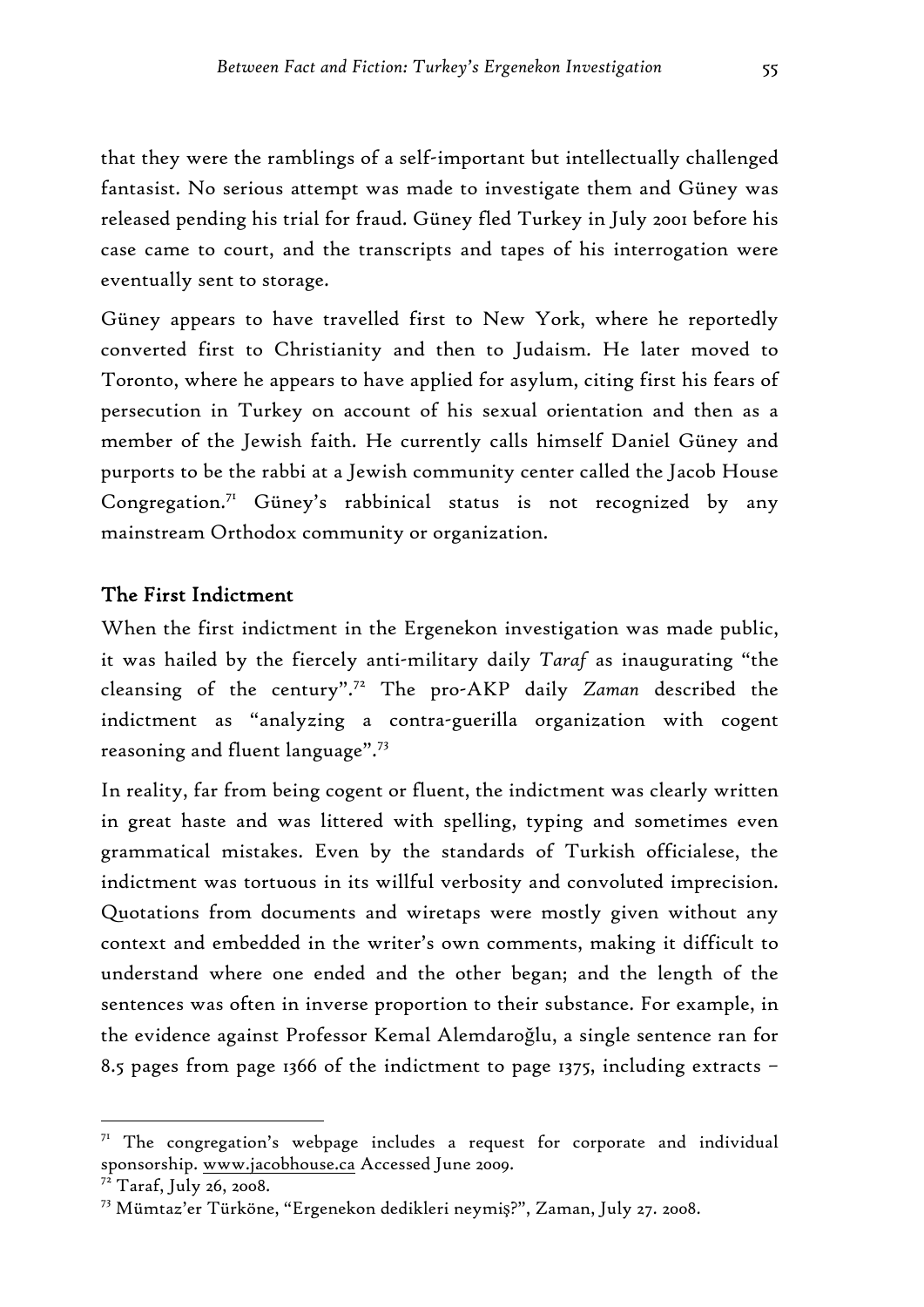mostly isolated phrases plucked out of their context – from wiretaps of 32 separate telephone conversations with 26 different people between February 2, 2008, and March 4, 2008. Yet the sentence contained nothing of substance.

The indictment was also marred not only by repeated examples of flawed reasoning but numerous absurdities and contradictions. Most remarkably, despite its extraordinary length, the indictment produced no evidence that the Ergenekon organization it described even existed, much less that the accused were all members and engaged in a coordinated terrorist campaign to overthrow the government.

Indeed, rather than being based on deductive reasoning, the indictment appeared to project onto a collection of disparate events and individuals – not all of whom are necessarily innocent of any wrongdoing – a conspiracy theorist's template of a ubiquitous, and almost omnipotent, centrallycontrolled organization which had not only penetrated every sphere of public life but been responsible for virtually every act of politically-motivated violence and terrorism in modern Turkish history.

The indictment claimed that Ergenekon was the Deep State, that it had been responsible for many "bloody operations" and that it aimed "to provoke a serious crisis, chaos, anarchy, terrorism and insecurity and that, even if it has been only partially successful, the organization has been an obstacle to the development of the country."74 It maintained that Ergenekon based its organizational structure on the models used by the "Masonic Bilderberg organization, German Nazi organization, British Intelligence front organizations, some NGOs in western Europe and some Eastern intelligence and political organizations."75

The indictment further claimed that, although it had been active for many years, in 1999 Ergenekon drew up written plans for an organizational restructuring and that, as part of its new strategy, it targeted seizing control of NGOs such as the ADD, the *Cumhuriyet Kadınları Derneği* (Republican Women's Association or CKD) and the *Çağdaş Yaşam Destekleme Dernegi* (Association for the Support of Contemporary Living or CYDD).<sup>76</sup> It also

<sup>74</sup> Author's translation. Ergenekon Indictment of July 10, 2008, p. 46.

<sup>75</sup> Author's translation. *Ibid*. p. 75.

<sup>76</sup> *Ibid*. p 59.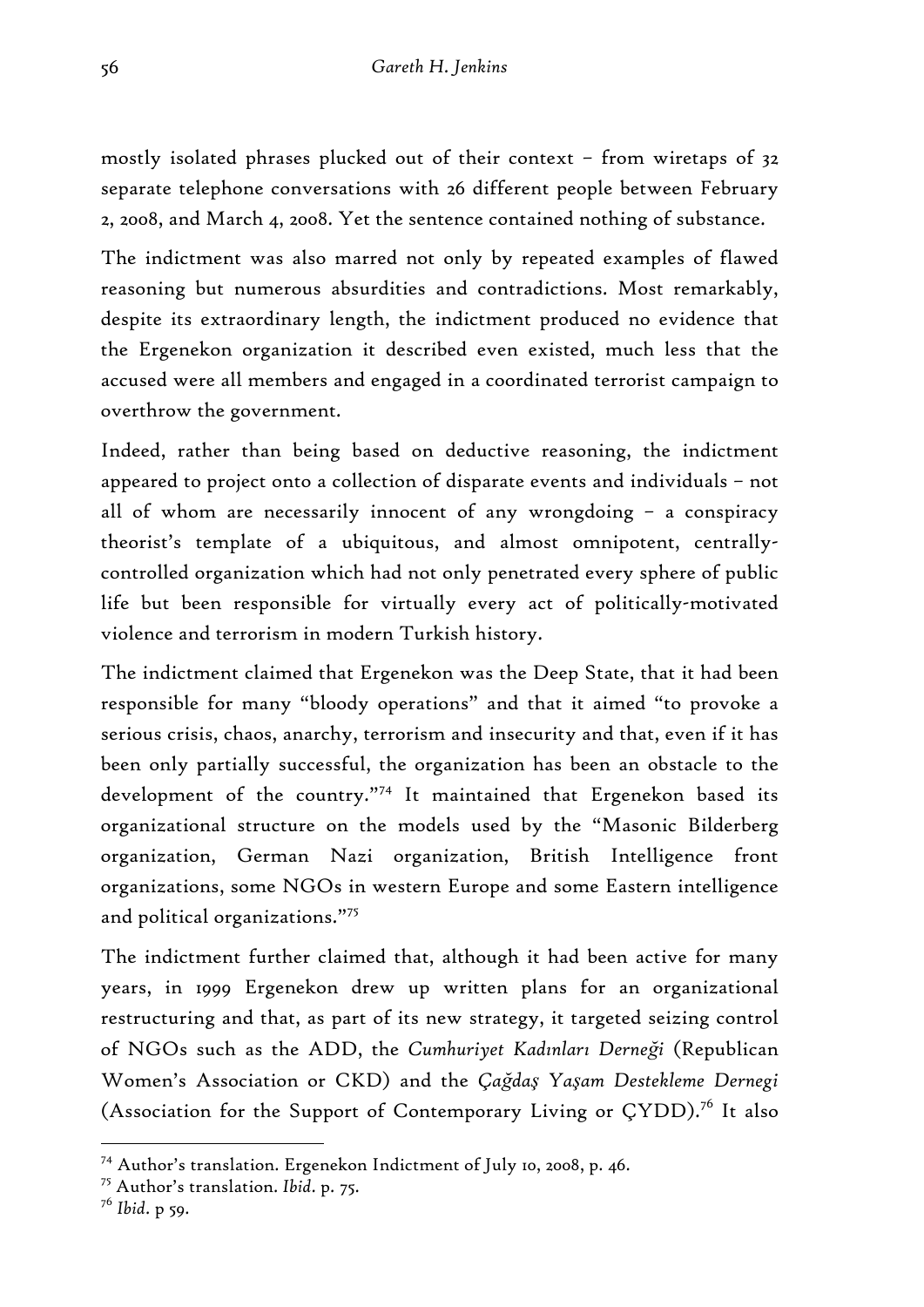described NGOs such as the *Kuvayı Milliye Derneği* and the *Kuvvai Milliye Derneği* as front organizations, which provided legal cover for Ergenekon's attempts to create chaos in the country.<sup>77</sup>

For proof of the existence of Ergenekon, the indictment relied almost exclusively on the statements by Güney after he was arrested in March 2001, documents seized during raids on the defendants' homes from June 2007 onwards and wiretaps. There were no confessions. The majority of the defendants appeared never to have heard of an organization called Ergenekon. A few of the defendants – particularly Küçük and Perinçek, with whom Güney had been in contact – had copies of the documents originally found in Güney's possession. The police also recovered a handful of other similar documents from the homes of some of the other detainees; such as *Devletin Yeniden Yapılmanması İçin Öneriler (Mastır Plan Ön Calışması)*, or "Proposals for the Restructuring of the State (Master Plan Preliminary Work)", which was discovered in the home of Kuddusi Okkır. However, no such documents were found in the possession of the majority of the defendants. Even when documents were found, it was unclear how they had come into the defendants' possession; namely whether they had written them, been given them or simply downloaded them from the many ultranationalist pipedreams circulating on the Internet.

Significantly, all of the documents cited by the indictment as relating to Ergenekon clearly described plans for a hypothetical organization, not an existing one. In fact, some of the documents suggested very strongly that there was no such organization. For example, one of the items in a list entitled "Our Shortcomings" in Proposals for the Restructuring of the State (Master Plan Preliminary Work) stated: "We are not yet an organization."78

Similarly, the hundreds of pages of transcripts of wiretaps – which were mostly fragments of conversations culled from what must have been thousands of hours of telephone surveillance – did not contain a single reference to the speakers' involvement with a covert organization, much less

<sup>77</sup> *Ibid*. pp. 195-196.

<sup>78</sup> Author's translation. *Ibid*. p. 60. Okkır died from cancer on July 8, 2008, after over a year in custody and before facing any charges in court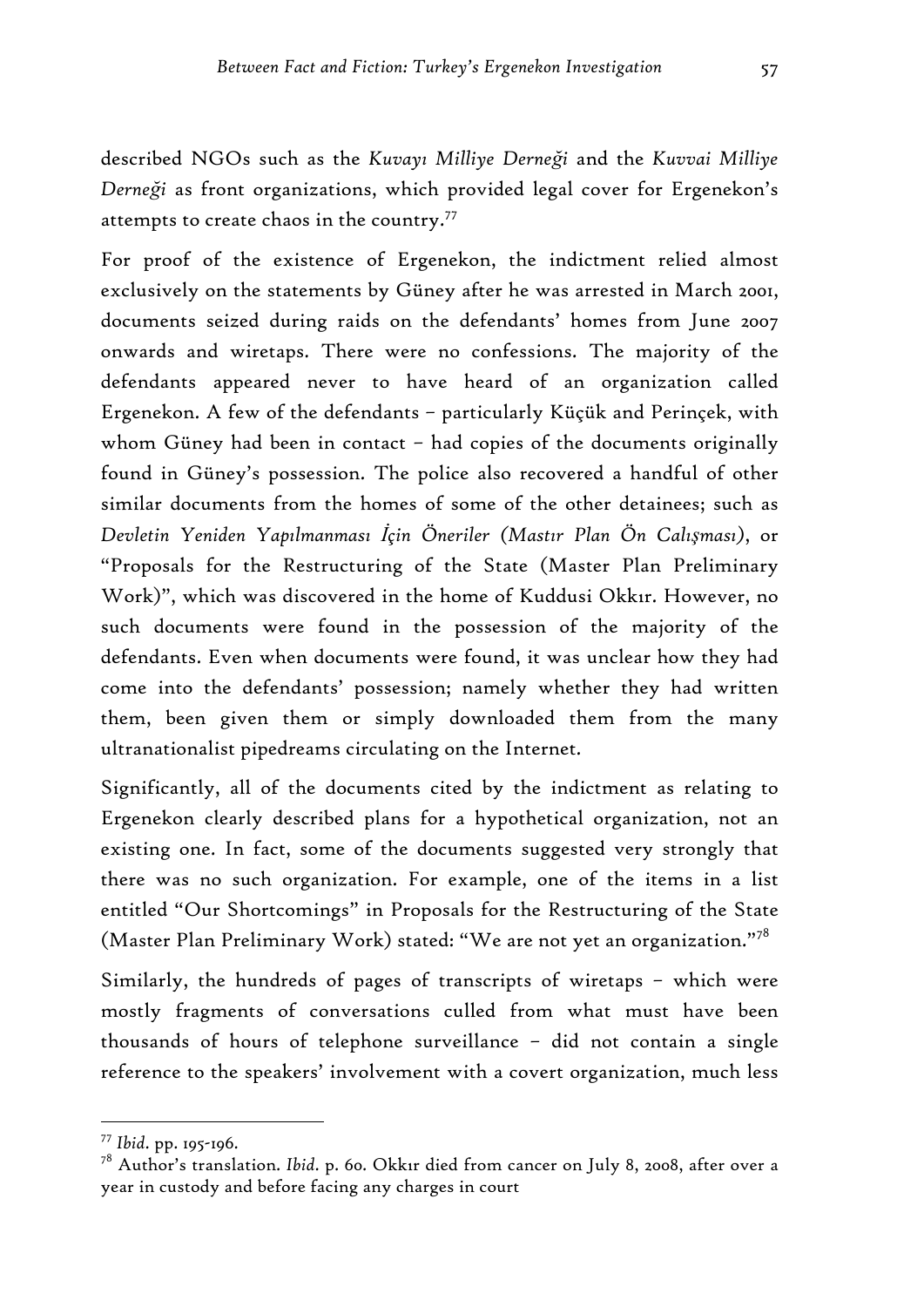to Ergenekon; even though, in almost every case, the speakers were clearly unaware of the possibility that their conversations might be being recorded. The only occasion when Ergenekon was even mentioned was in reference to the first waves of arrests. But there was no indication that the speakers felt under threat or that they believed that they shared anything more than similar views with those who had been detained. In a wiretap of a telephone conversation on January 22, 2008, with someone described only as Kürşat, Hayrettin Ertekin referred to the detentions of the previous day, particularly to the arrest of Küçük. "There is no such organization or anything like that. What will happen now? … They are making it up as they go along"… "Veli Küçük is not well-liked in the armed forces. He works on his own."<sup>79</sup>

Nevertheless, some of the claims in the indictment about Ergenekon's deeds and ambitions extended beyond the bounds of credibility. For example, the indictment claimed that the organization had met with the then U.S. Vice President Dick Cheney to discuss toppling the AKP government and replacing it with a more acceptable alternative.<sup>80</sup> Even more absurdly, the indictment maintained that investigators had uncovered evidence that the "Ergenekon Terrorist Organization" planned to "manufacture chemical and biological weapons and then, with the high revenue it earned from selling them, to finance and control every terrorist organization not just in Turkey but in the entire world."81

Curiously, the indictment made no attempt to explain how what it portrayed as a vast and immensely powerful organization was financed. There were no references to bank transfers or the movement of cash between the accused. Nor was there any evidence of how the organization was supposed to have functioned, such as how the members communicated with each other and coordinated their activities. If nothing else, the transcripts of the wiretaps and documents seized from the defendants' hard drives did make it very clear

<sup>79</sup> Author's translation following the punctuation and lacunae in the original Turkish. Tape 1751 of January 22, 2008 at 12.26 pm. *Ibid*. p. 1929. The reference to Küçük's reputation is accurate. Küçük has long been regarded in the military as believing himself to be above both his colleagues and the constraints under which they operate. Author's conversations with military sources, Şırnak, February 1998 and Istanbul, September 1999.

<sup>&</sup>lt;sup>80</sup> No date or details were given. Ergenekon Indictment of July 10, 2008, p. 93.

<sup>81</sup> Author's translation. *Ibid*. p. 81.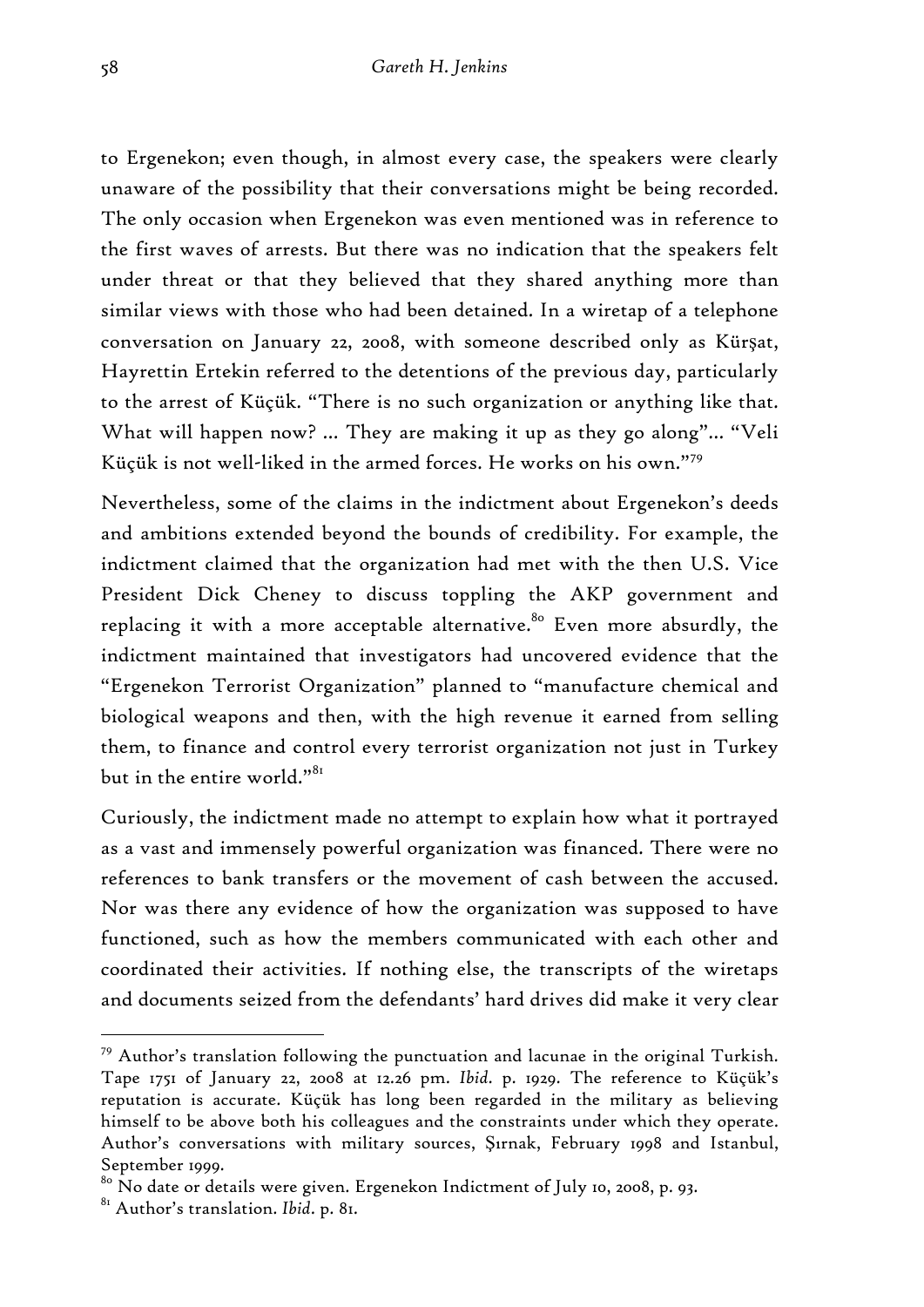that it was not by telephone or computer. All that the transcripts proved was that some of the defendants knew each other, which makes the absence of any reference to any covert relationships or meetings even stranger; particularly as they frequently discussed other matters with considerable abandon.

Such shortcomings did not prevent the indictment from claiming that Ergenekon was responsible for several high profile acts of political violence in an attempt to cause chaos and provoke a military coup.<sup>82</sup> They included: the three grenade attacks on the Istanbul headquarters of *Cumhuriyet* newspaper in May 2006: and the shooting dead of one judge, and the wounding of four others, in an assault by a lone gunman on the Danıştay, or "Council of State", in Ankara on May 17, 2006. On February 13, 2008, Alparslan Arslan (born 1977), a lawyer with Islamist and ultranationalist tendencies, was sentenced to twin life terms for the attacks. When he was arrested, Arslan claimed that he had carried out the attack on the Danıştay in protest at its refusal to allow headscarfed women to attend university. Five alleged accomplices also received prison terms.

The indictment also suggested that Ergenekon was responsible for a number of other assassinations, including: the murder on February 5, 2006, of an Italian Catholic priest, Andre Santora, in the eastern Black Sea city of Trabzon; the shooting of Hrant Dink in Istanbul on January 19, 2007; and the torture and murder of the three Christian missionaries, including a German national, in the southeastern city of Malatya on April 18, 2007. The indictment admitted that there was no evidence linking Ergenekon to the killings but noted that, as they were clearly "provocations", it was likely that the organization was responsible. $83$ 

Unlike for almost all the other claims, the indictment did produce specific evidence linking not Ergenekon but one of its alleged members, namely Muzaffer Tekin, to the attacks on *Cumhuriyet* and the Danıştay. The indictment quoted Osman Yıldırım, one of Alparslan Arslan's five alleged

<sup>82</sup> *Ibid*. p. 73.

<sup>83</sup> *Ibid*. pp. 385-386. In fact, statements by the assailants make it clear that, regardless of whether or not they were acting on their own, the primary motivation in each case was simply racial and religious hatred.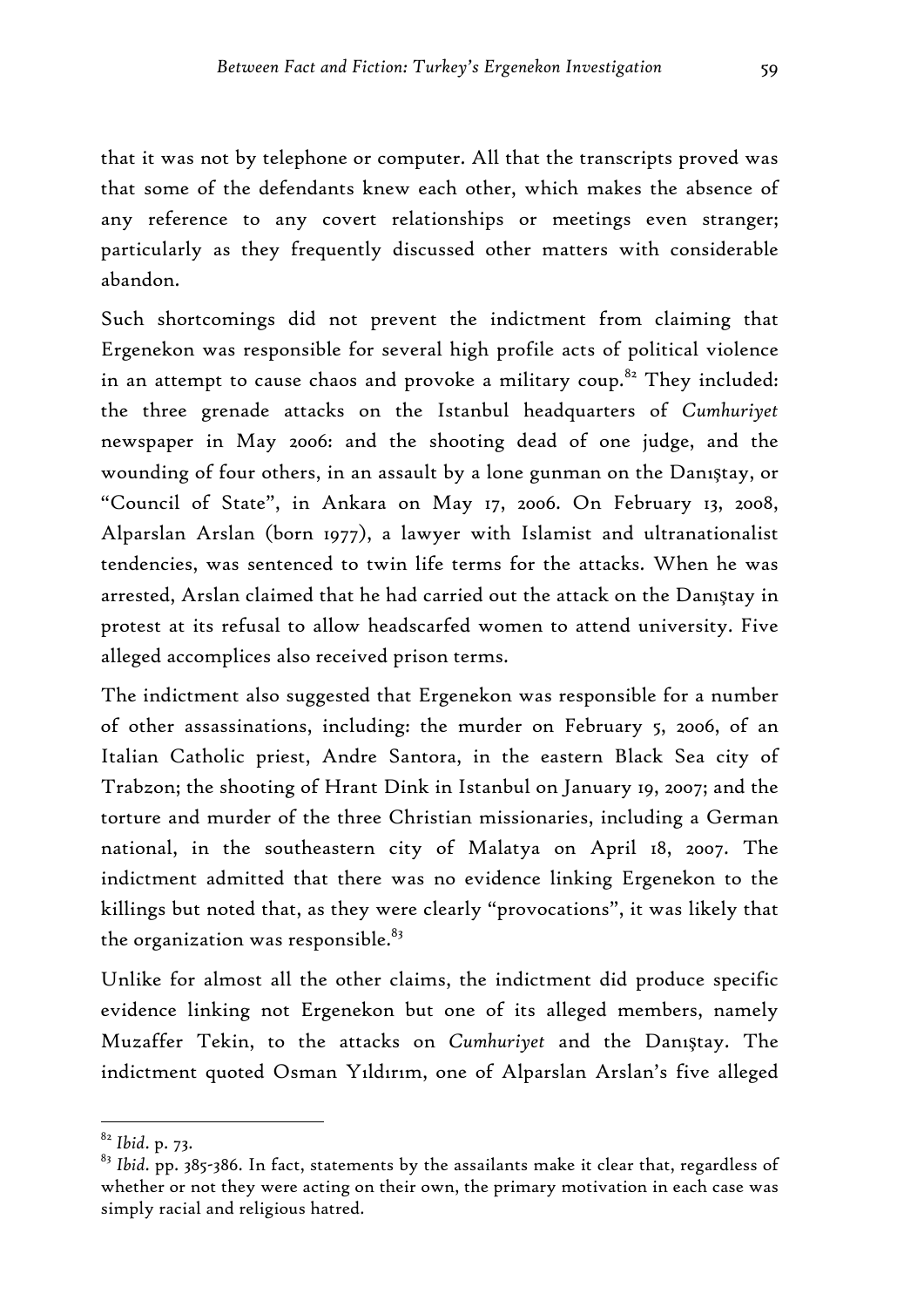accomplices, as claiming that he and Arslan had met with Tekin in a villa in the Ataşehir neighborhood of Istanbul on April 30, 2006. Yıldırım said that Tekin had given them three grenades and offered them \$500,000 in return for throwing the grenades into the yard of the *Cumhuriyet* building, promising that no one would be injured.<sup>84</sup>

However, although it is possible that someone else encouraged Arslan, there are problems with Yıldırım's testimony. \$500,000 is an excessive amount for the task in question; particularly as the assailants were so incompetent that they did not even know they had to remove the pin from the grenade. In a statement to investigators on March 13, 2008, Arslan refuted Yıldırım's claim that anyone had offered \$500,000, although he declined to comment further on the attacks on *Cumhuriyet* and the Danistay.<sup>85</sup> Arslan's apparently already precarious mental health subsequently deteriorated still further. On April 9, 2009, Arslan was sentenced to a further three years in prison after setting fire to his bed in his cell. The judge also ordered that Arslan be sent for further psychiatric evaluation after an initial examination indicated impaired intellectual functions. It is unclear whether Arslan's mental health will ever recover sufficiently for him to be able to confirm whether or not someone else incited the attack on the Danıştay or whether he was acting on his own initiative.

In March 2009, following an application by lawyers acting for *Cumhuriyet*, the cell phone records for Arslan, Yıldırım and Tekin were made public. An analysis of base station data for the period showed that, although Arslan and Yıldırım had spoken with each other on the telephone five times during the day, neither they nor Tekin were in Ataşehir on April 30, 2006. Both Arslan and Yıldırım had been briefly both been in Ataşehir at the same time on May 1, 2006, but Tekin's telephone indicated that he had been in another neighborhood of Istanbul, in Kadıköy. Similarly, although base station data indicated that Arslan had spent a maximum of 12 minutes in Ataşehir on May 3, 2006 – apparently in transit between the nearby neighborhoods of

<sup>84</sup> *Ibid*. p. 409.

<sup>85</sup> *Ibid*. pp. 408-409.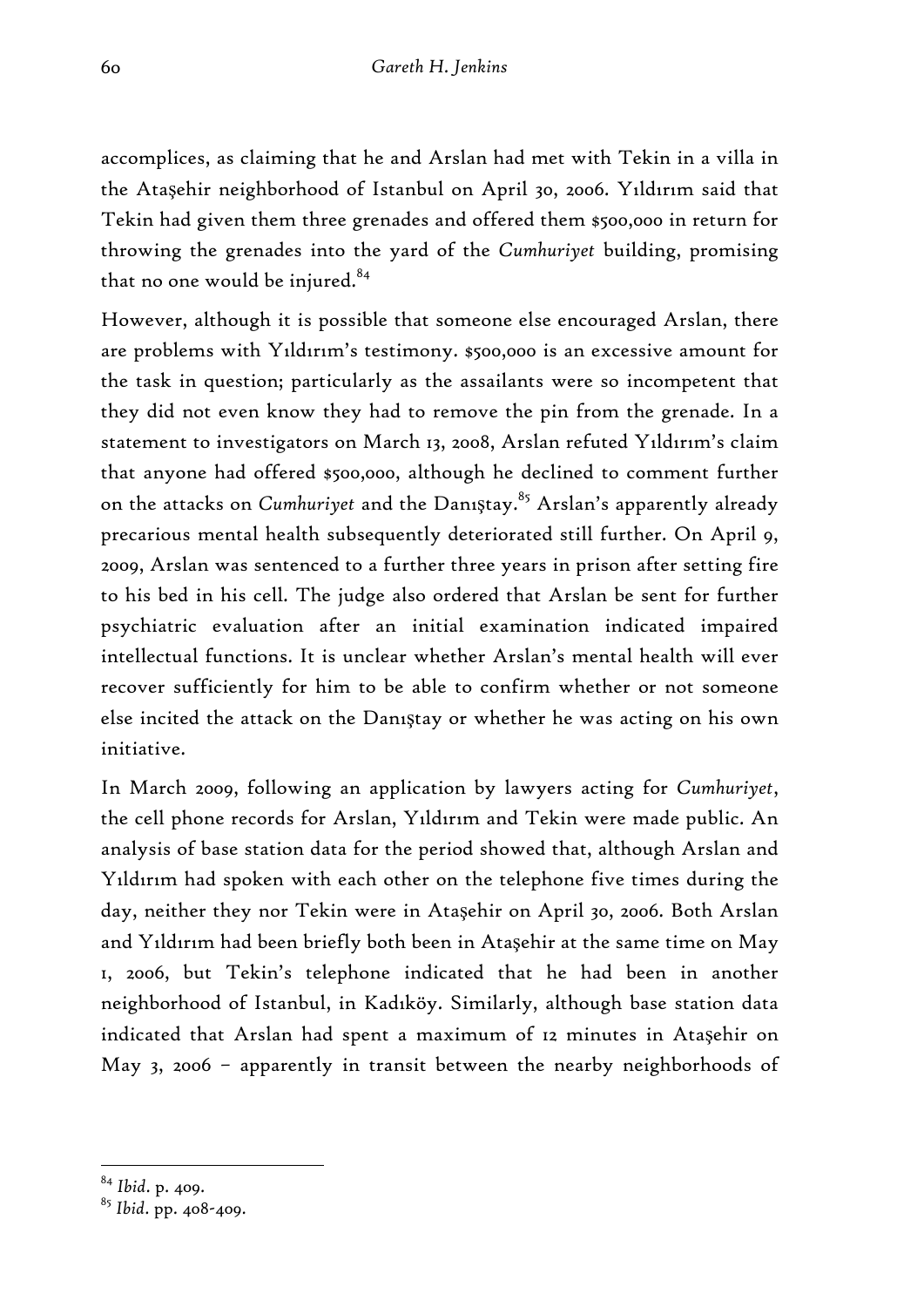Dudulu and Kayışdagı – neither Tekin nor Yıldırım were in Ataşehir that day.<sup>86</sup>

Yıldırım's credibility has been further called into question by a statement he made to prosecutors on April 1, 2008, and which was included in the first indictment.<sup>87</sup> Yıldırım claimed to have knowledge of an Ergenekon death list. In addition to several leading politicians, businessmen, journalists and bureaucrats, Yıldırım claimed that Ergenekon was planning to assassinate: Türkan Saylan, the head of the ÇYDD; ultranationalist television presenter Tuncay Özkan; Sabih Kanadoğlu, the staunchly secularist former Chief Public Prosecutor; and, perhaps most remarkably, retired General Şener Erugyur, who had been detained on July 1, 2008, and would later be portrayed by prosecutors as one of the leaders of Ergenekon.<sup>88</sup> The indictment made no attempt to address the questions raised by the implication that one of the leaders of Ergenekon had apparently ordered his own assassination.

The indictment includes several examples in which a conclusion is diametrically opposed to the evidence on which it purports to be based. For example, the indictment includes an extensive quotation from an article posted on the www.kuvvaimilliye.net website which describes the murder of the Christian missionaries in Malatya in April 2007 as a foreign conspiracy to destabilize the country as part of a Western strategy which started in the late Ottoman Empire. It then lists what will happen after Erdoğan, or someone similar, has been appointed to the presidency; including the appointment of Fethullah Gülen as head of a "dialogue department" at the state-run *Diyanet* or "Directorate for Religious Affairs" and the assassination of the leaders of Turkey's religious minorities, which will together provide the pretext for foreigners to seize direct control of the country.<sup>89</sup> Through a process which appears to defy rationality, the indictment then presents the assassinations as describing Ergenekon's future plans.

<sup>86 &</sup>quot;En önemli tanıgın ifadelerini baz istasyonları yalanlıyor" ("Base stations refute statements of most important witness"), *Radikal*, March 6, 2009.

 $87$  Ergenekon indictment of July 10, 2008, pp. 411-412.

<sup>88</sup> *Ibid*. p. 412. Özkan was arrested on charges of being a member of Ergenekon in September 2008. The homes of Kanadoğlu and Saylan were raided as part of the Ergenekon investigation in January and April 2009, respectively, although neither was arrested.

<sup>89</sup> *Ibid*. pp. 637-638.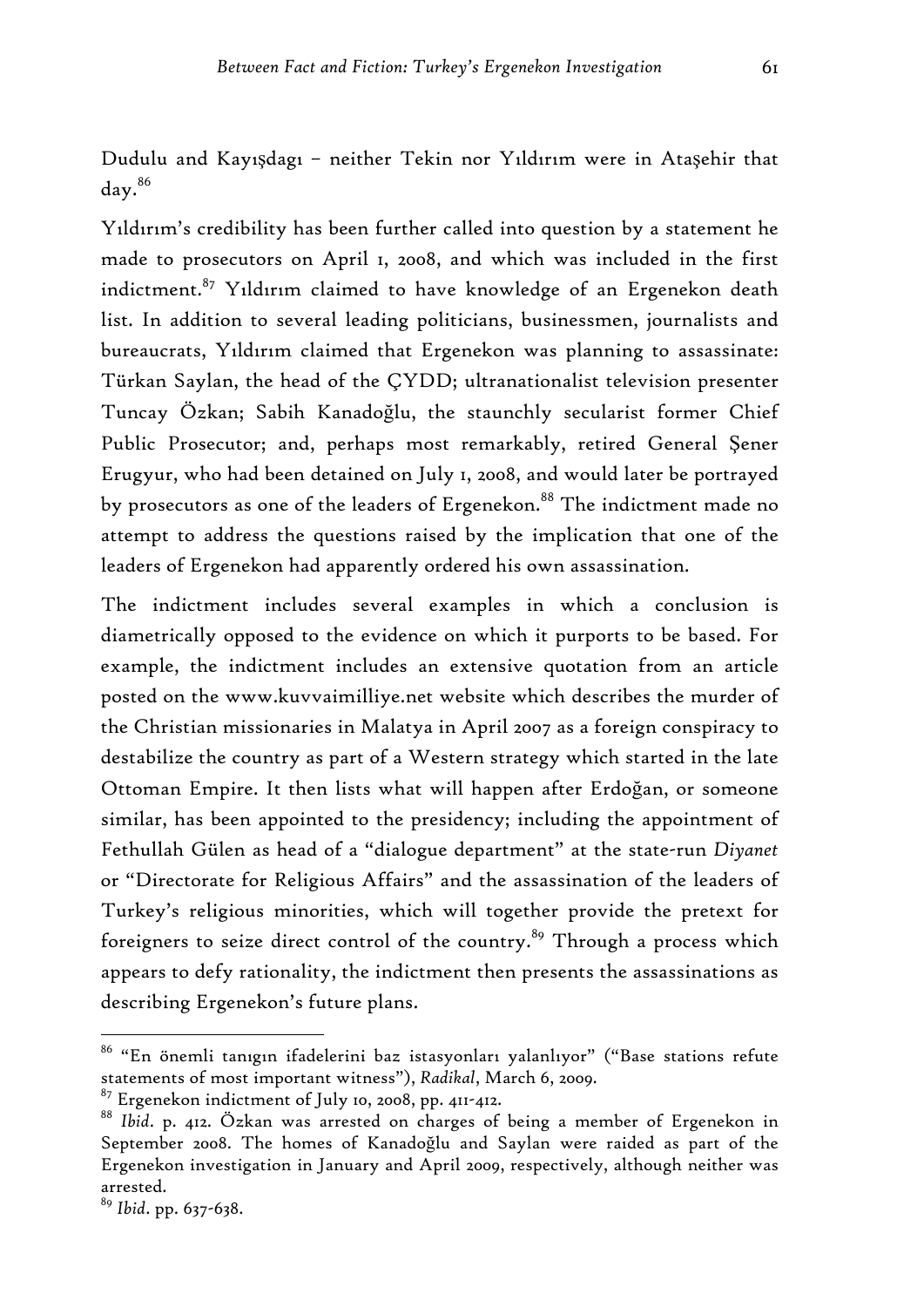The same oblique reasoning also characterizes much of the "evidence" against the individual accused. Some of those named in the indictment are known to hold extremist views and to have been involved in the gangs which terrorized southeastern Turkey in the 1990s. A few are known to have links with the Turkish underworld. It is entirely plausible that a small number of secular ultranationalists could have decided to form a gang and use violence to try to destabilize the AKP government.<sup>90</sup> A small number of the transcripts of wiretaps also suggest that some of the accused were involved in illegal activities. $91$  But they are the minority. The indictment produces no evidence of criminality – much less membership of Ergenekon – against the majority of the defendants. Indeed, the writers of the indictment appear so anxious to project a preconceived, conspiracy theorist's framework onto the reality of the evidence that the result is a succession of non-sequiturs and absurdities.

For example, the indictment cites an article by *Cumhuriyet* editor İlhan Selçuk written shortly after the second grenade attack on the newspaper as proof of his complicity. It quotes Selçuk as writing that: "two unknown (or known) terrorists have thrown a second bomb at *Cumhuriyet*."92 The indictment then explains that the fact that Selçuk referred to two people and used the word "known" in parentheses was proof that "the suspect had information about and was aware of the attack".93

In reality, there is little doubt that Selçuk meant that, after receiving so many threats from Islamists, he was convinced that they were also responsible for the grenade attack. It is perhaps conceivable that Selçuk would collude in an attack on his own newspaper in order to try to discredit Islamists. However, to suggest that he would collude in a false flag operation by a covert organization of which he was a member in order to discredit Islamists and then imply in a newspaper article that he knew that Islamists were not responsible is simply irrational.

<sup>&</sup>lt;sup>90</sup> There were rumors in ultranationalist circles that one of the accused was trying to form such a gang in late 2006, although it would have been new and small. It is unclear whether the initiative ever moved beyond the planning stage.

<sup>&</sup>lt;sup>91</sup> For example, Tape 3446 of December 15, 2007. Ergenekon Indictment of July 10, 2008, p. 2193.

<sup>&</sup>lt;sup>92</sup> Author's translation. *Ibid.* p. 1792.

<sup>93</sup> Author's translation. *Ibid*. p. 1792.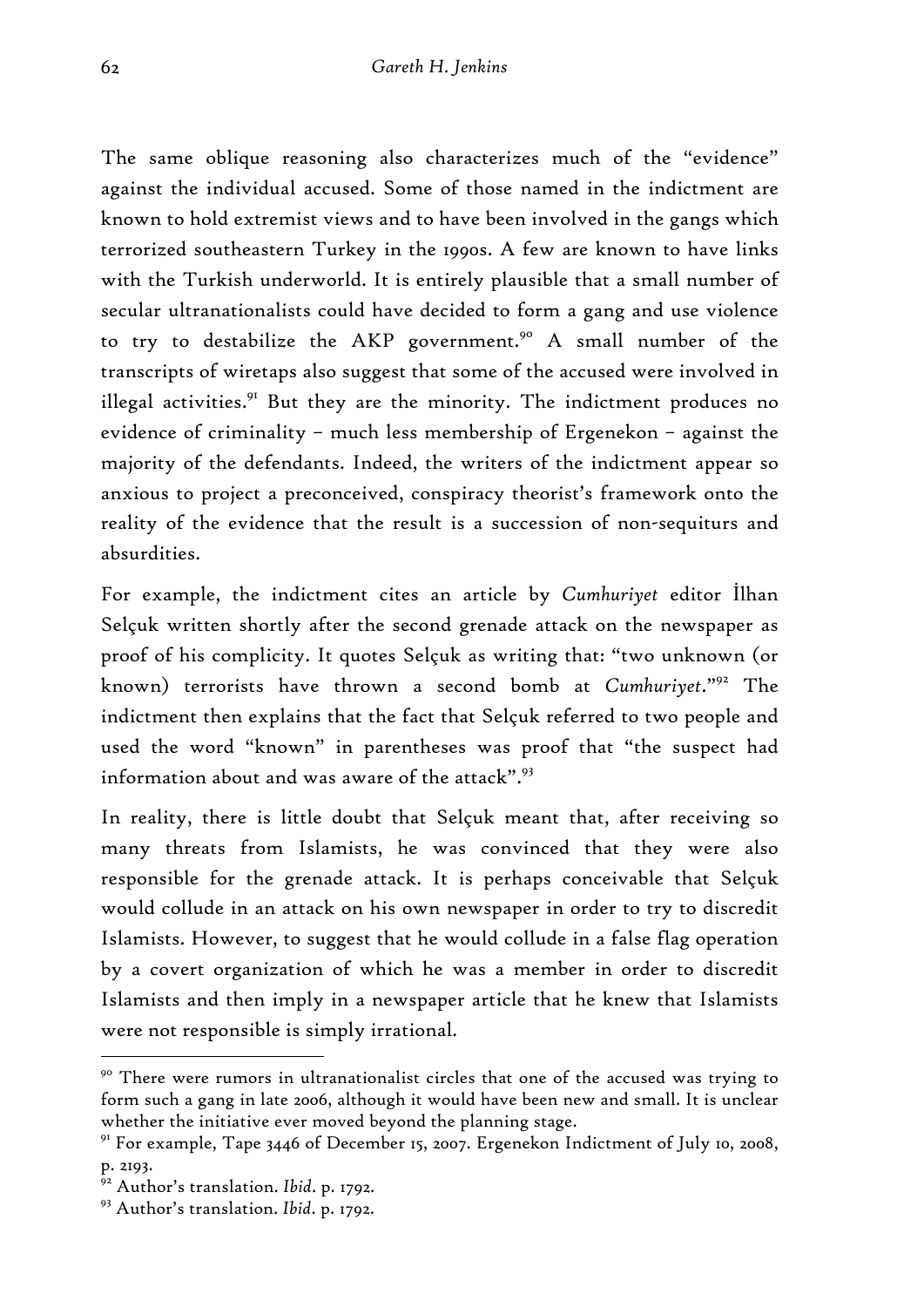### Widening the Web

The prodigious length of the indictment has ensured that it has not been widely read. However, this has not prevented AKP supporters and opponents of the military from defending the Ergenekon investigation; or the AKP's opponents, particularly secularists and nationalists, from condemning it as a politically motivated ploy to intimidate and silence opposition to the government. Prime Minister Erdoğan has described the Ergenekon investigation as being similar to the *Mani Pulite* or "Clean Hands" judicial investigation in Italy in the 1990s to purge the state of corrupt elements.<sup>94</sup> CHP leader Deniz Baykal has accused Erdoğan of acting like the public prosecutor in the investigation; a characterization Erdoğan has warmly embraced<sup>95</sup>

On July 31, 2008, the Constitutional Court announced its verdict in the closure case, voting by a margin of 10-1 to uphold Yalçınkaya's claim that the AKP had been attempting to undermine secularism. But only six members of the court voted for the party's closure, one short of the seven required by law. Instead, the AKP was ordered to pay a \$20 million fine.

The result satisfied neither the AKP nor its secular opponents. However, tensions declined through the rest of summer 2008 and, with them, the frequency with which claims relating to Ergenekon appeared in the pro-AKP media; only to begin to rise again in early fall as the AKP once again came under pressure, this time over claims of corruption.

On September 2, 2008, AKP Deputy Chair Şaban Dişli was forced to resign after the CHP produced documents allegedly showing that he had accepted a bribe of \$1 million to change the zoning classification of a plot of land to enable it to be developed. On September 17, 2008, a court in Frankfurt, Germany, convicted three Turkish-born executives at the German-registered Islamic charity Deniz Feneri e.V. of embezzling at least  $\epsilon$ 16.9 million in donations in the period 2002-2007. The three all pleaded guilty and explained how the money had been illegally diverted to other business interests in

<sup>94</sup> For example, "Erdogan Ergenekon'u 'Temiz Eller'e benzetti", *Anadolu Ajansı*, July 8, 2008.

<sup>95 &</sup>quot;Evet milletin savcısıyım", *Yeni Şafak*, July 16. 2008.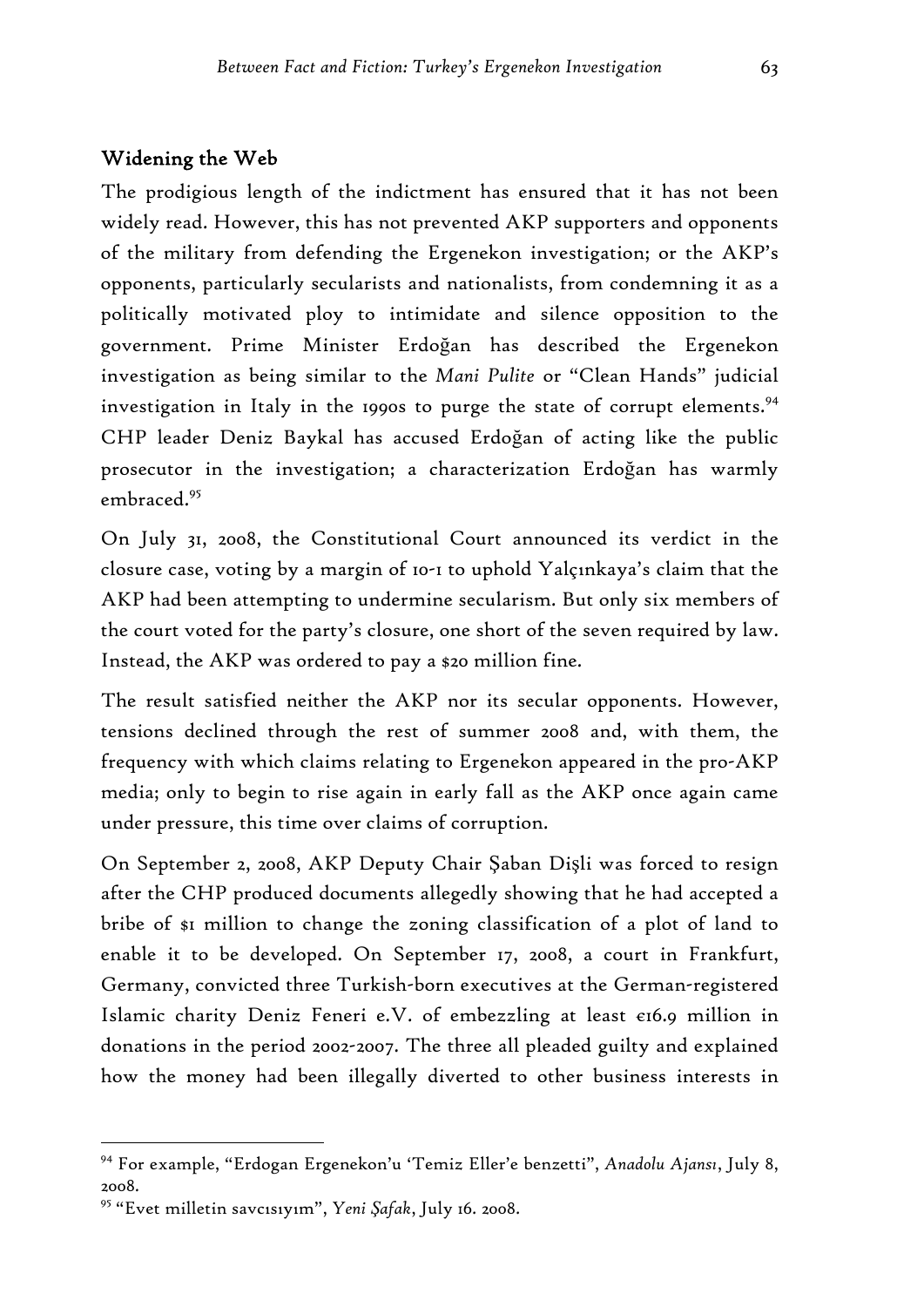Germany and Turkey, almost all of them owned by figures associated with the AKP, including several close associates of Erdoğan.

On September 18, 2008, early morning police raids resulted in the detention of 19 more suspected members of Ergenekon. They included: five low-level serving military officers and a cadet at a military high school, who were all suspected of serving as links between Ergenekon and the transnational radical Islamist organization Hizb ut-Tahrir: Nürseli İdiz, one of the Turkey's most famous actresses; and the socialite and concert organizer Seyhan Soylu, or "Sisi". Both İdiz and Soylu were subsequently released without charge, although 12 of those detained were formally arrested on suspicion of membership of Ergenekon.

Another wave of police raids on September 23, 2008, resulted in the arrest of six more suspected members of Ergenekon. They included: Tuncay Özkan, the outspoken ultranationalist television presenter who had been on Yıldırım's supposed Ergenekon death list; Serdar Saçan, who had overseen Tuncay Güney's interrogation when he was arrested in 2001; and Gürbüz Çapan, a former mayor of the Istanbul neighborhood of Esenyurt who had been active in the militant leftist movement during the 1970s.

On October 20, 2008, the first hearing in the trial of the 86 defendants named in the indictment of July 10, 2008, opened in a purpose-built courthouse in a prison complex in the town of Silivri just outside Istanbul. However, proceedings had to be suspended when the authorities discovered that more people had been accredited to the trial than could fit into the courthouse. The trial finally got under way on October 23, 2008. Under the Turkish judicial system, hearings are held at dates set by the judge rather than on successive working days. By mid-June 2009, the case was averaging three days of hearings each week and was not expected to be concluded until at least 2010.

On January 7, 2009, the TNP staged another wave of simultaneous dawn raids on suspected Ergenekon members. A total of 33 people were taken into custody, several of them retired high-ranking members of the Land Forces who had been seized from their military lodgings. Those detained included: retired General Tuncer Kılınç, a former General Secretary of the National Security Council; retired General Kemal Yavuz, a former commander of the Turkish Second Army who had subsequently become a political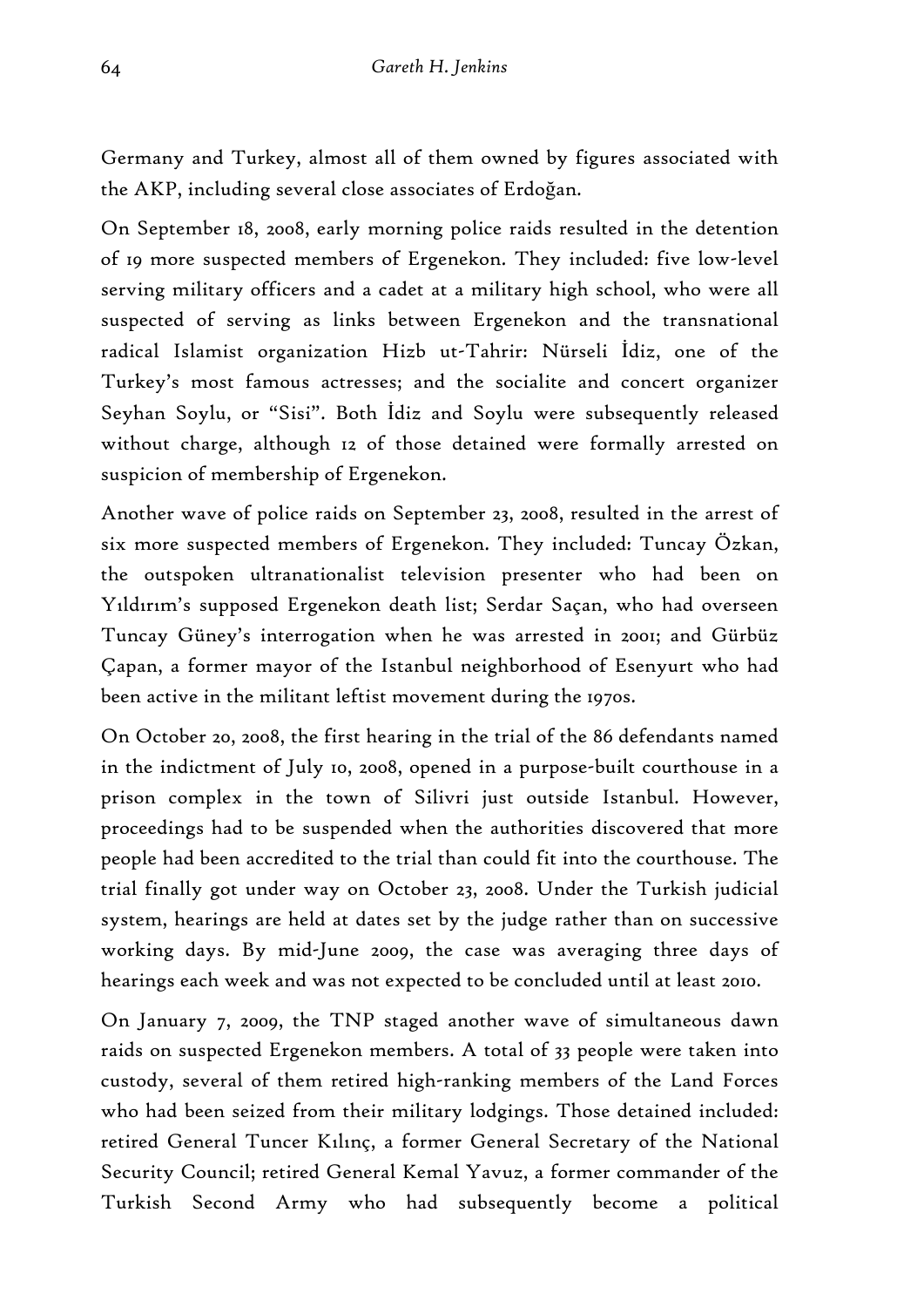commentator on Turkish television and was renowned for his harsh criticism of the AKP; retired General Erdal Senel, a former legal consultant to the TGS; Professor Kemal Gürüz, the former head of the *Yüksek Öğretim Kurulu*  (Council of Higher Education or YÖK) and an unwavering advocate of the headscarf ban; ultranationalist author and television commentator Yalçın Küçük; İbrahim Şahin, the former head of the Special Operations Department of the Interior Ministry, whose subordinates had been implicated in numerous human rights abuses in southeast Turkey in the 1990s and who had himself been convicted following the Susurluk scandal.<sup>96</sup> The police also attempted to detain Bedrettin Dalan, a staunch Kemalist who had been mayor of Istanbul for the rightwing Motherland Party (ANAP) during the 1980s. Dalan had subsequently established the *İstanbul Eğitim ve Kültür Vakfı* (Istanbul Educational and Cultural Foundation or İSTEK) which owns several schools and Istanbul's Yeditepe University. At the time of the raid, Dalan was in the U.S., where his wife was undergoing medical treatment. Instead, the police detained his son Barış Dalan and his driver Coşkun Umur. They also searched the Ankara home of Sabih Kanadoğlu, the former Chief Public Prosecutor, who had unsuccessfully applied for the AKP's closure in 2002 and had been a vigorous opponent of the party's attempts to appoint Abdullah Gül to the presidency; although, despite a search of his home lasting five hours, Kanadoğlu was not taken into custody.

The raids intensified suspicions that, in their anxiety to eradicate what they believed was a massive organization, investigators were ordering detentions and then looking for evidence to justify them. It was clear that no attempt had been made to ascertain Dalan's whereabouts; not even to check the records kept by the Turkish border police. Similarly, Kanadoğlu and Şahin appeared unlikely colleagues in arms; not least because Kanadoğlu had successfully appealed against a court decision ordering Şahin's acquittal on procedural grounds during the Susurluk trial.

 $96$  After a trial lasting four years, Şahin was sentenced to a six-year prison term in 2001. But he was pardoned by the then President Ahmet Necdet Sezer after being seriously injured in an automobile accident.; although he had served 185 days in jail while awaiting trial.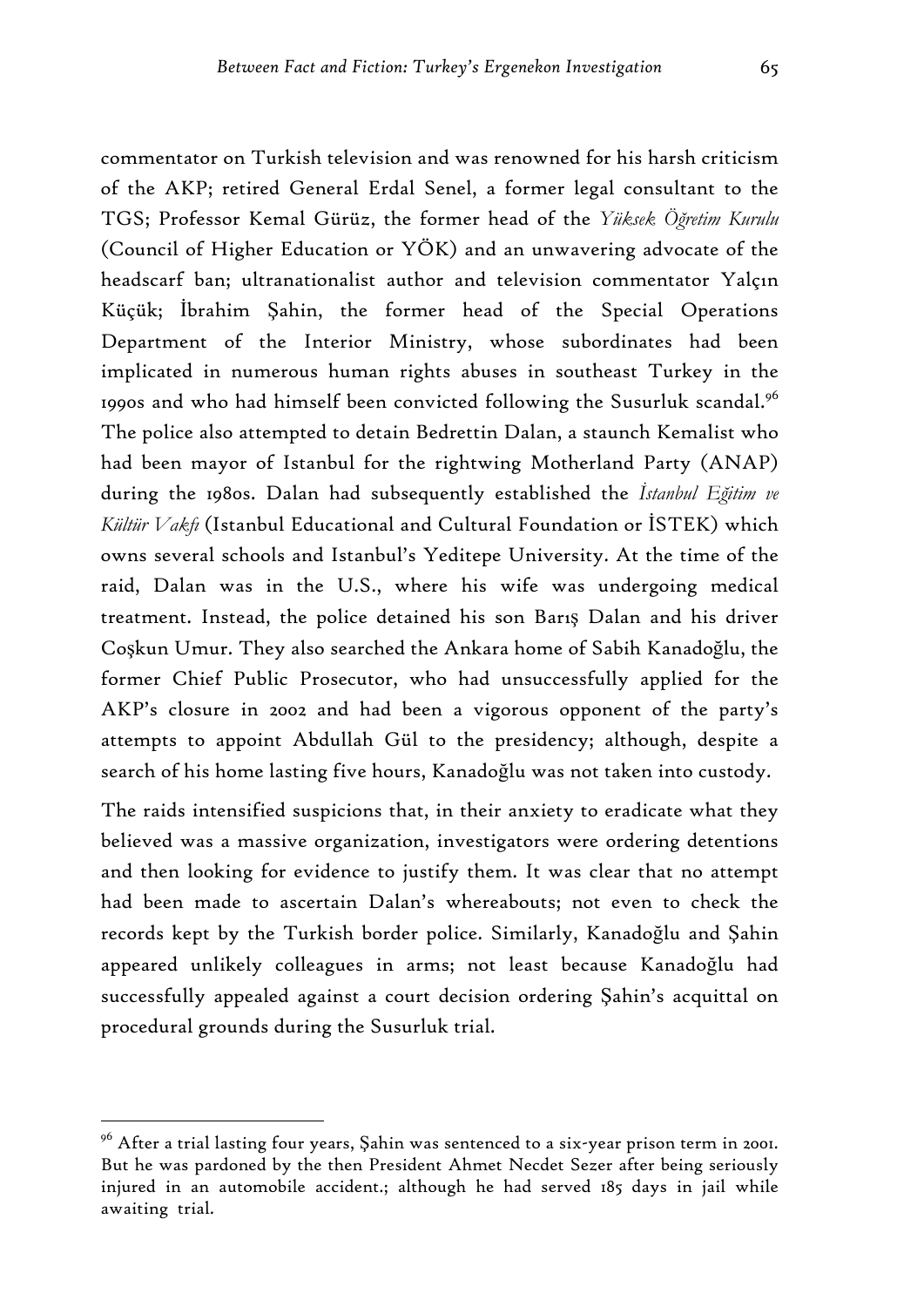The detentions of the retired military personnel galvanized General İlker Başbuğ, who had succeeded General Büyükanıt as chief of the TGS at the end of August 2008. On the evening of January 7, 2009, Başbuğ chaired a sixhour meeting of the Turkish high command in the TGS headquarters in Ankara. On January 8, 2009, Başbuğ sent a message to Prime Minister Erdoğan, informing him that they would meet in the early afternoon. When they met, Başbuğ expressed the military's concerns over the way the Ergenekon investigation was being conducted and told Erdoğan that he expected the government to ensure that due process was followed. Together with most of the others who had been detained, Kılınç, Yavuz, Senel, Gürüz, Barış Dalan and Umur were all subsequently released. But Şahin was among the 17 detainees who were formally arrested.

Another wave of detentions followed on January 22, 2009, although this time the investigators avoided taking any high-ranking military personnel into custody. Nevertheless, in simultaneous raids in 16 provinces across the country, counterterrorism police units detained 37 people, of whom 18 were subsequently formally arrested. The most prominent was Mustafa Özbek, the president of the metalworkers trade union, *Türk Metal Sendikası*. Özbek was also honorary president of the secular ultranationalist television channel *Avrasya Radyo Televizyon* (Eurasia Radio and Television or ART), on which journalist Mustafa Balbay had presented a regular program.

### The Second Indictment

On March 8, 2009, the investigators completed the preparation of the second Ergenekon indictment. Shorter than the first at 1,909 pages and 248 additional files of evidence, the second indictment charged 56 suspects not only with "membership of an armed terrorist organization" but a range of other offences such as: "attempting to overthrow the government of the Turkish Republic by using violence and coercion", "inciting the people to armed rebellion against the government of the Turkish Republic", "stealing documents related to state security", "attempting to remove the Turkish Grand National Assembly or prevent it from functioning" and "illegal possession of arms and ammunition."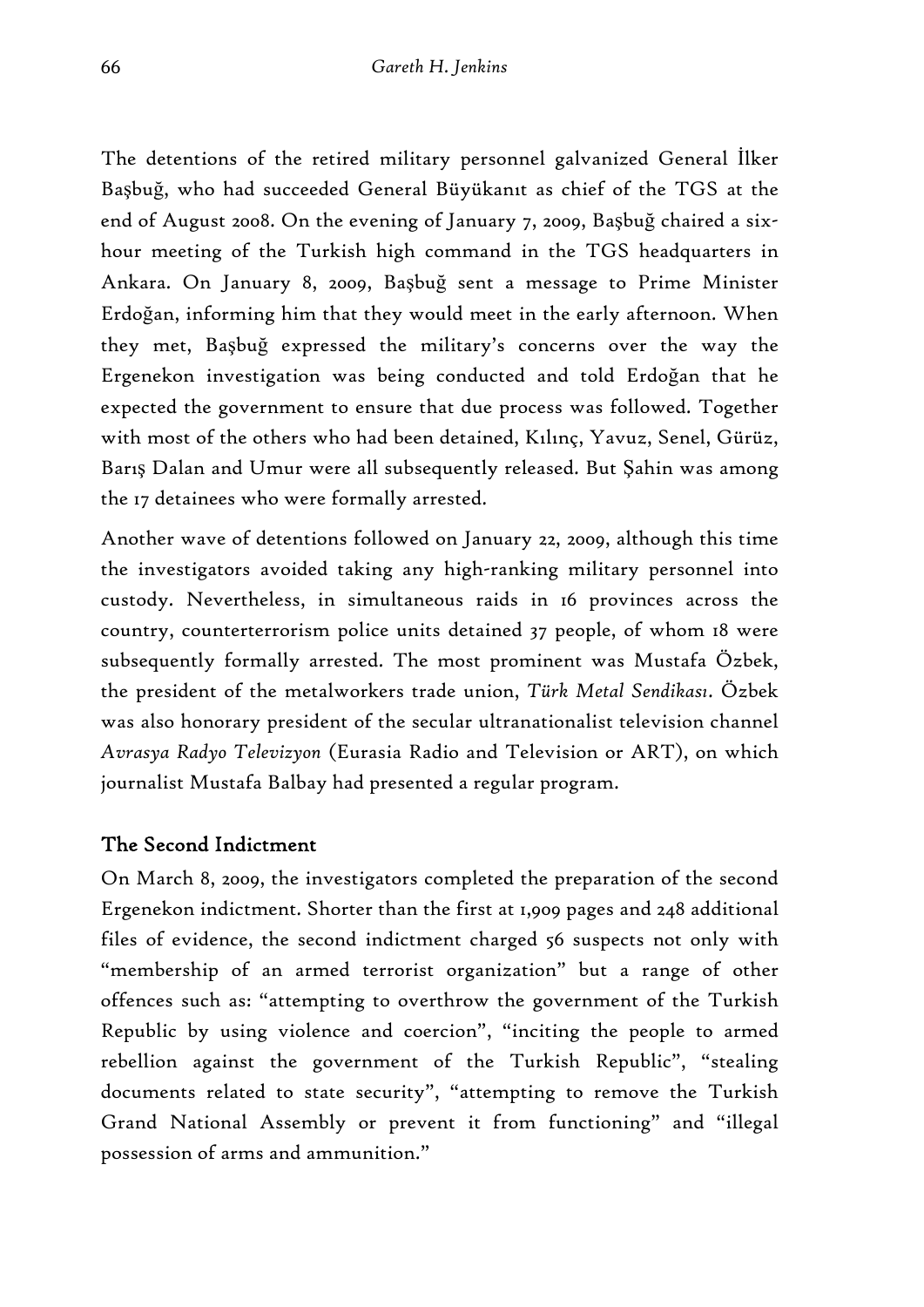The accused included: former Gendarmerie Commander General Eruygur; retired General Tolon; journalist Mustafa Balbay; Erol Mütercimler, the former naval officer who had been first to refer publicly to Ergenekon; former AKP dissident Turhan Çömez; Ferda Paksüt, the wife of Osman Paksüt, the rigorously secularist deputy head of the Constitutional Court; journalist Tuncay Özkan; Serdar Saçan, the former police officer who had overseen Tuncay Güney's interrogation in 2001; former mayor and leftist militant Gürbüz Çapan; and retired Gendarmerie Colonel Arif Doğan, who was believed to be one of the founders of JİTEM. The prosecutors successfully requested that the second indictment be merged with the first, so that all of the accused members of Ergenekon could be tried together.

The second indictment began by summarizing some of the evidence presented in the first indictment of July 10, 2008. It included extensive quotations from the documents allegedly recovered from premises associated with the accused – particularly those taken from Güney's home in 2001 – as proof of Ergenekon's existence, size and goals. Unlike its predecessor, the second indictment had been sub-edited and contained relatively few spelling, typing and grammatical errors. However, in terms of its claims about the extent of Ergenekon's influence, it was both more ambitious and specific than the first indictment.

The indictment of March 8, 2009, maintained that "evidence acquired during the course of the investigation" had raised suspicions that Ergenekon "had links with the PKK, DHKP-C and Hizbullah, had used, directed or taken under its control these terrorist organizations in line with its goals, that the targets set out in the organization's key documents had demonstrated that these goals had been put into operation and that evidence, events and analysis had confirmed these suspicions."<sup>97</sup>

The indictment explained that Ergenekon was seeking to use the PKK to create tensions between Turks and Kurds in an attempt to provoke chaos and conflict,98 while Veli Küçük in particular was accused of close links with the DHKP-C.99 It then cited Güney's statements under interrogation in 2001 in

<sup>97</sup> Author's translation, Ergenekon indictment of March 8, 2009, p. 76.

<sup>98</sup> *Ibid*., p. 81

<sup>99</sup> *Ibid*., pp. 82-86.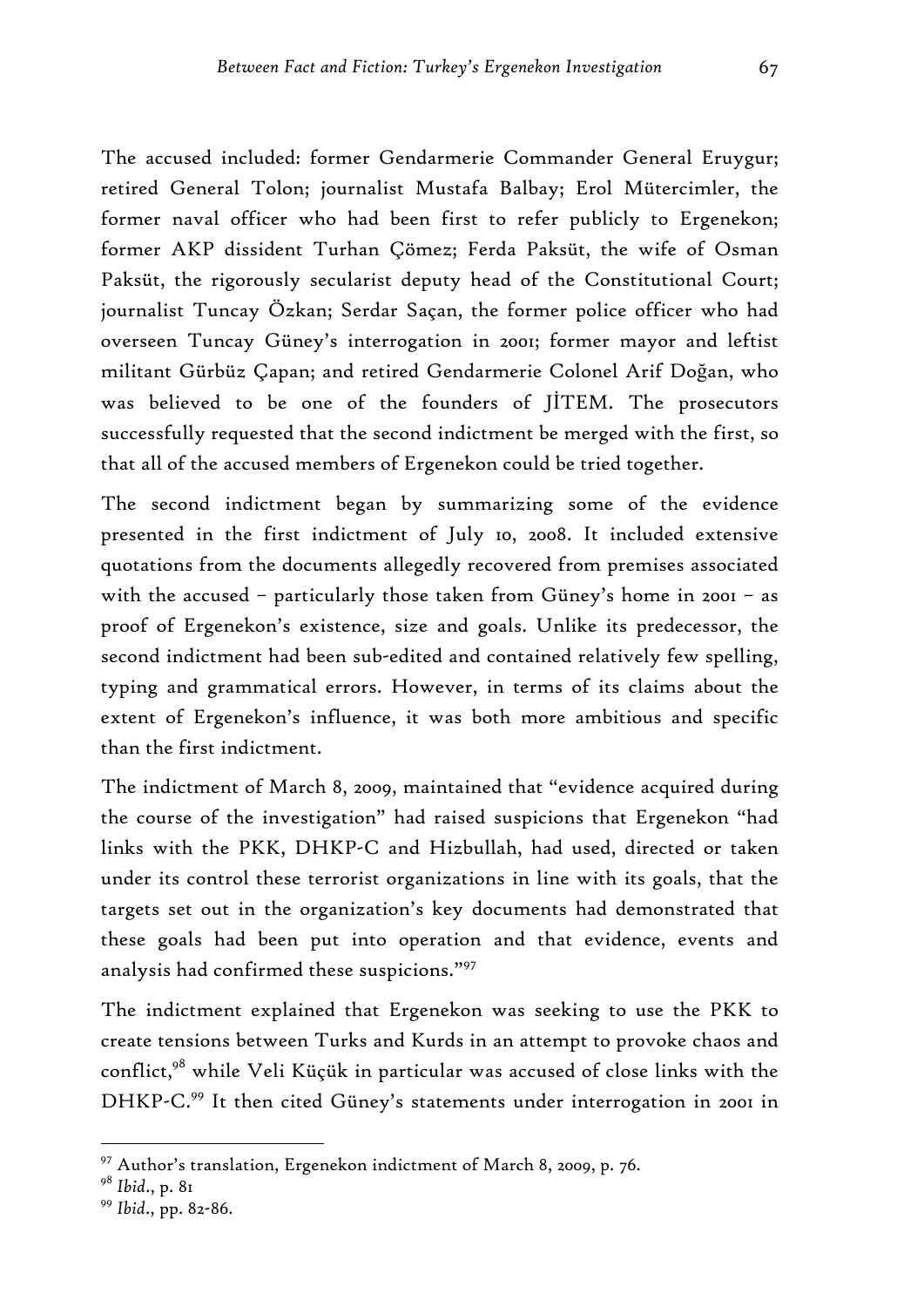which he had maintained that the Turkish Hizbullah was being jointly controlled by "Turkey, Iran and Israel."100 It reinforced this claim by quoting a "secret witness" referred to as "Ahmet" who maintained that he had been a childhood friend of Hizbullah founder Hüseyin Velioğlu and that Velioğlu was incapable of running such a large organization.<sup>101</sup>

Later, the indictment claimed that two of the accused had attended meetings by Hizb ut-Tahrir and that this was proof that Ergenekon was attempting to penetrate and control the organization.<sup>102</sup> In fact, Hizb ut-Tahrir has never been very active in Turkey and has limited its activities to issuing statements and very minor public protests involving only a handful of sympathizers.

The indictment stated that Ergenekon had been responsible for the attacks on *Cumhuriyet* newspaper and the Danıştay in May 2006 and cited as evidence a wiretap of Emin Gürses, who had been charged in the first indictment. Gürses was quoted as saying that current conditions were suitable for inciting the public to put pressure on Erdoğan to resign. However, not only is there no reference to violence but the wiretap was listed in the indictment as being of a telephone conversation which took place on January 23, 2008.<sup>103</sup> As further proof, the indictment cited a wiretap of İlhan Selçuk, in which he speculated that if a case was filed for the AKP's closure, and there was an economic crisis and some "instability", then perhaps there would be grounds for hope (presumably of the AKP being forced from power).<sup>104</sup> This was followed by a quotation from a wiretap of Professor Kemal Alemdaroğlu in which he stated that: "I repeat this reality everywhere I go. This cannot be realized through democracy. If it is going to happen, then it has to be through a revolution. This should be a nationalist revolution."<sup>105</sup>

<sup>&</sup>lt;sup>100</sup> Ibid., p. 87.<br><sup>101</sup> Ibid., p. 89. In fact, the huge volume of data recovered from Hizbullah's computer archives during police raids in 1999 and 2000 clearly demonstrate not only the falsity of claims that the organization was being controlled or manipulated by outside forces but Velioğlu's considerable talents as an organizer. See Gareth Jenkins, *Political Islam in Turkey: Running West, Heading East?* (New York: Palgrave Macmillan, 2008), pp. 185- 195.

<sup>&</sup>lt;sup>102</sup> Ergenekon indictment of March 8, 2009, p. 108 and pp. 332-346.

<sup>103</sup> *Ibid*., p 90.

<sup>104</sup> *Ibid*. 105 *Ibid*.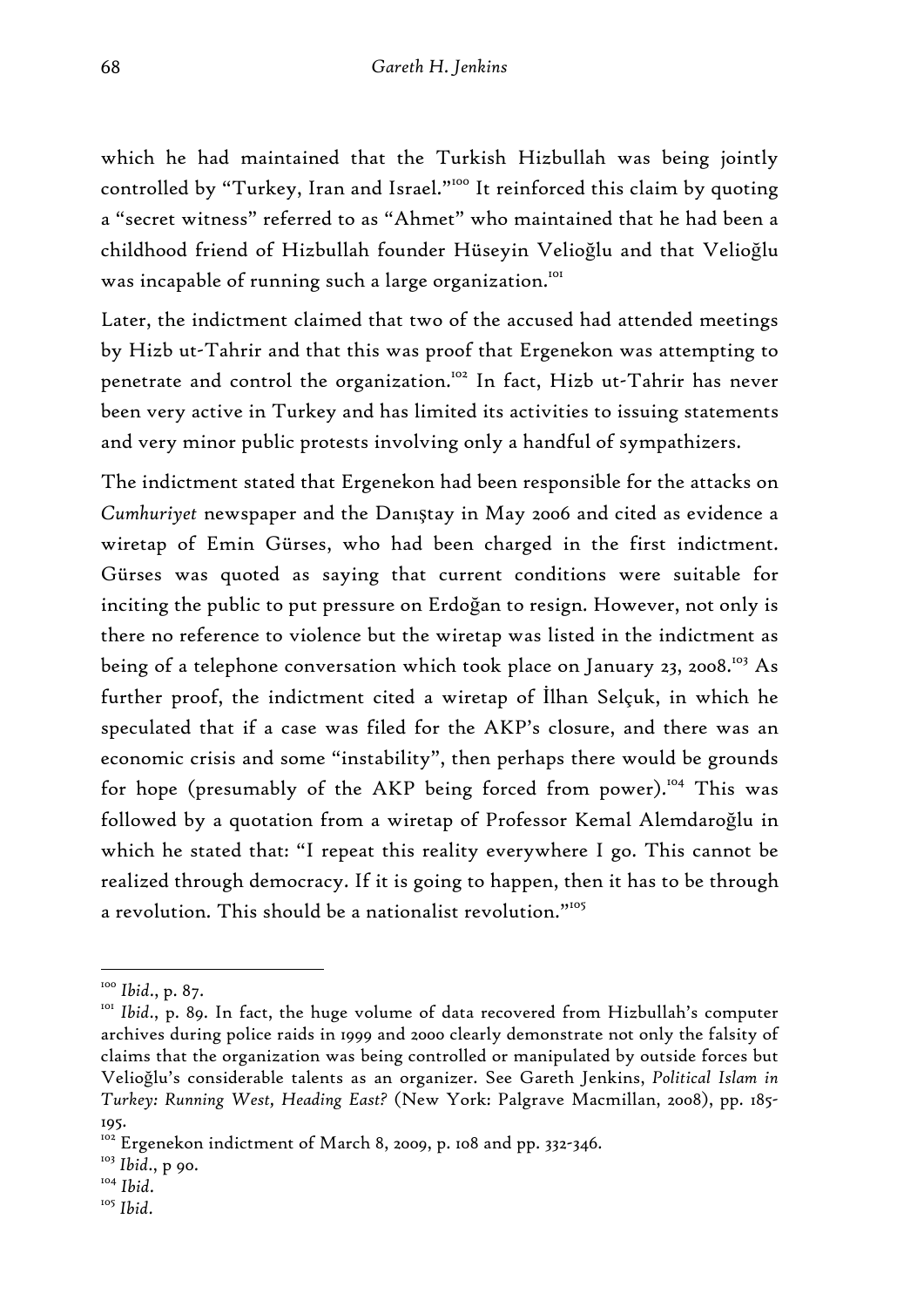Selçuk's hopes of a closure case may raise questions regarding his commitment to the democratic process but, given that all four of the AKP's predecessors had been closed down, they do not necessarily demonstrate prescience or involvement in the closure case against the AKP that was filed on March 14, 2008, which in any case is not illegal under existing Turkish law. Similarly, Alemdaroğlu's apparent disdain for democracy is not uncommon in a country where there is still considerable support for a resort to authoritarianism under specific circumstances.<sup>106</sup> Nor, in itself, is his statement proof of a transition from words into actions; much less of involvement in, or support for, the attacks of May 2006. In fact, the indictment stated that both men were speaking over 18 months later: Alemdaroğlu on January 11, 2008, and Selçuk on February 7, 2008.

Under these circumstances, it was curious that – if the two men really were involved in them – no mention was made of the attacks of May 2006. Indeed, as in its predecessor, one of the most striking features of the indictment of March 8, 2009, was that the hundreds of pages of transcripts of wiretaps – which, again, were mostly selected phrases quoted without any context – contained so little of substance. Most of the conversations cited were manifestly innocuous and proved nothing except that some of the accused knew each other. A small number suggested that the speakers held distasteful views or lacked confidence in the democratic process. But none indicated either involvement in the crimes attributed to Ergenekon or even the existence of the organization.

The second indictment devoted considerable space to documents seized from the headquarters of the ADD following the detention of General Eruygur on July 1, 2008. Some of the evidence did appear to point to wrongdoing. For example, investigators claimed to have recovered several copies of classified reports, possession of which presumably dated back to before Eruygur retired from active service. There was also considerable evidence – much of it apparently also dating to when he was commander of the Gendarmerie – that Eruygur had ordered records to be kept of the political and ideological

 $10^{6}$  For example, the widespread public support for the closure of Kurdish nationalist parties.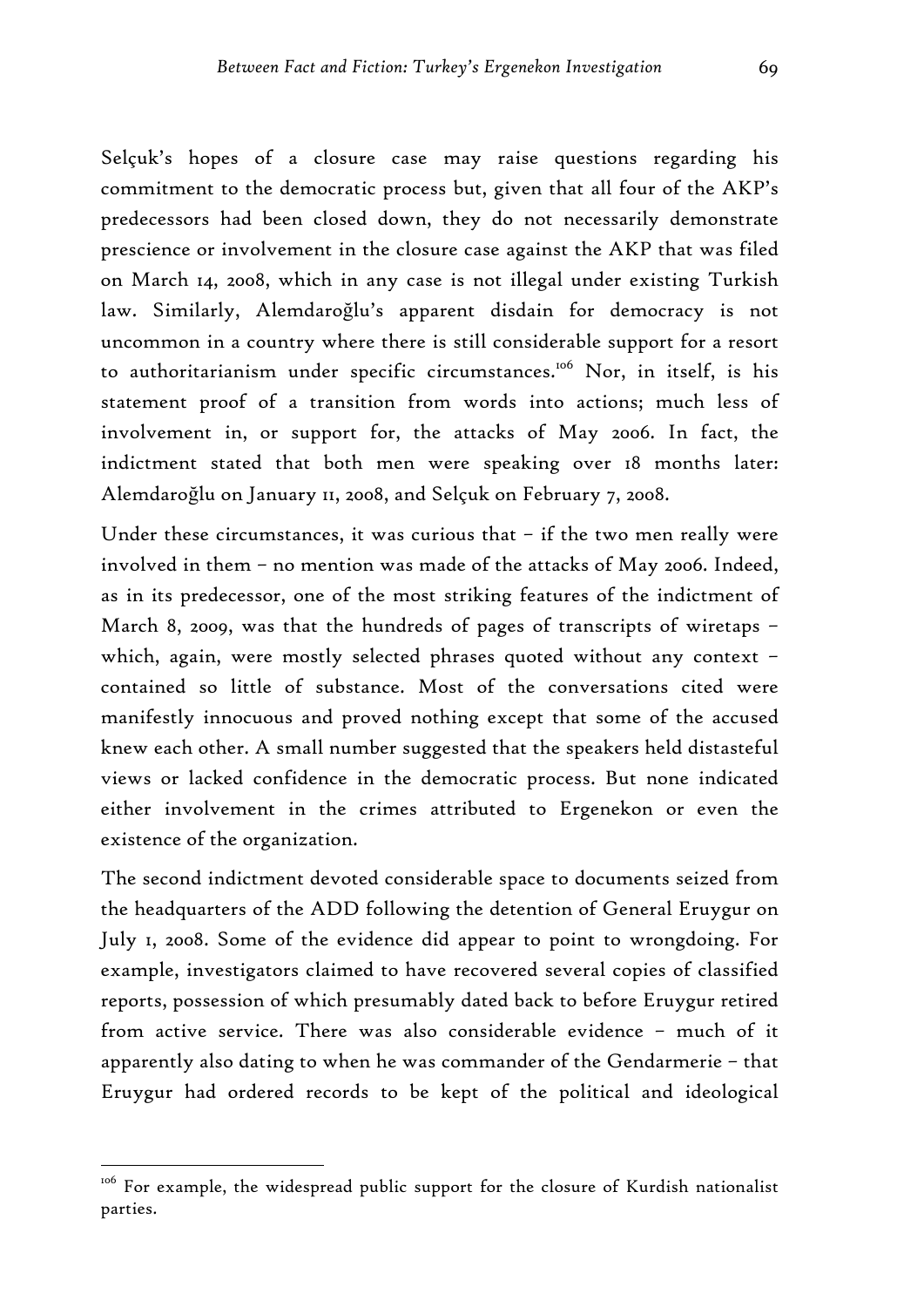sympathies of civil servants and members of the media, particularly those who were regarded as being sympathetic to the AKP.

There were also numerous quotations from the monthly reports of an organization known as the *Cumhuriyet Çalışma Grubu* (Republic Working Group or CCG),<sup>107</sup> which appears to have been established within the Gendarmerie after the AKP came to power in November 2002. In addition to monitoring the activities of the AKP and suspected Islamist sympathizers, the CÇG appears to have made recommendations and proposals in order to counter what was perceived as the growing influence of anti-secular sentiments; ranging from letter-writing campaigns to printing posters of Atatürk and organizing seminars on Kemalist themes.<sup>108</sup> In an indication that even the military was not immune to conspiracy theories, several of the CÇG's reports claimed that the stridently Islamist *Vakit* newspaper was controlled by MIT and "British Intelligence".<sup>109</sup>

The indictment quoted a number of additional reports and briefing papers – some apparently prepared while Erugyur was still a serving officer, others after he had retired and taken over as head of the ADD – on alleged Islamist activities and proposed measures to counter them. However, the indictment's anxiety to prove Ergenekon's overarching power led it to confuse "antidemocratic" and "democratic" activities and subordinate the distinction between them to a feverish conspiricism. For example, the indictment appeared to contain evidence that Eruygur oversaw the compilation of confidential information about a large number of people – including some of his colleagues in the  $TGS^{10}$  - and some of the reports suggested that, while he was commander of the Gendarmerie, Eruygur had been seeking to undermine public support for the government; both of which the indictment described as being illegal and undemocratic. However, it accorded a similar status to an ADD letter-writing campaign to university professors to

<sup>107</sup> A similar group, known as the *Batı Çalışma Grubu* (Western Working Group or BÇG) had been established in the TGS in the mid-1990s and had played an important role in preparing the ground for the toppling of the Islamist *Refah Partisi* (Welfare Party or RP) in 1997.

<sup>&</sup>lt;sup>108</sup> Ergenekon indictment of March 8, 2009, pp. 147-155.

<sup>109</sup> *Ibid*., pp. 147-148 and p. 184. 110 *Ibid*. P. 704.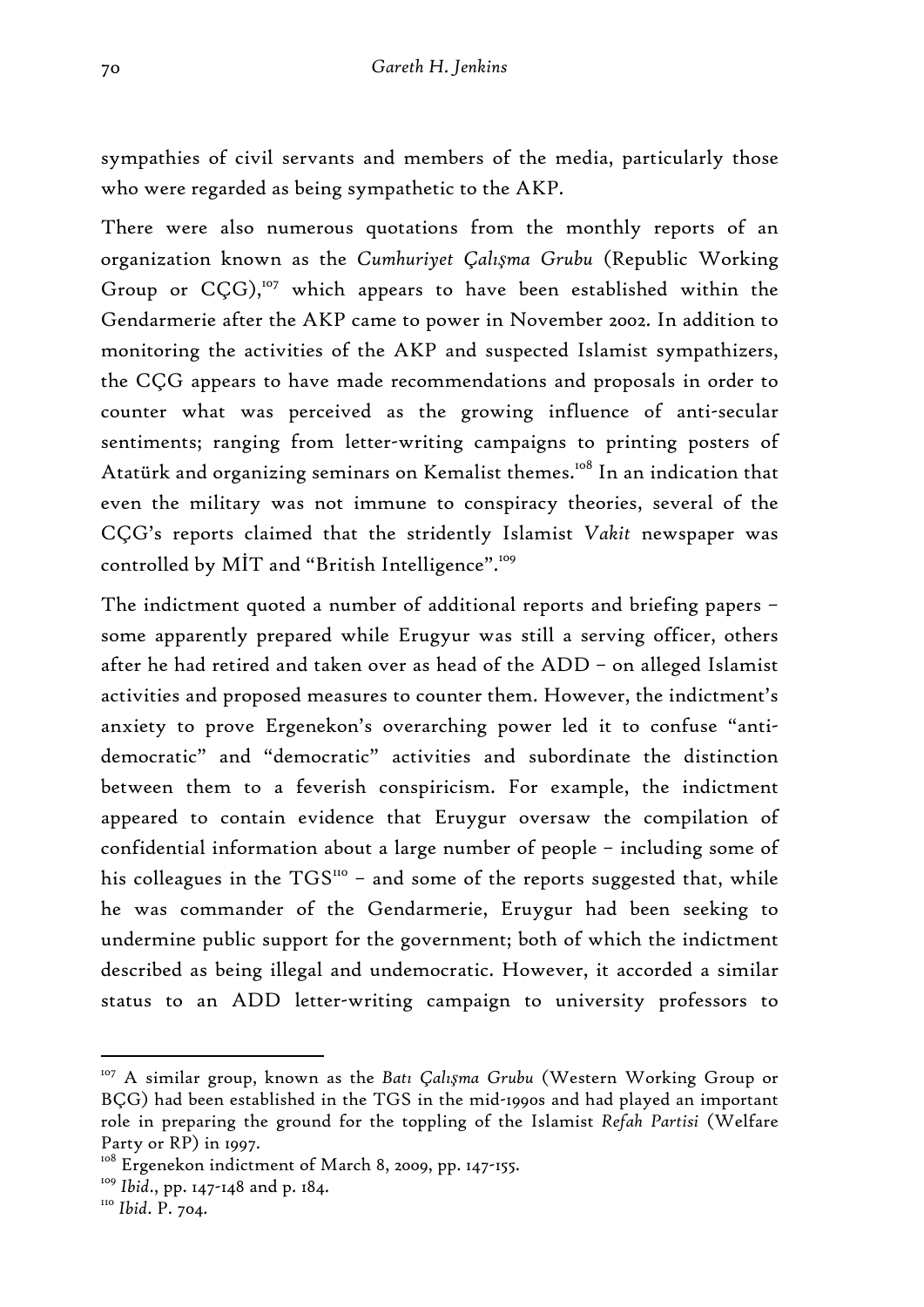encourage them to protect Kemalist values and condemned the mass public protests that followed the AKP's attempts to appoint Gül to the presidency in 2007 as an undemocratic attempt to overthrow the government.

The indictment claimed that Eruygur taking over as head of the ADD was part of a strategy by Ergenekon to seize control of NGOs and use them to try to create chaos and provoke a military coup which would overthrow the AKP government.111 As proof that Ergenekon was using the ADD as a cover, the indictment quoted a wiretap of a telephone conversation on April 8, 2008, between Eruygur and his secretary at the ADD. The secretary had been cleaning Eruygur's office and had come across some letters to university rectors. She asked Eruygur what to do with them. He told her to throw them away as they were out of date. "It is understood that this is an attempt to destroy documents related to illegal acts committed in the past because of the risk of being taken into custody," proclaimed the indictment.<sup>112</sup>

More serious would appear to be extracts from what the indictment claims were four separate plans to stage a coup in 2003 and 2004. However, even here, the way in which the evidence was presented raised some questions.

The first alleged plan was related to what have become known in Turkey as the "Coup Diaries". General Özkök's reluctance to adopt a more assertive, even confrontational, attitude towards the AKP after its election victory in November 2002 caused considerable consternation and frustration throughout the TGS. In its edition of March 29-April 4, 2007, the weekly news magazine *Nokta* published extracts from what it claimed were diaries written by Admiral Özden Örnek, who served as commander of the Turkish navy from August 2003 to August 2005. The diaries appeared to document Örnek's growing frustration with Özkök and describe how Örnek proposed implementing a plan, allegedly codenamed *Sarıkız* or "Blonde Girl", in which the military would instigate a strategy of civil unrest in the hope of eventually toppling the AKP government. Örnek subsequently denied being the author of the diaries and pressure from the military – including a raid on the magazine's offices – eventually resulted in *Nokta* having to close.

<sup>&</sup>lt;sup>111</sup> *Ibid.*, p. 128.<br><sup>112</sup> *Ibid.*, p. 129.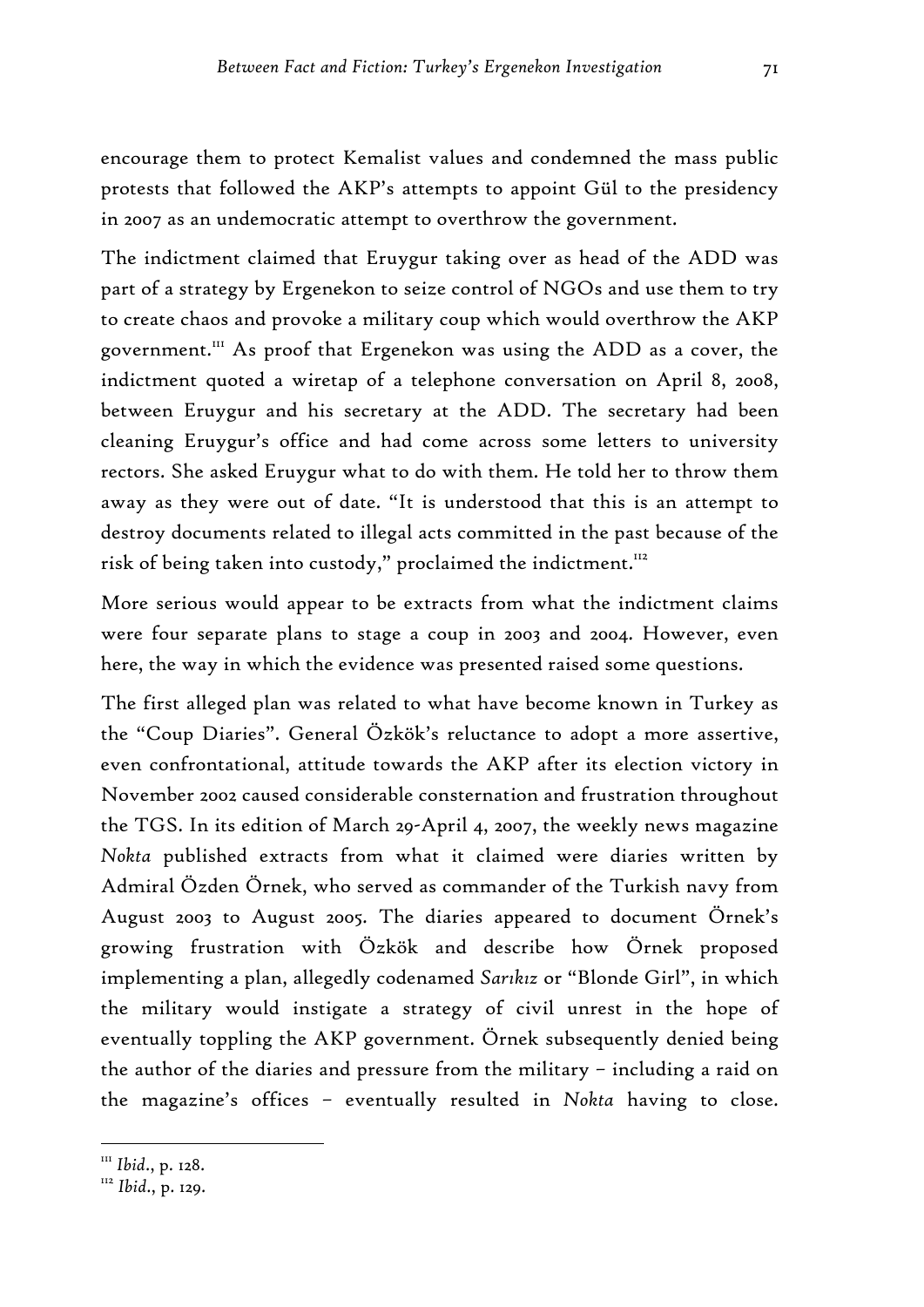However, a police forensics report suggested that the diaries had originated from Örnek's computer.

It is unclear how, even if they are genuine, the diaries made their way from Örnek's computer to *Nokta* or if they were altered along the way. The general tone of the diaries does reflect the frustration of many high-ranking officers at the time, although the majority believed that they could not act against the AKP except in response to an unequivocal attempt to erode secularism.<sup>113</sup> However, the suspicion in the TGS remains that someone with links to an Islamist organization stole the original text of Örnek's diaries, amended it and then forwarded it to *Nokta* in an attempt to discredit the military.

Even if the diaries are genuine, they make no mention of Ergenekon or any other covert organization. Curiously, the indictment of March 8, 2009, suggested that Eruygur was one of the architects of the *Sarıkız* plot and that a copy of Örnek's diaries was found in the ADD office.114 There is no explanation of why Eruygur allegedly instructed his secretary to destroy the relatively harmless letters to university rectors but left what is portrayed as a coup plot untouched.

The indictment of March 8, 2009, also claimed to have uncovered evidence of three more coup plots in the form of Microsoft Powerpoint presentations on CDs belonging to Eruygur: *Ayışığı* ("Moonlight"), *Yakamoz* ("Phosphorescence") and *Eldiven* ("Glove").115 All three appeared to foresee Eruygur managing to marginalize both Özkök and Büyükanıt, Özkök's expected successor, make himself chief of the TGS and then adopt a more forceful attitude towards the AKP. In fact, Eruygur is known to have been ambitious and to have harbored hopes of succeeding Özkök, but there are doubts as to whether he could have ever succeeded; not least because any such attempt to bypass normal procedures would have triggered considerable opposition from within the TGS. Yet, even if the three presentations are genuine, they again make no mention of Ergenekon or any other organization.

 $113$  See International Institute for Strategic Studies: Strategic Survey 2002/3 (Oxford: Oxford University Press, 2003), pp. 139-140.

 $114$  Ergenekon indictment of March 8, 2009, pp.  $184$ .

<sup>115</sup> *Ibid*. pp. 184-185.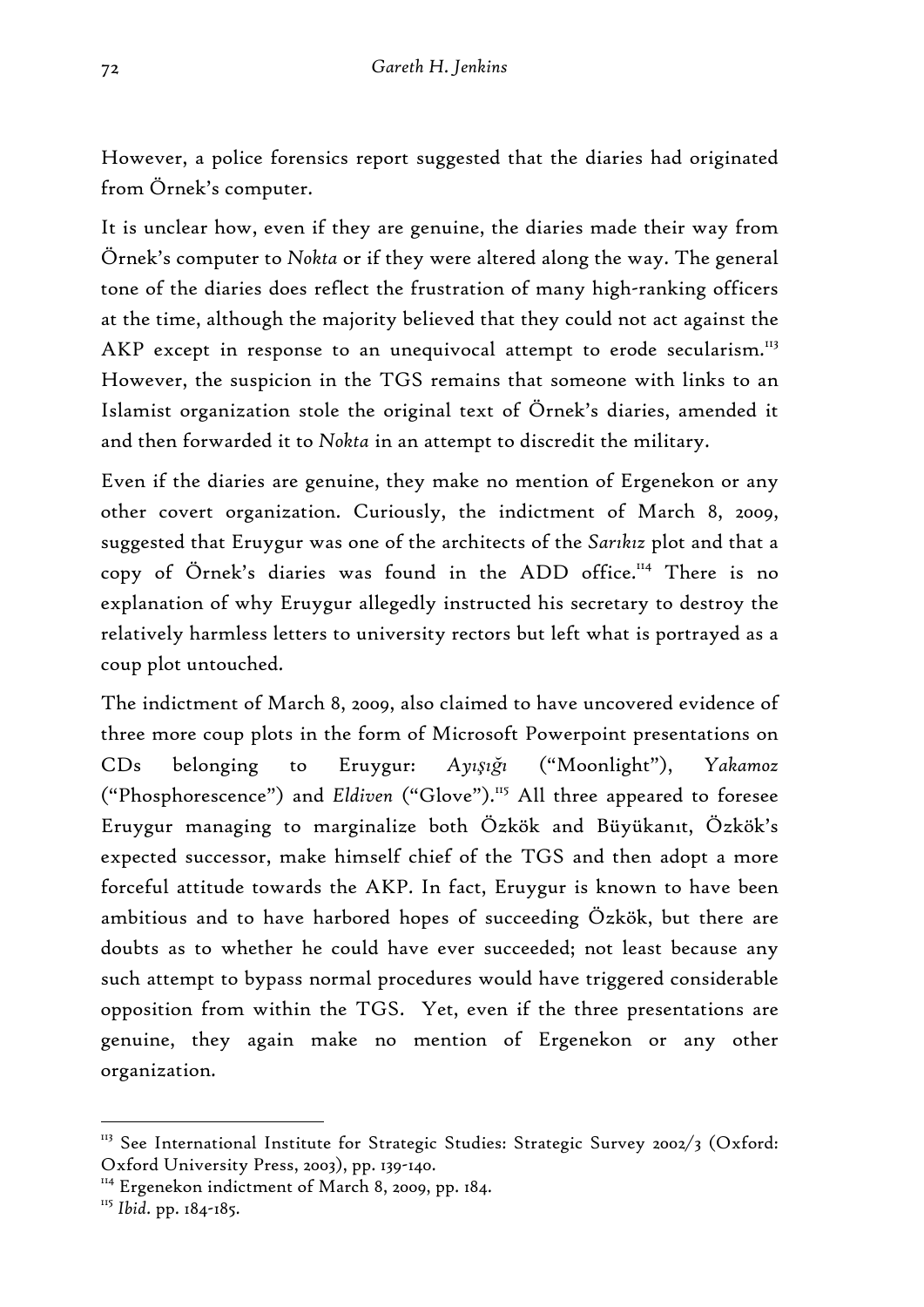As further proof of Ergenekon's plans for a coup, the second indictment included extracts from what it claimed were notes on Mustafa Balbay's computer of his meetings as a journalist with some of the other accused. The notes appear to detail Balbay's conversations with disgruntled high-level military officers discussing the possibility of staging a coup against the AKP government. Balbay later admitted that the most of the notes were genuine. But he maintained that in some places they had been altered and in others new material had been inserted.<sup>116</sup> The notes, whose publication earned Balbay accusations of being a coup-plotter, portray Balbay as a committed Kemalist and an opponent of the AKP. However, they also appear to indicate that he had no organizational links with his interlocutors. For example, in the alleged notes of a meeting between Balbay and Eruygur on November 30, 2002, Balbay asked Eruygur how the TGS would respond to the AKP's election victory. Eruygur replied that he expected the TGS to apply pressure to the AKP but that a coup was impossible.<sup>117</sup>

The lack of any concrete evidence was even more pronounced in the cases against the other defendants. For example, Erol Mütercimler appears to have been charged simply because he was the first to talk publicly about the existence of an Ergenekon organization; apparently on the grounds that, if he knew something about it, he must necessarily be a member. But no explanation was given as to why he would seek to publicize the existence of an organization which was supposed to be secret.<sup>118</sup>

Serdar Saçan's main offense appears to have been that he had overseen the original interrogation of Tuncay Güney in 2001.<sup>119</sup> The indictment portrayed Sinan Aygün as the financier of the Ergenekon operation but failed to produce any proof of the movement of large sums of money, focusing instead on the fact that ATO had once paid for 600 sandwiches and 600 cartons of *ayran*, or "buttermilk", for the ADD's General Assembly in Ankara in June  $2006.$ <sup>120</sup>

<sup>119</sup> *Ibid*. pp. 1329-1330 120 *Ibid*. p. 415.

<sup>&</sup>lt;sup>116</sup> "Notlar Montajlı", Milliyet, March 25, 2009.

<sup>&</sup>lt;sup>117</sup> Ergenekon indictment of March 8, 2009, pp. 267-269.

<sup>118</sup> *Ibid*. pp. 121-123.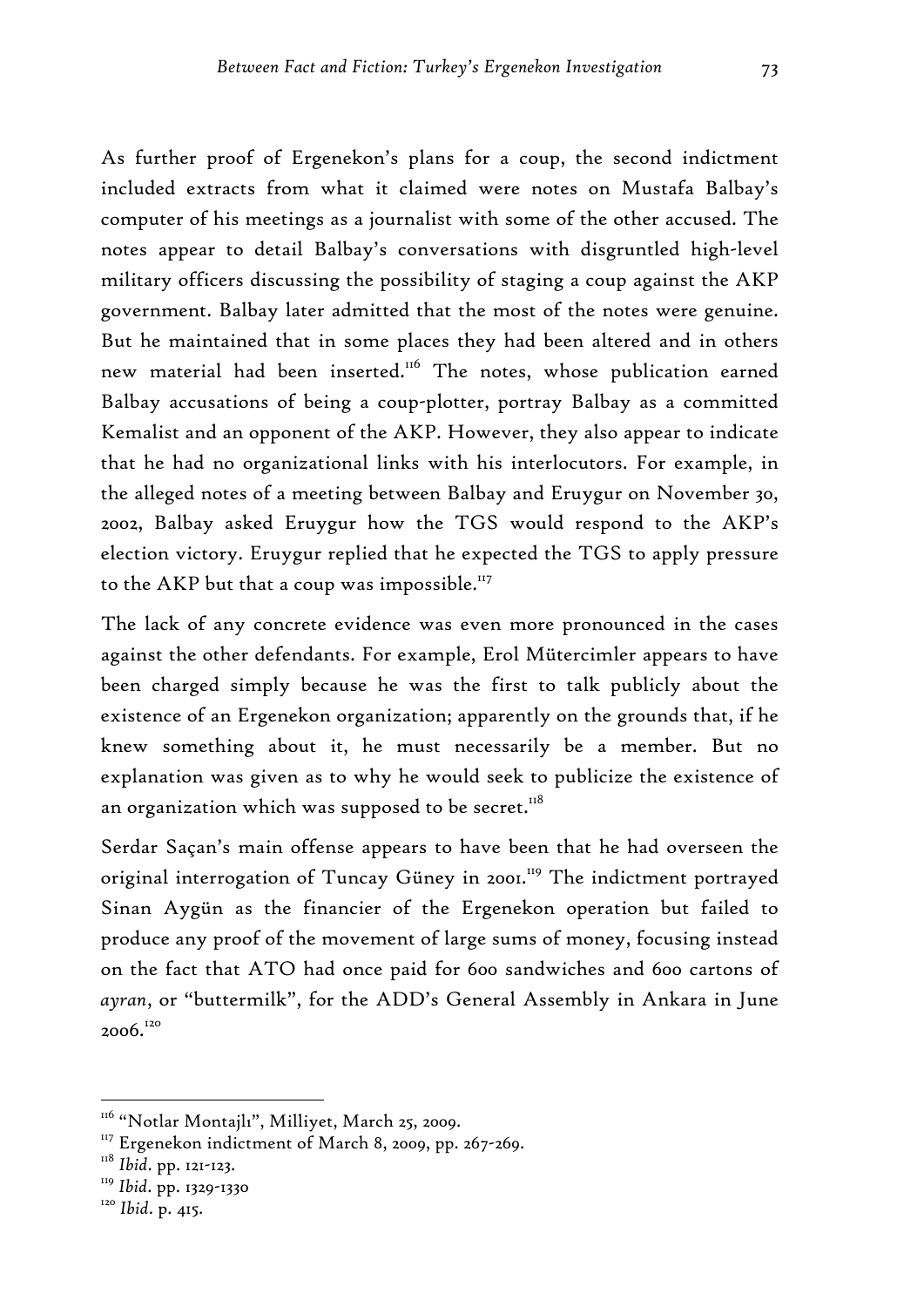The only substantive accusation brought against AKP dissident Turhan Çömez is that he was trying "to divide political parties or bring different parties under a single center in line with the aims of the organization"<sup>121</sup> and that he had established contact with Ferda Paksüt in order to obtain "secret and strategic information."<sup>122</sup> The former is presumably a reference to Çömez's opposition to Erdogan's leadership of the AKP, and the latter appears related to the fact that Ferda Paksüt's husband, Osman Paksüt, was one of the presiding judges in the closure case against the AKP.

The evidence against Ferda Paksüt was limited to the fact that she and her husband were acquainted with Çömez.<sup>123</sup> In a statement to investigators, Ferda Paksüt explained that she had first got to know Çömez after her husband, who at the time was serving in the Turkish Ministry of Foreign Affairs (MFA), had been posted to Baghdad and Çömez had assisted in equipping a local hospital.

However, in what became a disturbingly regular occurrence, the transcripts of telephone calls between Ferda Paksüt and Çömez were leaked into the public domain before she had been even questioned by the Ergenekon investigators. Although the conversations were not incriminating, they nevertheless allowed the pro-AKP media to allege a connection between Osman Paksüt and Ergenekon. It later emerged that Ferda Paksüt's telephone had been tapped from April 2, 2008 until June 22, 2008 – a period when her husband was hearing the closure case against the AKP. In March 2009, alleged copies of Mustafa Balbay's notes were also leaked into the public domain before they were presented to court, as were recordings of telephone conversations by Eruygur's wife after he was admitted to hospital and what appeared to be a wiretap of General İsmail Hakkı Karadayı, the chief of the TGS when a military-led campaign forced the Islamist RP from power in 1997. As had been the case with Örnek's alleged diaries, no investigation was initiated to attempt to trace the source of the leaks. AKP officials refuted suggestions that party sympathizers in the TNP were responsible, commenting that anyone could buy wiretapping equipment on the black

<sup>121</sup> *Ibid*. p. 133 122 *Ibid*. 123 *Ibid*, 1209-1217.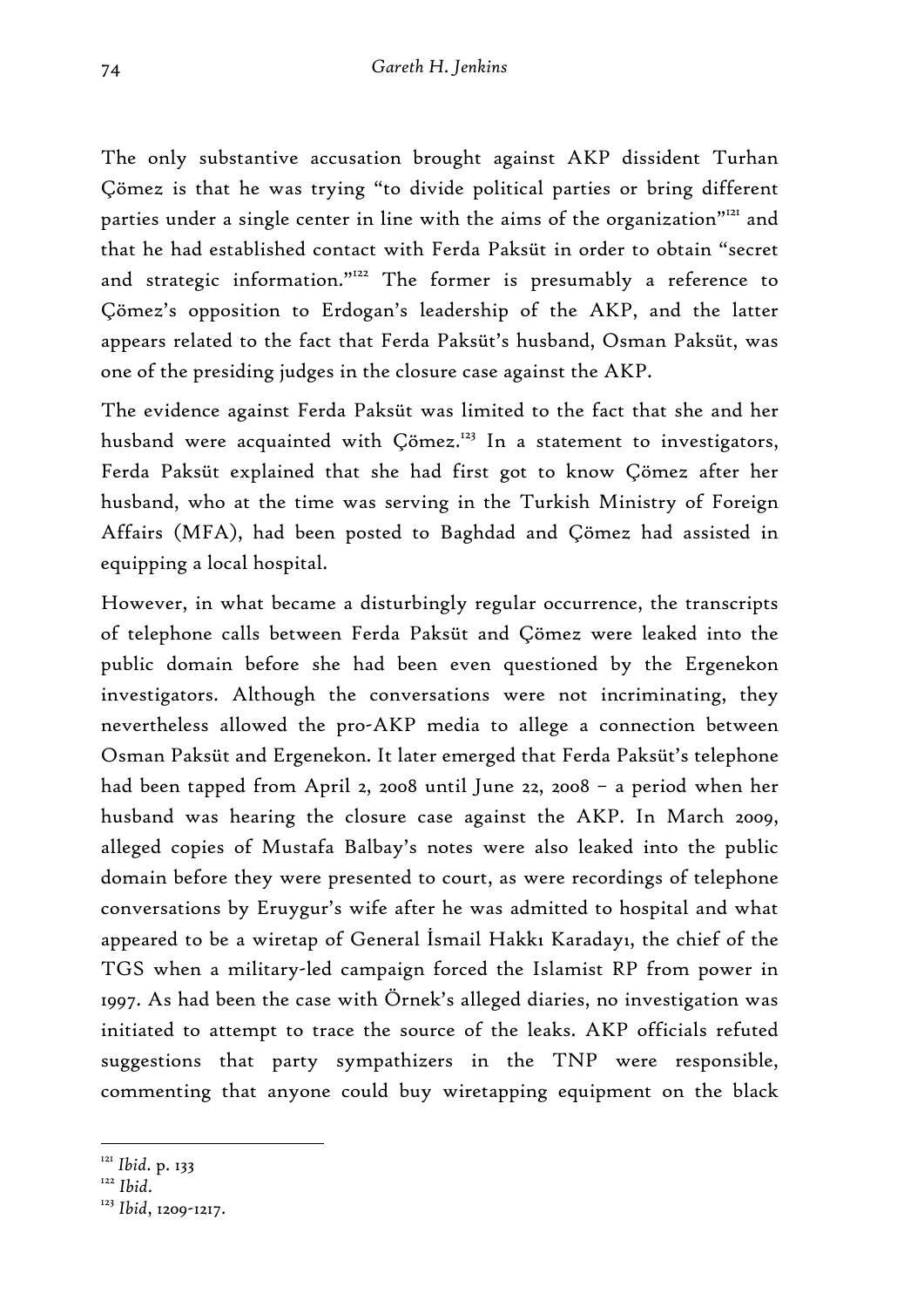market.<sup>124</sup> But, again, this did not explain why the only people whose private conversations were being tapped were the AKP's opponents.

More worrying were indications that some of the evidence presented to the court had been tampered with. One of the folders of evidence was registered by police as having been seized from the ADD headquarters on July 1, 2008. But it was found to contain details of diplomatic appointments in the MFA on October 15, 2008; November 15, 2008; December 1, 2008; and February 15, 2009.<sup>125</sup>

There were also question marks over what initially appeared to be the investigation's one unequivocal success; namely the discovery of arms dumps. Members of the ÖHD are known to have buried caches of unregistered arms and ammunition around Turkey ready for use in an emergency. After İbrahim Şahin was detained in January 2009, acting on a diagram they claimed to have found in his home, members of the TNP uncovered a large cache of arms in a rural area outside Ankara. However, when they were presented to the media, the weapons appeared to have been wrapped only in old newspapers; which would have provided little protection against corrosion in the damp earth. Similarly, in April 2009, two excavations on property associated with İSTEK in Istanbul turned up a small arsenal of weapons and equipment. Curiously, in addition to rifles, ammunition and explosives, they included the empty casings for light anti-tank weapons (LAWs); which are militarily useless, making it unclear why anyone would wish to hide them in an arms cache.

Even if no evidence was discovered to link the alleged arms caches to an organization called Ergenekon, it is possible that they had been buried by some of the accused or their associates for later use. Some of the defendants were known to have a violent past. However, the same could not be said of the next wave of detentions of alleged members of the "Ergenekon terrorist organization."

<sup>&</sup>lt;sup>124</sup> Author's conversation with AKP minister, Istanbul, May 2009.

<sup>125</sup> *Radikal*, May 7, 2009.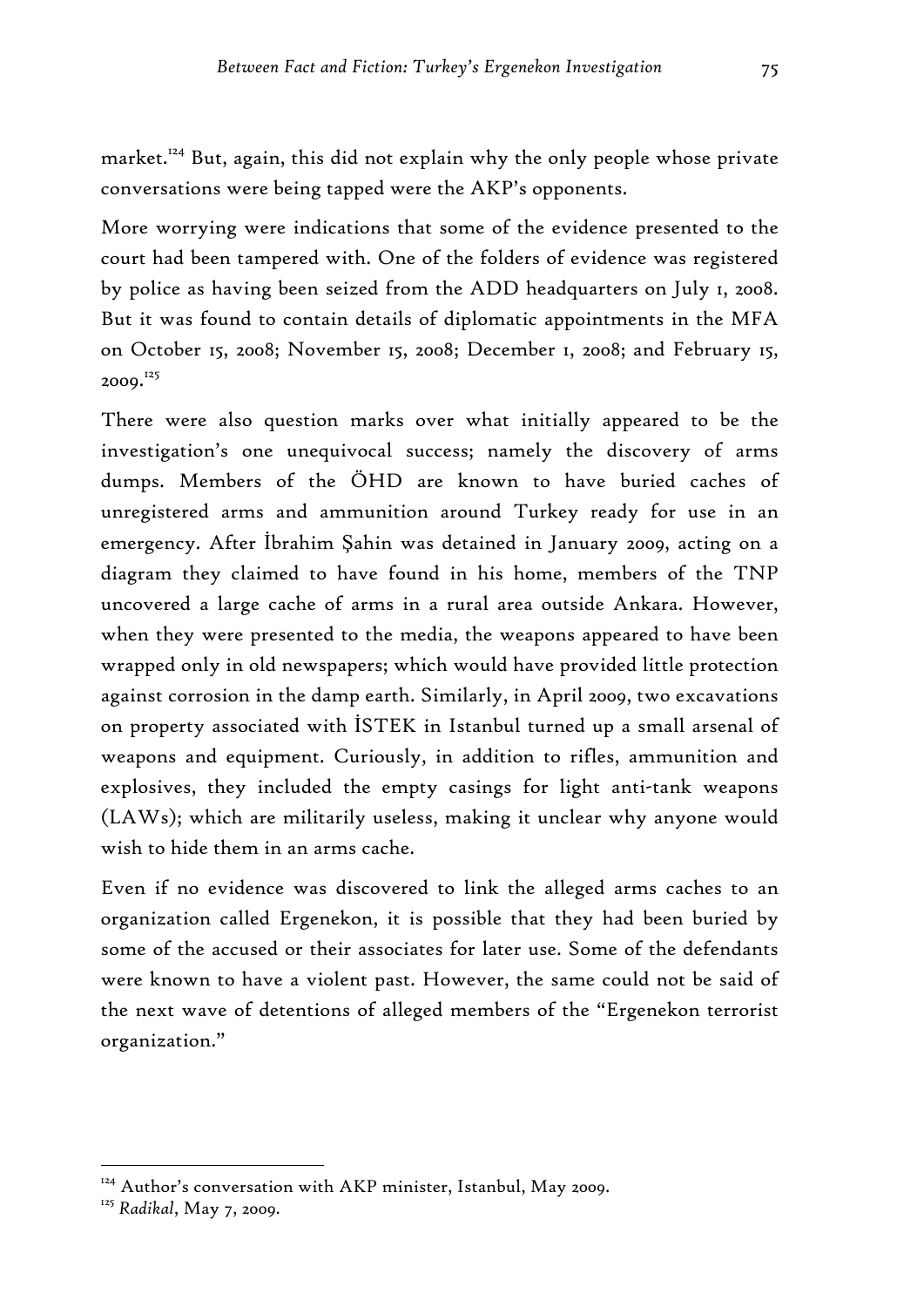## A Conspiracy Too Far?

Early on the morning of April 13, 2009, members of the counterterrorism department of the TNP detained 39 alleged members of Ergenekon in simultaneous early morning raids on 83 different premises across Turkey. This time the detainees were mostly former university rectors, academics and members of NGOs. They included: Mehmet Haberal, the rector of Başkent University in Ankara; Metin Öztürk, the former rector of Giresun University; Fatih Hilmioğlu, the former rector of İnönü University in Malatya: Ferit Bernay, the former rector of Ondukuz Mayıs University in Samsun; Mustafa Yurtkuran, the former rector of Uludağ University in Bursa; and Professor Erol Manisalı, an ultranationalist academic and television commentator.

In recent years, the provision of educational scholarships has become dominated by Islamist organizations, particularly those associated with the Fethullah Gülen movement. Their main secular rivals are the ÇYDD and the *Baba, Beni Okula Gönder* (Daddy, Send Me to School or BBOG) campaign which was launched by the Doğan Group, Turkey's largest media conglomerate.

BBOG focuses on providing girls from poor families, particularly in rural Anatolia, with financial support in order to enable them to go to school. On the morning of April 13, 2009, police raided ÇYDD and BBOG offices across the country, seizing computers and taking staff – a large proportion of them women – into custody. Those detained included Doğan Group Board Member Tijen Mergen. The police also raided the home of Türkan Saylan, the 73 year-old head of ÇYDD. Saylan was in the terminal stages of cancer. During the 2007 public protests against the AKP's attempts to appoint Gül to the presidency, Saylan had angered some hard-line secularists by publicly declaring that she and the ÇYDD were equally opposed to both the Shari'a and a military coup. In deference to her poor health, the police did not take Saylan into custody. She died a little over a month later on May 18, 2009.

Most of the staff members of the ÇYDD and the BBOG were later released, albeit after spending up to 60 hours in custody. However, eight of the detained academics were arrested on suspicion of membership of Ergenekon.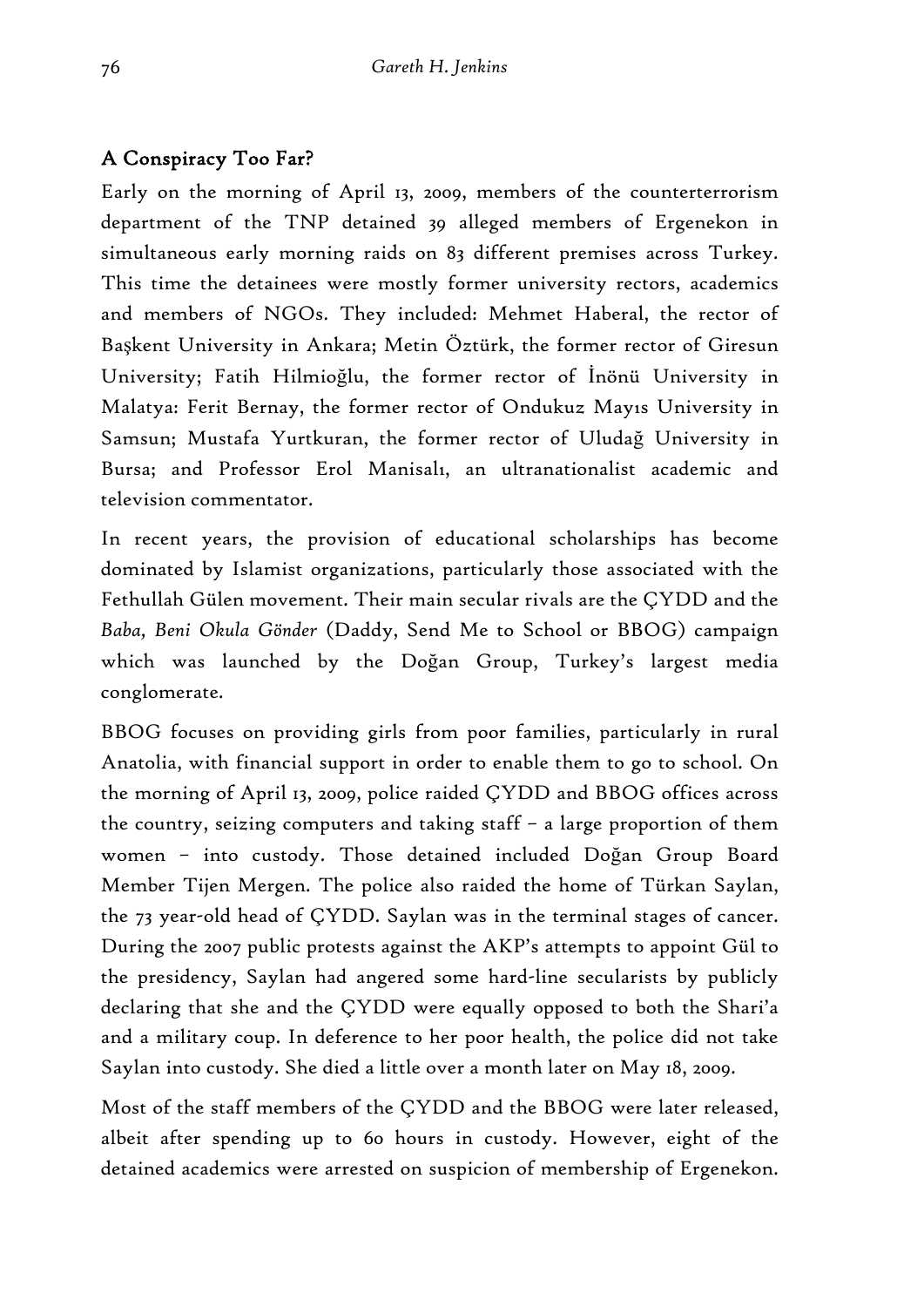In July 2009, they were expected to be formally charged when the prosecutors completed a third Ergenekon indictment later in 2009.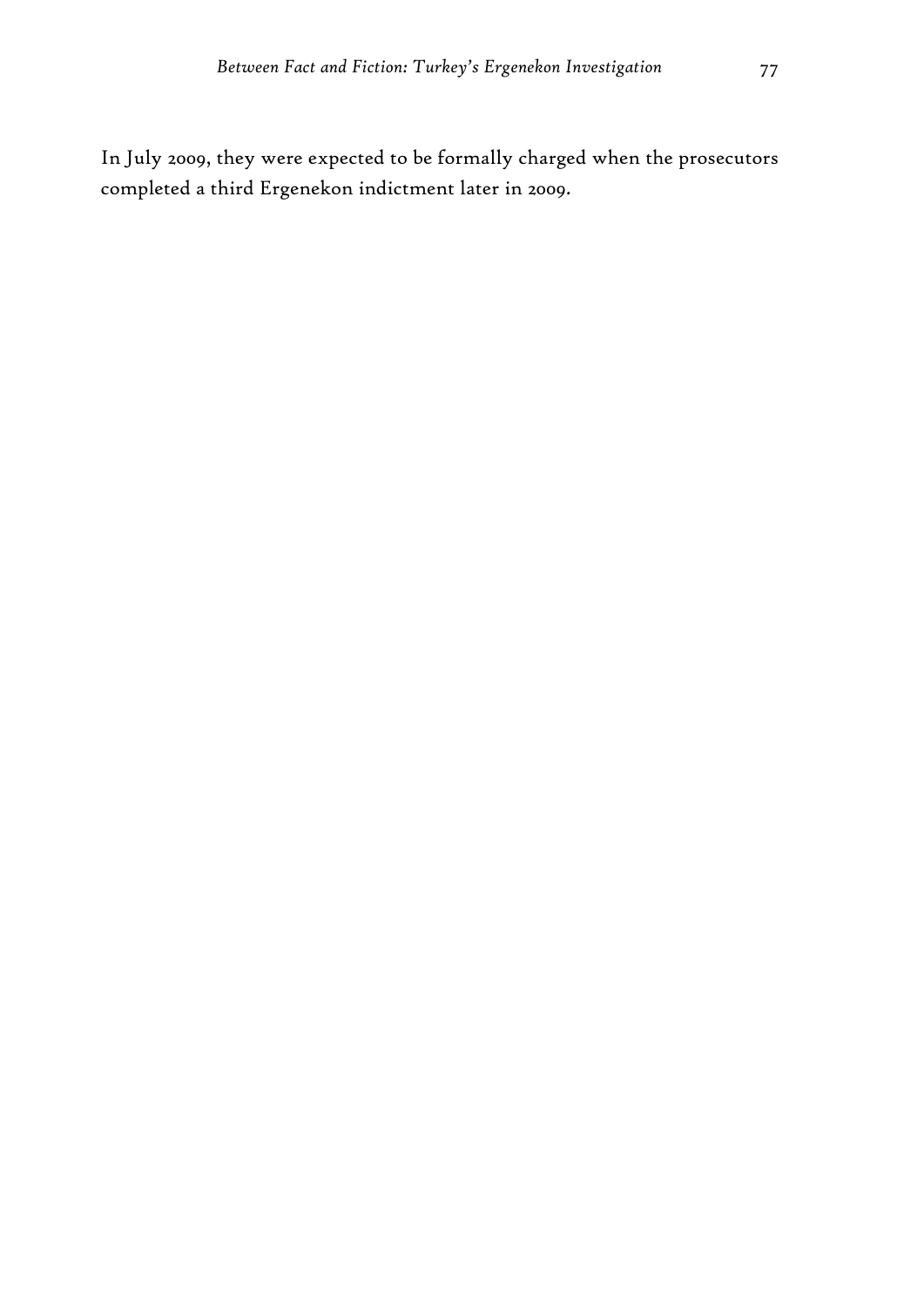## Conclusions

Since it was first launched in June 2007, the Ergenekon investigation has become the largest and most controversial court case in recent Turkish history. By ordering the detentions of hundreds of suspects and by the extraordinarily ambitious nature of their claims for the organization's power and size, the investigators have also ensured that the investigation has become a test case for the Turkish judicial system.

The massive volume of material in the Ergenekon investigation – not least the prodigious length of the indictments – has dissuaded most people from even attempting to read it all and acted as a shield against critical analysis. Inevitably, this has also exacerbated a tendency by the investigation's admirers and detractors inside Turkey and abroad to evaluate it according to their own political prejudices and preexisting worldviews rather than the merits, or otherwise, of the case itself. This is unfortunate, because even the most cursory objective examination of the investigation raises deeply disturbing questions, which multiply and intensify the more closely the alleged evidence in the case is examined.

The concerns raised by the Ergenekon investigation can be divided into two categories. One is conceptual and relates to the culture of denial and the conspiratorial worldview on which the underlying premise of the case is based; the other is judicial and includes the manner in which the investigation as a whole has been handled, the disregard for due process, the prosecutors' inability or unwillingness to understand the numerous contradictions in the indictments, the creative interpretation and occasional apparent manipulation of what little evidence is adduced, the arbitrary nature of many of the police raids, the length of time some of the suspects have been detained in prison without being formally charged, the frequency with which materials related to the case or its critics have been leaked into the public domain, and the subsequent suspicion that the investigation has become tainted by political motives.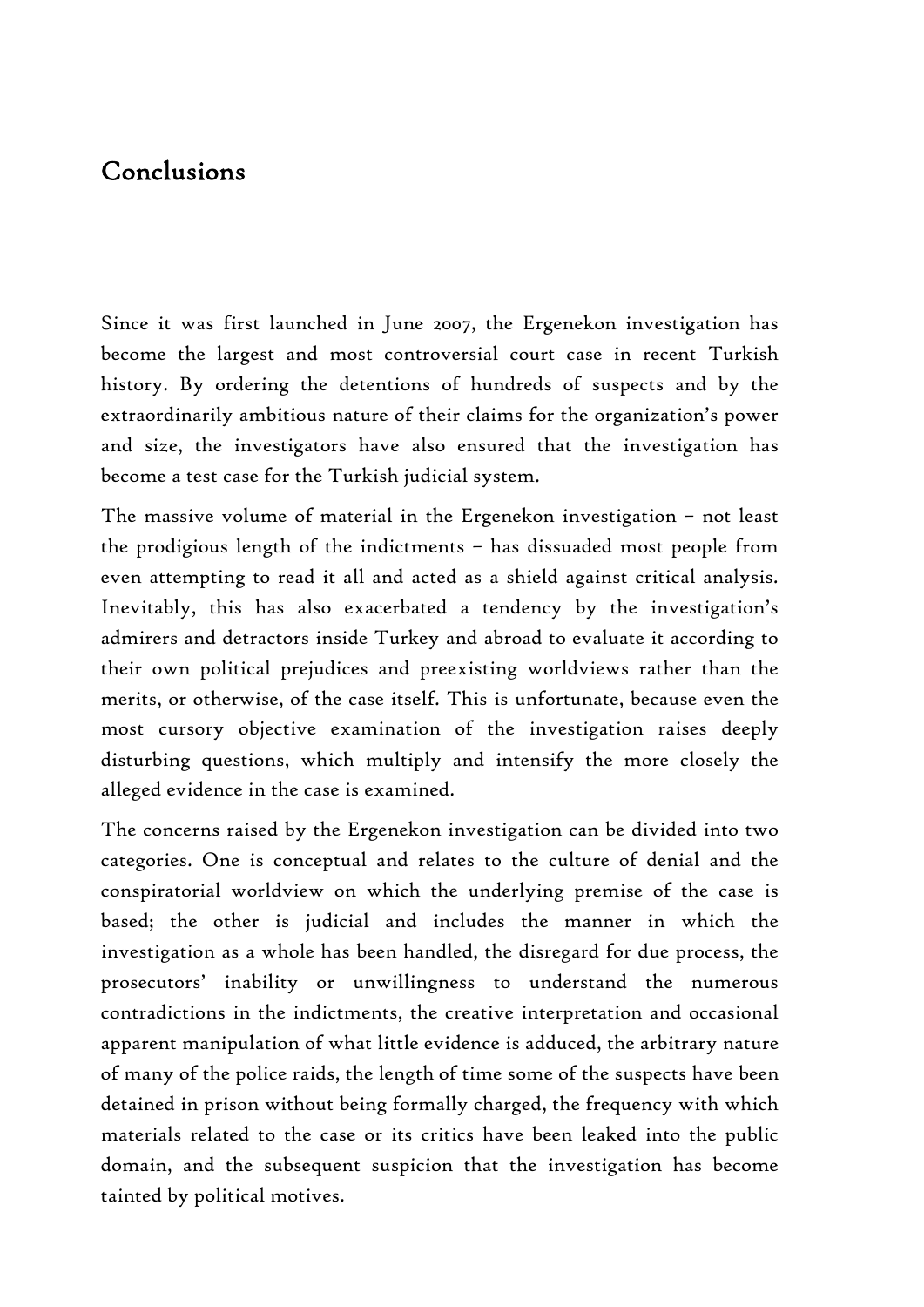Several of the concerns raised by the manner in which the Ergenekon case has been conducted – particularly the disregard for due process and the arbitrary nature of the detentions – can also be expressed with equal validity about previous judicial investigations in Turkey; ironically including some past investigations and prosecutions which were driven by the same secular ultranationalist worldviews that are held by the majority of those now detained under the Ergenekon investigation. But the Ergenekon investigation also contains fundamental flaws which are without precedent in recent Turkish legal history. For example, there have been instances in the past in which individuals have been wrongly convicted of membership of an outlawed terrorist organization, but there is no precedent for people being charged with membership of an organization which, as defined in the indictments presented to the court, does not appear to exist or to ever have existed.

The Deep State is a reality of recent Turkish history. However, it was always more of a culture of immunity rather than a single, centrallycontrolled hierarchical organization. By the late 1990s, with the PKK in retreat and the ÖHD renamed and restructured to reflect the changing strategic environment, the influence of the Deep State had began to diminish. The Susurluk Scandal marked, as it much as it caused, the end of an era. Over the years that followed, the many groups and gangs that had been recruited to combat the PKK fragmented or dissolved as their members either retired or turned full-time to a life of organized crime. There were even instances in which rival gangs fought and killed each other over access to sources of revenue.

Some of the secular ultranationalists who were active in the Deep State in the 1980s and 1990s are still in contact with their former colleagues and others on the nationalist right of the political spectrum. No ideology has a monopoly of political violence in Turkey. In common with leftists, Islamists and Kurdish nationalists, Turkish ultranationalists have used violence in the past. There is no reason to suppose they would not do so again in the future. It is also possible that some secularist ultranationalists would stage false flag operations to try to discredit Islamists and destabilize the AKP. But there is as yet no concrete proof that they have, or have not, done so.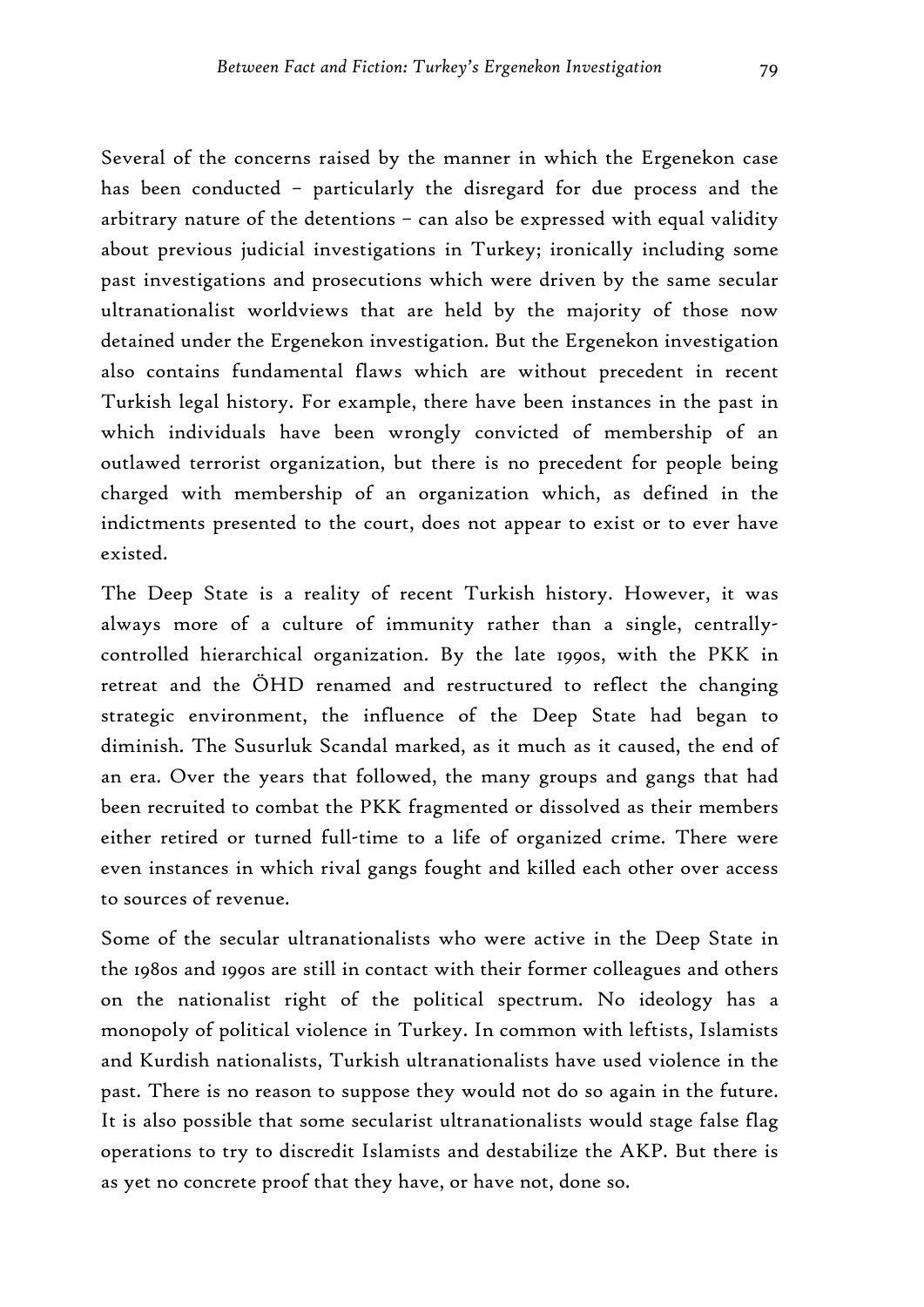What is undoubted is that, if former members of the Deep State were to resort to violence, they would use the same model that they used in the past; namely, form a small gang. They would be highly unlikely to attempt to create a vast, centrally-controlled organization like the one portrayed in the Ergenekon indictments. It would simply be too cumbersome, too expensive and too vulnerable to penetration.

One of the many frustrations of the way in which the Ergenekon case has been conducted is that, in their anxiety to project an imaginary organization onto disparate events and individuals, the prosecutors have ignored what should be the basic principle of any judicial investigation; namely, starting from the evidence. For example, whatever suspicions may surround the later discoveries of arms and ammunition, it is difficult to find any plausible explanation for the crate of grenades discovered in Ümraniye in June 2007 which does not involve an element of criminal activity, whether in the past, the present or the future. Similarly, although the hundreds of pages of transcripts of wiretaps included in the two indictments contain no evidence even to suggest the existence of an organization called Ergenekon, there are a handful of occasions when there appear to be indications that a few of the accused were engaged in other forms of illegal activity. No attempt has been made to investigate them.

The explanation is probably related to the fact that, although the organization portrayed in the Ergenekon indictments does not exist, for AKP supporters and conspiracy theorists in the Islamist camp it is too convenient a fiction to be ignored, both politically and psychologically. Holding secular ultranationalists with links to the military responsible for every act of political violence in recent Turkish history discredits the military itself, which – despite wielding less political influence than it did a decade ago – remains the most formidable obstacle to any attempt to change the prevailing interpretation of secularism in Turkey. It also distances Islam from being associated with terrorism. But it is also manifestly untrue, as violence and acts of terrorism have been carried out in the name of Islam in Turkey and elsewhere. To argue anything else is to deny reality.

The Ergenekon organization as portrayed in the investigation is the product of a conspiracy theorist's imagination. In a country where conspiracy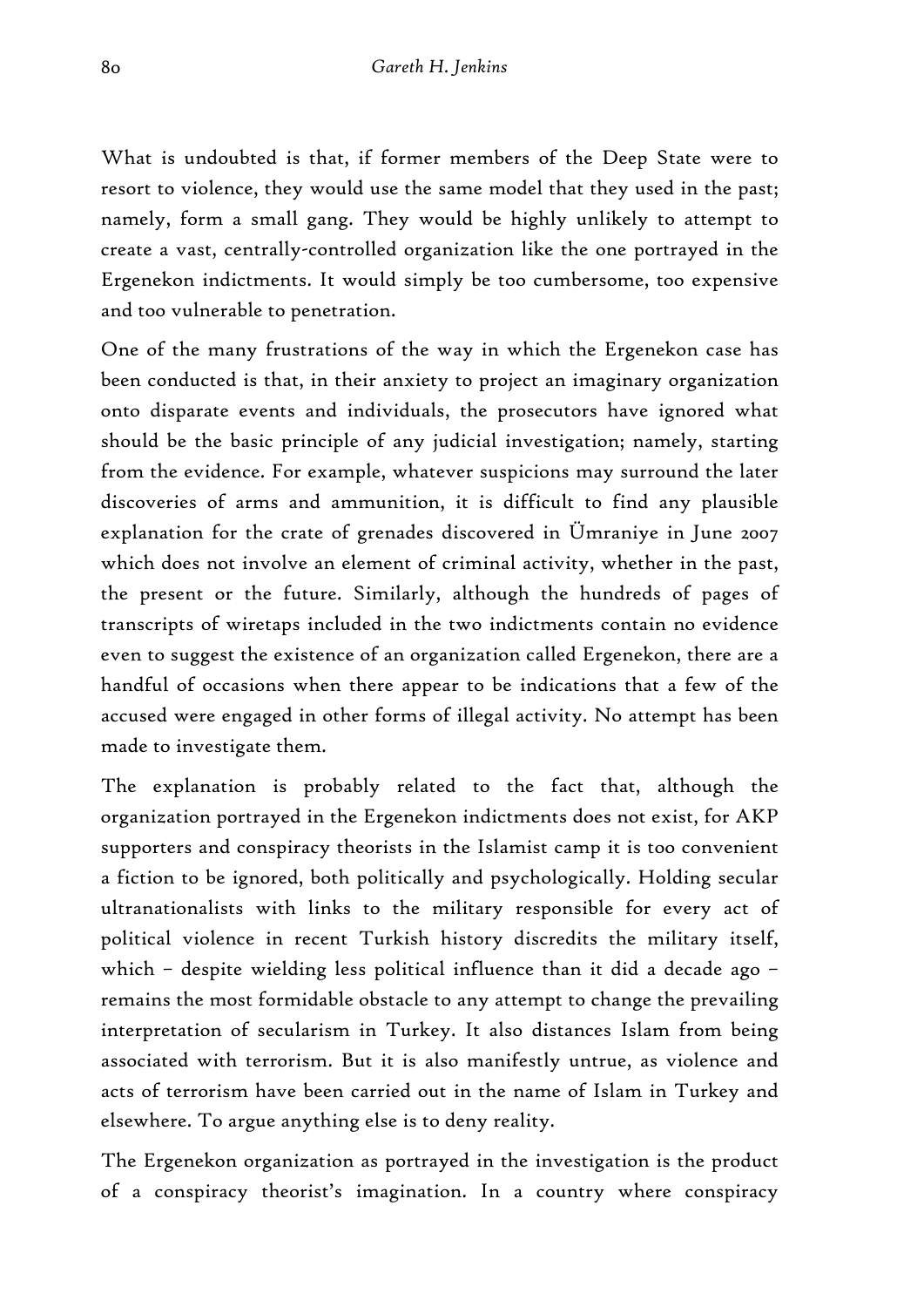theories have become endemic, it is not surprising that they are shared by some of the members of the forces responsible for law enforcement; but it is alarming when the desire to uncover an imagined organization becomes the primary driving force behind the arrest and detention of hundreds of suspects.

It is likely that the Ergenekon investigation's conceptual flaws are also partly responsible for some of its many procedural shortcomings; as investigating officers attempted to compensate for the lack of proof of the organization's existence by embellishing the alleged evidence in their possession or by leaking into the public domain material they believed would be damaging to the accused or the critics of the investigation.

The Ergenekon investigation is frequently characterized by its detractors in Turkey as a calculated ploy to try to weaken secularist opposition to the AKP, particularly by undermining the prestige of the Turkish military. However, rather than using Ergenekon as a pretext to attack opposition to the AKP, the investigating officers seem to regard any opposition to the AKP as being controlled and manipulated by Ergenekon. The fact that such a belief is delusional does not appear to have weakened the conviction with which it is held.<sup>126</sup> Indeed, one of the most remarkable features of the Ergenekon investigation is the tenacity with which the investigating officers have clung to this belief despite the absence of any proof of the existence of such a vast organization in the ever-increasing volume of evidence they have collected. Instead of seeding doubts about its existence, the absence of any proof that Ergenekon exists appears merely to have reinforced their fear of its awesome power and capacity for secrecy.

But the same is not necessarily true of all of the advocates of the investigation in the pro-AKP media. Some are clearly more concerned with what they regard as the investigation's role in eroding the political influence of the Turkish military than whether or not it follows due process, or whether the charges in the indictment are true.<sup>127</sup> There is also evidence to

<sup>&</sup>lt;sup>126</sup> Author's interviews with sources close to the Ergenekon investigation. Istanbul, May, 2009.

 $127$  Author's interview with a leading member of the Fethullah Gülen movement, Washington, May, 2009.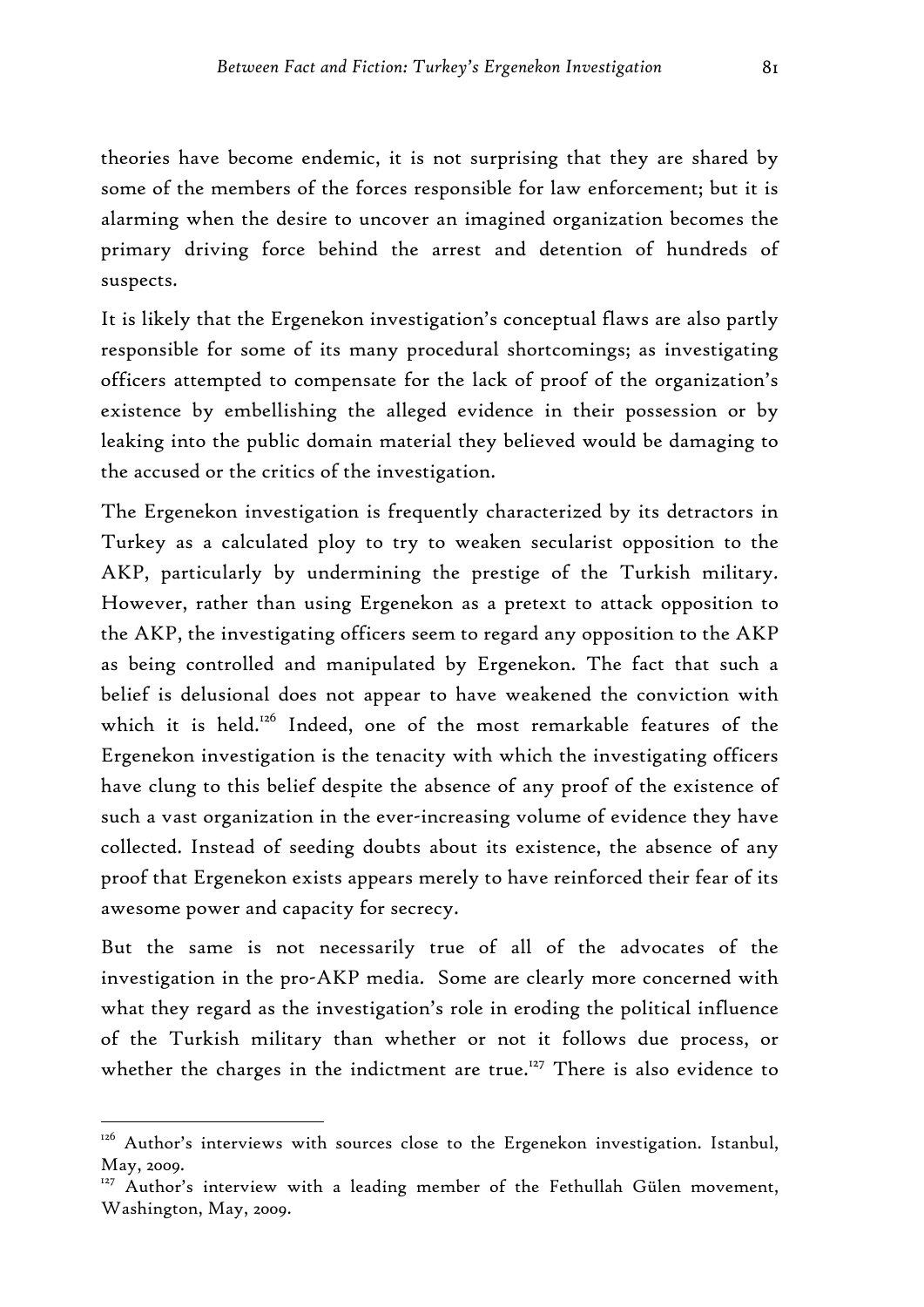suggest that such attitudes are shared by at least some of the leading members of the AKP. Although there is no indication that government ministers are actively involved in the investigation, neither have they made any attempt to address its numerous abuses and absurdities. Prime Minister Erdoğan, in particular, has not only defended the Ergenekon investigation but lambasted its critics for their lack of faith in the independence of the Turkish judicial system; a confidence which neither he nor other members of the AKP were vocal in expressing when hard-line secularists in the judiciary were attempting to outlaw the party in 2008.

The failure of the government to try either to investigate the sources of the leaks of wiretaps into the public domain or to curb the power of the prosecutors to order people to be seized from their homes without any evidence of criminal activity<sup>128</sup> has inevitably created a climate of fear amongst a large proportion of the Turkish population. Secular middle-class Turks in particular are now frightened of talking candidly with acquaintances on the telephone for fear that a doctored transcript might subsequently appear on a pro-AKP website. The prosecutors' apparent propensity for regarding anyone acquainted with one of the accused as a potential member of Ergenekon means that a growing number go to bed at night worried that they might be woken at dawn by a police raid. It is to be hoped that such fears are exaggerated, but they are certainly widely held.<sup>129</sup>

The Ergenekon investigation is a product of its time. The impunity with which the prosecutors have arrested scores of prominent secularists, including many retired members of the military, would have been unthinkable prior to the AKP's landslide election victory in July 2007. But, in addition to all its abuses and absurdities, it is also a wasted opportunity. There is evidence to suggest that, even if they were not members of a vast organization called Ergenekon, some of those detained were involved in some form of criminal activity. But they have now been lumped together with the majority of the accused who appear to be guilty of nothing more than holding

 $128$  Such as, for example, in the raids of April 13, 2009. See above.

<sup>&</sup>lt;sup>129</sup> "You shouldn't write about this or say that you once spoke with some of those inside. Even though you are a foreigner, they could take you in as well. Honestly, they could." Well-intentioned warning to the author from a member of the TNP. Istanbul, May 2009.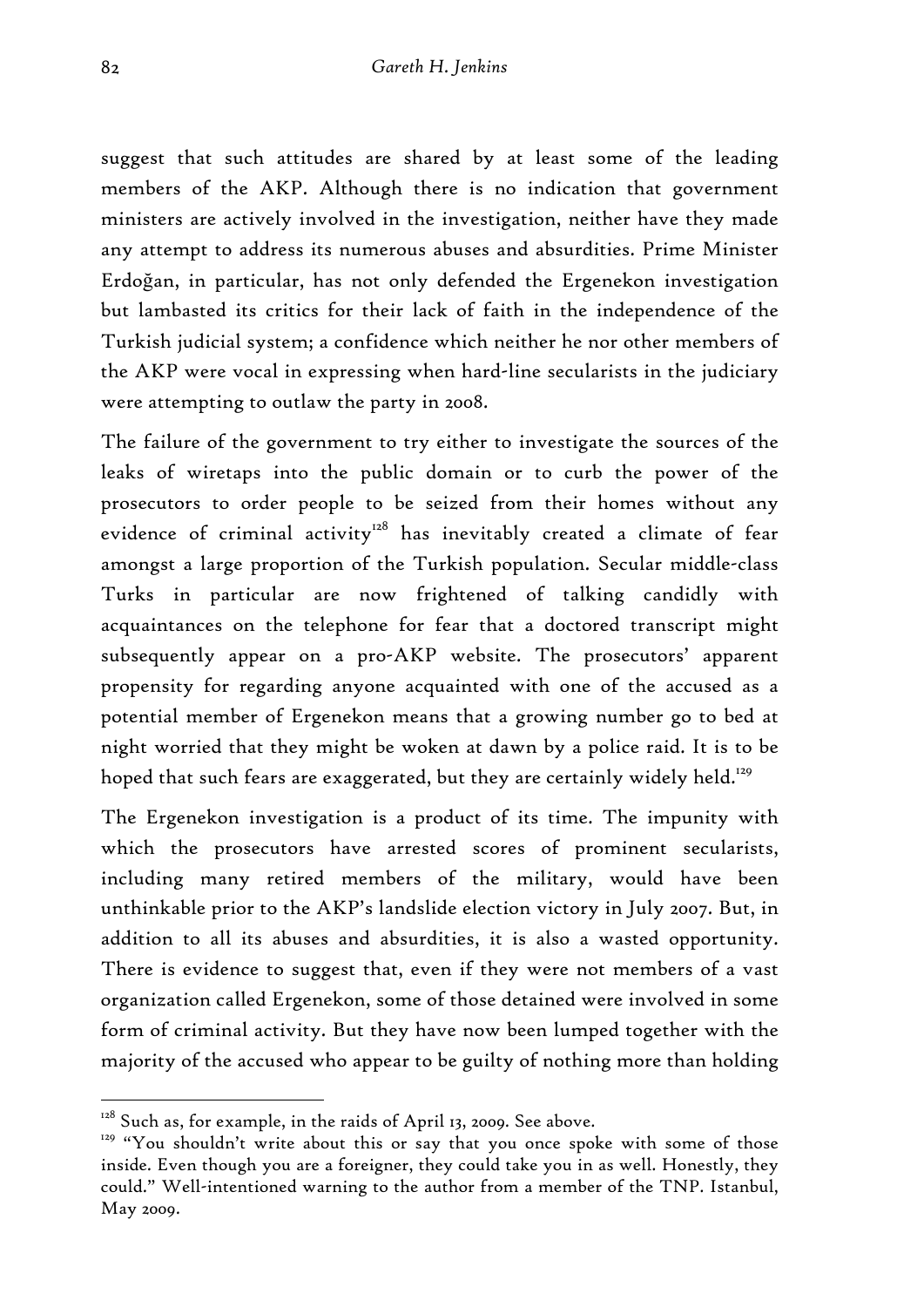strong secularist and ultranationalist views. Even if some of the latter occasionally descended into racism, holding racist views is not a crime in Turkey and it is not the reason they have been indicted. Given the size and nature of the Ergenekon case it is unlikely that any of the accused – whether the few who are guilty of criminal activity or the majority who are innocent – will receive justice.

From a broader perspective, the public debate triggered by the discovery of the crate of grenades in Ümraniye in June 2007 could have provided an opportunity for the establishment of an independent truth commission which could perhaps have enabled Turks – including both secular nationalists and Islamists – to come to terms with the realities of recent Turkish history. But, in the short-term, a more pressing concern is not the wasted opportunity for Turkey to confront its past but what the Ergenekon investigation might be saying about its future, and the disturbing questions it raises about the prospects for democracy and the rule of law in the country.